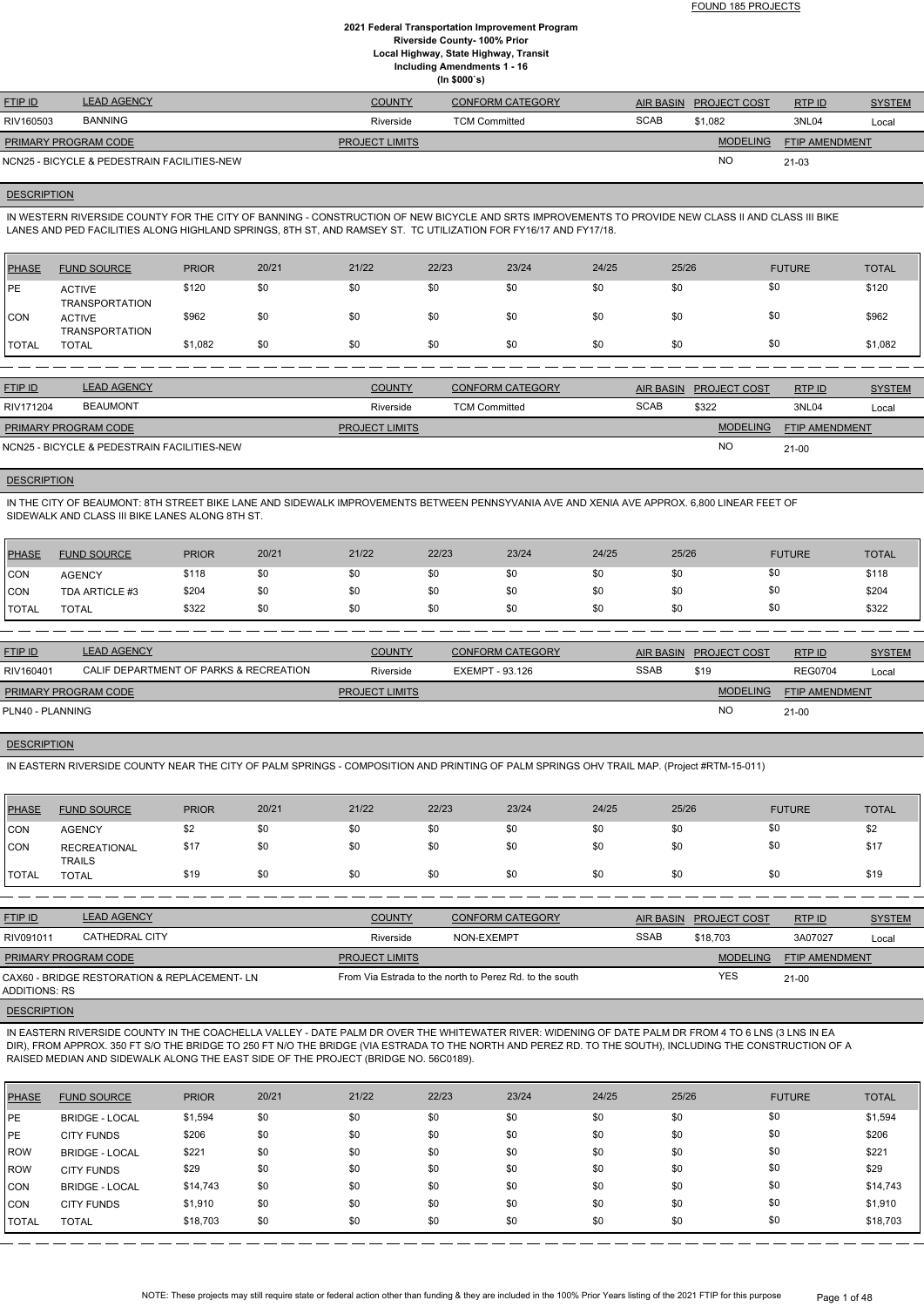**Local Highway, State Highway, Transit**

**Including Amendments 1 - 16**

**(In \$000`s)**

| <b>FTIP ID</b>              | <b>LEAD AGENCY</b>             | <b>COUNTY</b>                      | <b>CONFORM CATEGORY</b> |             | AIR BASIN PROJECT COST | RTPID                 | <b>SYSTEM</b> |
|-----------------------------|--------------------------------|------------------------------------|-------------------------|-------------|------------------------|-----------------------|---------------|
| RIV171202                   | CITY OF EASTVALE               | Riverside                          | <b>TCM Committed</b>    | <b>SCAB</b> | \$0                    | 2016A319              | Local         |
| <b>PRIMARY PROGRAM CODE</b> |                                | <b>PROJECT LIMITS</b>              |                         |             | <b>MODELING</b>        | <b>FTIP AMENDMENT</b> |               |
|                             | NCN77 – Road Diet New – Safety | From Hamner Ave. to Archibald Ave. |                         |             | YES                    | $21 - 03$             |               |

## **DESCRIPTION**

IN THE CITY OF EASTVALE: BICYCLE AND PEDESTRIAN SAFETY ENHANCEMENT ON 65TH STREET FROM HAMNER AVE AND ARCHIBALD AVE - REDUCTION FROM 5 TO 4 LANES ADDING PROTECTED CLASS IV BIKE LANES .

| PHASE          | <b>FUND SOURCE</b> | <b>PRIOR</b> | 20/21 | 21/22         | 22/23 | 23/24            | 24/25 | 25/26                  | <b>FUTURE</b> | <b>TOTAL</b>  |
|----------------|--------------------|--------------|-------|---------------|-------|------------------|-------|------------------------|---------------|---------------|
|                |                    |              |       |               |       |                  |       |                        |               |               |
|                |                    |              |       |               |       |                  |       |                        |               |               |
| <b>FTIP ID</b> | <b>LEAD AGENCY</b> |              |       | <b>COUNTY</b> |       | CONFORM CATEGORY |       | AIR BASIN PROJECT COST | RTP ID        | <b>SYSTEM</b> |

|                             |                                                |                       |                                                 |             |                 |                       | $- - - - - -$ |
|-----------------------------|------------------------------------------------|-----------------------|-------------------------------------------------|-------------|-----------------|-----------------------|---------------|
| RIV180117                   | CITY OF EASTVALE                               | Riverside             | NON-EXEMPT                                      | <b>SCAB</b> | \$22.643        | 3A04WT186             | Local         |
| <b>PRIMARY PROGRAM CODE</b> |                                                | <b>PROJECT LIMITS</b> |                                                 |             | <b>MODELING</b> | <b>FTIP AMENDMENT</b> |               |
|                             | CAX76 - ADDING A LANE THROUGH A BOTTLENECK: RS |                       | From San Bernardino County Line to Harrison Ave |             | YES             | $21 - 00$             |               |

## **DESCRIPTION**

IN WESTERN RIV CO IN THE CITY OF EASTVALE - WIDENING OF SCHLEISMAN RD FROM 2 TO 4 LANES (2-LANES EA DIR) BETWEEN THE SAN BERNARDINO COUNTY LINE TO HARRISON AVE (APPROX 1.5 MILES).

| PHASE        | <b>FUND SOURCE</b> | <b>PRIOR</b> | 20/21 | 21/22 | 22/23 | 23/24 | 24/25 | 25/26 | <b>FUTURE</b> | <b>TOTAL</b> |
|--------------|--------------------|--------------|-------|-------|-------|-------|-------|-------|---------------|--------------|
| PE           | <b>CITY FUNDS</b>  | \$2,954      |       | \$0   | \$0   | \$0   | \$0   | \$0   | \$0           | \$2,954      |
| <b>CON</b>   | <b>CITY FUNDS</b>  | \$19,689     | \$0   | \$0   | \$0   | \$0   | \$0   | \$0   | \$0           | \$19,689     |
| <b>TOTAL</b> | <b>TOTAL</b>       | \$22,643     | \$0   | \$0   | \$0   | \$0   | \$0   | \$0   | \$0           | \$22,643     |

| <b>FTIP ID</b>              | LEAD AGENCY                       | <b>COUNTY</b>         | <b>CONFORM CATEGORY</b> |             | AIR BASIN PROJECT COST | RTP ID                | <b>SYSTEM</b> |
|-----------------------------|-----------------------------------|-----------------------|-------------------------|-------------|------------------------|-----------------------|---------------|
| RIV160504                   | CITY OF JURUPA VALLEY             | Riverside             | <b>TCM Committed</b>    | <b>SCAB</b> | \$1.467                | 3NL04                 | Local         |
| <b>PRIMARY PROGRAM CODE</b> |                                   | <b>PROJECT LIMITS</b> |                         |             | <b>MODELING</b>        | <b>FTIP AMENDMENT</b> |               |
|                             | NCN27 - PEDESTRIAN FACILITIES-NEW |                       |                         |             | <b>NO</b>              | 21-06                 |               |

#### **DESCRIPTION**

IN WESTERN RIVERSIDE COUNTY FOR THE CITY OF JURUPA VALLEY - SRTS PROJECT TO PROVIDE CURB, GUTTER, SIDEWALK, AND DIRT TRAILS ALONG MARTIN ST, 48TH ST, AND TROTH ST, INCLUDING LED CROSSWALK FLASHERS AT THE MARTIN/BELLEGRAVE INTERSECTION AND CURB BUMP OUTS AT THE MARTIN ST INTERSECTIONS.

| <b>PHASE</b> | <b>FUND SOURCE</b>                     | <b>PRIOR</b> | 20/21 | 21/22 | 22/23 | 23/24 | 24/25 | 25/26 | <b>FUTURE</b> | <b>TOTAL</b> |
|--------------|----------------------------------------|--------------|-------|-------|-------|-------|-------|-------|---------------|--------------|
| PE           | <b>ACTIVE</b><br><b>TRANSPORTATION</b> | \$177        | \$0   | \$0   | \$0   | \$0   | \$0   | \$0   | \$0           | \$177        |
| PE           | <b>AGENCY</b>                          | \$23         | \$0   | \$0   | \$0   | \$0   | \$0   | \$0   | \$0           | \$23         |
| <b>ROW</b>   | <b>ACTIVE</b><br><b>TRANSPORTATION</b> | \$230        | \$0   | \$0   | \$0   | \$0   | \$0   | \$0   | \$0           | \$230        |
| <b>ROW</b>   | <b>AGENCY</b>                          | \$30         | \$0   | \$0   | \$0   | \$0   | \$0   | \$0   | \$0           | \$30         |
| <b>CON</b>   | <b>ACTIVE</b><br><b>TRANSPORTATION</b> | \$845        | \$0   | \$0   | \$0   | \$0   | \$0   | \$0   | \$0           | \$845        |
| CON          | <b>AGENCY</b>                          | \$162        | \$0   | \$0   | \$0   | \$0   | \$0   | \$0   | \$0           | \$162        |
| <b>TOTAL</b> | <b>TOTAL</b>                           | \$1,467      | \$0   | \$0   | \$0   | \$0   | \$0   | \$0   | \$0           | \$1,467      |
|              |                                        |              |       |       |       |       |       |       |               |              |

| <b>FTIP ID</b>       | <b>LEAD AGENCY</b> | <b>COUNTY</b>         | <b>CONFORM CATEGORY</b> |             | AIR BASIN PROJECT COST | RTPID                 | <b>SYSTEM</b> |
|----------------------|--------------------|-----------------------|-------------------------|-------------|------------------------|-----------------------|---------------|
| RIV140816            | COACHELLA          | Riverside             | EXEMPT - 93.126         | <b>SSAB</b> | \$520                  | 3NL04                 | Local         |
| PRIMARY PROGRAM CODE |                    | <b>PROJECT LIMITS</b> |                         |             | <b>MODELING</b>        | <b>FTIP AMENDMENT</b> |               |

| NCN26<br>. CILITY-NEW<br>$-BICYC$<br>- FAL | $\sim$<br>77 - | 21-00 |
|--------------------------------------------|----------------|-------|

# **DESCRIPTION**

IN EASTERN RIVERSIDE COUNTY FOR THE CITY OF COACHELLA - INSTALL 8.2 MILES OF CLASS II BIKE LANES ON CITY ARTERIALS TO FACILITATE RESIDENTIAL TO COMMERCIAL CONNECTIVITY (\$52.76 OF TC TO MATCH CMAQ IN FY 16/17)(PM 2.5 BENEFITS .816 KG/DAY)

| <b>PHASE</b> | <b>FUND SOURCE</b> | <b>PRIOR</b> | 20/21 | 21/22         | 22/23 | 23/24                   | 24/25 | 25/26     | <b>FUTURE</b>                       | <b>TOTAL</b>  |
|--------------|--------------------|--------------|-------|---------------|-------|-------------------------|-------|-----------|-------------------------------------|---------------|
| <b>IPE</b>   | <b>CITY FUNDS</b>  | \$60         | \$0   | \$0           | \$0   | \$0                     | \$0   | \$0       | \$0                                 | \$60          |
| <b>ICON</b>  | <b>CMAQ</b>        | \$460        | \$0   | \$0           | \$0   | \$0                     | \$0   | \$0       | \$0                                 | \$460         |
| TOTAL        | <b>TOTAL</b>       | \$520        | \$0   | \$0           | \$0   | \$0                     | \$0   | \$0       | \$0                                 | \$520         |
|              |                    |              |       |               |       |                         |       |           |                                     |               |
| FTIP ID      | <b>LEAD AGENCY</b> |              |       | <b>COUNTY</b> |       | <b>CONFORM CATEGORY</b> |       | AIR BASIN | <b>RTPID</b><br><b>PROJECT COST</b> | <b>SYSTEM</b> |

| <u>FTIP ID</u>              | LEAD AGENCY                                 | <b>COUNTY</b>         | CONFORM CATEGORY | AIR BASIN   | <b>PROJECT COST</b> | <b>RTPID</b>          | <b>SYSTEM</b> |
|-----------------------------|---------------------------------------------|-----------------------|------------------|-------------|---------------------|-----------------------|---------------|
| RIV140842                   | <b>COACHELLA</b>                            | Riverside             | EXEMPT - 93.126  | <b>SSAB</b> | \$1.764             | 7120004               | Local         |
| <b>PRIMARY PROGRAM CODE</b> |                                             | <b>PROJECT LIMITS</b> |                  |             | <b>MODELING</b>     | <b>FTIP AMENDMENT</b> |               |
|                             | NCN25 - BICYCLE & PEDESTRAIN FACILITIES-NEW |                       |                  |             | <b>NC</b>           | $21 - 00$             |               |

NOTE: These projects may still require state or federal action other than funding & they are included in the 100% Prior Years listing of the 2021 FTIP for this purpose Page 2 of 48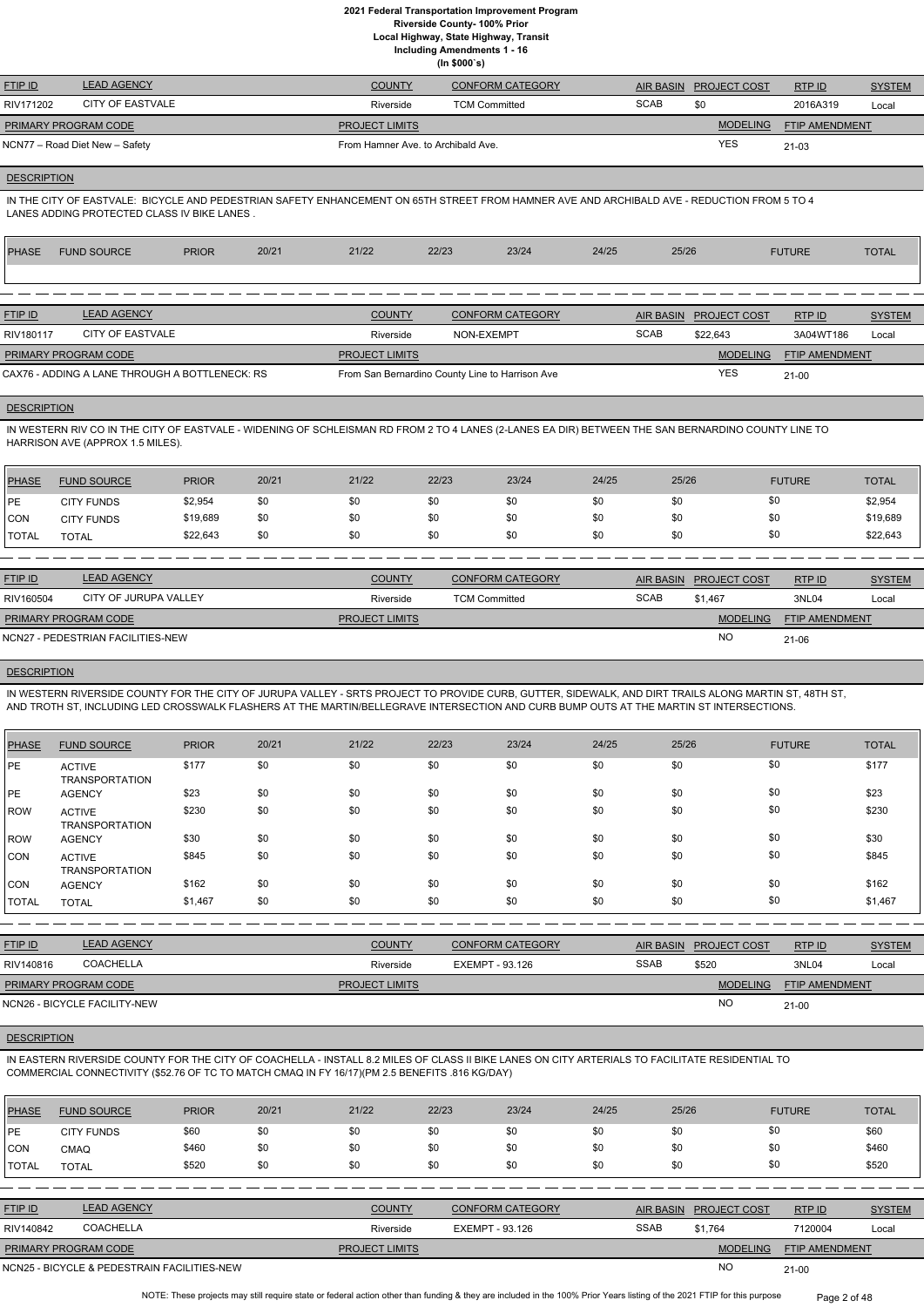## **DESCRIPTION**

IN EASTERN RIVERSIDE COUNTY FOR THE CITY OF COACHELLA - ATP IMPOVEMENTS CYCLE 1: ADD 7 MI. OF CLASS II BIKE LANES & CLASS III BIKEWAYS W/SHARROWS, APSHALT BIKE PATH, PED XING, & CONSTRUCTION OF 2 MI. OF SIDEWALKS AT DIFFERENT LOCATIONS & LANDSCAPED MEDIANS ALONG AVE 50 & AVE 52 FROM WESTERN CITY LIMITS TO CV LINK. TC USED TO MATCH ATP

| PHASE        | <b>FUND SOURCE</b>                     | <b>PRIOR</b> | 20/21 | 21/22 | 22/23 | 23/24 | 24/25 | 25/26 | <b>FUTURE</b> | <b>TOTAL</b> |
|--------------|----------------------------------------|--------------|-------|-------|-------|-------|-------|-------|---------------|--------------|
| <b>PE</b>    | <b>ACTIVE</b><br><b>TRANSPORTATION</b> | \$100        | \$0   | \$0   | \$0   | \$0   | \$0   | \$0   | \$0           | \$100        |
| <b>CON</b>   | <b>ACTIVE</b><br><b>TRANSPORTATION</b> | \$1,664      | \$0   | \$0   | \$0   | \$0   | \$0   | \$0   | \$0           | \$1,664      |
| <b>TOTAL</b> | <b>TOTAL</b>                           | \$1,764      | \$0   | \$0   | \$0   | \$0   | \$0   | \$0   | \$0           | \$1,764      |

| <b>FTIP ID</b>                                     | <b>LEAD AGENCY</b> | <b>COUNTY</b>         | <b>CONFORM CATEGORY</b>               | <b>AIR BASIN</b> | <b>PROJECT COST</b> | RTPID                 | <b>SYSTEM</b> |
|----------------------------------------------------|--------------------|-----------------------|---------------------------------------|------------------|---------------------|-----------------------|---------------|
| RIV151217                                          | <b>COACHELLA</b>   | Riverside             | NON-EXEMPT                            | <b>SSAB</b>      | \$3.600             | 3A07057               | Local         |
| PRIMARY PROGRAM CODE                               |                    | <b>PROJECT LIMITS</b> |                                       |                  | <b>MODELING</b>     | <b>FTIP AMENDMENT</b> |               |
| CAXT2 - HIGHWAY/ROAD IMP - LANE ADD'S - w/TCM : RS |                    |                       | From JACKSON ROAD to VAN BUREN STREET |                  | <b>YES</b>          | $21 - 00$             |               |

#### **DESCRIPTION**

IN EASTERN RIVERSIDE COUNTY IN THE CITY OF COACHELLA - WIDENING OF AVENUE 48 FROM 2 TO 6 LANES (1 LN EA DIR TO 3 LNS EA DIR) FROM JACKSON RD TO VAN BUREN ST INCLUDING TRAFFIC SIGNAL MODIFICATIONS, STREET LIGHTING, DRAINAGE IMPROVEMENTS INCLUDING SIDEWALK AND BICYCLE LANES AND LANDSCAPING

| PHASE         | <b>FUND SOURCE</b> | <b>PRIOR</b> | 20/21 | 21/22 | 22/23 | 23/24 | 24/25 | 25/26 | <b>FUTURE</b> | <b>TOTAL</b> |
|---------------|--------------------|--------------|-------|-------|-------|-------|-------|-------|---------------|--------------|
| <b>IPE</b>    | <b>CITY FUNDS</b>  | \$95         | \$0   | \$0   | \$0   | \$0   | \$0   | \$0   | \$0           | \$95         |
| CON           | <b>CITY FUNDS</b>  | \$1,227      | \$0   | \$0   | \$0   | \$0   | \$0   | \$0   | \$0           | \$1,227      |
| CON           | <b>STP LOCAL</b>   | \$2,278      | \$0   | \$0   | \$0   | \$0   | \$0   | \$0   | \$0           | \$2,278      |
| <b>ITOTAL</b> | TOTAL              | \$3,600      | \$0   | \$0   | \$0   | \$0   | \$0   | \$0   | \$0           | \$3,600      |

| <b>FTIP ID</b>                              | <b>LEAD AGENCY</b>                    | <b>COUNTY</b>                                  | <b>CONFORM CATEGORY</b> | AIR BASIN | <b>PROJECT COST</b> | <b>RTPID</b>          | <b>SYSTEM</b> |
|---------------------------------------------|---------------------------------------|------------------------------------------------|-------------------------|-----------|---------------------|-----------------------|---------------|
| RIV131005                                   | COACHELLA VALLEY ASSOC OF GOVERNMENTS | Riverside                                      | EXEMPT - 93.126         | SSAB      | \$14.579            | 3NL04                 | Local         |
| <b>PRIMARY PROGRAM CODE</b>                 |                                       | <b>PROJECT LIMITS</b>                          |                         |           | <b>MODELING</b>     | <b>FTIP AMENDMENT</b> |               |
| NCN25 - BICYCLE & PEDESTRAIN FACILITIES-NEW |                                       | From City of Palm Springs to City of Coachella |                         |           | <b>NO</b>           | $21 - 01$             |               |

#### **DESCRIPTION**

NOTE: These projects may still require state or federal action other than funding & they are included in the 100% Prior Years listing of the 2021 FTIP for this purpose Page 3 of 48

IN EAST RIVERSIDE CO. FOR CVAG: CONSTRUCT IN SEGMENTS PHASE 1 OF CVLINK, A 41.11 MILE MULTI PURPOSE TRAIL CONSISTING OF NEW BICYCLE, PED AND LOW SPEED ELECTRICAL VEHICLE PATH FROM PALM SPRINGS TO COACHELLA (PPNO 1019). SEGMENT 1: RIV131005A. SEGMENTS 3, 4 & 5: RIV131005B. SEGMENTS : 2, 6 & 7: RIV131005C.

| <b>PHASE</b> | <b>FUND SOURCE</b>                     | <b>PRIOR</b> | 20/21 | 21/22 | 22/23 | 23/24 | 24/25 | 25/26 | <b>FUTURE</b> | <b>TOTAL</b> |
|--------------|----------------------------------------|--------------|-------|-------|-------|-------|-------|-------|---------------|--------------|
| PE           | <b>ACTIVE</b><br><b>TRANSPORTATION</b> | \$7,000      | \$0   | \$0   | \$0   | \$0   | \$0   | \$0   | \$0           | \$7,000      |
| l PE         | <b>CMAQ</b>                            | \$2,000      | \$0   | \$0   | \$0   | \$0   | \$0   | \$0   | \$0           | \$2,000      |
| ROW          | <b>ACTIVE</b><br><b>TRANSPORTATION</b> | \$2,828      | \$0   | \$0   | \$0   | \$0   | \$0   | \$0   | \$0           | \$2,828      |
| <b>CON</b>   | AIR BOARD                              | \$2,751      | \$0   | \$0   | \$0   | \$0   | \$0   | \$0   | \$0           | \$2,751      |
| TOTAL        | <b>TOTAL</b>                           | \$14,579     | \$0   | \$0   | \$0   | \$0   | \$0   | \$0   | \$0           | \$14,579     |

| <b>FTIP ID</b>                              | <b>LEAD AGENCY</b>                    | <b>COUNTY</b>                                  | <b>CONFORM CATEGORY</b> |             | AIR BASIN PROJECT COST | RTP ID                | <b>SYSTEM</b> |
|---------------------------------------------|---------------------------------------|------------------------------------------------|-------------------------|-------------|------------------------|-----------------------|---------------|
| RIV131005A                                  | COACHELLA VALLEY ASSOC OF GOVERNMENTS | Riverside                                      | EXEMPT - 93.126         | <b>SSAB</b> | \$33.009               | 3NL04                 | Local         |
| <b>PRIMARY PROGRAM CODE</b>                 |                                       | <b>PROJECT LIMITS</b>                          |                         |             | <b>MODELING</b>        | <b>FTIP AMENDMENT</b> |               |
| NCN25 - BICYCLE & PEDESTRAIN FACILITIES-NEW |                                       | From City of Palm Springs to City of Coachella |                         |             |                        | $21 - 01$             |               |

#### **DESCRIPTION**

IN EAST RIVERSIDE CO. FOR CVAG: CONSTRUCT SEGMENT 1, A 13.47 MILE OF CVLINK PH 1. CVLINK IS A NEW BICYCLE, PED AND LOW SPEED ELECTRICAL VEHICLE PATH ROUGHLY ALONG THE WHITEWATER RIVER. (PPNO 1226). TC FY 19/20 ATP & STIP CON.

| PHASE        | <b>FUND SOURCE</b>                     | <b>PRIOR</b> | 20/21 | 21/22 | 22/23 | 23/24 | 24/25 | 25/26 | <b>FUTURE</b> | <b>TOTAL</b> |
|--------------|----------------------------------------|--------------|-------|-------|-------|-------|-------|-------|---------------|--------------|
| CON          | <b>ACTIVE</b><br><b>TRANSPORTATION</b> | \$10,792     | \$0   | \$0   | \$0   | \$0   | \$0   | \$0   | \$0           | \$10,792     |
| CON          | AIR BOARD                              | \$3,562      | \$0   | \$0   | \$0   | \$0   | \$0   | \$0   | \$0           | \$3,562      |
| CON          | STIP ADVANCE<br>CON-IIP                | \$18,655     | \$0   | \$0   | \$0   | \$0   | \$0   | \$0   | \$0           | \$18,655     |
| <b>TOTAL</b> | <b>TOTAL</b>                           | \$33,009     | \$0   | \$0   | \$0   | \$0   | \$0   | \$0   | \$0           | \$33,009     |

| <b>FTIP ID</b>              | <b>LEAD AGENCY</b>                    | <b>COUNTY</b>         | CONFORM CATEGORY                                          |             | AIR BASIN PROJECT COST | RTP ID                | <b>SYSTEM</b> |
|-----------------------------|---------------------------------------|-----------------------|-----------------------------------------------------------|-------------|------------------------|-----------------------|---------------|
| RIV140820                   | COACHELLA VALLEY ASSOC OF GOVERNMENTS | Riverside             | NON-EXEMPT                                                | <b>SSAB</b> | \$21,000               | 3ITS08                | Local         |
| <b>PRIMARY PROGRAM CODE</b> |                                       | <b>PROJECT LIMITS</b> |                                                           |             | <b>MODELING</b>        | <b>FTIP AMENDMENT</b> |               |
|                             | ITS02 - SIGNAL SYNCHRONIZATION        |                       | From Western Coachella Valley to Eastern Coachella Valley |             | YES                    | $21 - 00$             |               |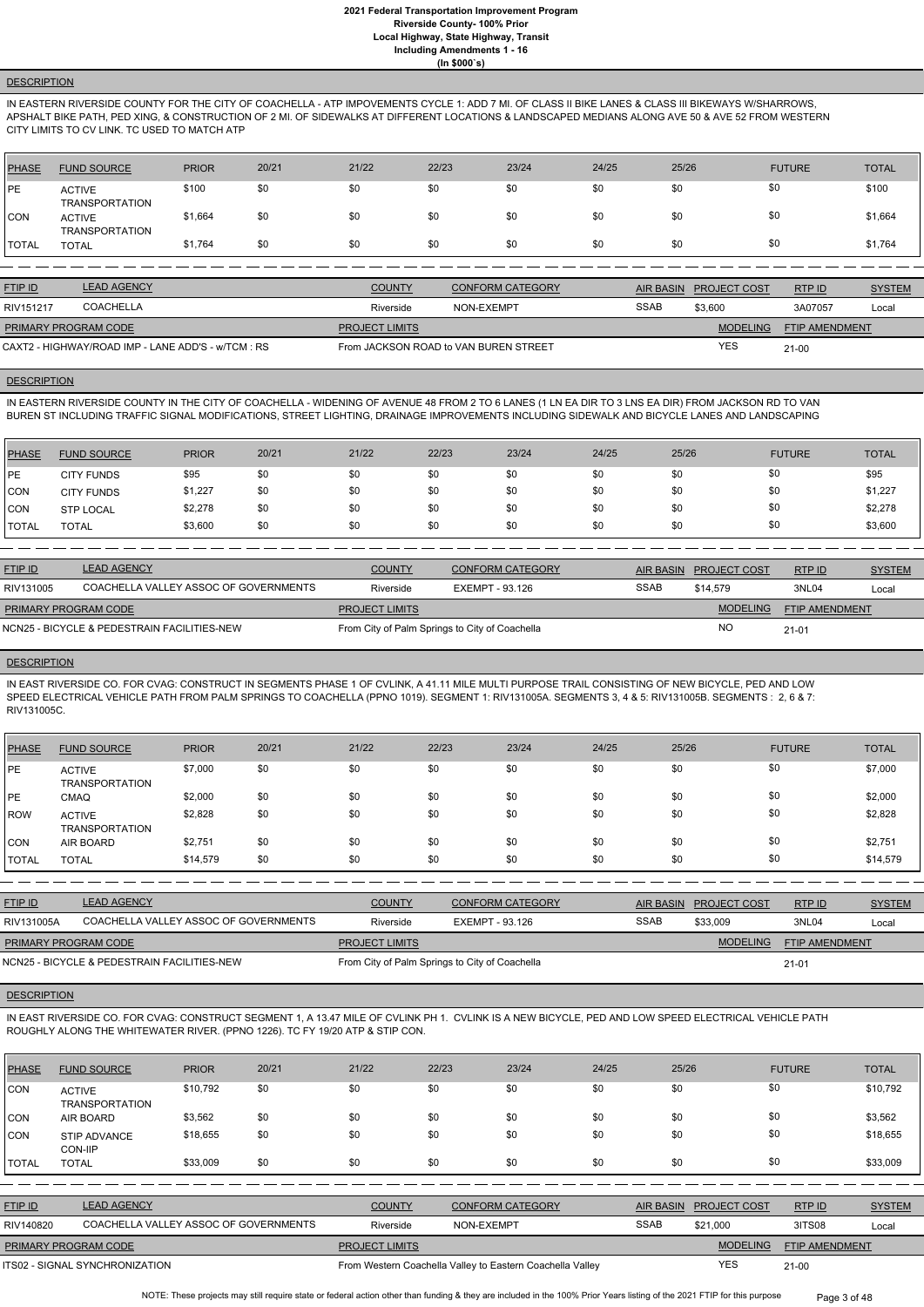## **DESCRIPTION**

IN EASTERN RIVERSIDE COUNTY FOR CVAG: REGIONAL SIGNAL SYCHRONIZATION PROGRAM THROUGH THE COACHELLA VALLEY (HIGHWAY 111, WASHINGTON ST, RAMON RD) INCLUDING BUT NOT LIMITED TO SIGNAL UPGRADES, COMMUNICATION SYSTEMS, HARDWARE AND SOFTWARE. (PM 2.5 BENEFITS)

| PHASE        | <b>FUND SOURCE</b> | <b>PRIOR</b> | 20/21 | 21/22 | 22/23 | 23/24 | 24/25 | 25/26 | <b>FUTURE</b> | <b>TOTAL</b> |
|--------------|--------------------|--------------|-------|-------|-------|-------|-------|-------|---------------|--------------|
| PE           | <b>AGENCY</b>      | \$315        | \$0   | \$0   | \$0   | \$0   | \$0   | \$0   | \$0           | \$315        |
| PE           | <b>CMAQ</b>        | \$2,435      | \$0   | \$0   | \$0   | \$0   | \$0   | \$0   | \$0           | \$2,435      |
| CON          | <b>AGENCY</b>      | \$4,935      | \$0   | \$0   | \$0   | \$0   | \$0   | \$0   | \$0           | \$4,935      |
| <b>ICON</b>  | <b>CMAQ</b>        | \$13,315     | \$0   | \$0   | \$0   | \$0   | \$0   | \$0   | \$0           | \$13,315     |
| <b>TOTAL</b> | <b>TOTAL</b>       | \$21,000     | \$0   | \$0   | \$0   | \$0   | \$0   | \$0   | \$0           | \$21,000     |

| <b>FTIP ID</b>       | <b>LEAD AGENCY</b>                          | <b>COUNTY</b>         | CONFORM CATEGORY |             | AIR BASIN PROJECT COST | RTP ID                | <b>SYSTEM</b> |
|----------------------|---------------------------------------------|-----------------------|------------------|-------------|------------------------|-----------------------|---------------|
| RIV181004            | DESERT HOT SPRINGS                          | Riverside             | EXEMPT - 93.126  | <b>SSAB</b> | \$2,280                | 3NL04                 | Local         |
| PRIMARY PROGRAM CODE |                                             | <b>PROJECT LIMITS</b> |                  |             | <b>MODELING</b>        | <b>FTIP AMENDMENT</b> |               |
|                      | NCN25 - BICYCLE & PEDESTRAIN FACILITIES-NEW |                       |                  |             | <b>NO</b>              | 21-03                 |               |

#### **DESCRIPTION**

IN COACHELLA VALLEY IN THE CITY OF DESERT HOT SPRINGS : PALM DR BIKE AND PED. IMPROVEMENTS: CONSTRUCT 2-MI CLASS II BIKE LANES & .65-MI SIDEWALK GAP CLOSURES ALONG PALM DR B/W CAMINO AVENTURA TO TWO BUNCH PALMS TR; INCL BUFFERED BIKE LANE STRIPING, NARROWED TRAFFIC LANES, ADA RAMPS, BUS WARNING SIGNS AND LIGHTS, REDUCED SPEED LIMIT, STREET LIGHTS, & RAISED MEDIAN (ATP-3 AUGMENTATION-STATEWIDE)

| <b>PHASE</b> | <b>FUND SOURCE</b>                     | <b>PRIOR</b> | 20/21 | 21/22 | 22/23 | 23/24 | 24/25 | 25/26 | <b>FUTURE</b> | <b>TOTAL</b> |
|--------------|----------------------------------------|--------------|-------|-------|-------|-------|-------|-------|---------------|--------------|
| <b>IPE</b>   | <b>AGENCY</b>                          | \$95         | \$0   | \$0   | \$0   | \$0   | \$0   | \$0   | \$0           | \$95         |
| <b>CON</b>   | <b>ACTIVE</b><br><b>TRANSPORTATION</b> | \$772        | \$0   | \$0   | \$0   | \$0   | \$0   | \$0   | \$0           | \$772        |
| CON          | <b>AGENCY</b>                          | \$1,413      | \$0   | \$0   | \$0   | \$0   | \$0   | \$0   | \$0           | \$1,413      |
| <b>TOTAL</b> | <b>TOTAL</b>                           | \$2,280      | \$0   | \$0   | \$0   | \$0   | \$0   | \$0   | \$0           | \$2,280      |

| <b>FTIP ID</b>              | <b>LEAD AGENCY</b>                     | <b>COUNTY</b>         | <b>CONFORM CATEGORY</b> |             | AIR BASIN PROJECT COST | RTPID                 | <b>SYSTEM</b> |
|-----------------------------|----------------------------------------|-----------------------|-------------------------|-------------|------------------------|-----------------------|---------------|
| RIV140819                   | <b>INDIO</b>                           | Riverside             | EXEMPT - 93.126         | <b>SSAB</b> | \$1.279                | 3AL104                | Local         |
| <b>PRIMARY PROGRAM CODE</b> |                                        | <b>PROJECT LIMITS</b> |                         |             | <b>MODELING</b>        | <b>FTIP AMENDMENT</b> |               |
|                             | NCR31 - ROAD REPLC & REHAB (NO LN ADD) |                       |                         |             | <b>NO</b>              | 21-00                 |               |

#### **DESCRIPTION**

NOTE: These projects may still require state or federal action other than funding & they are included in the 100% Prior Years listing of the 2021 FTIP for this purpose Page 4 of 48

IN EASTERN RIVERSIDE COUNTY FOR THE CITY OF INDIO - FULLY PAVE ABOUT ONE MILE OF UNPAVED CITY ROADS ALONG (4) RESIDENTIAL STREETS IN INDIO, NORTH OF INTERSTATE 10. STREETS TO BE REPAVED ARE: RANCHO LOS CERRITOS DR; PRIMROSE LANE; GALINDO CT; AND SABRINA CT (PM 2.5 BENEFITS 17.92 KG/DAY)

| PHASE        | <b>FUND SOURCE</b> | <b>PRIOR</b> | 20/21 | 21/22 | 22/23 | 23/24 | 24/25 | 25/26 | <b>FUTURE</b> | <b>TOTAL</b> |
|--------------|--------------------|--------------|-------|-------|-------|-------|-------|-------|---------------|--------------|
| <b>CON</b>   | <b>CITY FUNDS</b>  | \$147        | \$0   | \$0   | \$0   | \$0   | \$0   | \$0   | \$0           | \$147        |
| <b>CON</b>   | CMAQ               | \$1,132      | \$0   | \$0   | \$0   | \$0   | \$0   | \$0   | \$0           | \$1,132      |
| <b>TOTAL</b> | <b>TOTAL</b>       | \$1,279      | \$0   | \$0   | \$0   | \$0   | \$0   | \$0   | \$0           | \$1,279      |

| <b>FTIP ID</b>              | <b>LEAD AGENCY</b>                | <b>COUNTY</b>         | <b>CONFORM CATEGORY</b> |             | AIR BASIN PROJECT COST | RTPID                 | <b>SYSTEM</b> |
|-----------------------------|-----------------------------------|-----------------------|-------------------------|-------------|------------------------|-----------------------|---------------|
| RIV140848                   | <b>INDIO</b>                      | Riverside             | EXEMPT - 93.126         | <b>SSAB</b> | \$2,581                | 3NL04                 | Local         |
| <b>PRIMARY PROGRAM CODE</b> |                                   | <b>PROJECT LIMITS</b> |                         |             | <b>MODELING</b>        | <b>FTIP AMENDMENT</b> |               |
|                             | NCN27 - PEDESTRIAN FACILITIES-NEW |                       |                         |             | <b>NO</b>              | $21 - 00$             |               |

### **DESCRIPTION**

IN EASTERN RIVERSIDE COUNTY IN THE CITY OF INDIO ? ANDREW JACKSON ELEM PED IMPROVEMENTS: ON TEN STREETS WITHIN THE ANDREW JACKSON ELEM SCHOOL COMMUNITY, INSTALL SIDEWALKS, UPGRADE PED ACCESS RAMPS AND DRIVEWAY APPROACHES, THREE ENHANCED CROSSWALKS, AND TWO SPEED FEEDBACK SIGNS.

# TC USED TO MATCH ATP

| <b>PHASE</b> | <b>FUND SOURCE</b>                     | <b>PRIOR</b> | 20/21 | 21/22 | 22/23 | 23/24 | 24/25 | 25/26 | <b>FUTURE</b> | TOTAL   |
|--------------|----------------------------------------|--------------|-------|-------|-------|-------|-------|-------|---------------|---------|
| <b>IPE</b>   | <b>ACTIVE</b><br><b>TRANSPORTATION</b> | \$207        | \$0   | \$0   | \$0   | \$0   | \$0   | \$0   | \$0           | \$207   |
| CON          | <b>ACTIVE</b><br><b>TRANSPORTATION</b> | \$2,374      | \$0   | \$0   | \$0   | \$0   | \$0   | \$0   | \$0           | \$2,374 |
| 'TOTAL       | <b>TOTAL</b>                           | \$2,581      | \$0   | \$0   | \$0   | \$0   | \$0   | \$0   | \$0           | \$2,581 |

| <b>FTIP ID</b>              | <b>LEAD AGENCY</b>                                    | <b>COUNTY</b>         | <b>CONFORM CATEGORY</b>                               | AIR BASIN   | <b>PROJECT COST</b> | RTP ID         | <b>SYSTEM</b> |
|-----------------------------|-------------------------------------------------------|-----------------------|-------------------------------------------------------|-------------|---------------------|----------------|---------------|
| RIV151001                   | <b>INDIO</b>                                          | Riverside             | NON-EXEMPT                                            | <b>SSAB</b> | \$10.920            | 3A07031        | Local         |
| <b>PRIMARY PROGRAM CODE</b> |                                                       | <b>PROJECT LIMITS</b> |                                                       |             | <b>MODELING</b>     | FTIP AMENDMENT |               |
| <b>RS</b>                   | CAX63 - HIGHWAY/ROAD IMP - LANE ADD'S (NO HOV LANES): |                       | From 760 Ft west of Madison Street to Rubidoux Street |             | YES                 | $21 - 00$      |               |
|                             |                                                       |                       |                                                       |             |                     |                |               |

### **DESCRIPTION**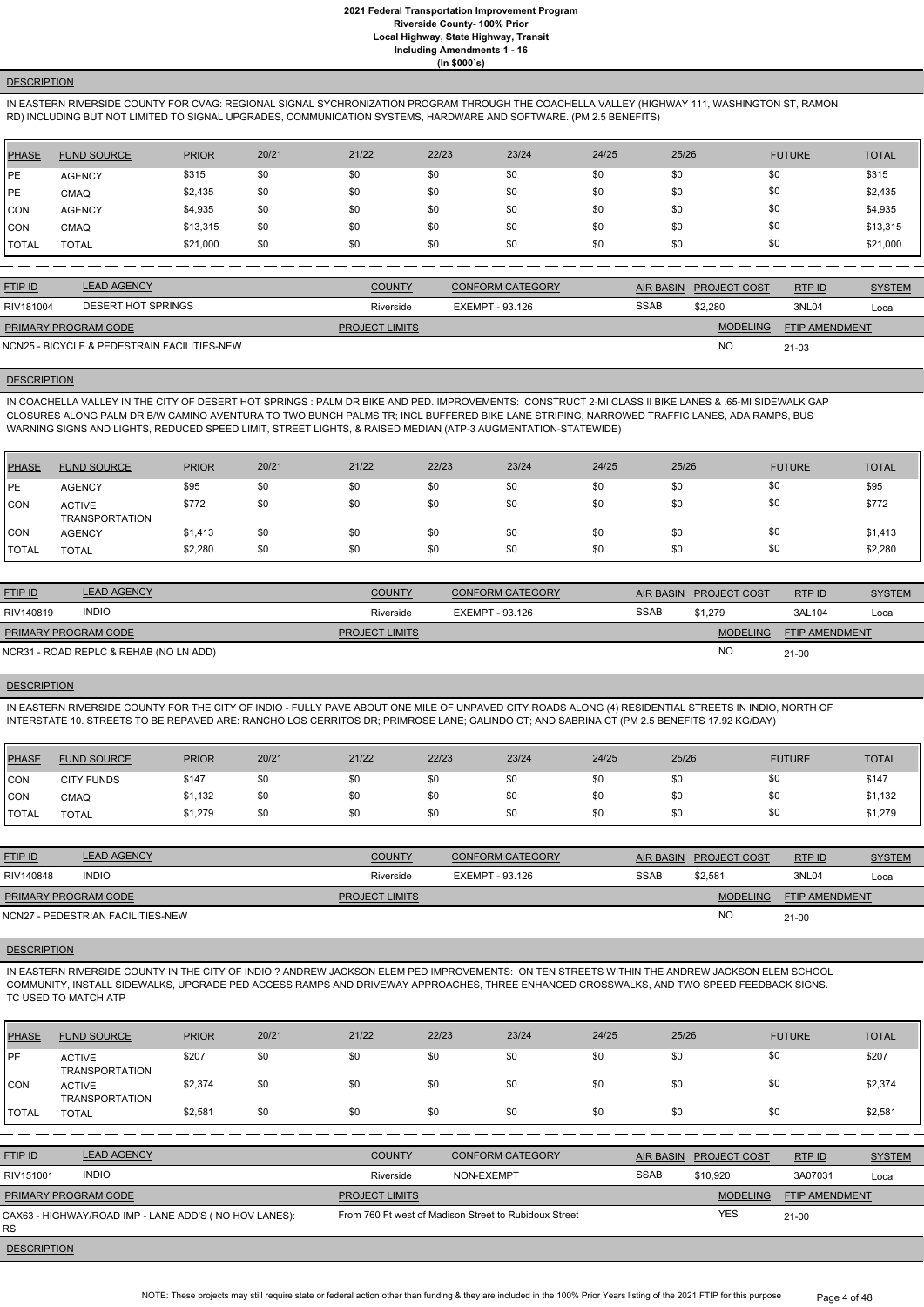IN EASTERN RIVERSIDE COUNTY FOR THE CITY OF INDIO - RECONSTRUCT AND IMPROVE HIGHWAY 111 FROM 760 FT WEST OF MADISON ST TO RUBIDOUX ST INCLUDING UPDATING ALL TRAFFIC SIGNALS AND UPDATE ALL SIDEWALKS, RAMPS AND DRIVEWAYS TO CURRENT ADA STANDARDS. WIDEN OF HIGHWAY 111 FROM 4 LANES (2 IN EACH DIR) TO 6 LANES (3 IN EACH DIR).

| PHASE   | <b>FUND SOURCE</b>      | <b>PRIOR</b> | 20/21 | 21/22 | 22/23 | 23/24 | 24/25 | 25/26 | <b>FUTURE</b> | <b>TOTAL</b> |
|---------|-------------------------|--------------|-------|-------|-------|-------|-------|-------|---------------|--------------|
| l PE    | <b>CITY FUNDS</b>       | \$131        | \$0   | \$0   | \$0   | \$0   | \$0   | \$0   | \$0           | \$131        |
| PE      | <b>RIV CO SALES TAX</b> | \$389        | \$0   | \$0   | \$0   | \$0   | \$0   | \$0   | \$0           | \$389        |
| CON     | <b>RIV CO SALES TAX</b> | \$5,720      | \$0   | \$0   | \$0   | \$0   | \$0   | \$0   | \$0           | \$5,720      |
| CON     | <b>STP LOCAL</b>        | \$4,680      | \$0   | \$0   | \$0   | \$0   | \$0   | \$0   | \$0           | \$4,680      |
| I TOTAL | <b>TOTAL</b>            | \$10,920     | \$0   | \$0   | \$0   | \$0   | \$0   | \$0   | \$0           | \$10,920     |

| <b>FTIP ID</b>                             | <b>LEAD AGENCY</b> | <b>COUNTY</b>                         | <b>CONFORM CATEGORY</b> | AIR BASIN   | <b>PROJECT COST</b> | RTP ID                | <b>SYSTEM</b> |
|--------------------------------------------|--------------------|---------------------------------------|-------------------------|-------------|---------------------|-----------------------|---------------|
| RIV181003                                  | LA QUINTA          | Riverside                             | NON-EXEMPT              | <b>SSAB</b> | \$9.530             | 2016A319              | Local         |
| <b>PRIMARY PROGRAM CODE</b>                |                    | <b>PROJECT LIMITS</b>                 |                         |             | <b>MODELING</b>     | <b>FTIP AMENDMENT</b> |               |
| CAX77 - ROAD DIET ELIMINATING TRAVEL LANES |                    | From Eisenhower Dr. to Washington St. |                         |             | <b>YES</b>          | 21-03                 |               |

#### **DESCRIPTION**

IN RIV CO, CITY OF LA QUINTA- LA QUINTA VILLAGE COMPLETE STREETS-A ROAD DIET:INSTALL BIKE LNS (CLASS II-3,796LF,CLASS III-550LF) ON CALLE TAMPICO (EISENHOWER DR - WASHINGTON ST.), EISENHOWER (CALLE TAMPICO - CALLE SINALOA), CALLE SINALOA/AVE. 52 (EISENHOWER DR. - DESERT CLUB DRIVE); REDUCE TRAVEL LNS FROM 4 TO 2;INSTALL 5 ROUNDABOUTS,MIDBLK XINGS W/ FLASH BEACONS. (ATP-3 AUG STATE) (STATE-ONLY FUNDS)

| <b>PHASE</b>  | <b>FUND SOURCE</b>                     | <b>PRIOR</b> | 20/21 | 21/22 | 22/23 | 23/24 | 24/25 | 25/26 | <b>FUTURE</b> | <b>TOTAL</b> |
|---------------|----------------------------------------|--------------|-------|-------|-------|-------|-------|-------|---------------|--------------|
| <b>IPE</b>    | <b>CITY FUNDS</b>                      | \$1,581      | \$0   | \$0   | \$0   | \$0   | \$0   | \$0   | \$0           | \$1,581      |
| <b>ROW</b>    | <b>CITY FUNDS</b>                      | \$636        | \$0   | \$0   | \$0   | \$0   | \$0   | \$0   | \$0           | \$636        |
| <b>CON</b>    | <b>ACTIVE</b><br><b>TRANSPORTATION</b> | \$7,313      | \$0   | \$0   | \$0   | \$0   | \$0   | \$0   | \$0           | \$7,313      |
| <b>ITOTAL</b> | <b>TOTAL</b>                           | \$9,530      | \$0   | \$0   | \$0   | \$0   | \$0   | \$0   | \$0           | \$9,530      |

| <b>FTIP ID</b>              | <b>LEAD AGENCY</b>                                    | <b>COUNTY</b>         | CONFORM CATEGORY | AIR BASIN   | <b>PROJECT COST</b> | RTPID                 | <b>SYSTEM</b> |
|-----------------------------|-------------------------------------------------------|-----------------------|------------------|-------------|---------------------|-----------------------|---------------|
| RIV091005                   | LAKE ELSINORE                                         | Riverside             | EXEMPT - 93.127  | <b>SCAB</b> | \$2.450             | <b>REG0703</b>        | Local         |
| <b>PRIMARY PROGRAM CODE</b> |                                                       | <b>PROJECT LIMITS</b> |                  |             | <b>MODELING</b>     | <b>FTIP AMENDMENT</b> |               |
|                             | NCNH2 - SIGNAL(S)-AT INTERSECTIONS (NON SIGNAL SYNCH) |                       |                  |             | <b>NO</b>           | $21 - 00$             |               |

#### **DESCRIPTION**

NOTE: These projects may still require state or federal action other than funding & they are included in the 100% Prior Years listing of the 2021 FTIP for this purpose Page 5 of 48

IN MID WESTERN RIVERSIDE COUNTY IN THE CITY OF LAKE ELSINORE - CONSTRUCTION OF A TRAFFIC SIGNAL AT THE INTERSECTION OF SR-74 AND GUNNERSON AVENUE AND WIDENING OF THE ROUTE TO PROVIDE FOR TWO LEFT TURN LANES.

| <b>PHASE</b>   | <b>FUND SOURCE</b>             | <b>PRIOR</b> | 20/21 | 21/22                             | 22/23                | 23/24                   | 24/25 | 25/26            |                     | <b>FUTURE</b>         | <b>TOTAL</b>  |
|----------------|--------------------------------|--------------|-------|-----------------------------------|----------------------|-------------------------|-------|------------------|---------------------|-----------------------|---------------|
|                |                                |              |       |                                   |                      |                         |       |                  |                     |                       |               |
|                |                                |              |       |                                   |                      |                         |       |                  |                     |                       |               |
| <b>FTIP ID</b> | <b>LEAD AGENCY</b>             |              |       | <b>COUNTY</b>                     |                      | <b>CONFORM CATEGORY</b> |       | <b>AIR BASIN</b> | <b>PROJECT COST</b> | RTPID                 | <b>SYSTEM</b> |
| RIV151102      | <b>LAKE ELSINORE</b>           |              |       | Riverside                         | <b>TCM Committed</b> |                         |       | <b>SCAB</b>      | \$5,050             | RIV010206             | Local         |
|                | PRIMARY PROGRAM CODE           |              |       | <b>PROJECT LIMITS</b>             |                      |                         |       |                  | <b>MODELING</b>     | <b>FTIP AMENDMENT</b> |               |
|                | CANT6 - NEW HIGHWAY W/TCM: NRS |              |       | From New Franklin St. to Main St. |                      |                         |       |                  | <b>YES</b>          | 21-03                 |               |
|                |                                |              |       |                                   |                      |                         |       |                  |                     |                       |               |

## **DESCRIPTION**

IN WESTERN RIV CO. FOR CITY OF LAKE ELSINORE - CONSTRUCT/EXTEND CAMINO DEL NORTE FROM MAIN ST TO FRANKLIN ST 2 LNS (1 IN EA DIR), 8' SHOULDERS ON EACH SIDE, CLASS III BIKE LNS (650LF), ADD TURNING LNS & CONSTRUCT NEW TRAFFIC SIGNAL AT INTERSECTION OF CAMINO DEL NORTE & FRANKLIN ST. CONSTRUCT/EXTEND CYN ESTATES DR FROM EXISTING FRANKLIN ST TO NEW FRANKLIN ST 2 LNS (1 IN EA DIR), WITH NEW S/W (390LF) ON SOUTHERN SIDE OF CANYONE ESTATES DR.

| <b>PHASE</b>   | <b>FUND SOURCE</b>                | <b>PRIOR</b> | 20/21 | 21/22                 | 22/23                | 23/24                   | 24/25 | 25/26            |                     | <b>FUTURE</b>  | <b>TOTAL</b>  |
|----------------|-----------------------------------|--------------|-------|-----------------------|----------------------|-------------------------|-------|------------------|---------------------|----------------|---------------|
| IPE            | <b>CITY FUNDS</b>                 | \$250        | \$0   | \$0                   | \$0                  | \$0                     | \$0   | \$0              |                     | \$0            | \$250         |
| ROW            | <b>CITY FUNDS</b>                 | \$500        | \$0   | \$0                   | \$0                  | \$0                     | \$0   | \$0              | \$0                 |                | \$500         |
| CON            | <b>CITY FUNDS</b>                 | \$4,300      | \$0   | \$0                   | \$0                  | \$0                     | \$0   | \$0              | \$0                 |                | \$4,300       |
| I TOTAL        | <b>TOTAL</b>                      | \$5,050      | \$0   | \$0                   | \$0                  | \$0                     | \$0   | \$0              | \$0                 |                | \$5,050       |
|                |                                   |              |       |                       |                      |                         |       |                  |                     |                |               |
| <b>FTIP ID</b> | <b>LEAD AGENCY</b>                |              |       | <b>COUNTY</b>         |                      | <b>CONFORM CATEGORY</b> |       | <b>AIR BASIN</b> | <b>PROJECT COST</b> | RTP ID         | <b>SYSTEM</b> |
| RIV171205      | <b>LAKE ELSINORE</b>              |              |       | Riverside             | <b>TCM Committed</b> |                         |       | <b>SCAB</b>      | \$736               | 3NL04          | Local         |
|                | PRIMARY PROGRAM CODE              |              |       | <b>PROJECT LIMITS</b> |                      |                         |       |                  | <b>MODELING</b>     | FTIP AMENDMENT |               |
|                | NCN27 - PEDESTRIAN FACILITIES-NEW |              |       |                       |                      |                         |       |                  | <b>NO</b>           | $21 - 00$      |               |
|                |                                   |              |       |                       |                      |                         |       |                  |                     |                |               |

## **DESCRIPTION**

IN THE CITY OF LAKE ELSINORE: INSTALLATION OF MISSING LINK SIDEWALKS ON CHANEY STREET FROM W. FLINT ST TO W. SUMNER AVE APPROX. 1,800 LF; ON W. SUMNER AVE, MOHR ST AND DAVID ST BETWEEN CHANEY ST AND W. LAKESHORE DR APPROX. 910 LF; AND ON W. LAKESHORE DR BETWEEN MACHADO ST AND WISE ST APPROX. 1,350 LF.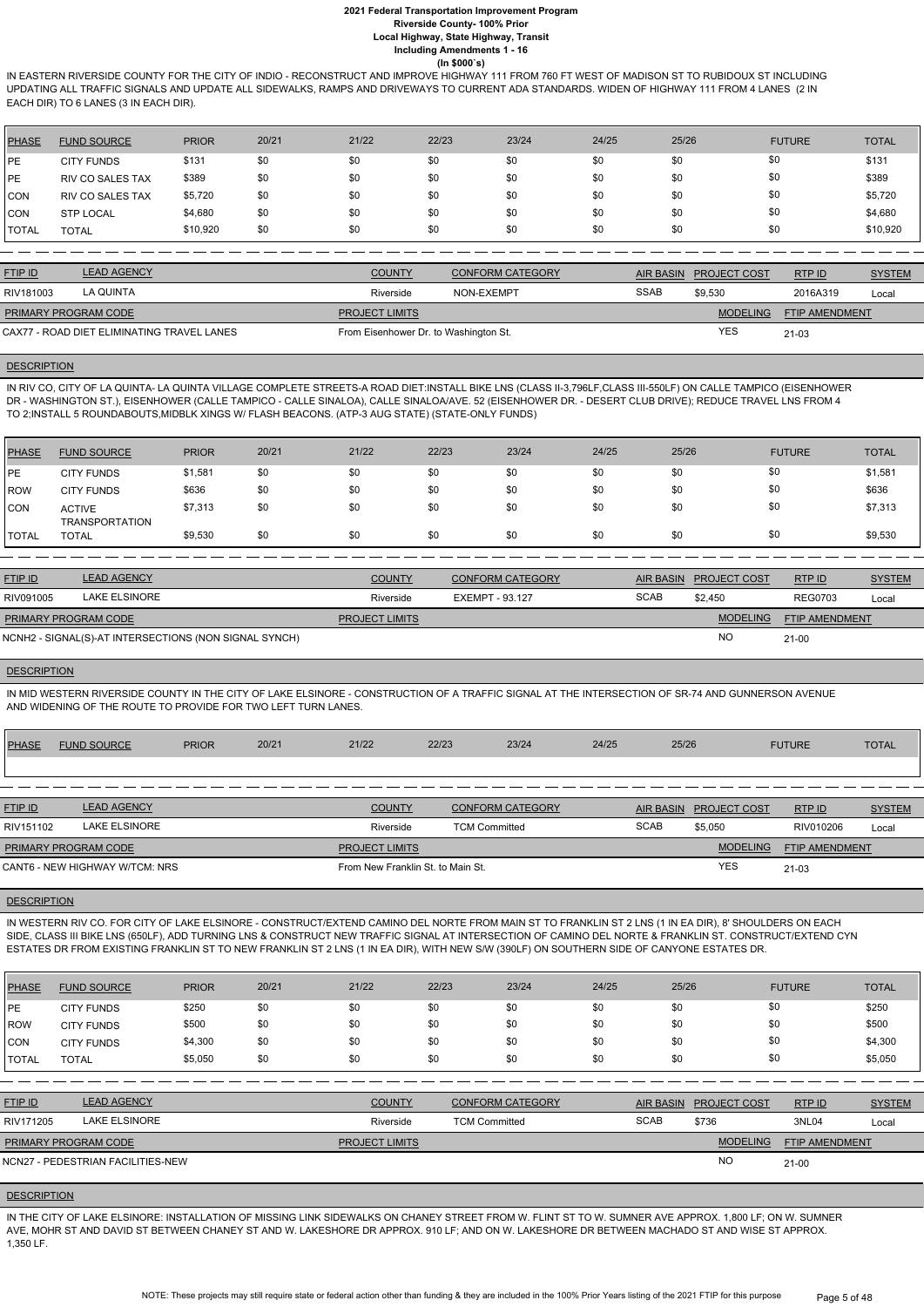| <b>PHASE</b> | <b>FUND SOURCE</b> | <b>PRIOR</b> | 20/21 | 21/22 | 22/23 | 23/24 | 24/25 | 25/26 | <b>FUTURE</b> | <b>TOTAL</b> |
|--------------|--------------------|--------------|-------|-------|-------|-------|-------|-------|---------------|--------------|
| PE           | <b>AGENCY</b>      | \$147        | \$0   | \$0   | \$0   | \$0   | \$0   | \$0   | \$0           | \$147        |
| ROW          | <b>AGENCY</b>      | \$26         | \$0   | \$0   | \$0   | \$0   | \$0   | \$0   | \$0           | \$26         |
| <b>CON</b>   | <b>AGENCY</b>      | \$195        | \$0   | \$0   | \$0   | \$0   | \$0   | \$0   | \$0           | \$195        |
| <b>CON</b>   | TDA ARTICLE #3     | \$368        | \$0   | \$0   | \$0   | \$0   | \$0   | \$0   | \$0           | \$368        |
| <b>TOTAL</b> | <b>TOTAL</b>       | \$736        | \$0   | \$0   | \$0   | \$0   | \$0   | \$0   | \$0           | \$736        |

| <b>FTIP ID</b>              | <b>LEAD AGENCY</b>             | <b>COUNTY</b>         | <b>CONFORM CATEGORY</b>                               |             | <b>AIR BASIN PROJECT COST</b> | RTP ID                | <b>SYSTEM</b> |
|-----------------------------|--------------------------------|-----------------------|-------------------------------------------------------|-------------|-------------------------------|-----------------------|---------------|
| RIV091002                   | <b>MORENO VALLEY</b>           | Riverside             | NON-EXEMPT                                            | <b>SCAB</b> | \$861                         | 3A10WT02              | Local         |
| <b>PRIMARY PROGRAM CODE</b> |                                | <b>PROJECT LIMITS</b> |                                                       |             | <b>MODELING</b>               | <b>FTIP AMENDMENT</b> |               |
|                             | CANT6 - NEW HIGHWAY W/TCM: NRS |                       | From Redlands Blvd. to World Logistics Center Parkway |             | <b>YES</b>                    | $21 - 00$             |               |

#### **DESCRIPTION**

IN WESTERN RIVERSIDE COUNTY IN THE CITY OF MORENO VALLEY - EUCALYPTUS AVE. EXTENSION: CONSTRUCTION OF 3 THROUGH LANES (2 LANES WB & 1 LANE EB) BETWEEN REDLANDS BLVD. AND WORLD LOGISITICS CENTER PARKWAY, INCLUDING THE INSTALLATION OF MEDIANS, LEFT TURN POCKETS, DEDICATED RIGHT TURN LANES, DRAINAGE IMPROVEMENTS, LANDSCAPING, SIDEWALKS, AND A CLASS I BIKE PATH.

| <b>PHASE</b>  | <b>FUND SOURCE</b>    | <b>PRIOR</b> | 20/21 | 21/22 | 22/23 | 23/24 | 24/25 | 25/26 | <b>FUTURE</b> | <b>TOTAL</b> |
|---------------|-----------------------|--------------|-------|-------|-------|-------|-------|-------|---------------|--------------|
| <b>IPE</b>    | <b>DEVELOPER FEES</b> | \$861        | \$0   | \$0   | æО    | \$0   | \$0   | ึ้ง∪  | \$0           | \$861        |
| <b>ITOTAL</b> | <b>TOTAL</b>          | \$861        | \$0   | \$0   |       | \$0   | \$0   | \$0   | \$0           | \$861        |

| <b>FTIP ID</b>              | <b>LEAD AGENCY</b>                | <b>COUNTY</b>         | <b>CONFORM CATEGORY</b> | <b>AIR BASIN</b> | <b>PROJECT COST</b> | RTPID                 | <b>SYSTEM</b> |
|-----------------------------|-----------------------------------|-----------------------|-------------------------|------------------|---------------------|-----------------------|---------------|
| RIV140849                   | MORENO VALLEY                     | Riverside             | EXEMPT - 93.126         | <b>SCAB</b>      | \$1,629             | 3NL04                 | Local         |
| <b>PRIMARY PROGRAM CODE</b> |                                   | <b>PROJECT LIMITS</b> |                         |                  | <b>MODELING</b>     | <b>FTIP AMENDMENT</b> |               |
|                             | NCN27 - PEDESTRIAN FACILITIES-NEW |                       |                         |                  | <b>NO</b>           | $21 - 01$             |               |

#### **DESCRIPTION**

IN WESTERN RIVERSIDE CO. IN THE CITY OF MORENO VALLEY : CITYWIDE SRTS PED FACILITY IMPROVEMENTS: INSTALL 2,840 FT. OF SIDEWALK GAP CLOSURES, CURBS, GUTTERS, STREET LIGHTS, ADA RAMPS, & STREET WIDENING ON DRACAEA AVE, EUCALYPTUS AVE, IRONWOOD AVE, KITCHING ST, SANDY GLADE AVE, AND ELSWORTH ST; NON-INFRASTRUCTURE INCLUDES BIKE/PED SAFETY CAMPAIGN & BIKE SAFETY CLASSES. TC USED TO MATCH ATP

| PHASE       | <b>FUND SOURCE</b>                     | <b>PRIOR</b> | 20/21 | 21/22 | 22/23 | 23/24 | 24/25 | 25/26 | <b>FUTURE</b> | <b>TOTAL</b> |
|-------------|----------------------------------------|--------------|-------|-------|-------|-------|-------|-------|---------------|--------------|
| <b>IPE</b>  | <b>ACTIVE</b><br><b>TRANSPORTATION</b> | \$89         | \$0   | \$0   | \$0   | \$0   | \$0   | \$0   | \$0           | \$89         |
| <b>ROW</b>  | <b>ACTIVE</b><br><b>TRANSPORTATION</b> | \$71         | \$0   | \$0   | \$0   | \$0   | \$0   | \$0   | \$0           | \$71         |
| <b>ICON</b> | <b>ACTIVE</b><br><b>TRANSPORTATION</b> | \$1,469      | \$0   | \$0   | \$0   | \$0   | \$0   | \$0   | \$0           | \$1,469      |
| I TOTAL     | <b>TOTAL</b>                           | \$1,629      | \$0   | \$0   | \$0   | \$0   | \$0   | \$0   | \$0           | \$1,629      |

| <b>LEAD AGENCY</b>             | <b>COUNTY</b>         | <b>CONFORM CATEGORY</b> |                                |                 | RTP ID                 | <b>SYSTEM</b> |
|--------------------------------|-----------------------|-------------------------|--------------------------------|-----------------|------------------------|---------------|
| MORENO VALLEY                  | Riverside             | тсм                     | <b>SCAB</b>                    | \$2,400         | 3ITS07                 | Local         |
|                                | <b>PROJECT LIMITS</b> |                         |                                | <b>MODELING</b> | <b>FTIP AMENDMENT</b>  |               |
| ITS02 - SIGNAL SYNCHRONIZATION |                       |                         |                                | <b>YES</b>      | $21 - 03$              |               |
|                                | PRIMARY PROGRAM CODE  |                         | From Heacock St to Perris Blyd |                 | AIR BASIN PROJECT COST |               |

#### **DESCRIPTION**

IN WESTERN RIVERSIDE COUNTY IN THE CITY OF MORENO VALLEY - DESIGN AND CONSTRUCTION OF ITS, INCLUDING AN ETHERNET FIBER-OPTIC BACKBONE SYSTEM, CCTV CAMERAS AT 26 KEY INTERSECTIONS, AND NEW TRAFFIC SIGNAL CONTROLLERS AT EXISTING 43 SIGNALIZED INTERSECTIONS (CMAQ PM 2.5 BENEFITS .21 KG/DAY)

| <b>PHASE</b>   | <b>FUND SOURCE</b>                     | <b>PRIOR</b> | 20/21 | 21/22                 | 22/23 | 23/24                   | 24/25 | 25/26            |                     | <b>FUTURE</b>  | <b>TOTAL</b>  |
|----------------|----------------------------------------|--------------|-------|-----------------------|-------|-------------------------|-------|------------------|---------------------|----------------|---------------|
| l PE           | <b>CITY FUNDS</b>                      | \$100        | \$0   | \$0                   | \$0   | \$0                     | \$0   | \$0              |                     | \$0            | \$100         |
| CON            | <b>AGENCY</b>                          | \$490        | \$0   | \$0                   | \$0   | \$0                     | \$0   | \$0              |                     | \$0            | \$490         |
| ICON           | <b>CITY FUNDS</b>                      | \$268        | \$0   | \$0                   | \$0   | \$0                     | \$0   | \$0              |                     | \$0            | \$268         |
| CON            | CMAQ                                   | \$1,542      | \$0   | \$0                   | \$0   | \$0                     | \$0   | \$0              |                     | \$0            | \$1,542       |
| <b>TOTAL</b>   | <b>TOTAL</b>                           | \$2,400      | \$0   | \$0                   | \$0   | \$0                     | \$0   | \$0              |                     | \$0            | \$2,400       |
|                |                                        |              |       |                       |       |                         |       |                  |                     |                |               |
| <b>FTIP ID</b> | <b>LEAD AGENCY</b>                     |              |       | <b>COUNTY</b>         |       | <b>CONFORM CATEGORY</b> |       | <b>AIR BASIN</b> | <b>PROJECT COST</b> | RTP ID         | <b>SYSTEM</b> |
| RIV151203      | <b>MORENO VALLEY</b>                   |              |       | Riverside             |       | NON-REPORTABLE TCM      |       | <b>SCAB</b>      | \$451               | 7120006        | Local         |
|                | PRIMARY PROGRAM CODE                   |              |       | <b>PROJECT LIMITS</b> |       |                         |       |                  | <b>MODELING</b>     | FTIP AMENDMENT |               |
|                | ITS05 - CHANGEABLE MESSAGE SIGNS (CMS) |              |       |                       |       |                         |       |                  | <b>NO</b>           | $21 - 03$      |               |

#### **DESCRIPTION**

IN WESTERN RIVERSIDE COUNTY IN THE CITY OF MORENO VALLEY - INSTALL THREE DYNAMIC MESSAGE SIGNS ALONG ARTERIAL ROUTES APPROACHING INTERSTATE 215 AND STATE ROUTE 60. SELECTED LOCATION: PERRIS BLVD SOUTH OF CACTUS AVE, ALESSANDRO BLVD EAST OF FREDERICK AND CACTUS AVE EAST OF FREDERICK.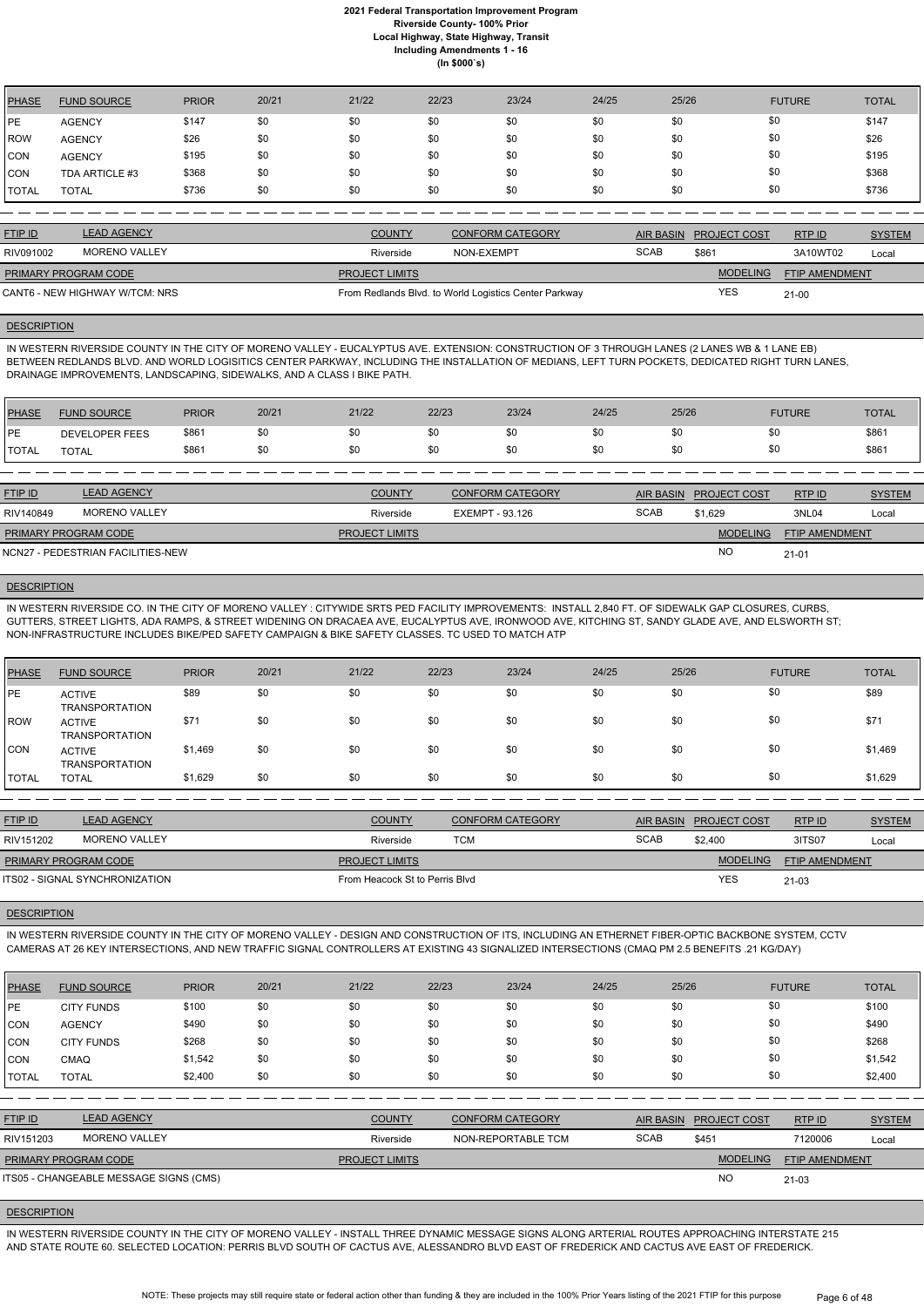| <b>PHASE</b> | <b>FUND SOURCE</b> | <b>PRIOR</b> | 20/21 | 21/22 | 22/23 | 23/24 | 24/25 | 25/26 | <b>FUTURE</b> | <b>TOTAL</b> |
|--------------|--------------------|--------------|-------|-------|-------|-------|-------|-------|---------------|--------------|
| <b>IPE</b>   | <b>CITY FUNDS</b>  | \$65         | \$0   | \$0   | \$0   | \$0   | \$0   | \$0   | \$0           | \$65         |
| <b>CON</b>   | <b>CITY FUNDS</b>  | \$45         | \$0   | \$0   | \$0   | \$0   | \$0   | \$0   | \$0           | \$45         |
| <b>CON</b>   | CMAQ               | \$341        | \$0   | \$0   | \$0   | \$0   | \$0   | \$0   | \$0           | \$341        |
| <b>TOTAL</b> | TOTAL              | \$451        | \$0   | \$0   | \$0   | \$0   | \$0   | \$0   | \$0           | \$451        |

| <b>FTIP ID</b>              | <b>LEAD AGENCY</b>           | <b>COUNTY</b>         | <b>CONFORM CATEGORY</b>           | AIR BASIN PROJECT COST | RTP ID                | <b>SYSTEM</b> |
|-----------------------------|------------------------------|-----------------------|-----------------------------------|------------------------|-----------------------|---------------|
| RIV171203                   | <b>MORENO VALLEY</b>         | Riverside             | NON-REPORTABLE TCM COMMITTED SCAB | \$70                   | 3NL04                 | Local         |
| <b>PRIMARY PROGRAM CODE</b> |                              | <b>PROJECT LIMITS</b> |                                   | <b>MODELING</b>        | <b>FTIP AMENDMENT</b> |               |
|                             | NCN26 - BICYCLE FACILITY-NEW |                       |                                   | NO                     | $21 - 00$             |               |

## **DESCRIPTION**

IN THE CITY OF MORENO VALLEY: GENTIAN AVE FROM KITCHING ST TO LASSELLE STREET INSTALLATION OF APPROX. 1/2 MILE OF CLASS II BIKE LANE. EUCALYPTUS AVE FROM ELSWORTH ST TO FREDERICK ST INSTALLATION OF APPROX. 1/2 MILE OF CLASS II BIKE LANE.

| PHASE        | <b>FUND SOURCE</b> | <b>PRIOR</b> | 20/21 | 21/22 | 22/23 | 23/24 | 24/25 | 25/26 | <b>FUTURE</b> | <b>TOTAL</b> |
|--------------|--------------------|--------------|-------|-------|-------|-------|-------|-------|---------------|--------------|
| <b>IPE</b>   | TDA ARTICLE #3     | \$5          | \$0   | \$0   | \$0   | \$0   | \$0   | \$0   | \$0           | \$5          |
| CON          | <b>AGENCY</b>      | \$21         | \$0   | \$0   | \$0   | \$0   | \$0   | \$0   | \$0           | \$21         |
| <b>CON</b>   | TDA ARTICLE #3     | \$44         | \$0   | \$0   | \$0   | \$0   | \$0   | \$0   | \$0           | \$44         |
| <b>TOTAL</b> | <b>TOTAL</b>       | \$70         | \$0   | \$0   | \$0   | \$0   | \$0   | \$0   | \$0           | \$70         |

| <b>FTIP ID</b>              | <b>LEAD AGENCY</b>                    | <b>COUNTY</b>         | <b>CONFORM CATEGORY</b> |             | AIR BASIN PROJECT COST | RTP ID                | <b>SYSTEM</b> |
|-----------------------------|---------------------------------------|-----------------------|-------------------------|-------------|------------------------|-----------------------|---------------|
| RIV181002                   | MORENO VALLEY                         | Riverside             | EXEMPT - 93.126         | <b>SCAB</b> | \$3.149                | 3NL04                 | Local         |
| <b>PRIMARY PROGRAM CODE</b> |                                       | <b>PROJECT LIMITS</b> |                         |             | <b>MODELING</b>        | <b>FTIP AMENDMENT</b> |               |
|                             | NCN50 - RECREATIONAL FACILITIES - NEW |                       |                         |             | <b>NO</b>              | $21 - 00$             |               |

## **DESCRIPTION**

IN WESTERN RIV COUNTY, IN THE CITY OF MORENO VALLEY - JUAN BAUTISTA DE ANZA GAP CLOSURE: CONSTRUCT A 2-MILE BICYCLE AND PEDESTRIAN PATH SEGMENT (1-MILE CLASS II, 1-MILE SIDEWALK) OF JUAN BAUTISTA DE ANZA TRAIL THAT CONNECTS TO AN EXISTING SEGMENT OF THE DE ANZA TRAIL, LAKE PERRIS STATE PARK, RANCHO VERDE HS, AND THE CITY OF PERRIS: TRAIL NETWORK. (ATP-3 AUG STATE) (STATE-ONLY FUNDING)

| PHASE        | <b>FUND SOURCE</b>                     | <b>PRIOR</b> | 20/21 | 21/22 | 22/23 | 23/24 | 24/25 | 25/26 | <b>FUTURE</b> | <b>TOTAL</b> |
|--------------|----------------------------------------|--------------|-------|-------|-------|-------|-------|-------|---------------|--------------|
| <b>IPE</b>   | <b>ACTIVE</b><br><b>TRANSPORTATION</b> | \$250        | \$0   | \$0   | \$0   | \$0   | \$0   | \$0   | \$0           | \$250        |
| <b>ROW</b>   | <b>ACTIVE</b><br><b>TRANSPORTATION</b> | \$25         | \$0   | \$0   | \$0   | \$0   | \$0   | \$0   | \$0           | \$25         |
| <b>ROW</b>   | <b>AGENCY</b>                          | \$300        | \$0   | \$0   | \$0   | \$0   | \$0   | \$0   | \$0           | \$300        |
| CON          | <b>ACTIVE</b><br><b>TRANSPORTATION</b> | \$2,574      | \$0   | \$0   | \$0   | \$0   | \$0   | \$0   | \$0           | \$2,574      |
| <b>TOTAL</b> | <b>TOTAL</b>                           | \$3,149      | \$0   | \$0   | \$0   | \$0   | \$0   | \$0   | \$0           | \$3,149      |

| <b>FTIP ID</b>              | <b>LEAD AGENCY</b> | <b>COUNTY</b>                      | <b>CONFORM CATEGORY</b> | <b>AIR BASIN</b> | <b>PROJECT COST</b> | RTP ID                | <b>SYSTEM</b> |
|-----------------------------|--------------------|------------------------------------|-------------------------|------------------|---------------------|-----------------------|---------------|
| RIV031204                   | <b>MURRIETA</b>    | Riverside                          | NON-EXEMPT              | <b>SCAB</b>      | \$7.454             | RIV031204             | Local         |
| <b>PRIMARY PROGRAM CODE</b> |                    | <b>PROJECT LIMITS</b>              |                         |                  | <b>MODELING</b>     | <b>FTIP AMENDMENT</b> |               |
| CAN65 - NEW BRIDGE: NRS     |                    | From Washington Ave. to Adams Ave. |                         |                  | YES                 | $21 - 00$             |               |

#### **DESCRIPTION**

IN MURRIETA - CONSTRUCT NEW 2 LANE GUAVA ST. BRIDGE (400') OVER MURRIETA CREEK FROM WASHINGTON AVE TO ADAMS AVE W/ SHOULDERS & ALL REQUIRED APPROACHES (BR#: 56C0162)

| <b>PHASE</b> | <b>FUND SOURCE</b>                  | <b>PRIOR</b> | 20/21 | 21/22                 | 22/23           | 23/24                   | 24/25 | 25/26            |                     | <b>FUTURE</b>         | <b>TOTAL</b>  |
|--------------|-------------------------------------|--------------|-------|-----------------------|-----------------|-------------------------|-------|------------------|---------------------|-----------------------|---------------|
| PE           | <b>BRIDGE - LOCAL</b>               | \$511        | \$0   | \$0                   | \$0             | \$0                     | \$0   | \$0              |                     | \$0                   | \$511         |
| PE           | <b>CITY FUNDS</b>                   | \$128        | \$0   | \$0                   | \$0             | \$0                     | \$0   | \$0              |                     | \$0                   | \$128         |
| <b>IROW</b>  | <b>BRIDGE - LOCAL</b>               | \$240        | \$0   | \$0                   | \$0             | \$0                     | \$0   | \$0              |                     | \$0                   | \$240         |
| <b>CON</b>   | <b>BRIDGE - LOCAL</b>               | \$5,821      | \$0   | \$0                   | \$0             | \$0                     | \$0   | \$0              |                     | \$0                   | \$5,821       |
| <b>CON</b>   | <b>CITY FUNDS</b>                   | \$754        | \$0   | \$0                   | \$0             | \$0                     | \$0   | \$0              |                     | \$0                   | \$754         |
| <b>TOTAL</b> | <b>TOTAL</b>                        | \$7,454      | \$0   | \$0                   | \$0             | \$0                     | \$0   | \$0              |                     | \$0                   | \$7,454       |
|              |                                     |              |       |                       |                 |                         |       |                  |                     |                       |               |
| FTIP ID      | <b>LEAD AGENCY</b>                  |              |       | <b>COUNTY</b>         |                 | <b>CONFORM CATEGORY</b> |       | <b>AIR BASIN</b> | <b>PROJECT COST</b> | RTP ID                | <b>SYSTEM</b> |
| RIV140818    | <b>PALM SPRINGS</b>                 |              |       | Riverside             | EXEMPT - 93.126 |                         |       | <b>SSAB</b>      | \$475               | 3NL04                 | Local         |
|              | PRIMARY PROGRAM CODE                |              |       | <b>PROJECT LIMITS</b> |                 |                         |       |                  | <b>MODELING</b>     | <b>FTIP AMENDMENT</b> |               |
|              | <b>NCN26 - BICYCLE FACILITY-NEW</b> |              |       |                       |                 |                         |       |                  | <b>NO</b>           | $21 - 00$             |               |
|              |                                     |              |       |                       |                 |                         |       |                  |                     |                       |               |

# **DESCRIPTION**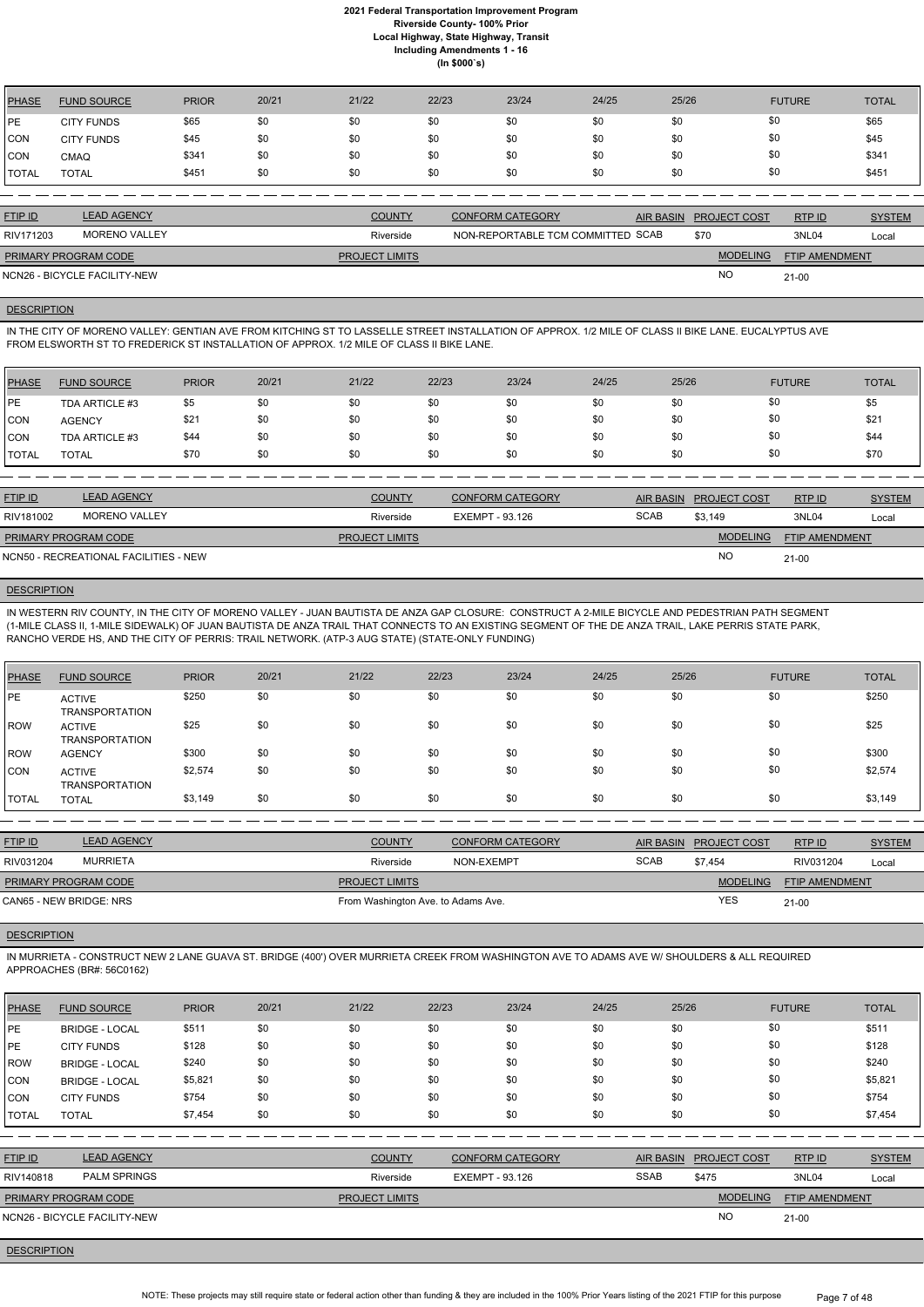IN CITY OF PALM SPRINGS-6.25 MI. CLASS II & III BIKE LNS ON:SAN RAFAEL DR FR PALM CYN TO SUNRISE WY;SAN RAFAEL DR FR VIRGINIA RD TO INDIAN CYN;FARRELL DR FR RAMON RD TO TAHQUITZ CYN;MESQUITE AV FR SUNRISE WY TO COMPADRE RD;LA VERNE WY FR S. PALM CYN TO E. PALM CYN;CAMINO REAL FR E. PALM CYN TO LA VERNE WY;CROSSLEY RD FR RAMON TO 341 AV;AVE CABALERROS FR ALEJOS RD TO TAHQUITZ CYN(PM2.5=.018 KG/DAY)

| <b>PHASE</b> | <b>FUND SOURCE</b> | <b>PRIOR</b> | 20/21 | 21/22 | 22/23 | 23/24 | 24/25 | 25/26 | <b>FUTURE</b> | <b>TOTAL</b> |
|--------------|--------------------|--------------|-------|-------|-------|-------|-------|-------|---------------|--------------|
| <b>IPE</b>   | <b>CITY FUNDS</b>  | \$21         | \$0   | \$0   | \$0   | \$0   | \$0   | \$0   | \$0           | \$21         |
| <b>CON</b>   | <b>CITY FUNDS</b>  | \$52         | \$0   | \$0   | \$0   | \$0   | \$0   | \$0   | \$0           | \$52         |
| <b>CON</b>   | CMAQ               | \$402        | \$0   | \$0   | \$0   | \$0   | \$0   | \$0   | \$0           | \$402        |
| <b>TOTAL</b> | <b>TOTAL</b>       | \$475        | \$0   | \$0   | \$0   | \$0   | \$0   | \$0   | \$0           | \$475        |

| <b>FTIP ID</b>              | <b>LEAD AGENCY</b>                    | <b>COUNTY</b>         | <b>CONFORM CATEGORY</b> | AIR BASIN   | <b>PROJECT COST</b> | RTPID                 | <b>SYSTEM</b> |
|-----------------------------|---------------------------------------|-----------------------|-------------------------|-------------|---------------------|-----------------------|---------------|
| RIV140851                   | <b>PERRIS</b>                         | Riverside             | EXEMPT - 93.126         | <b>SCAB</b> | \$3,828             | 3NL04                 | Local         |
| <b>PRIMARY PROGRAM CODE</b> |                                       | <b>PROJECT LIMITS</b> |                         |             | <b>MODELING</b>     | <b>FTIP AMENDMENT</b> |               |
|                             | NCN50 - RECREATIONAL FACILITIES - NEW |                       |                         |             | <b>NC</b>           | 21-00                 |               |

#### **DESCRIPTION**

IN WESTERN RIVERSIDE CO. IN THE CITY OF PERRIS - PERRIS VALLEY STORM DRAIN CHANNEL TRAIL: NEW 15-FT WIDE 4.32 MILES OF CONCRETE MULTI-USE TRAIL PARALLEL TO PERRIS VALLEY STORM DRAIN FROM NORTHERN CITY LIMITS TO SAN JACINTO RIVER TRAIL AT KABIAN REGIONAL PARK IN S.WEST CITY LIMITS, INCLUDES LANDSCAPING IRRIGATION, SIGNAGE, CHAIN LINK FENCE AND SPLIT RAIL PVC FENCE. TC USED TO MATCH ATP

| <b>PHASE</b> | <b>FUND SOURCE</b>                     | <b>PRIOR</b> | 20/21 | 21/22 | 22/23 | 23/24 | 24/25 | 25/26 | <b>FUTURE</b> | <b>TOTAL</b> |
|--------------|----------------------------------------|--------------|-------|-------|-------|-------|-------|-------|---------------|--------------|
| <b>IPE</b>   | <b>CITY FUNDS</b>                      | \$146        | \$0   | \$0   | \$0   | \$0   | \$0   | \$0   | \$0           | \$146        |
| <b>CON</b>   | <b>ACTIVE</b><br><b>TRANSPORTATION</b> | \$1,202      | \$0   | \$0   | \$0   | \$0   | \$0   | \$0   | \$0           | \$1,202      |
| <b>CON</b>   | <b>CITY FUNDS</b>                      | \$2,480      | \$0   | \$0   | \$0   | \$0   | \$0   | \$0   | \$0           | \$2,480      |
| <b>TOTAL</b> | <b>TOTAL</b>                           | \$3,828      | \$0   | \$0   | \$0   | \$0   | \$0   | \$0   | \$0           | \$3,828      |

| <b>FTIP ID</b>                        | <b>LEAD AGENCY</b> | <b>COUNTY</b>         | <b>CONFORM CATEGORY</b>                              |             | AIR BASIN PROJECT COST | RTPID                 | <b>SYSTEM</b> |
|---------------------------------------|--------------------|-----------------------|------------------------------------------------------|-------------|------------------------|-----------------------|---------------|
| RIV011236                             | RIVERSIDE COUNTY   | Riverside             | NON-EXEMPT                                           | <b>SCAB</b> | \$84.255               | RIV011236             | Local         |
| <b>PRIMARY PROGRAM CODE</b>           |                    | <b>PROJECT LIMITS</b> |                                                      |             | <b>MODELING</b>        | <b>FTIP AMENDMENT</b> |               |
| CAX67 - NEW HIGHWAY (NO HOV LANE): RS |                    |                       | From Whitewood Rd/Meadowlark Ln. to Trois Valley Rd. |             | YES                    | $21 - 00$             |               |

## **DESCRIPTION**

IN RIV COUNTY & MURRIETA - EXTEND/CONSTRUCT CLINTON KEITH ROAD (6 LANES ULTIMATE WIDENING FOR APPROX 2.1 MILES) INCLUDING CONSTRUCTION OF 2 BRIDGES FROM WHITEWOOD RD/MEADOWLARK LN TO LEON ROAD - PROJECT TO BE COMPLETED IN PHASES.

| PHASE        | <b>FUND SOURCE</b>      | <b>PRIOR</b> | 20/21 | 21/22 | 22/23 | 23/24 | 24/25 | 25/26 | <b>FUTURE</b> | <b>TOTAL</b> |
|--------------|-------------------------|--------------|-------|-------|-------|-------|-------|-------|---------------|--------------|
| <b>IPE</b>   | <b>COUNTY</b>           | \$9,592      | \$0   | \$0   | \$0   | \$0   | \$0   | \$0   | \$0           | \$9,592      |
| l ROW        | <b>COUNTY</b>           | \$12,242     | \$0   | \$0   | \$0   | \$0   | \$0   | \$0   | \$0           | \$12,242     |
| <b>CON</b>   | <b>COUNTY</b>           | \$46,135     | \$0   | \$0   | \$0   | \$0   | \$0   | \$0   | \$0           | \$46,135     |
| <b>CON</b>   | <b>RIV CO SALES TAX</b> | \$16,286     | \$0   | \$0   | \$0   | \$0   | \$0   | \$0   | \$0           | \$16,286     |
| <b>TOTAL</b> | <b>TOTAL</b>            | \$84,255     | \$0   | \$0   | \$0   | \$0   | \$0   | \$0   | \$0           | \$84,255     |

| <b>FTIP ID</b>              | <b>LEAD AGENCY</b>                       | <b>COUNTY</b>         | <b>CONFORM CATEGORY</b> | AIR BASIN   | <b>PROJECT COST</b> | RTPID                 | <b>SYSTEM</b> |
|-----------------------------|------------------------------------------|-----------------------|-------------------------|-------------|---------------------|-----------------------|---------------|
| RIV070702                   | RIVERSIDE COUNTY                         | Riverside             | EXEMPT - 93.126         | <b>SCAB</b> | \$800               | 3AL304                | Local         |
| <b>PRIMARY PROGRAM CODE</b> |                                          | <b>PROJECT LIMITS</b> |                         |             | <b>MODELING</b>     | <b>FTIP AMENDMENT</b> |               |
|                             | CAN67 - NEW HIGHWAY (NO HOV LANES) : NRS |                       |                         |             | <b>NC</b>           | 21-03                 |               |
|                             |                                          |                       |                         |             |                     |                       |               |

**DESCRIPTION** 

NEAR SR60 AND BEAUMONT W/O JCT SR60/I-10: CONSTRUCT NEW 4 LANE (2 LNS EACH DIR) POTRERO BLVD FROM SR 60 SOUTH & EAST TO SR79 (PA&ED/PRE-DESIGN)

| <b>PHASE</b>   | <b>FUND SOURCE</b>                               | <b>PRIOR</b> | 20/21 | 21/22                 | 22/23      | 23/24                                                      | 24/25 | 25/26            |                     | <b>FUTURE</b>         | <b>TOTAL</b>  |
|----------------|--------------------------------------------------|--------------|-------|-----------------------|------------|------------------------------------------------------------|-------|------------------|---------------------|-----------------------|---------------|
|                |                                                  |              |       |                       |            |                                                            |       |                  |                     |                       |               |
|                |                                                  |              |       |                       |            |                                                            |       |                  |                     |                       |               |
| <b>FTIP ID</b> | <b>LEAD AGENCY</b>                               |              |       | <b>COUNTY</b>         |            | <b>CONFORM CATEGORY</b>                                    |       | <b>AIR BASIN</b> | <b>PROJECT COST</b> | RTPID                 | <b>SYSTEM</b> |
| RIV071288      | <b>RIVERSIDE COUNTY</b>                          |              |       | Riverside             | NON-EXEMPT |                                                            |       | <b>SSAB</b>      | \$55.845            | 3G0705                | Local         |
|                | <b>PRIMARY PROGRAM CODE</b>                      |              |       | <b>PROJECT LIMITS</b> |            |                                                            |       |                  | <b>MODELING</b>     | <b>FTIP AMENDMENT</b> |               |
|                | CAN61 - GRADE SEPARATION-CAPACITY ENHANCING: NRS |              |       |                       |            | From Approx. 2,800 ft . E/O Hwy 86 to 3,950 ft. E/O Hwy 86 |       |                  | <b>YES</b>          | $21 - 00$             |               |

#### **DESCRIPTION**

IN EASTERN RIVERSIDE CO. IN THE COACHELLA VALLEY FOR THE COMMUNITY OF MECCA: CONSTRUCT A NEW TWO-LN (1-LN IN EA DIR) GRADE SEPARATION BYPASS S/O AVE 66 BEGINNING 2,800 FT E/O SR-86 & CONNECTING BACK TO AVE 66 AT DALE KILER RD. BYPASS WILL BE APPROX. 0.9 MILES WITH ELEVATED STRUCTURE OVER THE UPRR, HAMMOND RD., AND SH 111. PROJECT INCLUDES REALIGNED SH-111 & CONNECTIONS TO LINCOLN ST.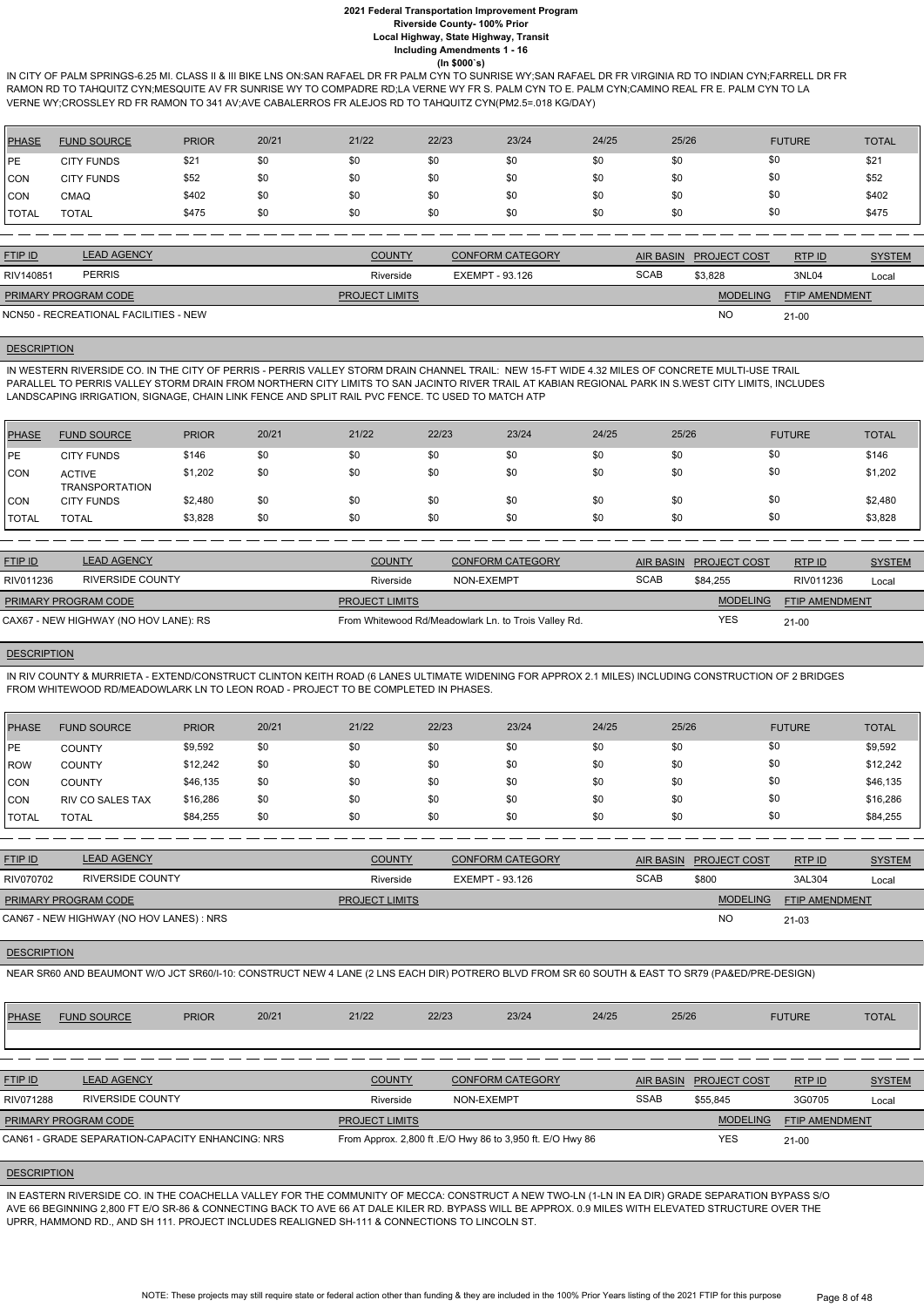**Local Highway, State Highway, Transit Including Amendments 1 - 16**

|              | (ln \$000's)                            |              |       |       |       |       |       |       |               |              |  |  |
|--------------|-----------------------------------------|--------------|-------|-------|-------|-------|-------|-------|---------------|--------------|--|--|
| <b>PHASE</b> | <b>FUND SOURCE</b>                      | <b>PRIOR</b> | 20/21 | 21/22 | 22/23 | 23/24 | 24/25 | 25/26 | <b>FUTURE</b> | <b>TOTAL</b> |  |  |
| PE.          | <b>AGENCY</b>                           | \$3,667      | \$0   | \$0   | \$0   | \$0   | \$0   | \$0   | \$0           | \$3,667      |  |  |
| PE           | <b>EASTERN RIV TUMF</b>                 | \$3,667      | \$0   | \$0   | \$0   | \$0   | \$0   | \$0   | \$0           | \$3,667      |  |  |
| ROW          | <b>AGENCY</b>                           | \$1,393      | \$0   | \$0   | \$0   | \$0   | \$0   | \$0   | \$0           | \$1,393      |  |  |
| <b>ROW</b>   | <b>EASTERN RIV TUMF</b>                 | \$4,179      | \$0   | \$0   | \$0   | \$0   | \$0   | \$0   | \$0           | \$4,179      |  |  |
| CON          | 2016 EARMARK<br><b>REPURPOSING</b>      | \$3,240      | \$0   | \$0   | \$0   | \$0   | \$0   | \$0   | \$0           | \$3,240      |  |  |
| CON          | <b>AGENCY</b>                           | \$2,419      | \$0   | \$0   | \$0   | \$0   | \$0   | \$0   | \$0           | \$2,419      |  |  |
| CON          | <b>EASTERN RIV TUMF</b>                 | \$4,731      | \$0   | \$0   | \$0   | \$0   | \$0   | \$0   | \$0           | \$4,731      |  |  |
| CON          | FFY 2009<br>Appropriations              | \$950        | \$0   | \$0   | \$0   | \$0   | \$0   | \$0   | \$0           | \$950        |  |  |
| CON          | <b>HIGHWAY</b><br><b>INFRASTRUCTURE</b> | \$3,000      | \$0   | \$0   | \$0   | \$0   | \$0   | \$0   | \$0           | \$3,000      |  |  |
| CON          | STIP ADVANCE<br>CON-RIP                 | \$6,130      | \$0   | \$0   | \$0   | \$0   | \$0   | \$0   | \$0           | \$6,130      |  |  |
| CON          | <b>STP LOCAL</b>                        | \$12,110     | \$0   | \$0   | \$0   | \$0   | \$0   | \$0   | \$0           | \$12,110     |  |  |
| CON          | <b>TRADE CORRIDOR</b><br><b>PROGRAM</b> | \$10,359     | \$0   | \$0   | \$0   | \$0   | \$0   | \$0   | \$0           | \$10,359     |  |  |
| TOTAL        | <b>TOTAL</b>                            | \$55,845     | \$0   | \$0   | \$0   | \$0   | \$0   | \$0   | \$0           | \$55,845     |  |  |

| <b>LEAD AGENCY</b> | <b>COUNTY</b>                                                    | <b>CONFORM CATEGORY</b> | <b>AIR BASIN</b> | <b>PROJECT COST</b> | RTP ID                | <b>SYSTEM</b> |
|--------------------|------------------------------------------------------------------|-------------------------|------------------|---------------------|-----------------------|---------------|
| RIVERSIDE COUNTY   | Riverside                                                        | <b>TCM Committed</b>    | <b>SCAB</b>      | \$1.405             | 3NL04                 | Local         |
|                    | <b>PROJECT LIMITS</b>                                            |                         |                  | <b>MODELING</b>     | <b>FTIP AMENDMENT</b> |               |
|                    |                                                                  |                         |                  | <b>NO</b>           | 21-00                 |               |
|                    | <b>PRIMARY PROGRAM CODE</b><br>NCN27 - PEDESTRIAN FACILITIES-NEW |                         |                  |                     |                       |               |

## **DESCRIPTION**

IN EASTERN RIVERSIDE COUNTY FOR THE COUNTY OF RIVERSIDE IN MECCA - MECCA SIDEWALK & ROADWAY SAFETY IMPROVEMENTS: INSTALL 4,300 L.F. OF CONCRETE SIDEWALK, CURB AND GUTTER, PAVEMENT IMPROVEMENTS, CURB RAMPS, DRIVEWAY APPROACHES, SIGNS AND MARKERS ALONG SIXTH ST., DALE KILER RD., & BROWN ST

IN WESTERN RIVERSIDE CO. FOR THE COUNTY OF RIVERSIDE IN MEAD VALLEY-CLARK ST S/W & INTERSECTION SAFETY IMPROVEMENTS: ON EASTSIDE OF CLARK ST B/W RIDER ST AND CAJALCO RD, CONSTRUCT APPROX. 2,000 L.F. OF CONCRETE SIDEWALK, CURB & GUTTER, PAVEMENT IMPROVEMENTS, NEW CURB RAMPS MEETING LATEST ADA REQS, DRIVEWAY APPROACHES, SIGNS, MARKINGS, & OTHER INCIDENTAL ITEMS TO IMPROVE PEDESTRIAN SAFETY. (HSIP)

| PHASE       | <b>FUND SOURCE</b>                     | <b>PRIOR</b> | 20/21 | 21/22 | 22/23 | 23/24 | 24/25 | 25/26 | <b>FUTURE</b> | <b>TOTAL</b> |
|-------------|----------------------------------------|--------------|-------|-------|-------|-------|-------|-------|---------------|--------------|
| PE          | <b>ACTIVE</b><br><b>TRANSPORTATION</b> | \$544        | \$0   | \$0   | \$0   | \$0   | \$0   | \$0   | \$0           | \$544        |
| <b>IROW</b> | <b>ACTIVE</b><br><b>TRANSPORTATION</b> | \$177        | \$0   | \$0   | \$0   | \$0   | \$0   | \$0   | \$0           | \$177        |
| <b>CON</b>  | <b>ACTIVE</b><br><b>TRANSPORTATION</b> | \$684        | \$0   | \$0   | \$0   | \$0   | \$0   | \$0   | \$0           | \$684        |
| TOTAL       | <b>TOTAL</b>                           | \$1,405      | \$0   | \$0   | \$0   | \$0   | \$0   | \$0   | \$0           | \$1,405      |

| <b>FTIP ID</b>              | <b>LEAD AGENCY</b>                | <b>COUNTY</b>         | <b>CONFORM CATEGORY</b> |             | AIR BASIN PROJECT COST | RTPID                 | <b>SYSTEM</b> |
|-----------------------------|-----------------------------------|-----------------------|-------------------------|-------------|------------------------|-----------------------|---------------|
| RIV140847                   | RIVERSIDE COUNTY                  | Riverside             | EXEMPT - 93.126         | <b>SSAB</b> | \$945                  | 3NL04                 | Local         |
| <b>PRIMARY PROGRAM CODE</b> |                                   | <b>PROJECT LIMITS</b> |                         |             | <b>MODELING</b>        | <b>FTIP AMENDMENT</b> |               |
|                             | NCN27 - PEDESTRIAN FACILITIES-NEW |                       |                         |             | <b>NC</b>              | $21 - 00$             |               |

## **DESCRIPTION**

| <b>PHASE</b>   | <b>FUND SOURCE</b>                     | <b>PRIOR</b> | 20/21 | 21/22                 | 22/23                  | 23/24                   | 24/25       | 25/26                                   | <b>FUTURE</b>  | <b>TOTAL</b>  |
|----------------|----------------------------------------|--------------|-------|-----------------------|------------------------|-------------------------|-------------|-----------------------------------------|----------------|---------------|
| <b>PE</b>      | <b>ACTIVE</b><br><b>TRANSPORTATION</b> | \$140        | \$0   | \$0                   | \$0                    | \$0                     | \$0         | \$0                                     | \$0            | \$140         |
| <b>PE</b>      | <b>COUNTY</b>                          | \$15         | \$0   | \$0                   | \$0                    | \$0                     | \$0         | \$0                                     | \$0            | \$15          |
| CON            | <b>ACTIVE</b><br><b>TRANSPORTATION</b> | \$711        | \$0   | \$0                   | \$0                    | \$0                     | \$0         | \$0                                     | \$0            | \$711         |
| <b>CON</b>     | <b>COUNTY</b>                          | \$79         | \$0   | \$0                   | \$0                    | \$0                     | \$0         | \$0                                     | \$0            | \$79          |
| <b>TOTAL</b>   | <b>TOTAL</b>                           | \$945        | \$0   | \$0                   | \$0                    | \$0                     | \$0         | \$0                                     | \$0            | \$945         |
|                |                                        |              |       |                       |                        |                         |             |                                         |                |               |
| FTIP ID        | <b>LEAD AGENCY</b>                     |              |       | <b>COUNTY</b>         |                        | <b>CONFORM CATEGORY</b> |             | <b>AIR BASIN</b><br><b>PROJECT COST</b> | RTP ID         | <b>SYSTEM</b> |
| RIV140853      | <b>RIVERSIDE COUNTY</b>                |              |       | Riverside             | <b>EXEMPT - 93.126</b> |                         | <b>SCAB</b> | \$1,350                                 | 7120004        | Local         |
|                | PRIMARY PROGRAM CODE                   |              |       | <b>PROJECT LIMITS</b> |                        |                         |             | <b>MODELING</b>                         | FTIP AMENDMENT |               |
| LUM03 - SAFETY |                                        |              |       |                       |                        |                         |             | <b>NO</b>                               | $21 - 00$      |               |

#### **DESCRIPTION**

IN RIV CO FOR CO?S DPH-PROJECTS ARE CONSISTENT WTH 40 CFR PART 93.126 EXEMPT TABLES 2&TABLE 3 CAT-SPECIFIC ACTIVITIES WHICH DO NOT INVOLVE OR LEAD TO CON,SUCH AS: PLAN &TECH STUDIES,GRANTS FOR TRAINING&RESEARCH PROGRAMS,PLAN ACTIVITES CONDUCTED PUR TO TITLES 23 & 49 USC,FED-AID SYSTEMS REV,ENG TO ASSESS SOCIAL,ECONOMIC,&ENVIRONMENTAL AFFECTS OF THE PROPOSED ACTION OR ALTERNATIVE TO THAT ACTION

> NOTE: These projects may still require state or federal action other than funding & they are included in the 100% Prior Years listing of the 2021 FTIP for this purpose Page 9 of 48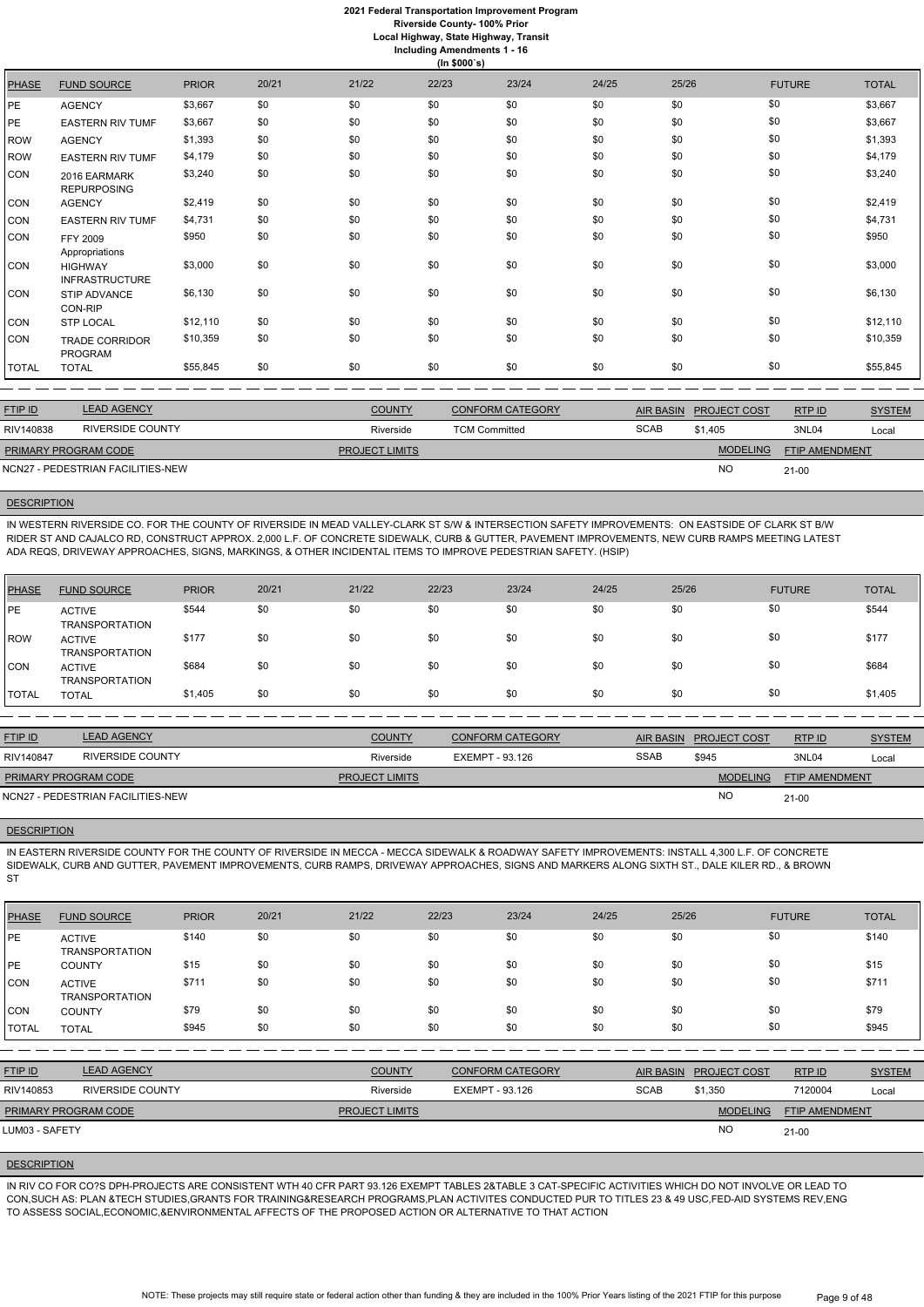**Local Highway, State Highway, Transit**

**Including Amendments 1 - 16**

|              | (ln \$000's)                    |              |       |       |       |       |       |       |               |              |  |  |  |
|--------------|---------------------------------|--------------|-------|-------|-------|-------|-------|-------|---------------|--------------|--|--|--|
| <b>PHASE</b> | <b>FUND SOURCE</b>              | <b>PRIOR</b> | 20/21 | 21/22 | 22/23 | 23/24 | 24/25 | 25/26 | <b>FUTURE</b> | <b>TOTAL</b> |  |  |  |
| <b>CON</b>   | <b>ACTIVE</b><br>TRANSPORTATION | \$1,350      | \$0   | \$0   | \$0   | \$0   | \$0   | \$0   | \$0           | \$1,350      |  |  |  |
| <b>TOTAL</b> | <b>TOTAL</b>                    | \$1,350      | \$0   | \$0   | \$0   | \$0   | \$0   | \$0   | \$0           | \$1,350      |  |  |  |
|              |                                 |              |       |       |       |       |       |       |               |              |  |  |  |

| <b>FTIP ID</b>              | <b>LEAD AGENCY</b>                                    | <b>COUNTY</b>                     | <b>CONFORM CATEGORY</b> | <b>AIR BASIN</b> | <b>PROJECT COST</b> | RTPID                 | <b>SYSTEM</b> |
|-----------------------------|-------------------------------------------------------|-----------------------------------|-------------------------|------------------|---------------------|-----------------------|---------------|
| RIV150901                   | <b>RIVERSIDE COUNTY</b>                               | Riverside                         | NON-EXEMPT              | <b>SCAB</b>      | \$23.470            | 3A04WT197             | Local         |
| <b>PRIMARY PROGRAM CODE</b> |                                                       | <b>PROJECT LIMITS</b>             |                         |                  | <b>MODELING</b>     | <b>FTIP AMENDMENT</b> |               |
| <b>RS</b>                   | CAX63 - HIGHWAY/ROAD IMP - LANE ADD'S (NO HOV LANES): | From Dos Lagos Dr to Pulsar Court |                         |                  | <b>YES</b>          | $21 - 00$             |               |

# **DESCRIPTION**

IN WESTERN RIVERSIDE COUNTY SOUTHEAST OF CORONA - (GAP CLOSURE) WIDEN TEMESCAL CYN ROAD FROM TWO TO FOUR LANES INCLUDING BUT NOT LIMITED TO CURB&GUTTER AND CURB RAMPS IN THREE SEGMENTS; SEGMENT 1:EL CERRITO RD TO TOM BARNES ST.(.7 MI) (SEE PROJ. RIV150901A) ; SEGMENT 2: DOS LAGOS DR TO PULSAR CT (.7 MI) (RIV150901); AND SEGMENT 3: DAWSON CYN RD TO NORTH .7 MILES (.7 MI) (RIV150901).

| <b>PHASE</b> | <b>FUND SOURCE</b>              | <b>PRIOR</b> | 20/21 | 21/22 | 22/23 | 23/24 | 24/25 | 25/26 | <b>FUTURE</b> | <b>TOTAL</b> |
|--------------|---------------------------------|--------------|-------|-------|-------|-------|-------|-------|---------------|--------------|
| PE           | <b>AGENCY</b>                   | \$3,870      | \$0   | \$0   | \$0   | \$0   | \$0   | \$0   | \$0           | \$3,870      |
| ROW          | <b>RIV CO SALES TAX</b>         | \$5,000      | \$0   | \$0   | \$0   | \$0   | \$0   | \$0   | \$0           | \$5,000      |
| CON          | <b>RIV CO SALES TAX</b>         | \$7,300      | \$0   | \$0   | \$0   | \$0   | \$0   | \$0   | \$0           | \$7,300      |
| <b>CON</b>   | SB1 LOCAL<br><b>PARTNERSHIP</b> | \$7,300      | \$0   | \$0   | \$0   | \$0   | \$0   | \$0   | \$0           | \$7,300      |
| TOTAL        | <b>TOTAL</b>                    | \$23,470     | \$0   | \$0   | \$0   | \$0   | \$0   | \$0   | \$0           | \$23,470     |

| <b>FTIP ID</b>              | <b>LEAD AGENCY</b>                          | <b>COUNTY</b>                             | <b>CONFORM CATEGORY</b> |             | AIR BASIN PROJECT COST | RTPID                 | <b>SYSTEM</b> |
|-----------------------------|---------------------------------------------|-------------------------------------------|-------------------------|-------------|------------------------|-----------------------|---------------|
| RIV151210                   | RIVERSIDE COUNTY                            | Riverside                                 | <b>TCM Committed</b>    | <b>SCAB</b> | \$6.405                | 3NL04                 | Local         |
| <b>PRIMARY PROGRAM CODE</b> |                                             | <b>PROJECT LIMITS</b>                     |                         |             | <b>MODELING</b>        | <b>FTIP AMENDMENT</b> |               |
|                             | NCN25 - BICYCLE & PEDESTRAIN FACILITIES-NEW | From City of Canyon Lake to City of Hemet |                         |             | <b>NO</b>              | $21 - 00$             |               |

## **DESCRIPTION**

IN WESTERN RIVERSIDE COUNTY FOR THE COUNTY OF RIVERSIDE - CONSTRUCTION OF A 5.2 MILE MULTI-MODAL URBAN TRAIL ALONG THE SALT CREEK FLOOD CONTROL CHANNEL IN THE CITIES OF HEMET AND MENIFEE. THE MULTI-MODAL TRAIL WILL INCLUDE A 14 FT WIDE CLASS I BIKEWAY AND 5 FT WIDE DECOMPOSED GRANITE PEDESTRIAL TRAIL. TOLL CREDITS \$584K USED FOR CON IN FY18/19.

> NOTE: These projects may still require state or federal action other than funding & they are included in the 100% Prior Years listing of the 2021 FTIP for this purpose Page 10 of 48

| PHASE          | <b>FUND SOURCE</b> | <b>PRIOR</b> | 20/21 | 21/22 | 22/23 | 23/24 | 24/25 | 25/26 | <b>FUTURE</b> | <b>TOTAL</b> |
|----------------|--------------------|--------------|-------|-------|-------|-------|-------|-------|---------------|--------------|
| l PE           | <b>AGENCY</b>      | \$1,239      | \$0   | \$0   | \$0   | \$0   | \$0   | \$0   | \$0           | \$1,239      |
| ROW            | <b>AGENCY</b>      | \$76         | \$0   | \$0   | \$0   | \$0   | \$0   | \$0   | \$0           | \$76         |
| CON            | <b>CMAQ</b>        | \$5,090      | \$0   | \$0   | \$0   | \$0   | \$0   | \$0   | \$0           | \$5,090      |
| <b>I</b> TOTAL | <b>TOTAL</b>       | \$6,405      | \$0   | \$0   | \$0   | \$0   | \$0   | \$0   | \$0           | \$6,405      |

| <b>FTIP ID</b>              | <b>LEAD AGENCY</b>                | <b>COUNTY</b>         | <b>CONFORM CATEGORY</b> | AIR BASIN PROJECT COST | RTPID                 | <b>SYSTEM</b> |
|-----------------------------|-----------------------------------|-----------------------|-------------------------|------------------------|-----------------------|---------------|
| RIV160502                   | RIVERSIDE COUNTY                  | Riverside             | EXEMPT - 93.126         | \$871                  | 3NL04                 | Local         |
| <b>PRIMARY PROGRAM CODE</b> |                                   | <b>PROJECT LIMITS</b> |                         | <b>MODELING</b>        | <b>FTIP AMENDMENT</b> |               |
|                             | NCN27 - PEDESTRIAN FACILITIES-NEW |                       |                         | <b>NO</b>              | $21 - 00$             |               |

## **DESCRIPTION**

IN RIVERSIDE COUNTY IN THE PALO VERDE AREA NEAR BLYTHE - 3RD PLACE SIDEWALK AND ROADWAY SAFETY IMPROVEMENTS INCLUDES CONSTRUCTION OF APPROX. 1,500 LF OF CONCRETE SIDEWALK, CURB & GUTTER, PAVEMENT IMPROVEMENTS, ADA COMPLIANT CURB RAMPS, DRIVEWAY APPROACHES, FLASHING BEACONS, SIGNS, MARKINGS & OTHER INCIDENTAL ITEMS TO IMPROVE SAFETY.

|  | <b>PHASE</b> | <b>FUND SOURCE</b> | <b>PRIOR</b> | 20/21 | 21/22 | 22/23 | 23/24 | 24/25 | 25/26 | <b>FUTURE</b> | <b>TOTAL</b> |
|--|--------------|--------------------|--------------|-------|-------|-------|-------|-------|-------|---------------|--------------|
|--|--------------|--------------------|--------------|-------|-------|-------|-------|-------|-------|---------------|--------------|

| <b>IPE</b>       | <b>ACTIVE</b>           | \$126 | \$0 | \$0                   | \$0 | \$0                     | \$0 | \$0              | \$0             |                       | \$126         |
|------------------|-------------------------|-------|-----|-----------------------|-----|-------------------------|-----|------------------|-----------------|-----------------------|---------------|
|                  | <b>TRANSPORTATION</b>   |       |     |                       |     |                         |     |                  |                 |                       |               |
| ROW              | <b>AGENCY</b>           | \$150 | \$0 | \$0                   | \$0 | \$0                     | \$0 | \$0              | \$0             |                       | \$150         |
| CON              | <b>ACTIVE</b>           | \$595 | \$0 | \$0                   | \$0 | \$0                     | \$0 | \$0              | \$0             |                       | \$595         |
|                  | <b>TRANSPORTATION</b>   |       |     |                       |     |                         |     |                  |                 |                       |               |
| <b>TOTAL</b>     | <b>TOTAL</b>            | \$871 | \$0 | \$0                   | \$0 | \$0                     | \$0 | \$0              | \$0             |                       | \$871         |
|                  |                         |       |     |                       |     |                         |     |                  |                 |                       |               |
|                  |                         |       |     |                       |     |                         |     |                  |                 |                       |               |
| <b>FTIP ID</b>   | <b>LEAD AGENCY</b>      |       |     | <b>COUNTY</b>         |     | <b>CONFORM CATEGORY</b> |     | <b>AIR BASIN</b> | PROJECT COST    | RTPID                 | <b>SYSTEM</b> |
| RIV181005        | <b>RIVERSIDE COUNTY</b> |       |     | Riverside             |     | EXEMPT - 93.126         |     | <b>SCAB</b>      | \$1,099         | 3NL04                 | Local         |
|                  | PRIMARY PROGRAM CODE    |       |     | <b>PROJECT LIMITS</b> |     |                         |     |                  | <b>MODELING</b> | <b>FTIP AMENDMENT</b> |               |
| PLN40 - PLANNING |                         |       |     |                       |     |                         |     |                  | <b>NO</b>       | $21 - 00$             |               |
|                  |                         |       |     |                       |     |                         |     |                  |                 |                       |               |

#### **DESCRIPTION**

IN RIVERSIDE COUNTY IN THE AREAS OF BANNING/CABAZON AND EASTERN COACHELLA VALLEY (OASIS, THERMAL, NORTH SHORE, MECCA) : IMPLEMENTATION OF A COMPREHENSIVE SRTS PROGRAM, INCLUDING COMMUNITY TRAININGS FOR PEDESTRIAN/BIKE SAFETY, WALKABILITY WORKSHOPS, SAFETY CAMPAIGNS ON SCHOOL CAMPUS, INCREASED TARGETED ENFORCEMENT AND WALK/BIKE TO SCHOOL DAYS (ATP-3 AUGMENTATION).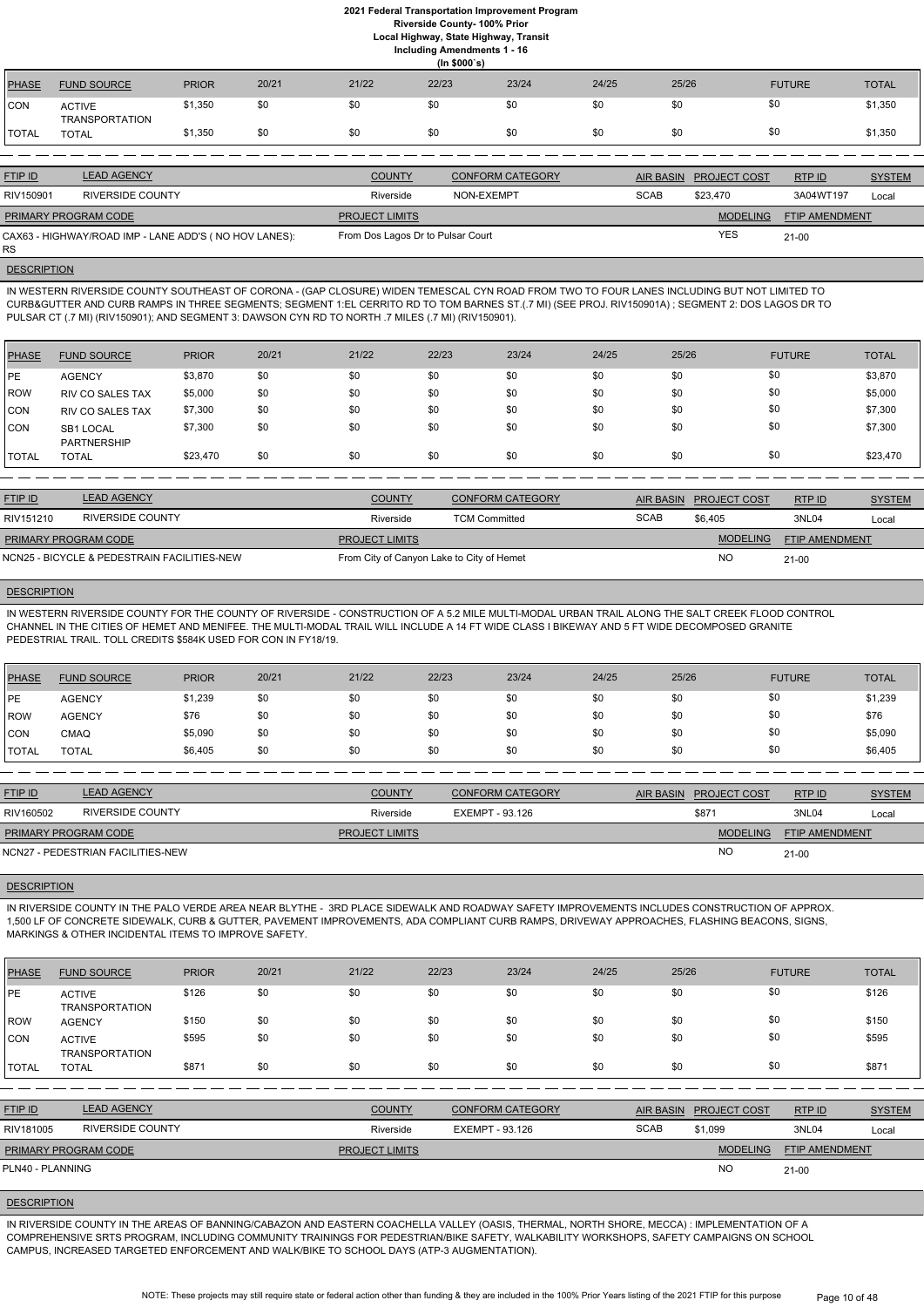| PHASE          | <b>FUND SOURCE</b>                     | <b>PRIOR</b> | 20/21 | 21/22 | 22/23 | 23/24 | 24/25 | 25/26 | <b>FUTURE</b> | <b>TOTAL</b> |
|----------------|----------------------------------------|--------------|-------|-------|-------|-------|-------|-------|---------------|--------------|
| <b>ICON</b>    | <b>ACTIVE</b><br><b>TRANSPORTATION</b> | \$849        | \$0   | \$0   | \$0   | \$0   | \$0   | \$0   | \$0           | \$849        |
| CON            | <b>AGENCY</b>                          | \$250        | \$0   | \$0   |       | \$0   | \$0   | \$0   | \$0           | \$250        |
| <b>I</b> TOTAL | <b>TOTAL</b>                           | \$1,099      | \$0   | \$0   | \$0   | \$0   | \$0   | \$0   | \$0           | \$1,099      |

| <b>FTIP ID</b>              | <b>LEAD AGENCY</b> | <b>COUNTY</b>         | <b>CONFORM CATEGORY</b> |             | AIR BASIN PROJECT COST | RTP ID                | <b>SYSTEM</b> |
|-----------------------------|--------------------|-----------------------|-------------------------|-------------|------------------------|-----------------------|---------------|
| RIV181011                   | RIVERSIDE COUNTY   | Riverside             | EXEMPT - 93.126         | <b>SCAB</b> | \$625                  | 7120004               | Local         |
| <b>PRIMARY PROGRAM CODE</b> |                    | <b>PROJECT LIMITS</b> |                         |             | <b>MODELING</b>        | <b>FTIP AMENDMENT</b> |               |
| PLN40 - PLANNING            |                    |                       |                         |             | <b>NO</b>              | $21 - 00$             |               |

#### **DESCRIPTION**

IN WESTERN RIVERSIDE - RIVERSIDE COUNTY SAFE ROUTES TO SCHOOL PROGRAM: IMPLEMENTATION OF A COMPREHENSIVE SRTS PROGRAM IN THE CITY OF LAKE ELSINORE, INCLUDING COMMUNITY PED/BIKE SAFETY TRAINING, WALKABILITY WORKSHOPS, ON CAMPUS SAFETY CAMPAIGNS, & INCREASED TARGETED ENFORCEMENT AND WALK/BIKE TO SCHOOL DAYS, INCORPORATING SCAG'S GO HUMAN CAMPAIGN (ATP-3 AUG STATEWIDE SB1).

| <b>PHASE</b> | <b>FUND SOURCE</b>              | <b>PRIOR</b> | 20/21 | 21/22 | 22/23 | 23/24 | 24/25 | 25/26 | <b>FUTURE</b> | <b>TOTAL</b> |
|--------------|---------------------------------|--------------|-------|-------|-------|-------|-------|-------|---------------|--------------|
| <b>CON</b>   | <b>ACTIVE</b><br>TRANSPORTATION | \$500        | \$0   | \$0   | \$0   | \$0   | \$0   |       | \$0           | \$500        |
| CON          | <b>COUNTY</b>                   | \$125        | \$0   | \$0   | \$0   | \$0   | \$0   |       | \$0           | \$125        |
| <b>TOTAL</b> | <b>TOTAL</b>                    | \$625        | \$0   | \$0   | \$0   | \$0   | \$0   | \$0   | \$0           | \$625        |

| <b>FTIP ID</b>              | <b>LEAD AGENCY</b>                                  | <b>COUNTY</b>         | <b>CONFORM CATEGORY</b> |             | AIR BASIN PROJECT COST | RTP ID         | <b>SYSTEM</b> |
|-----------------------------|-----------------------------------------------------|-----------------------|-------------------------|-------------|------------------------|----------------|---------------|
| RIV041047                   | RIVERSIDE COUNTY TRANS COMMISSION (RCTC)            | Riverside             | EXEMPT - 93.126         | <b>SCAB</b> | \$1,600                | RIV041047      | Local         |
| <b>PRIMARY PROGRAM CODE</b> |                                                     | <b>PROJECT LIMITS</b> |                         |             | <b>MODELING</b>        | FTIP AMENDMENT |               |
| <b>ONLY</b>                 | LUM04 - TRANS. ENHANCEMT ACTIVITIES- ELIGIBLE ITEMS |                       |                         |             | <b>NO</b>              | 21-00          |               |

**DESCRIPTION** 

GROUPED PROJECTS FOR TRANSPORTATION ENHANCEMENT ACTIVITIES: PROJECTS ARE CONSISTENT WITH 40 CRF PART 93.126 EXEMPT TABLES 2 AND TABLE 3 CATEGORIES - TRANSPORTATION ENHANCEMENT ACTIVITIES (EXCEPT REHABILITATION AND OPERATION OF HISTORIC TRANSPORTATION BUILDINGS, STRUCTURES, OR FACILITIES.

| PHASE        | <b>FUND SOURCE</b> | <b>PRIOR</b> | 20/21 | 21/22 | 22/23 | 23/24 | 24/25 | 25/26 | <b>FUTURE</b>    | <b>TOTAL</b> |
|--------------|--------------------|--------------|-------|-------|-------|-------|-------|-------|------------------|--------------|
| CON          | <b>STP LOCAL</b>   | \$1,600      |       | \$0   | \$0   | \$0   | \$0   | \$0   | ັບ               | \$1,600      |
| <b>TOTAL</b> | <b>TOTAL</b>       | \$1,600      |       | \$0   | \$0   | \$0   | \$0   | \$0   | $\triangle$<br>Ψ | \$1,600      |

| <b>FTIP ID</b>              | <b>LEAD AGENCY</b>                         | <b>COUNTY</b>         | <b>CONFORM CATEGORY</b> |             | AIR BASIN PROJECT COST | RTP ID                | <b>SYSTEM</b> |
|-----------------------------|--------------------------------------------|-----------------------|-------------------------|-------------|------------------------|-----------------------|---------------|
| RIV130402                   | RIVERSIDE COUNTY TRANS COMMISSION (RCTC)   | Riverside             | EXEMPT - 93.126         | <b>SSAB</b> | \$518                  | 3AL104                | Local         |
| <b>PRIMARY PROGRAM CODE</b> |                                            | <b>PROJECT LIMITS</b> |                         |             | <b>MODELING</b>        | <b>FTIP AMENDMENT</b> |               |
|                             | LUM02 - REHABILITATION AND RECONSTRUCTION_ |                       |                         |             | <b>NO</b>              | $21 - 00$             |               |

## **DESCRIPTION**

GROUPED PROJECTS FOR PAVEMENT RESURFACING AND/OR REHABILITATION ON THE LOCAL ROADS SYSTEM: PROJECTS ARE CONSISTENT WITH 40 CFR PART 93.126 EXEMPT TABLES 2 AND TABLE 3 CATEGORIES - PAVEMENT RESURFACING AND/OR REHABILITATION.

| <b>PHASE</b> | <b>FUND SOURCE</b> | <b>PRIOR</b> | 20/21 | 21/22 | 22/23 | 23/24 | 24/25 | 25/26 | <b>FUTURE</b> | <b>TOTAL</b> |
|--------------|--------------------|--------------|-------|-------|-------|-------|-------|-------|---------------|--------------|
| CON          | <b>CITY FUNDS</b>  | \$383        | \$0   | \$0   | \$0   | \$0   | \$0   | \$0   |               | \$383        |
| CON          | <b>STP LOCAL</b>   | \$135        | \$0   | \$0   | \$0   | \$0   | \$0   | \$0   |               | \$135        |
| <b>TOTAL</b> | <b>TOTAL</b>       | \$518        | \$0   | \$0   | \$0   | \$0   | \$0   | \$0   |               | \$518        |

| <b>FTIP ID</b>              | <b>LEAD AGENCY</b>                          | <b>COUNTY</b>         | CONFORM CATEGORY |             | AIR BASIN PROJECT COST | RTPID                 | <b>SYSTEM</b> |
|-----------------------------|---------------------------------------------|-----------------------|------------------|-------------|------------------------|-----------------------|---------------|
| RIV151132                   | RIVERSIDE COUNTY TRANS COMMISSION (RCTC)    | Riverside             | EXEMPT - 93.126  | <b>SCAB</b> | \$3,265                | 3NL04                 | Local         |
| <b>PRIMARY PROGRAM CODE</b> |                                             | <b>PROJECT LIMITS</b> |                  |             | <b>MODELING</b>        | <b>FTIP AMENDMENT</b> |               |
|                             | NCN25 - BICYCLE & PEDESTRAIN FACILITIES-NEW |                       |                  |             | <b>NC</b>              | $21-00$               |               |

GROUPED PROJECTS FOR BICYCLE AND PEDESTRIAN FACILITIES - NON - MOTORIZED - PROJECTS CONSISTENT WITH 40 CFR PART 93.126 EXEMPT TABLES 2 AND TABLE 3 CATEGORIES - BICYCLE AND PEDESTRIAN FACILITIES (BOTH MOTORIZED AND NON-MOTORIZED).

## DESCRIPTION

| PHASE        | <b>FUND SOURCE</b> | <b>PRIOR</b> | 20/21 | 21/22 | 22/23 | 23/24 | 24/25 | 25/26 | <b>FUTURE</b> | <b>TOTAL</b> |
|--------------|--------------------|--------------|-------|-------|-------|-------|-------|-------|---------------|--------------|
| <b>CON</b>   | <b>CITY FUNDS</b>  | \$1,493      | \$0   | \$0   | \$0   | \$0   | \$0   | \$0   | \$0           | \$1,493      |
| <b>CON</b>   | TDA ARTICLE #3     | \$1,772      | \$0   | \$0   | \$0   | \$0   | \$0   | \$0   | \$0           | \$1,772      |
| <b>TOTAL</b> | <b>TOTAL</b>       | \$3,265      | \$0   | \$0   | \$0   | \$0   | \$0   | \$0   | \$0           | \$3,265      |

NOTE: These projects may still require state or federal action other than funding & they are included in the 100% Prior Years listing of the 2021 FTIP for this purpose Page 11 of 48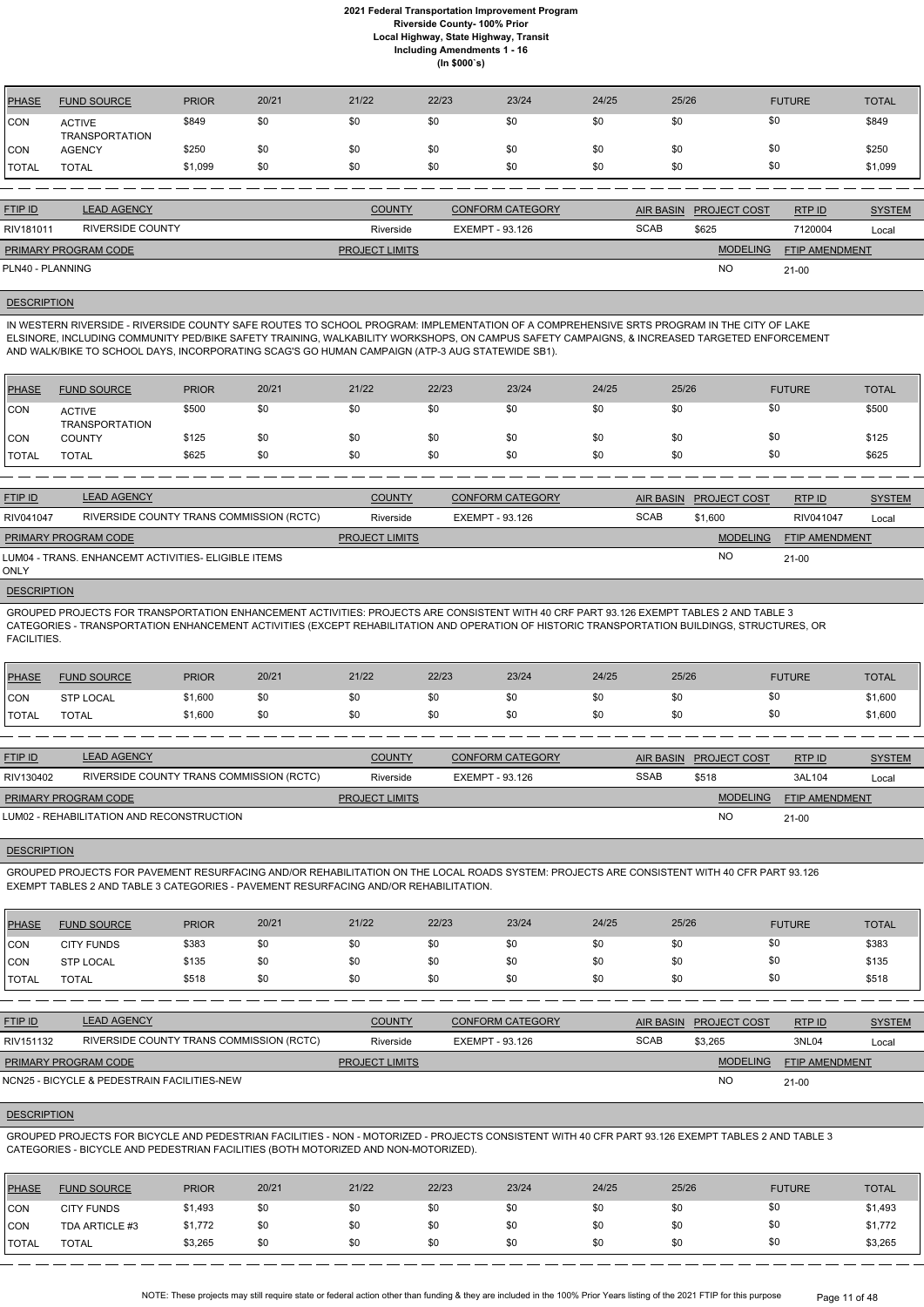**Local Highway, State Highway, Transit**

**Including Amendments 1 - 16**

**(In \$000`s)**

| <b>FTIP ID</b>              | <b>LEAD AGENCY</b>                          | <b>COUNTY</b>         | <b>CONFORM CATEGORY</b> |             | AIR BASIN PROJECT COST | RTPID                 | <b>SYSTEM</b> |
|-----------------------------|---------------------------------------------|-----------------------|-------------------------|-------------|------------------------|-----------------------|---------------|
| RIV140841                   | RIVERSIDE, CITY OF                          | Riverside             | TCM Committed           | <b>SCAB</b> | \$332                  | 3NL04                 | Local         |
| <b>PRIMARY PROGRAM CODE</b> |                                             | <b>PROJECT LIMITS</b> |                         |             | <b>MODELING</b>        | <b>FTIP AMENDMENT</b> |               |
|                             | NCN25 - BICYCLE & PEDESTRAIN FACILITIES-NEW |                       |                         |             | <b>NC</b>              | $21 - 00$             |               |

## **DESCRIPTION**

IN WESTERN RIVERSIDE COUNTY IN THE CITY OF RIVERSIDE-WELLS/ARLANZA SIDEWALK IMPROVEMENTS: INSTALL ADA RAMPS, DRIVEWAY APPROACHES & 27,600 SQ FT OF SIDEWALK ON ONE SIDE OF FOUR STREETS (CHALLEN AVE, IVANHOE AVE, KENT AVE, BABB AVE) SURROUNDING WELLS MIDDLE SCHOOL AND ARLANZA ELEMENTARY SCHOOL. TC USED TO MATCH ATP FUNDS

IN WESTERN RIVERSIDE COUNTY FOR CITY OF RIVERSIDE-IOWA AVE & MLK BLVD BIKE IMPROVEMENTS: CONSTRUCT 0.8 MI 10 FT WIDE TWO DIR MULTI-USE PATH ON N.SIDE OF MLK BLVD B/W CANYON CREST DR & CHICAGO AVE & WIDENING IOWA AVE B/W MLK BLVD & EVERTON PL INCLUDES GRADING, ASPHALT PAVING, SIGNS, & RESTRIPING & INSTALL 6 FT CLASS II BIKE LNS FOR 0.8 MI WITH 2 FT BUFFERS

| <b>PHASE</b> | <b>FUND SOURCE</b>                | <b>PRIOR</b> | 20/21 | 21/22                 | 22/23 | 23/24                   | 24/25 | 25/26       |                     | <b>FUTURE</b>         | <b>TOTAL</b>  |
|--------------|-----------------------------------|--------------|-------|-----------------------|-------|-------------------------|-------|-------------|---------------------|-----------------------|---------------|
|              |                                   |              |       |                       |       |                         |       |             |                     |                       |               |
|              |                                   |              |       |                       |       |                         |       |             |                     |                       |               |
| FTIP ID      | <b>LEAD AGENCY</b>                |              |       | <b>COUNTY</b>         |       | <b>CONFORM CATEGORY</b> |       | AIR BASIN   | <b>PROJECT COST</b> | RTPID                 | <b>SYSTEM</b> |
| RIV140843    | RIVERSIDE, CITY OF                |              |       | Riverside             |       | <b>TCM Committed</b>    |       | <b>SCAB</b> | \$1,768             | 3NL04                 | Local         |
|              | PRIMARY PROGRAM CODE              |              |       | <b>PROJECT LIMITS</b> |       |                         |       |             | <b>MODELING</b>     | <b>FTIP AMENDMENT</b> |               |
|              | NCN27 - PEDESTRIAN FACILITIES-NEW |              |       |                       |       |                         |       |             | <b>NO</b>           | 21-00                 |               |
|              |                                   |              |       |                       |       |                         |       |             |                     |                       |               |

#### **DESCRIPTION**

| <b>PHASE</b> | <b>FUND SOURCE</b>                     | <b>PRIOR</b> | 20/21 | 21/22 | 22/23 | 23/24 | 24/25 | 25/26 | <b>FUTURE</b> | <b>TOTAL</b> |
|--------------|----------------------------------------|--------------|-------|-------|-------|-------|-------|-------|---------------|--------------|
| <b>IPE</b>   | <b>CITY FUNDS</b>                      | \$179        | \$0   | \$0   | \$0   | \$0   | \$0   | \$0   | \$0           | \$179        |
| <b>CON</b>   | <b>ACTIVE</b><br><b>TRANSPORTATION</b> | \$1,589      | \$0   | \$0   | \$0   | \$0   | \$0   | \$0   | \$0           | \$1,589      |
| <b>TOTAL</b> | <b>TOTAL</b>                           | \$1,768      | \$0   | \$0   | \$0   | \$0   | \$0   | \$0   | \$0           | \$1,768      |
|              |                                        |              |       |       |       |       |       |       |               |              |

| <b>FTIP ID</b>              | <b>LEAD AGENCY</b>                          | <b>COUNTY</b>         | CONFORM CATEGORY     | AIR BASIN   | <b>PROJECT COST</b> | RTPID                 | <b>SYSTEM</b> |
|-----------------------------|---------------------------------------------|-----------------------|----------------------|-------------|---------------------|-----------------------|---------------|
| RIV140844                   | RIVERSIDE. CITY OF                          | Riverside             | <b>TCM Committed</b> | <b>SCAB</b> | \$2,833             | 3NL04                 | Local         |
| <b>PRIMARY PROGRAM CODE</b> |                                             | <b>PROJECT LIMITS</b> |                      |             | <b>MODELING</b>     | <b>FTIP AMENDMENT</b> |               |
|                             | NCN25 - BICYCLE & PEDESTRAIN FACILITIES-NEW |                       |                      |             | <b>NO</b>           | $21 - 00$             |               |

## **DESCRIPTION**

NOTE: These projects may still require state or federal action other than funding & they are included in the 100% Prior Years listing of the 2021 FTIP for this purpose Page 12 of 48

IN WESTERN RIVERSIDE CO. IN THE CITY OF RIVERSIDE - NORTE VISTA SIDEWALK IMPROVEMENTS: INSTALL ADA RAMPS, DRIVEWAY APPROACHES & 94,200 SQ.FT. OF SIDEWALK ON ONE SIDE OF FOUR STREETS (GAYLORD ST, JONES AVE, CHADBOURNE AVE, BUSHNELL AVE) NEAR NORTE VISTA HIGH SCHOOL, ROSEMARY KENNEDY ELEMENTARY SCHOOL, AND TWINHILL ELEMENTARY SCHOOL.

| PHASE        | <b>FUND SOURCE</b>                     | <b>PRIOR</b> | 20/21 | 21/22 | 22/23 | 23/24 | 24/25 | 25/26 | <b>FUTURE</b> | <b>TOTAL</b> |
|--------------|----------------------------------------|--------------|-------|-------|-------|-------|-------|-------|---------------|--------------|
| l PE         | <b>CITY FUNDS</b>                      | \$258        | \$0   | \$0   | \$0   | \$0   | \$0   | \$0   | \$0           | \$258        |
| CON          | <b>ACTIVE</b><br><b>TRANSPORTATION</b> | \$1,822      | \$0   | \$0   | \$0   | \$0   | \$0   | \$0   | \$0           | \$1,822      |
| <b>CON</b>   | <b>CITY FUNDS</b>                      | \$753        | \$0   | \$0   | \$0   | \$0   | \$0   | \$0   | \$0           | \$753        |
| <b>TOTAL</b> | <b>TOTAL</b>                           | \$2,833      | \$0   | \$0   | \$0   | \$0   | \$0   | \$0   | \$0           | \$2,833      |

| <b>FTIP ID</b>              | <b>LEAD AGENCY</b>                          | <b>COUNTY</b>         | <b>CONFORM CATEGORY</b> |             | AIR BASIN PROJECT COST | RTP ID                | <b>SYSTEM</b> |
|-----------------------------|---------------------------------------------|-----------------------|-------------------------|-------------|------------------------|-----------------------|---------------|
| RIV140852                   | RIVERSIDE, CITY OF                          | Riverside             | <b>TCM Committed</b>    | <b>SCAB</b> | \$997                  | 3NL04                 | Local         |
| <b>PRIMARY PROGRAM CODE</b> |                                             | <b>PROJECT LIMITS</b> |                         |             | <b>MODELING</b>        | <b>FTIP AMENDMENT</b> |               |
|                             | NCN25 - BICYCLE & PEDESTRAIN FACILITIES-NEW |                       |                         |             | <b>NO</b>              | $21 - 00$             |               |

IN WESTERN RIVERSIDE CO. IN THE CITY OF RIVERSIDE : DOWNTOWN & ADJOINING AREAS BICYCLE AND PED IMPROVEMENTS: 17 MILES OF BIKE LANES, 2,500 FT. OF CONNECTING SIDEWALKS, BIKE STATION AT METROLINK, CONNECTIVITY MAP KIOSKS, TWO NEW HAWK SIGNALS, BIKE STAGING AREA, BIKE SHARE TERMINAL, BIKE CORRALS, BIKE BLVD, PEDESTRIAN SIGNALS, WALKING PATH, ALL-WAY STOP CROSSWALK & NEW SIDEWALK.

#### DESCRIPTION

| <b>PHASE</b>   | <b>FUND SOURCE</b>                     | <b>PRIOR</b> | 20/21 | 21/22                 | 22/23      | 23/24                   | 24/25 | 25/26            |                     | <b>FUTURE</b>         | <b>TOTAL</b>  |
|----------------|----------------------------------------|--------------|-------|-----------------------|------------|-------------------------|-------|------------------|---------------------|-----------------------|---------------|
| <b>CON</b>     | <b>ACTIVE</b><br><b>TRANSPORTATION</b> | \$877        | \$0   | \$0                   | \$0        | \$0                     | \$0   | \$0              | \$0                 |                       | \$877         |
| CON            | <b>CITY FUNDS</b>                      | \$120        | \$0   | \$0                   | \$0        | \$0                     | \$0   | \$0              | \$0                 |                       | \$120         |
| <b>TOTAL</b>   | <b>TOTAL</b>                           | \$997        | \$0   | \$0                   | \$0        | \$0                     | \$0   | \$0              | \$0                 |                       | \$997         |
|                |                                        |              |       |                       |            |                         |       |                  |                     |                       |               |
| <b>FTIP ID</b> | <b>LEAD AGENCY</b>                     |              |       | <b>COUNTY</b>         |            | <b>CONFORM CATEGORY</b> |       | <b>AIR BASIN</b> | <b>PROJECT COST</b> | RTP ID                | <b>SYSTEM</b> |
| RIV151209      | RIVERSIDE. CITY OF                     |              |       | Riverside             | <b>TCM</b> |                         |       | <b>SCAB</b>      | \$303               | 3NL04                 | Local         |
|                | PRIMARY PROGRAM CODE                   |              |       | <b>PROJECT LIMITS</b> |            |                         |       |                  | <b>MODELING</b>     | <b>FTIP AMENDMENT</b> |               |
|                | NCN26 - BICYCLE FACILITY-NEW           |              |       |                       |            |                         |       |                  | <b>NO</b>           | $21 - 00$             |               |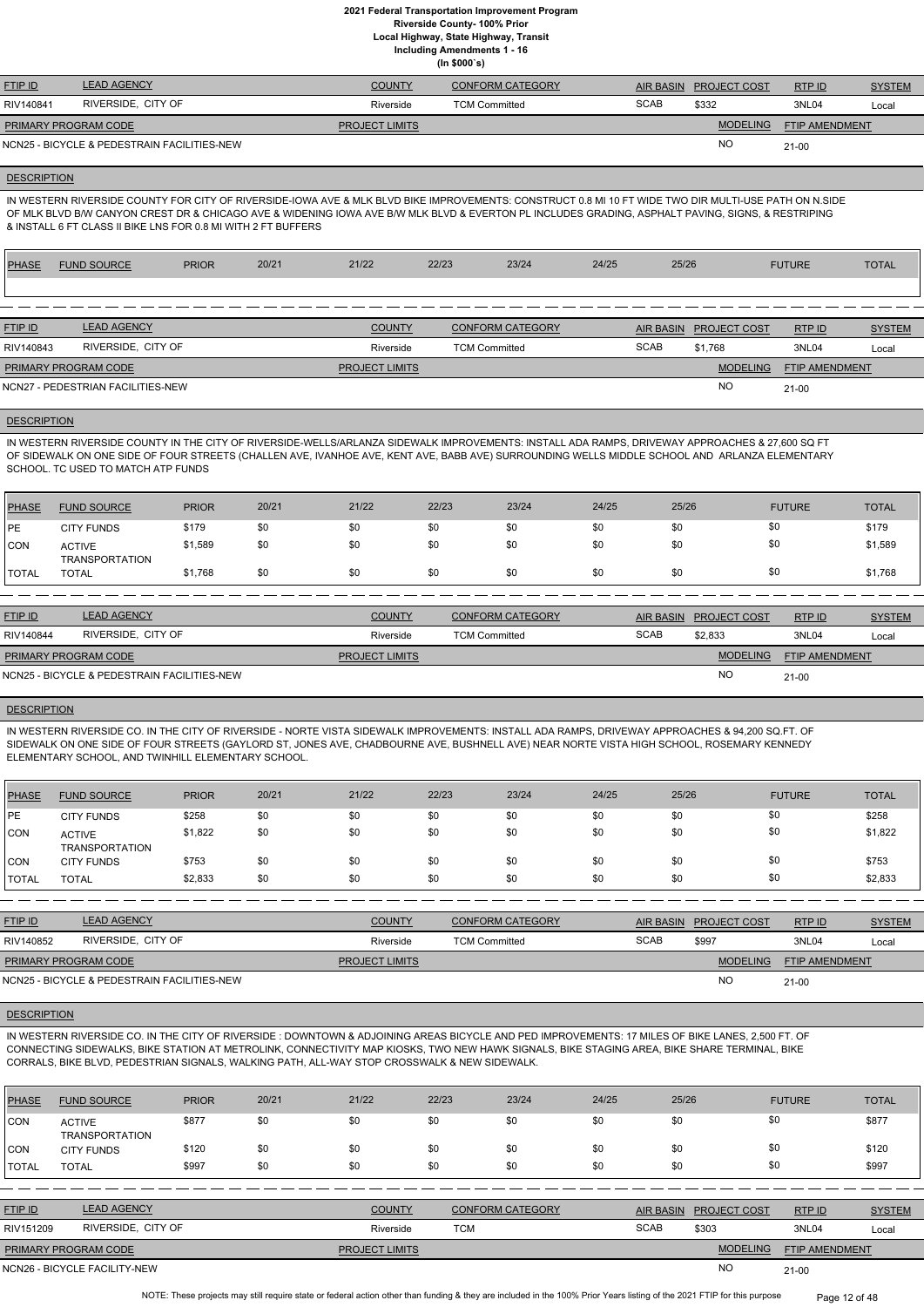# **DESCRIPTION**

IN WESTERN RIVERSIDE COUNTY IN THE CITY OF RIVERSIDE - INSTALL UP TO FOUR BICYCLE STATIONS AND PROVIDE FORTY BICYCLES, TEN AT EACH STATION, TO IMPLEMENT A BIKE SHARE PROGRAM IN THE VICINITY OF DOWNTOWN RIVERSIDE, RIVERSIDE METROLINK STATION AND UNIVERSITY OF CALIFORNIA IN RIVERSIDE.

| PHASE          | <b>FUND SOURCE</b> | <b>PRIOR</b> | 20/21 | 21/22 | 22/23 | 23/24 | 24/25 | 25/26 | <b>FUTURE</b> | <b>TOTAL</b> |
|----------------|--------------------|--------------|-------|-------|-------|-------|-------|-------|---------------|--------------|
| PE             | <b>CITY FUNDS</b>  | \$35         | \$0   | \$0   | \$0   | \$0   | \$0   | \$0   | \$0           | \$35         |
| <b>CON</b>     | <b>CITY FUNDS</b>  | \$28         | \$0   | \$0   | \$0   | \$0   | \$0   | \$0   | \$0           | \$28         |
| <b>CON</b>     | <b>CMAQ</b>        | \$240        | \$0   | \$0   | \$0   | \$0   | \$0   | \$0   | \$0           | \$240        |
| <b>!</b> TOTAL | <b>TOTAL</b>       | \$303        | \$0   | \$0   | \$0   | \$0   | \$0   | \$0   | \$0           | \$303        |

| <b>FTIP ID</b>              | <b>LEAD AGENCY</b>                                    | <b>COUNTY</b>                   | <b>CONFORM CATEGORY</b> | AIR BASIN   | <b>PROJECT COST</b> | RTPID                 | <b>SYSTEM</b> |
|-----------------------------|-------------------------------------------------------|---------------------------------|-------------------------|-------------|---------------------|-----------------------|---------------|
| RIV151216                   | RIVERSIDE, CITY OF                                    | Riverside                       | NON-EXEMPT              | <b>SCAB</b> | \$11,000            | 3AL304                | Local         |
| <b>PRIMARY PROGRAM CODE</b> |                                                       | <b>PROJECT LIMITS</b>           |                         |             | <b>MODELING</b>     | <b>FTIP AMENDMENT</b> |               |
| RS.                         | CAX63 - HIGHWAY/ROAD IMP - LANE ADD'S (NO HOV LANES): | From Buchanan Ave to Banbury Dr |                         |             | YES                 | 21-00                 |               |

# **DESCRIPTION**

IN WESTERN RIVERSIDE COUNTY IN THE CITY OF RIVERSIDE - WIDENING OF MAGNOLIA AVENUE WITHIN EXISTING R/W FROM 4 TO 6 LANES (2 EA DIR TO 3 EA DIR) FROM BUCHANAN ST TO BANBURY DRIVE.

| PHASE          | <b>FUND SOURCE</b>                 | <b>PRIOR</b> | 20/21 | 21/22 | 22/23 | 23/24 | 24/25 | 25/26 | <b>FUTURE</b> | <b>TOTAL</b> |
|----------------|------------------------------------|--------------|-------|-------|-------|-------|-------|-------|---------------|--------------|
| <b>IPE</b>     | <b>CITY FUNDS</b>                  | \$660        | \$0   | \$0   | \$0   | \$0   | \$0   | \$0   | \$0           | \$660        |
| <b>CON</b>     | 2016 EARMARK<br><b>REPURPOSING</b> | \$401        | \$0   | \$0   | \$0   | \$0   | \$0   | \$0   | \$0           | \$401        |
| <b>ICON</b>    | <b>CITY FUNDS</b>                  | \$7,319      | \$0   | \$0   | \$0   | \$0   | \$0   | \$0   | \$0           | \$7,319      |
| <b>CON</b>     | <b>STP LOCAL</b>                   | \$2,620      | \$0   | \$0   | \$0   | \$0   | \$0   | \$0   | \$0           | \$2,620      |
| <b>I</b> TOTAL | <b>TOTAL</b>                       | \$11,000     | \$0   | \$0   | \$0   | \$0   | \$0   | \$0   | \$0           | \$11,000     |

| <b>FTIP ID</b>              | <b>LEAD AGENCY</b>                          | <b>COUNTY</b>         | <b>CONFORM CATEGORY</b> |             | AIR BASIN PROJECT COST | RTPID                 | <b>SYSTEM</b> |
|-----------------------------|---------------------------------------------|-----------------------|-------------------------|-------------|------------------------|-----------------------|---------------|
| RIV160404                   | RIVERSIDE, CITY OF                          | Riverside             | <b>TCM Committed</b>    | <b>SCAB</b> | \$1.249                | 3NL04                 | Local         |
| <b>PRIMARY PROGRAM CODE</b> |                                             | <b>PROJECT LIMITS</b> |                         |             | <b>MODELING</b>        | <b>FTIP AMENDMENT</b> |               |
|                             | NCN25 - BICYCLE & PEDESTRAIN FACILITIES-NEW |                       |                         |             | <b>NC</b>              | $21 - 00$             |               |

## **DESCRIPTION**

IN WESTERN RIVERSIDE COUNTY FOR THE CITY OF RIVERSIDE - CITYWIDE BIKE AND PEDESTRIAN IMPROVEMENTS INCLUDING: INSTALL OF 5.5 MI OF CLASS II BIKE LANES ON CENTRAL AVE; 2.4 MI OF CYCLE TRACKS ON WATKINS DR AND CANYON CREST; SHARROW PAVEMENT MARKINGS AROUND FAIRMOUNT PARK; 20 BIKE RACKS THROUGHOUT DOWNTOWN AREA; & HAWK SIGNALS AT 3 UNCONTROLLED CROSSWALKS.

| <b>PHASE</b> | <b>FUND SOURCE</b>                     | <b>PRIOR</b> | 20/21 | 21/22 | 22/23 | 23/24 | 24/25 | 25/26 | <b>FUTURE</b> | <b>TOTAL</b> |
|--------------|----------------------------------------|--------------|-------|-------|-------|-------|-------|-------|---------------|--------------|
| PE           | <b>ACTIVE</b><br><b>TRANSPORTATION</b> | \$100        | \$0   | \$0   | \$0   | \$0   | \$0   | \$0   | \$0           | \$100        |
| CON          | <b>ACTIVE</b><br><b>TRANSPORTATION</b> | \$942        | \$0   | \$0   | \$0   | \$0   | \$0   | \$0   | \$0           | \$942        |
| <b>CON</b>   | <b>AGENCY</b>                          | \$207        | \$0   | \$0   | \$0   | \$0   | \$0   | \$0   | \$0           | \$207        |
| I TOTAL      | <b>TOTAL</b>                           | \$1,249      | \$0   | \$0   | \$0   | \$0   | \$0   | \$0   | \$0           | \$1,249      |

| <u>FTIP ID</u>       | <b>LEAD AGENCY</b>                          | <b>COUNTY</b>         | <b>CONFORM CATEGORY</b> | <b>AIR BASIN</b> | <b>PROJECT COST</b> | RTPID                 | <b>SYSTEM</b> |
|----------------------|---------------------------------------------|-----------------------|-------------------------|------------------|---------------------|-----------------------|---------------|
| RIV160403            | SAN JACINTO                                 | Riverside             | <b>TCM Committed</b>    | <b>SCAB</b>      | \$841               | 3NL04                 | Local         |
| PRIMARY PROGRAM CODE |                                             | <b>PROJECT LIMITS</b> |                         |                  | <b>MODELING</b>     | <b>FTIP AMENDMENT</b> |               |
|                      | NCN25 - BICYCLE & PEDESTRAIN FACILITIES-NEW |                       |                         |                  | <b>NC</b>           | $21 - 00$             |               |

#### **DESCRIPTION**

NCN25 - BICYCLE & PEDESTRAIN FACILITIES-NEW

IN WESTERN RIVERSIDE COUNTY FOR THE CITY OF SAN JACINTO - INSTALLATION OF APPROX. 36,900 LF OF CLASS II AND III BIKE LANES, APPROX 12,900 LF OF SIDEWALK, PEDESTRIAN RAMPS AND FOUR-WAY STOPS.

| <b>PHASE</b> | <b>FUND SOURCE</b>                     | <b>PRIOR</b> | 20/21 | 21/22 | 22/23 | 23/24 | 24/25 | 25/26 | <b>FUTURE</b> | <b>TOTAL</b> |
|--------------|----------------------------------------|--------------|-------|-------|-------|-------|-------|-------|---------------|--------------|
| IPE.         | <b>ACTIVE</b><br><b>TRANSPORTATION</b> | \$100        | \$0   | \$0   | \$0   | \$0   | \$0   | \$0   | \$0           | \$100        |
| IPE.         | <b>AGENCY</b>                          | \$10         | \$0   | \$0   | \$0   | \$0   | \$0   | \$0   | \$0           | \$10         |
| <b>CON</b>   | <b>ACTIVE</b><br><b>TRANSPORTATION</b> | \$546        | \$0   | \$0   | \$0   | \$0   | \$0   | \$0   | \$0           | \$546        |
| <b>CON</b>   | <b>AGENCY</b>                          | \$185        | \$0   | \$0   | \$0   | \$0   | \$0   | \$0   | \$0           | \$185        |
| <b>TOTAL</b> | <b>TOTAL</b>                           | \$841        | \$0   | \$0   | \$0   | \$0   | \$0   | \$0   | \$0           | \$841        |

NOTE: These projects may still require state or federal action other than funding & they are included in the 100% Prior Years listing of the 2021 FTIP for this purpose Page 13 of 48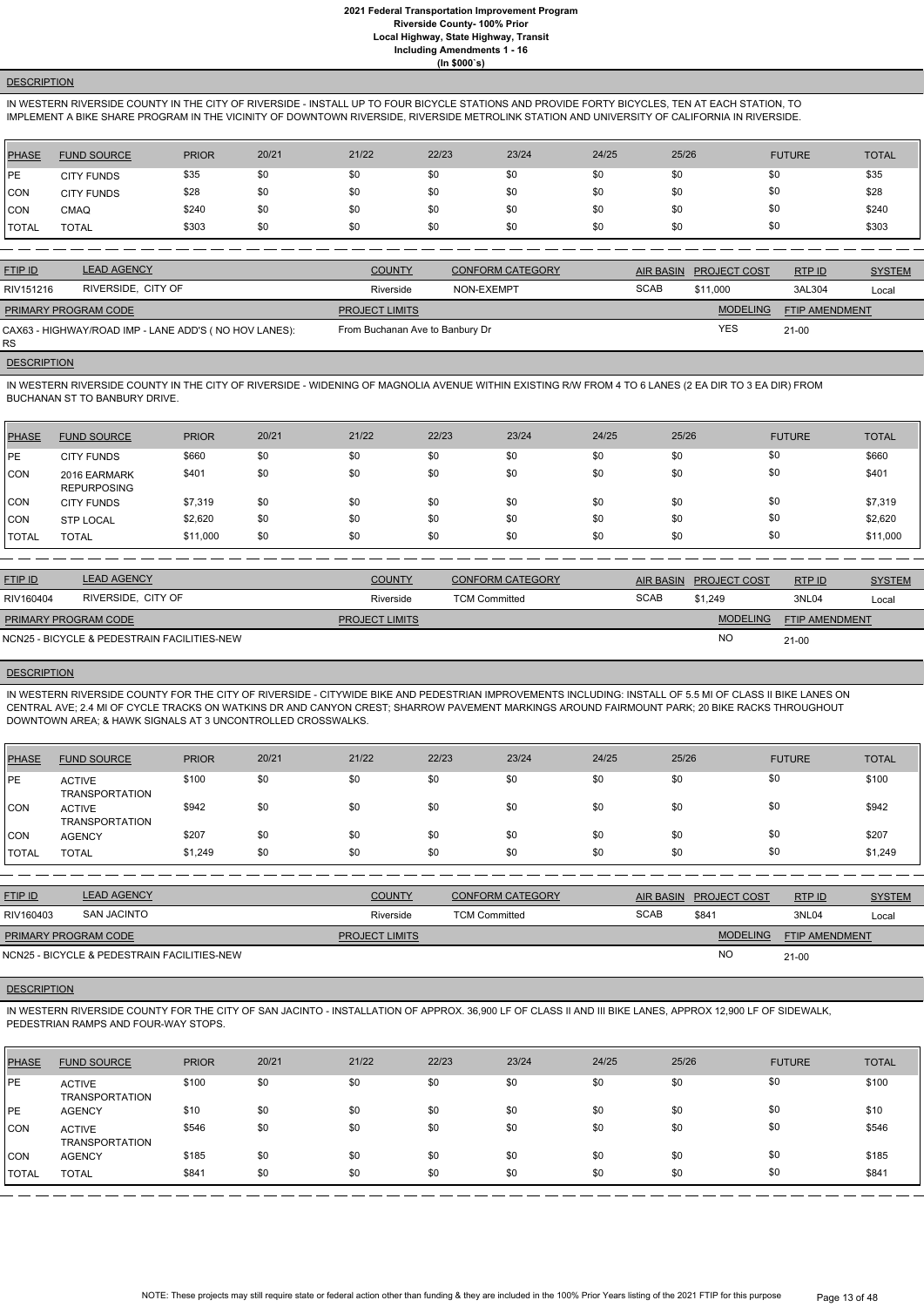**Local Highway, State Highway, Transit**

**Including Amendments 1 - 16**

**(In \$000`s)**

| <b>FTIP ID</b>                         | <b>LEAD AGENCY</b> | <b>COUNTY</b>         | <b>CONFORM CATEGORY</b>                              |             | AIR BASIN PROJECT COST | RTP ID                | <b>SYSTEM</b> |
|----------------------------------------|--------------------|-----------------------|------------------------------------------------------|-------------|------------------------|-----------------------|---------------|
| 991203                                 | <b>TEMECULA</b>    | Riverside             | NON-EXEMPT                                           | <b>SCAB</b> | \$1.400                | 991203                | Local         |
| PRIMARY PROGRAM CODE                   |                    | <b>PROJECT LIMITS</b> |                                                      |             | <b>MODELING</b>        | <b>FTIP AMENDMENT</b> |               |
| CAN66 - NEW CONNECT/CROSS TRA IMP: NRS |                    |                       | From Commerce Center Dr. to Enterprise Circle (West) |             | <b>YES</b>             | $21 - 00$             |               |

#### **DESCRIPTION**

IN WESTERN RIV CO IN THE CITY OF TEMECULA: PHASE 1: EXTEND OVERLAND DRIVE (4 LANES) FROM COMMERCE CENTER DRIVE TO ENTERPRISE CIRCLE (WEST). SEE 991203A FOR PHASE 2 BRIDGE PROJECT.

| PHASE        | <b>FUND SOURCE</b> | <b>PRIOR</b> | 20/21 | 21/22 | 22/23 | 23/24 | 24/25 | 25/26 | <b>FUTURE</b> | <b>TOTAL</b> |
|--------------|--------------------|--------------|-------|-------|-------|-------|-------|-------|---------------|--------------|
| <b>IPE</b>   | <b>CITY FUNDS</b>  | \$690        | \$0   | \$0   | \$0   | \$0   | \$0   | \$0   | \$0           | \$690        |
| <b>CON</b>   | <b>CITY FUNDS</b>  | \$710        | \$0   | \$0   | \$0   | \$0   | \$0   | \$0   | \$0           | \$710        |
| <b>TOTAL</b> | <b>TOTAL</b>       | \$1,400      | \$0   | \$0   | \$0   | \$0   | \$0   | \$0   | \$0           | \$1,400      |

| <b>FTIP ID</b>                              | <b>LEAD AGENCY</b>      | <b>COUNTY</b>         | <b>CONFORM CATEGORY</b> |             | AIR BASIN PROJECT COST | RTP ID                | <b>SYSTEM</b> |
|---------------------------------------------|-------------------------|-----------------------|-------------------------|-------------|------------------------|-----------------------|---------------|
| RIV160402                                   | <b>VARIOUS AGENCIES</b> | Riverside             | EXEMPT - 93.126         | <b>SCAB</b> | \$2.059                | 3NL04                 | Local         |
| <b>PRIMARY PROGRAM CODE</b>                 |                         | <b>PROJECT LIMITS</b> |                         |             | <b>MODELING</b>        | <b>FTIP AMENDMENT</b> |               |
| NCN25 - BICYCLE & PEDESTRAIN FACILITIES-NEW |                         |                       |                         |             | <b>NC</b>              | $21-00$               |               |

## **DESCRIPTION**

GROUPED PROJECTS FOR BICYCLE AND PEDESTRIAN FACILITIES FUNDED WITH ATP: PROJECTS ARE CONSISTENT WITH 40 CFR PART 93.126 EXEMPT TABLES 2 AND TABLE 3 CATEGORIES - BICYCLE AND PEDESTRIAN FACILITIES (BOTH MOTORIZED AND NON-MOTORIZED). TC UTILIZATION FOR MORENO VALLEY FOR FY16/17, FY17/18, FY18/19.

| <b>PHASE</b> | <b>FUND SOURCE</b>                     | <b>PRIOR</b> | 20/21 | 21/22 | 22/23 | 23/24 | 24/25 | 25/26 | <b>FUTURE</b> | <b>TOTAL</b> |
|--------------|----------------------------------------|--------------|-------|-------|-------|-------|-------|-------|---------------|--------------|
| <b>CON</b>   | <b>ACTIVE</b><br><b>TRANSPORTATION</b> | \$500        | \$0   | \$0   | \$0   | \$0   | \$0   | \$0   | \$0           | \$500        |
| CON          | <b>ACTIVE</b><br><b>TRANSPORTATION</b> | \$1,431      | \$0   | \$0   | \$0   | \$0   | \$0   | \$0   | \$0           | \$1,431      |
| <b>CON</b>   | <b>AGENCY</b>                          | \$128        | \$0   | \$0   | \$0   | \$0   | \$0   | \$0   | \$0           | \$128        |
| <b>TOTAL</b> | <b>TOTAL</b>                           | \$2,059      | \$0   | \$0   | \$0   | \$0   | \$0   | \$0   | \$0           | \$2,059      |

| <b>FTIP ID</b>       | <b>LEAD AGENCY</b>                          | <b>COUNTY</b>         | <b>CONFORM CATEGORY</b> | AIR BASIN   | <b>PROJECT COST</b> | RTP ID                | <b>SYSTEM</b> |
|----------------------|---------------------------------------------|-----------------------|-------------------------|-------------|---------------------|-----------------------|---------------|
| RIV160501            | <b>VARIOUS AGENCIES</b>                     | Riverside             | EXEMPT - 93.126         | <b>SSAB</b> | \$3,032             | 3NL04                 | Local         |
| PRIMARY PROGRAM CODE |                                             | <b>PROJECT LIMITS</b> |                         |             | <b>MODELING</b>     | <b>FTIP AMENDMENT</b> |               |
|                      | NCN25 - BICYCLE & PEDESTRAIN FACILITIES-NEW |                       |                         |             | <b>NO</b>           | $21-00$               |               |

#### **DESCRIPTION**

GROUPED PROJECTS FOR BICYCLE AND PEDESTRIAN FACILITIES FUNDED WITH ATP: PROJECTS ARE CONSISTENT WITH 40 CFR PART 93.126 EXEMPT TABLES 2 AND TABLE 3 CATEGORIES - BICYCLE AND PEDESTRIAN FACILITIES (BOTH MOTORIZED AND NON-MOTORIZED).

| PHASE        | <b>FUND SOURCE</b>                     | <b>PRIOR</b> | 20/21 | 21/22 | 22/23 | 23/24 | 24/25 | 25/26 | <b>FUTURE</b> | <b>TOTAL</b> |
|--------------|----------------------------------------|--------------|-------|-------|-------|-------|-------|-------|---------------|--------------|
| <b>CON</b>   | <b>ACTIVE</b><br><b>TRANSPORTATION</b> | \$2,528      | \$0   | \$0   | \$0   | \$0   | \$0   | \$0   | \$0           | \$2,528      |
| CON          | <b>AGENCY</b>                          | \$504        | \$0   | \$0   | \$0   | \$0   | \$0   | \$0   | \$0           | \$504        |
| <b>TOTAL</b> | <b>TOTAL</b>                           | \$3,032      | \$0   | \$0   | \$0   | \$0   | \$0   | \$0   | \$0           | \$3,032      |

| <b>FTIP ID</b>              | <b>LEAD AGENCY</b> | <b>COUNTY</b>         | <b>CONFORM CATEGORY</b>                                      |             | AIR BASIN PROJECT COST | RTPID                 | <b>SYSTEM</b> |
|-----------------------------|--------------------|-----------------------|--------------------------------------------------------------|-------------|------------------------|-----------------------|---------------|
| RIV050535                   | <b>BEAUMONT</b>    | Riverside             | NON-EXEMPT                                                   | <b>SCAB</b> | \$61.244               | RIV050535             | <b>State</b>  |
| PRIMARY PROGRAM CODE        |                    | <b>PROJECT LIMITS</b> |                                                              |             | <b>MODELING</b>        | <b>FTIP AMENDMENT</b> |               |
| CAX70 - NEW INTERCHANGE: RS |                    |                       | From SR-60 to EB Exit Ramp Post Miles: Begin 28.03 End 30.42 |             | YES                    | 21-00                 |               |

## **DESCRIPTION**

ON SR60 BTWN JACK RABBIT TR & SR60/I-10 JCT: PH1-CONST. NEW POTRERO 6 LN OC (3 LNS EACH DIR) W/TEMP CONNECT TO WESTERN KNOLLS (EA34141/34143). PH2: NEW IC ON/OFF RAMPS. CONST. WB/EB EXIT & ENTRY RAMPS (2 LNS) & WB/EB LOOP ENTRY RAMPS (2 LNS) (ENTRY RAMPS INCL HOV LANE), INCL EB/WB AUX LNS AT EXIT RAMPS, REALIGN WESTERN KNOLLS AVE, AND REMOVE WESTERN KNOLLS AVE CONNECTION TO SR60 (EA34142/34143).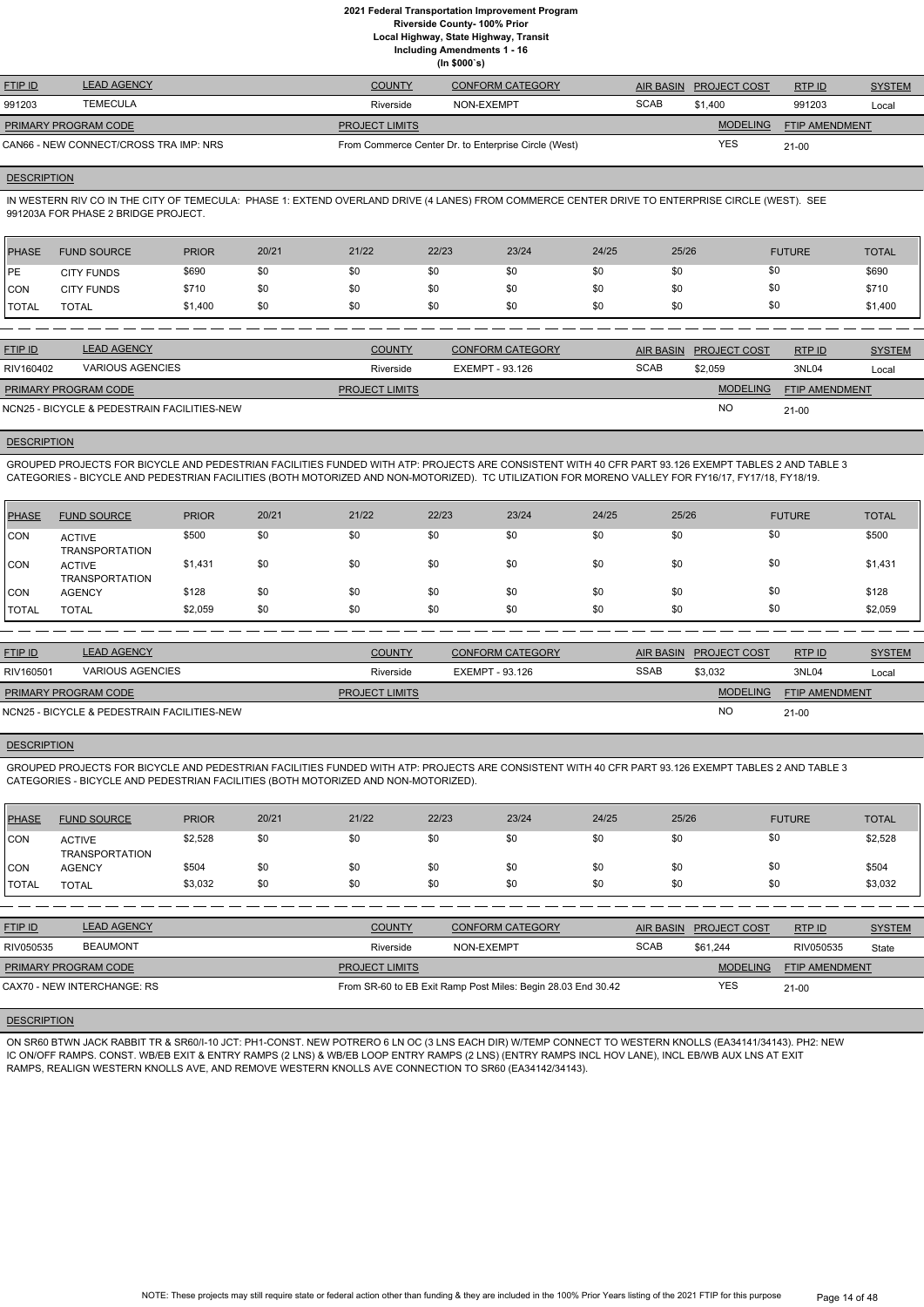**Local Highway, State Highway, Transit**

| Including Amendments 1 - 16 |  |
|-----------------------------|--|
|                             |  |

|  | (ln \$000's) |  |  |
|--|--------------|--|--|

|              |                                                           |              |       |       | $\sim$ $\sim$ |       |       |       |               |              |
|--------------|-----------------------------------------------------------|--------------|-------|-------|---------------|-------|-------|-------|---------------|--------------|
| <b>PHASE</b> | <b>FUND SOURCE</b>                                        | <b>PRIOR</b> | 20/21 | 21/22 | 22/23         | 23/24 | 24/25 | 25/26 | <b>FUTURE</b> | <b>TOTAL</b> |
| <b>PE</b>    | <b>CITY FUNDS</b>                                         | \$11,530     | \$0   | \$0   | \$0           | \$0   | \$0   | \$0   | \$0           | \$11,530     |
| <b>ROW</b>   | <b>CITY FUNDS</b>                                         | \$2,270      | \$0   | \$0   | \$0           | \$0   | \$0   | \$0   | \$0           | \$2,270      |
| <b>CON</b>   | <b>CITY FUNDS</b>                                         | \$34,000     | \$0   | \$0   | \$0           | \$0   | \$0   | \$0   | \$0           | \$34,000     |
| <b>CON</b>   | SECTION 129 -<br><b>SURFACE</b>                           | \$1,470      | \$0   | \$0   | \$0           | \$0   | \$0   | \$0   | \$0           | \$1,470      |
| <b>CON</b>   | <b>STP LOCAL</b>                                          | \$10,369     | \$0   | \$0   | \$0           | \$0   | \$0   | \$0   | \$0           | \$10,369     |
| <b>CON</b>   | <b>SURFACE TRANS</b><br><b>PROG</b>                       | \$750        | \$0   | \$0   | \$0           | \$0   | \$0   | \$0   | \$0           | \$750        |
| <b>CON</b>   | Section 125 - Surface<br><b>Transportation Priorities</b> | \$855        | \$0   | \$0   | \$0           | \$0   | \$0   | \$0   | \$0           | \$855        |
| <b>TOTAL</b> | <b>TOTAL</b>                                              | \$61,244     | \$0   | \$0   | \$0           | \$0   | \$0   | \$0   | \$0           | \$61,244     |

| <b>FTIP ID</b>              | <b>LEAD AGENCY</b> | <b>COUNTY</b>                   | <b>CONFORM CATEGORY</b> | AIR BASIN   | <b>PROJECT COST</b> | RTP ID                | <b>SYSTEM</b> |
|-----------------------------|--------------------|---------------------------------|-------------------------|-------------|---------------------|-----------------------|---------------|
| RIV150930                   | <b>CALTRANS</b>    | Riverside                       | EXEMPT - 93.126         | <b>SCAB</b> | \$1,880             | 7120003               | State         |
| PRIMARY PROGRAM CODE        |                    | <b>PROJECT LIMITS</b>           |                         |             | <b>MODELING</b>     | <b>FTIP AMENDMENT</b> |               |
| NCR30 - SAFETY IMPROVEMENTS |                    | Post Miles: Begin 0.40 End 0.40 |                         |             | NC.                 | $21 - 00$             |               |
|                             |                    |                                 |                         |             |                     |                       |               |

#### **DESCRIPTION**

IN WESTERN RIVERSIDE COUNTY, ABOUT 0.4 ,MILES E/O RIVERSIDE/ORANGE COUNTY LINE, ABOUT 1.8 MILES SOUTHWEST OF PRADO DAM AND 0.7 MILES W/O GREEN RIVER RD IC: CONSTRUCT B CANYON WILDLIFE CROSSING CORRIDOR (PPNO 0071E) (EA OR010).

| PHASE        | <b>FUND SOURCE</b>             | <b>PRIOR</b> | 20/21 | 21/22 | 22/23 | 23/24 | 24/25 | 25/26 | <b>FUTURE</b> | <b>TOTAL</b> |
|--------------|--------------------------------|--------------|-------|-------|-------|-------|-------|-------|---------------|--------------|
| PE           | <b>STATE PARK FUNDS</b>        | \$400        | \$0   | \$0   | \$0   | \$0   | \$0   | \$0   | \$0           | \$400        |
| PE           | <b>STIP ADVANCE</b><br>CON-RIP | \$1,300      | \$0   | \$0   | \$0   | \$0   | \$0   | \$0   | \$0           | \$1,300      |
| ROW          | STIP ADVANCE<br>CON-RIP        | \$180        | \$0   | \$0   | \$0   | \$0   | \$0   | \$0   | \$0           | \$180        |
| <b>TOTAL</b> | <b>TOTAL</b>                   | \$1,880      | \$0   | \$0   | \$0   | \$0   | \$0   | \$0   | \$0           | \$1,880      |

| <b>FTIP ID</b>              | <b>LEAD AGENCY</b>             | <b>COUNTY</b>         | <b>CONFORM CATEGORY</b> | <b>AIR BASIN</b> | <b>PROJECT COST</b> | RTPID                 | <b>SYSTEM</b> |
|-----------------------------|--------------------------------|-----------------------|-------------------------|------------------|---------------------|-----------------------|---------------|
| RIVLS <sub>13</sub>         | CALTRANS                       | Riverside             | EXEMPT - 93.126         | <b>SCAB</b>      | \$8.490             | <b>REG0701</b>        | <b>State</b>  |
| <b>PRIMARY PROGRAM CODE</b> |                                | <b>PROJECT LIMITS</b> |                         |                  | <b>MODELING</b>     | <b>FTIP AMENDMENT</b> |               |
|                             | SHP03 - ROADWAY REHABILITATION |                       |                         |                  | <b>NO</b>           | $21 - 00$             |               |

#### **DESCRIPTION**

GROUPED PROJECTS FOR PAVEMENT RESURFACING AND/OR REHABILITATION ON THE STATE HIGHWAY SYSTEM - HIGHWAY MAINTENANCE: PROJECTS ARE CONSISTENT WITH 40 CFR PART 93.126 EXEMPT TABLES 2 & 3 - PAVEMENT RESURFACING AND/OR REHABILITATION

| <b>PHASE</b>   | <b>FUND SOURCE</b>                       | <b>PRIOR</b> | 20/21 | 21/22                 | 22/23      | 23/24                                                                    | 24/25            | 25/26    |                     | <b>FUTURE</b>         | <b>TOTAL</b>  |
|----------------|------------------------------------------|--------------|-------|-----------------------|------------|--------------------------------------------------------------------------|------------------|----------|---------------------|-----------------------|---------------|
| <b>CON</b>     | <b>NATIONAL HWY</b><br>SYSTEM - HM       | \$8,490      | \$0   | \$0                   | \$0        | \$0                                                                      | \$0              | \$0      | \$0                 |                       | \$8,490       |
| <b>ITOTAL</b>  | <b>TOTAL</b>                             | \$8,490      | \$0   | \$0                   | \$0        | \$0                                                                      | \$0              | \$0      | \$0                 |                       | \$8,490       |
|                |                                          |              |       |                       |            |                                                                          |                  |          |                     |                       |               |
| <b>FTIP ID</b> | <b>LEAD AGENCY</b>                       |              |       | <b>COUNTY</b>         |            | <b>CONFORM CATEGORY</b>                                                  | <b>AIR BASIN</b> |          | <b>PROJECT COST</b> | RTP ID                | <b>SYSTEM</b> |
| RIV010208      | <b>CORONA</b>                            |              |       | Riverside             | NON-EXEMPT |                                                                          | <b>SCAB</b>      | \$74.199 |                     | RIV010208             | State         |
|                | <b>PRIMARY PROGRAM CODE</b>              |              |       | <b>PROJECT LIMITS</b> |            |                                                                          |                  |          | <b>MODELING</b>     | <b>FTIP AMENDMENT</b> |               |
|                | CARH3 - INTERCHANGE-MOD/REP/REC-LN ADD'S |              |       |                       |            | From Temescal Cyn Rd to Bedford Cyn Rd Post Miles: Begin 36.10 End 37.60 |                  |          | <b>YES</b>          | $21 - 00$             |               |

#### **DESCRIPTION**

AT I-15/CAJALCO RD IC NEAR CORONA: DESIGN, RECONST/REALIGN & WIDEN CAJALCO RD FROM 2 TO 6 THRU LNS FROM TEMESCAL CYN RD TO BEDFORD CYN RD, RECONST/WIDEN SB ENTRY FROM 1-2 LNS, SB EXIT FROM 2-5 LNS, NB ENTRY FROM 1-2 LNS, NB EXIT FROM 2-4 LNS, ADD AUX LNS BTWN NB ENTRY AND NB EXIT TO EL CERRITO RD AND BTWN SB ENTRY FROM EL CERRITO RD AND SB EXIT. (\$840 TC FY 11/12 ENG & \$600 TC FY 13/14 R/W) .

| <b>PHASE</b>   | <b>FUND SOURCE</b>                            | <b>PRIOR</b> | 20/21 | 21/22                 | 22/23      | 23/24                                                                  | 24/25 | 25/26            |                     | <b>FUTURE</b>         | <b>TOTAL</b>  |
|----------------|-----------------------------------------------|--------------|-------|-----------------------|------------|------------------------------------------------------------------------|-------|------------------|---------------------|-----------------------|---------------|
| PE             | DEMO-SAFETEA-LU                               | \$4,200      | \$0   | \$0                   | \$0        | \$0                                                                    | \$0   | \$0              |                     | \$0                   | \$4,200       |
| <b>IROW</b>    | <b>AGENCY</b>                                 | \$6,000      | \$0   | \$0                   | \$0        | \$0                                                                    | \$0   | \$0              |                     | \$0                   | \$6,000       |
| <b>ROW</b>     | DEMO-SAFETEA-LU                               | \$2,999      | \$0   | \$0                   | \$0        | \$0                                                                    | \$0   | \$0              |                     | \$0                   | \$2,999       |
| <b>CON</b>     | <b>AGENCY</b>                                 | \$56,000     | \$0   | \$0                   | \$0        | \$0                                                                    | \$0   | \$0              |                     | \$0                   | \$56,000      |
| <b>CON</b>     | <b>WESTERN RIV TUMF</b>                       | \$5,000      | \$0   | \$0                   | \$0        | \$0                                                                    | \$0   | \$0              |                     | \$0                   | \$5,000       |
| <b>TOTAL</b>   | <b>TOTAL</b>                                  | \$74,199     | \$0   | \$0                   | \$0        | \$0                                                                    | \$0   | \$0              |                     | \$0                   | \$74,199      |
|                |                                               |              |       |                       |            |                                                                        |       |                  |                     |                       |               |
| <b>FTIP ID</b> | <b>LEAD AGENCY</b>                            |              |       | <b>COUNTY</b>         |            | <b>CONFORM CATEGORY</b>                                                |       | <b>AIR BASIN</b> | <b>PROJECT COST</b> | RTPID                 | <b>SYSTEM</b> |
| RIV180102      | <b>CORONA</b>                                 |              |       | Riverside             | NON-EXEMPT |                                                                        |       | <b>SCAB</b>      | \$6,078             | RIV180102             | State         |
|                | PRIMARY PROGRAM CODE                          |              |       | <b>PROJECT LIMITS</b> |            |                                                                        |       |                  | <b>MODELING</b>     | <b>FTIP AMENDMENT</b> |               |
| W/TCM: RS      | CAXT0 - OVERCROSS OR UNDERCROSS IMP(LN ADD'S) |              |       | 38.30 End 39.06       |            | From 330' w/o Compton Ave to 320' e/o I-15 N/B Ramps Post Miles: Begin |       |                  | <b>YES</b>          | $21-07$               |               |

NOTE: These projects may still require state or federal action other than funding & they are included in the 100% Prior Years listing of the 2021 FTIP for this purpose Page 15 of 48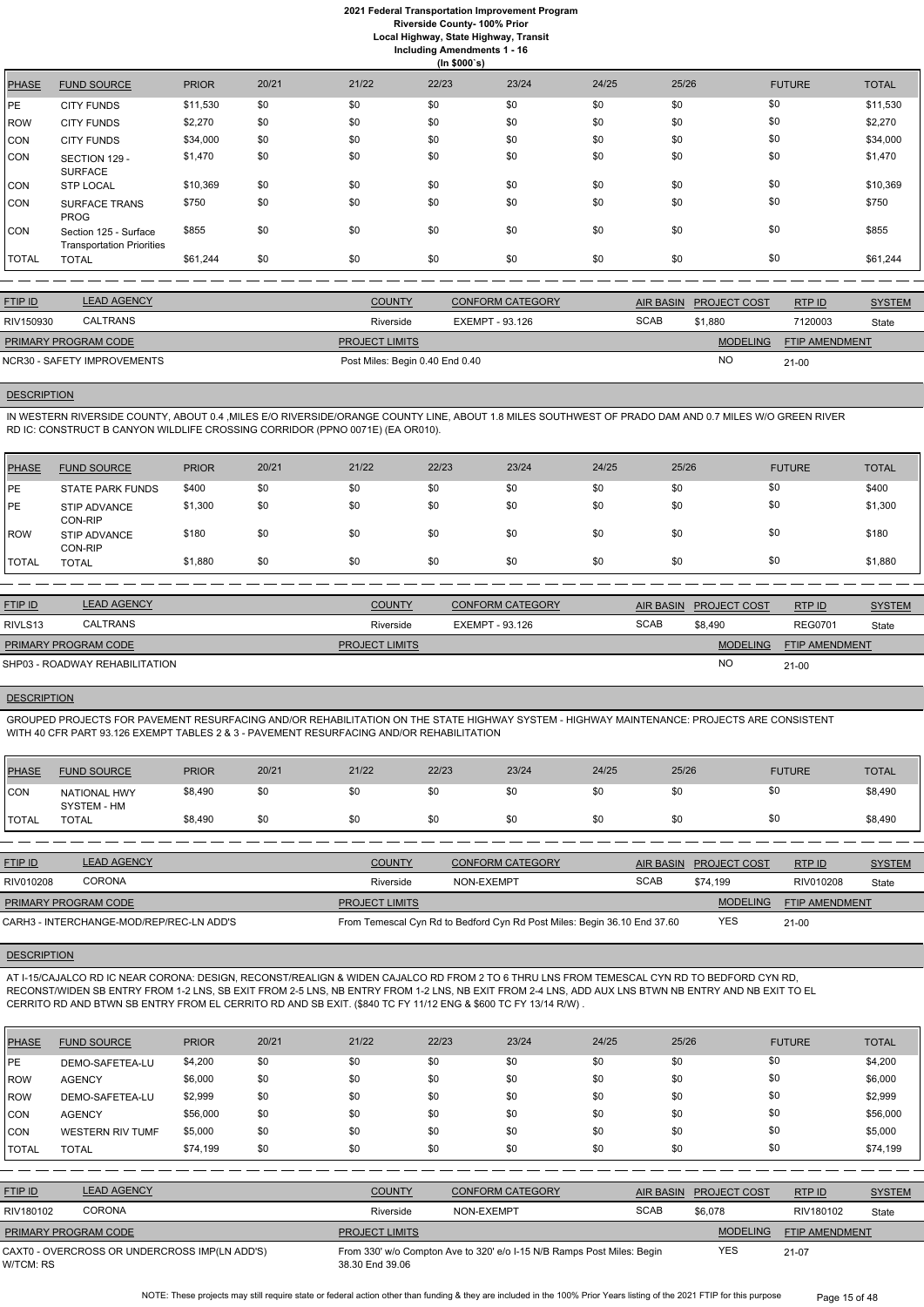## **DESCRIPTION**

IN THE CITY OF CORONA ON EXISTING ONTARIO AVE - WIDEN AND REALIGN EXISTING 5 TO 7 LANES BY ADDING 1 WB THRU LANE AND 1 EB THRU LANE, CONSTRUCT TIE BACK WALL AND 815' SIDEWALK W/ADA RAMPS ON THE SOUTH SIDE OF ONTARIO AVE BETWEEN COMPTON AVE AND E/O STATE ST.

| <b>PHASE</b> | <b>FUND SOURCE</b>      | <b>PRIOR</b> | 20/21 | 21/22 | 22/23 | 23/24 | 24/25 | 25/26 | <b>FUTURE</b> | <b>TOTAL</b> |
|--------------|-------------------------|--------------|-------|-------|-------|-------|-------|-------|---------------|--------------|
| <b>IPE</b>   | <b>CITY FUNDS</b>       | \$720        | \$0   | \$0   | \$0   | \$0   | \$0   | \$0   | \$0           | \$720        |
| <b>IROW</b>  | <b>AGENCY</b>           | \$194        | \$0   | \$0   | \$0   | \$0   | \$0   | \$0   | \$0           | \$194        |
| <b>IROW</b>  | <b>CITY FUNDS</b>       | \$780        | \$0   | \$0   | \$0   | \$0   | \$0   | \$0   | \$0           | \$780        |
| <b>CON</b>   | <b>AGENCY</b>           | \$1,277      | \$0   | \$0   | \$0   | \$0   | \$0   | \$0   | \$0           | \$1,277      |
| <b>CON</b>   | <b>WESTERN RIV TUMF</b> | \$3,107      | \$0   | \$0   | \$0   | \$0   | \$0   | \$0   | \$0           | \$3,107      |
| <b>TOTAL</b> | <b>TOTAL</b>            | \$6,078      | \$0   | \$0   | \$0   | \$0   | \$0   | \$0   | \$0           | \$6,078      |

IN EASTERN RIVERSIDE COUNTY IN THE CITY OF PALM SPRINGS - CONSTRUCT A SECOND LEFT TURN LANE (NON-CAPACITY INCREASING) NORTH BOUND ON GENE AUTRY TRAIL AT THE INTERSECTION OF GENE AUTRY TRAIL AND VISTA CHINO (HWY 111) (PM 2.5 BENEFITS .007KG/DAY).

| <b>FTIP ID</b>            | <b>LEAD AGENCY</b>  | <b>COUNTY</b>                     | <b>CONFORM CATEGORY</b> | <b>AIR BASIN</b> | <b>PROJECT COST</b> | RTPID                 | <b>SYSTEM</b> |
|---------------------------|---------------------|-----------------------------------|-------------------------|------------------|---------------------|-----------------------|---------------|
| RIV131001                 | <b>PALM SPRINGS</b> | Riverside                         | EXEMPT - 93.127         | <b>SSAB</b>      | \$326               | 3AL104                | State         |
| PRIMARY PROGRAM CODE      |                     | <b>PROJECT LIMITS</b>             |                         |                  | <b>MODELING</b>     | <b>FTIP AMENDMENT</b> |               |
| NCN95 - LEFT TURN LANE(S) |                     | Post Miles: Begin 51.60 End 51.60 |                         |                  | <b>NO</b>           | $21 - 00$             |               |
|                           |                     |                                   |                         |                  |                     |                       |               |

#### **DESCRIPTION**

| <b>PHASE</b> | <b>FUND SOURCE</b> | <b>PRIOR</b> | 20/21 | 21/22 | 22/23 | 23/24 | 24/25 | 25/26 | <b>FUTURE</b> | <b>TOTAL</b> |
|--------------|--------------------|--------------|-------|-------|-------|-------|-------|-------|---------------|--------------|
| <b>IPE</b>   | <b>CITY FUNDS</b>  | \$48         | \$0   | \$0   | \$0   | \$0   | \$0   | \$0   | \$0           | \$48         |
| <b>CON</b>   | <b>CITY FUNDS</b>  | \$32         | \$0   | \$0   | \$0   | \$0   | \$0   | \$0   | \$0           | \$32         |
| <b>CON</b>   | CMAQ               | \$246        | \$0   | \$0   | \$0   | \$0   | \$0   | \$0   | \$0           | \$246        |
| <b>TOTAL</b> | <b>TOTAL</b>       | \$326        | \$0   | \$0   | \$0   | \$0   | \$0   | \$0   | \$0           | \$326        |

| <b>FTIP ID</b>              | <b>LEAD AGENCY</b>                                | <b>COUNTY</b>         | <b>CONFORM CATEGORY</b>                                  |             | AIR BASIN PROJECT COST | RTP ID                | <b>SYSTEM</b> |
|-----------------------------|---------------------------------------------------|-----------------------|----------------------------------------------------------|-------------|------------------------|-----------------------|---------------|
| RIV011232                   | RIVERSIDE COUNTY                                  | Riverside             | NON-REPORTABLE TCM                                       | <b>SCAB</b> | \$58,573               | RIV011232             | State         |
| <b>PRIMARY PROGRAM CODE</b> |                                                   | <b>PROJECT LIMITS</b> |                                                          |             | <b>MODELING</b>        | <b>FTIP AMENDMENT</b> |               |
|                             | CAX62 - HIGHWAY/ROAD IMP-LANE ADD'S W/ HOV LN: RS |                       | From Scott Rd to I-215 Post Miles: Begin 14.80 End 16.20 |             | YES                    | $21 - 00$             |               |

## **DESCRIPTION**

AT I-215/SCOTT RD IC: RECONST/WIDEN FROM 2 - 6 LNS (4 THRU & 2 TURN) BTWN ANTELOPE RD & HAUN RD - RECONST/WIDEN RAMPS; NB ENTRY 1 TO 3 LNS; SB EXIT 2 TO 4 LNS; ADD NB EXIT LOOP RAMP (2 LNS) & SB ENTRY LOOP RAMP (3 LNS); ENTRY RAMPS INCLUDE HOV LN; RAMPS INCLUDE EXT. ACCEL/ DECEL LNS, ADD EXT. RT LNS (PROJECT SPLIT INTO 2 PHASES - SEE RIV011232A).

| <b>PHASE</b> | <b>FUND SOURCE</b>      | <b>PRIOR</b> | 20/21 | 21/22 | 22/23 | 23/24 | 24/25 | 25/26 | <b>FUTURE</b> | <b>TOTAL</b> |
|--------------|-------------------------|--------------|-------|-------|-------|-------|-------|-------|---------------|--------------|
| <b>IPE</b>   | <b>COUNTY</b>           | \$5,393      | \$0   | \$0   | \$0   | \$0   | \$0   | \$0   | \$0           | \$5,393      |
| <b>ROW</b>   | <b>COUNTY</b>           | \$9,150      | \$0   | \$0   | \$0   | \$0   | \$0   | \$0   | \$0           | \$9,150      |
| <b>CON</b>   | <b>COUNTY</b>           | \$21,030     | \$0   | \$0   | \$0   | \$0   | \$0   | \$0   | \$0           | \$21,030     |
| <b>CON</b>   | <b>STP LOCAL</b>        | \$8,000      | \$0   | \$0   | \$0   | \$0   | \$0   | \$0   | \$0           | \$8,000      |
| <b>CON</b>   | <b>WESTERN RIV TUMF</b> | \$15,000     | \$0   | \$0   | \$0   | \$0   | \$0   | \$0   | \$0           | \$15,000     |
| <b>TOTAL</b> | <b>TOTAL</b>            | \$58,573     | \$0   | \$0   | \$0   | \$0   | \$0   | \$0   | \$0           | \$58,573     |

| <b>FTIP ID</b>       | <b>LEAD AGENCY</b>                                | <b>COUNTY</b>         | <b>CONFORM CATEGORY</b>                                   |             | AIR BASIN PROJECT COST | RTP ID                | <b>SYSTEM</b> |
|----------------------|---------------------------------------------------|-----------------------|-----------------------------------------------------------|-------------|------------------------|-----------------------|---------------|
| RIV011232A           | RIVERSIDE COUNTY                                  | Riverside             | NON-REPORTABLE TCM                                        | <b>SCAB</b> | \$1,300                | RIV011232B            | State         |
| PRIMARY PROGRAM CODE |                                                   | <b>PROJECT LIMITS</b> |                                                           |             | <b>MODELING</b>        | <b>FTIP AMENDMENT</b> |               |
|                      | CAX62 - HIGHWAY/ROAD IMP-LANE ADD'S W/ HOV LN: RS |                       | From I-215 to Scott Rd. Post Miles: Begin 14.80 End 16.20 |             | YES                    | $21-03$               |               |

#### **DESCRIPTION**

AT I-215/SCOTT RD IC: WIDEN FROM 6 TO 11 LANES (7 THRU AND 4 TURN) BTWN ANTELOPE RD AND HAUN RD - RECONSTRUCT/WIDEN RAMPS - NB EXIT INCLUDING DECELERATION LN; SB ENTRY RAMP (1 TO 2 LNS); ENTRY RAMPS INCLUDE HOV LN; RAMPS INCLUDE EXTENDED ACCEL/DECEL LNS, ADD EXTENDED RIGHT-TURN LNS. (PH II OF RIV011232 - NEW SPLIT PROJECT).

| <b>PHASE</b> | <b>FUND SOURCE</b> | <b>PRIOR</b> | 20/21 | 21/22 | 22/23 | 23/24 | 24/25 | 25/26 | <b>FUTURE</b> | <b>TOTAL</b> |
|--------------|--------------------|--------------|-------|-------|-------|-------|-------|-------|---------------|--------------|
|              |                    |              |       |       |       |       |       |       |               |              |

| <b>FTIP ID</b>                                       | <b>LEAD AGENCY</b>      | <b>COUNTY</b>         | <b>CONFORM CATEGORY</b>                                     |             | AIR BASIN PROJECT COST | RTP ID                | <b>SYSTEM</b> |
|------------------------------------------------------|-------------------------|-----------------------|-------------------------------------------------------------|-------------|------------------------|-----------------------|---------------|
| RIV011233                                            | <b>RIVERSIDE COUNTY</b> | Riverside             | NON-REPORTABLE TCM                                          | <b>SCAB</b> | \$67.837               | RIV011233             | State         |
| <b>PRIMARY PROGRAM CODE</b>                          |                         | <b>PROJECT LIMITS</b> |                                                             |             | <b>MODELING</b>        | <b>FTIP AMENDMENT</b> |               |
| CAXT3 - IC-MODIFY/REPLC/RECONFIG.-LN ADD'S w/TCM: RS |                         |                       | From I-15 to Limonite Ave Post Miles: Begin 46.70 End 49.70 |             | YES                    | $21 - 00$             |               |

#### **DESCRIPTION**

NOTE: These projects may still require state or federal action other than funding & they are included in the 100% Prior Years listing of the 2021 FTIP for this purpose Page 16 of 48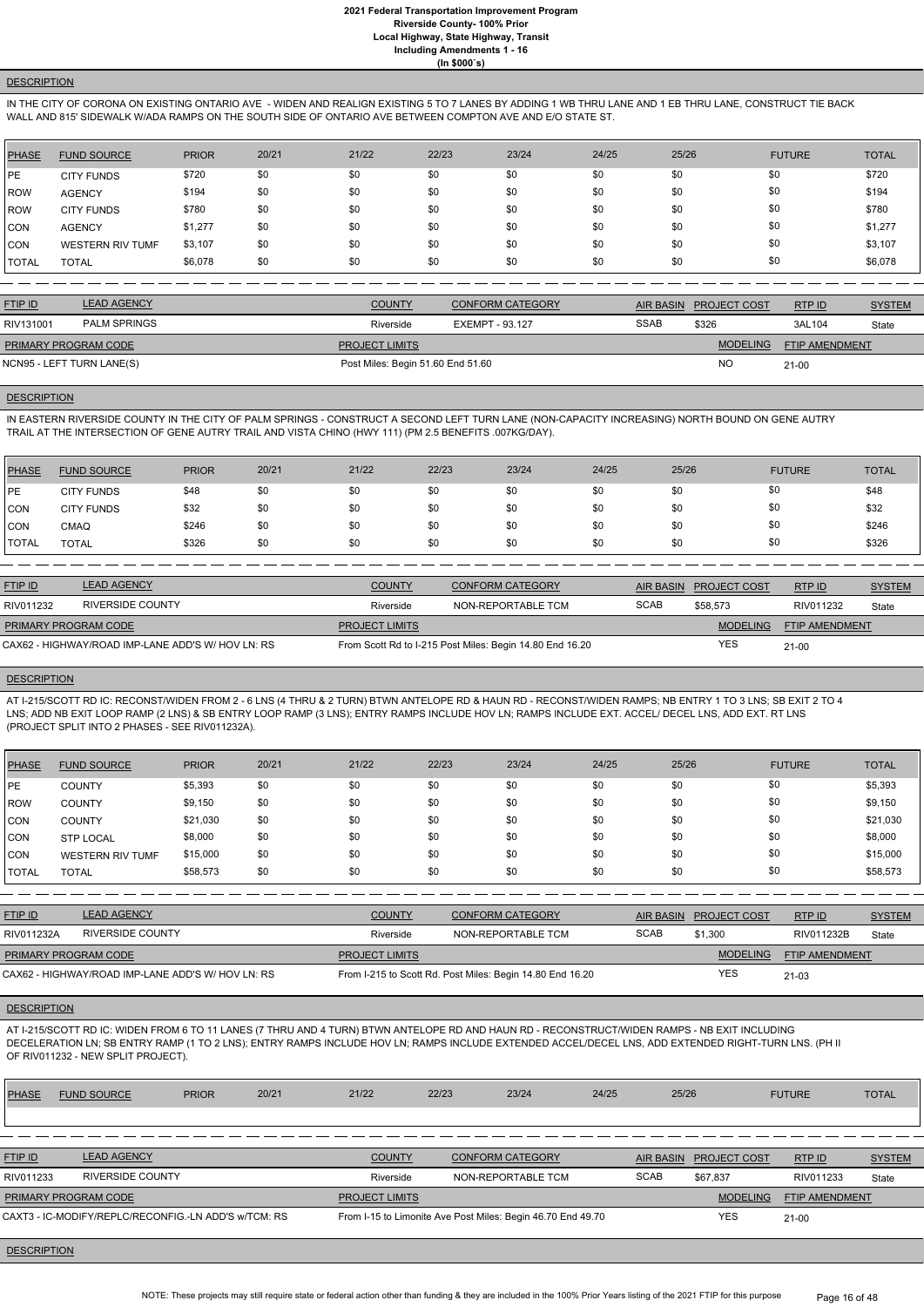AT I-15/LIMONITE AVE IC - RECONSTRUCT/WIDEN LIMONITE AVE FROM 4 TO 6 THROUGH LANES BETWEEN EASTVALE GATEWAY AND 475' E/O PATS RANCH RD, RECONST/WIDEN NB AND SB EXIT RAMPS FROM 3 TO 4 LANES, REPLACE NB AND SB ENTRY RAMPS WITH ENTRY LOOP RAMPS FROM 2 TO 3 LANES, ENTRY RAMPS INCLUDE HOV LANE, RAMPS INCLUDE EXTENDED ACCELERATION/DECELERATION LANES AND EXTENDED RIGHT TURN LANES (EA 0E150).

| PHASE        | <b>FUND SOURCE</b>     | <b>PRIOR</b> | 20/21 | 21/22 | 22/23 | 23/24 | 24/25 | 25/26 | <b>FUTURE</b> | <b>TOTAL</b> |
|--------------|------------------------|--------------|-------|-------|-------|-------|-------|-------|---------------|--------------|
| PE           | <b>COUNTY</b>          | \$5,508      | \$0   | \$0   | \$0   | \$0   | \$0   | \$0   | \$0           | \$5,508      |
| l ROW        | <b>COUNTY</b>          | \$13,920     | \$0   | \$0   | \$0   | \$0   | \$0   | \$0   | \$0           | \$13,920     |
| <b>ICON</b>  | <b>COUNTY</b>          | \$409        | \$0   | \$0   | \$0   | \$0   | \$0   | \$0   | \$0           | \$409        |
| ICON         | <b>SENATE BILL 132</b> | \$48,000     | \$0   | \$0   | \$0   | \$0   | \$0   | \$0   | \$0           | \$48,000     |
| <b>TOTAL</b> | <b>TOTAL</b>           | \$67,837     | \$0   | \$0   | \$0   | \$0   | \$0   | \$0   | \$0           | \$67,837     |

| <b>FTIP ID</b>              | <b>LEAD AGENCY</b>                | <b>COUNTY</b>                     | <b>CONFORM CATEGORY</b> | AIR BASIN   | <b>PROJECT COST</b> | RTP ID                | <b>SYSTEM</b> |
|-----------------------------|-----------------------------------|-----------------------------------|-------------------------|-------------|---------------------|-----------------------|---------------|
| RIV140840                   | RIVERSIDE COUNTY                  | Riverside                         | EXEMPT - 93.126         | <b>SSAB</b> | \$2,300             | 3NL04                 | State         |
| <b>PRIMARY PROGRAM CODE</b> |                                   | <b>PROJECT LIMITS</b>             |                         |             | <b>MODELING</b>     | <b>FTIP AMENDMENT</b> |               |
|                             | NCN27 - PEDESTRIAN FACILITIES-NEW | Post Miles: Begin 17.84 End 18.38 |                         |             | <b>NO</b>           | $21-00$               |               |

#### **DESCRIPTION**

IN EASTERN RIVERSIDE CO. FOR THE COUNTY OF RIVERSIDE IN MECCA-GRAPEFRUIT BLVD/4TH ST PED & RDWY SAFETY IMPROVEMENTS: ON W/S OF GRAPEFRUIT BLVD B/W 4TH ST & 3,000 FT SOUTH OF 66TH AVE, CONSTRUCT APPROX. 3,500 L.F. OF ASPHALT CONCRETE WALKWAY & 250 L.F. OF CONCRETE S/W, CURB & GUTTER, ADA CURB UPGRADES & WIDENING, TRAFFIC SIGNAL IMPROVEMENTS.

| <b>PHASE</b> | <b>FUND SOURCE</b>                     | <b>PRIOR</b> | 20/21 | 21/22 | 22/23 | 23/24 | 24/25 | 25/26 | <b>FUTURE</b> | <b>TOTAL</b> |
|--------------|----------------------------------------|--------------|-------|-------|-------|-------|-------|-------|---------------|--------------|
| PE           | <b>ACTIVE</b><br><b>TRANSPORTATION</b> | \$430        | \$0   | \$0   | \$0   | \$0   | \$0   | \$0   | \$0           | \$430        |
| l ROW        | <b>ACTIVE</b><br><b>TRANSPORTATION</b> | \$10         | \$0   | \$0   | \$0   | \$0   | \$0   | \$0   | \$0           | \$10         |
| CON          | <b>ACTIVE</b><br><b>TRANSPORTATION</b> | \$1,860      | \$0   | \$0   | \$0   | \$0   | \$0   | \$0   | \$0           | \$1,860      |
| <b>TOTAL</b> | <b>TOTAL</b>                           | \$2,300      | \$0   | \$0   | \$0   | \$0   | \$0   | \$0   | \$0           | \$2,300      |

| <b>FTIP ID</b>                           | <b>LEAD AGENCY</b> | <b>COUNTY</b>                   | <b>CONFORM CATEGORY</b> | AIR BASIN   | <b>PROJECT COST</b> | <b>RTPID</b>          | <b>SYSTEM</b> |
|------------------------------------------|--------------------|---------------------------------|-------------------------|-------------|---------------------|-----------------------|---------------|
| RIV191001                                | RIVERSIDE COUNTY   | Riverside                       | EXEMPT - 93.126         | <b>SCAB</b> | \$2,600             | 3A04A29               | State         |
| <b>PRIMARY PROGRAM CODE</b>              |                    | <b>PROJECT LIMITS</b>           |                         |             | <b>MODELING</b>     | <b>FTIP AMENDMENT</b> |               |
| CARH3 - INTERCHANGE-MOD/REP/REC-LN ADD'S |                    | Post Miles: Begin 9.33 End 9.87 |                         |             | N <sub>O</sub>      | $21-00$               |               |

## **DESCRIPTION**

IN THE CITY OF JURUPA VALLEY - SR-60 AT RUBIDOUX BOULEVARD INTERCHANGE RAMPS RECONFIGURATION, INCLUDING THE RECONSTRUCTION OF RUBIDOUX BOULEVARD OVERPASS, RUBIDOUX BOULEVARD FROM 29TH STREET TO APPROXIMATELY 1000 FEET WEST OF THE INTERCHANGE (PA/ED Only).

| PHASE         | <b>FUND SOURCE</b>    | <b>PRIOR</b> | 20/21 | 21/22 | 22/23 | 23/24 | 24/25 | 25/26 | <b>FUTURE</b> | <b>TOTAL</b> |
|---------------|-----------------------|--------------|-------|-------|-------|-------|-------|-------|---------------|--------------|
| <b>IPE</b>    | <b>DEVELOPER FEES</b> | \$2,600      | \$0   | \$0   |       | \$0   |       |       | ູບປ           | \$2,600      |
| <b>ITOTAL</b> | TOTAL                 | \$2,600      | \$0   | \$0   |       | \$0   |       |       | \$0           | \$2,600      |

| <b>FTIP ID</b>       | <b>LEAD AGENCY</b>                             | <b>COUNTY</b>         | CONFORM CATEGORY                                                      |             | AIR BASIN PROJECT COST | RTPID                 | <b>SYSTEM</b> |
|----------------------|------------------------------------------------|-----------------------|-----------------------------------------------------------------------|-------------|------------------------|-----------------------|---------------|
| RIV071267            | RIVERSIDE COUNTY TRANS COMMISSION (RCTC)       | Riverside             | <b>TCM Committed</b>                                                  | <b>SCAB</b> | \$489,000              | RIV071267             | State         |
| PRIMARY PROGRAM CODE |                                                | <b>PROJECT LIMITS</b> |                                                                       |             | <b>MODELING</b>        | <b>FTIP AMENDMENT</b> |               |
|                      | CANT9 - NEW HOT LANE(S) REGIONALLY SIGNIFICANT | Begin 36.60 End 51.40 | From SR60 (PM 51.4) to Cantu-Galleano Ranch Rd. (PM 49.9) Post Miles: |             | YES                    | $21 - 00$             |               |

#### **DESCRIPTION**

I-15 IN RIVERSIDE CO: CONST. 4 TOLL EXPRESS LANES (TEL) (2 TEL EA DIR) FROM CANTU-GALLEANO RANCH RD. TO HIDDEN VALLEY PKWY & FROM THE END OF SR91 TEL TO EL CERRITO RD., & CONST. 2 TEL (1 TEL EA DIR) SR60 - CANTU-GALLEANO RANCH RD., HIDDEN VALLEY PKWY - END OF SR91 TEL, & EL CERRITO RD - CAJALCO RD. ADV.

#### SIGN. WILL BE INST. AT THE SO. END BTWN PM 34.7 TO PM 36.6 (CAJALCO RD) & AT NO. END BTWN PM

| <b>PHASE</b> | <b>FUND SOURCE</b>                             | <b>PRIOR</b> | 20/21 | 21/22 | 22/23 | 23/24 | 24/25 | 25/26 | <b>FUTURE</b> | <b>TOTAL</b> |
|--------------|------------------------------------------------|--------------|-------|-------|-------|-------|-------|-------|---------------|--------------|
| <b>IPE</b>   | <b>AGENCY</b>                                  | \$126,143    | \$0   | \$0   | \$0   | \$0   | \$0   | \$0   | \$0           | \$126,143    |
| <b>PE</b>    | <b>STP LOCAL</b>                               | \$1,105      | \$0   | \$0   | \$0   | \$0   | \$0   | \$0   | \$0           | \$1,105      |
| <b>ROW</b>   | <b>AGENCY</b>                                  | \$2,000      | \$0   | \$0   | \$0   | \$0   | \$0   | \$0   | \$0           | \$2,000      |
| CON          | <b>AGENCY</b>                                  | \$158,090    | \$0   | \$0   | \$0   | \$0   | \$0   | \$0   | \$0           | \$158,090    |
| CON          | <b>CMAQ</b>                                    | \$10,225     | \$0   | \$0   | \$0   | \$0   | \$0   | \$0   | \$0           | \$10,225     |
| CON          | <b>STP LOCAL</b>                               | \$27,470     | \$0   | \$0   | \$0   | \$0   | \$0   | \$0   | \$0           | \$27,470     |
| CON          | <b>TRANSPORTATION</b><br><b>INFRASTRUCTURE</b> | \$163,967    | \$0   | \$0   | \$0   | \$0   | \$0   | \$0   | \$0           | \$163,967    |
| <b>TOTAL</b> | <b>TOTAL</b>                                   | \$489,000    | \$0   | \$0   | \$0   | \$0   | \$0   | \$0   | \$0           | \$489,000    |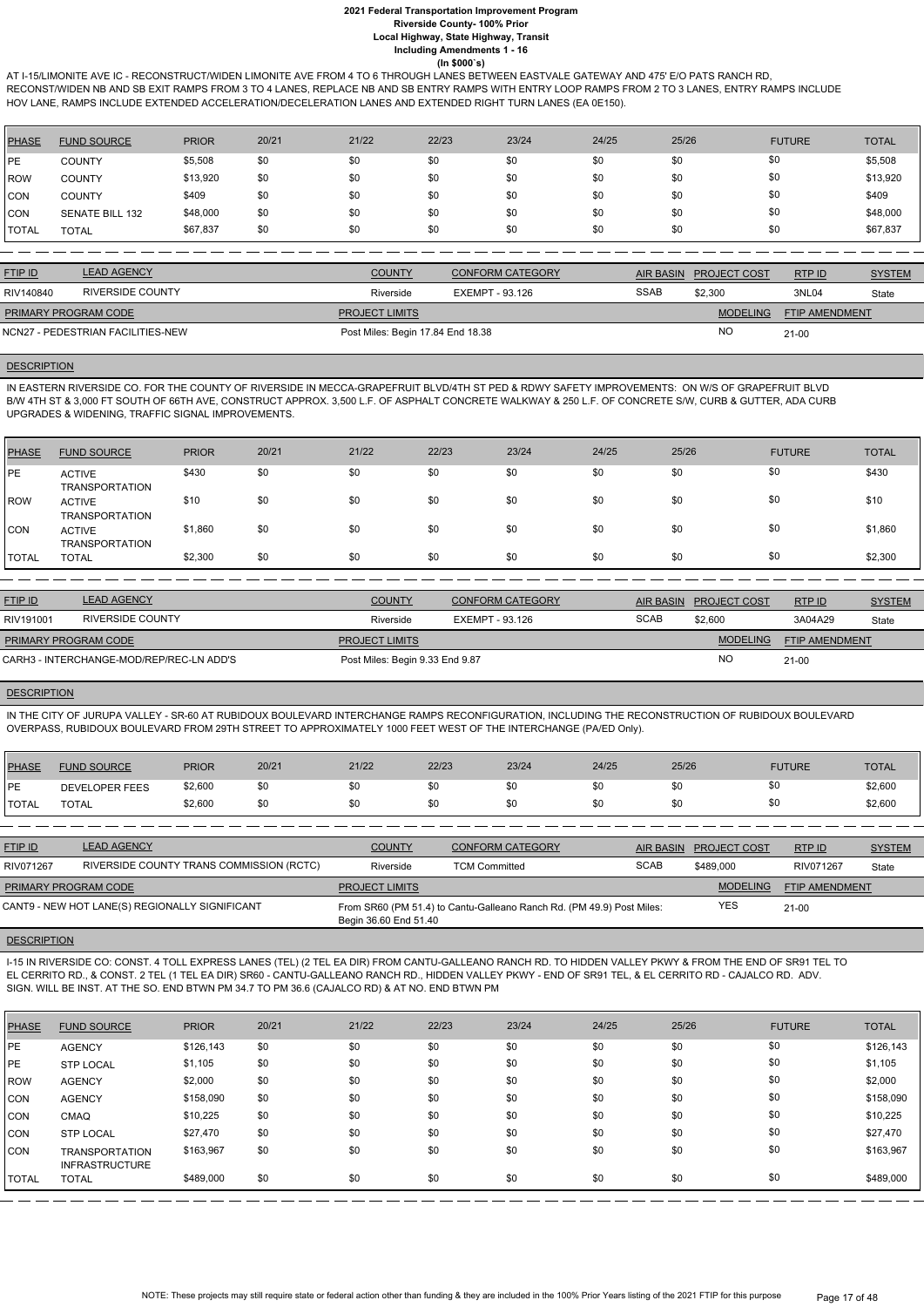**Local Highway, State Highway, Transit**

**Including Amendments 1 - 16**

**(In \$000`s)**

| <b>FTIP ID</b>              | <b>LEAD AGENCY</b> | <b>COUNTY</b>         | <b>CONFORM CATEGORY</b>                                  |             | AIR BASIN PROJECT COST | RTPID                 | <b>SYSTEM</b> |
|-----------------------------|--------------------|-----------------------|----------------------------------------------------------|-------------|------------------------|-----------------------|---------------|
| RIV62031                    | <b>TEMECULA</b>    | Riverside             | NON-EXEMPT                                               | <b>SCAB</b> | \$45.841               | RIV62031              | State         |
| <b>PRIMARY PROGRAM CODE</b> |                    | <b>PROJECT LIMITS</b> |                                                          |             | <b>MODELING</b>        | <b>FTIP AMENDMENT</b> |               |
| RAMPS?MODIFY/LANE ADDITIONS |                    |                       | From SR-79 South to I-15 Post Miles: Begin 3.00 End 4.00 |             | YES                    | $21 - 00$             |               |

## **DESCRIPTION**

I-15/SR79 SO. IC: REMOVE SB EXIT RAMP, ADD NEW SB EXIT LOOP RAMP, REALIGN SB EXIT RAMP (2 LNS) W/AUX LN. WIDEN SB ENTRY 1 TO 3, NB EXIT 1 TO 4, NB ENTRY 1 TO 3 & RECON SR79S.

| <b>PHASE</b> | <b>FUND SOURCE</b>      | <b>PRIOR</b> | 20/21 | 21/22 | 22/23 | 23/24 | 24/25 | 25/26 | <b>FUTURE</b> | <b>TOTAL</b> |
|--------------|-------------------------|--------------|-------|-------|-------|-------|-------|-------|---------------|--------------|
| l PE         | <b>CITY FUNDS</b>       | \$4,375      | \$0   | \$0   | \$0   | \$0   | \$0   | \$0   | \$0           | \$4,375      |
| l ROW        | <b>CITY FUNDS</b>       | \$8,338      | \$0   | \$0   | \$0   | \$0   | \$0   | \$0   | \$0           | \$8,338      |
| ROW          | <b>WESTERN RIV TUMF</b> | \$4,452      | \$0   | \$0   | \$0   | \$0   | \$0   | \$0   | \$0           | \$4,452      |
| ICON.        | <b>CITY FUNDS</b>       | \$3,459      | \$0   | \$0   | \$0   | \$0   | \$0   | \$0   | \$0           | \$3,459      |
| CON          | DEMO-SAFETEA-LU         | \$1,440      | \$0   | \$0   | \$0   | \$0   | \$0   | \$0   | \$0           | \$1,440      |
| CON          | <b>STP LOCAL</b>        | \$12,976     | \$0   | \$0   | \$0   | \$0   | \$0   | \$0   | \$0           | \$12,976     |
| <b>CON</b>   | <b>WESTERN RIV TUMF</b> | \$10,801     | \$0   | \$0   | \$0   | \$0   | \$0   | \$0   | \$0           | \$10,801     |
| I TOTAL      | <b>TOTAL</b>            | \$45,841     | \$0   | \$0   | \$0   | \$0   | \$0   | \$0   | \$0           | \$45,841     |

| <b>FTIP ID</b>                               | <b>LEAD AGENCY</b> | <b>COUNTY</b>                     | CONFORM CATEGORY |             | AIR BASIN PROJECT COST | RTPID                 | <b>SYSTEM</b> |
|----------------------------------------------|--------------------|-----------------------------------|------------------|-------------|------------------------|-----------------------|---------------|
| RIV151221                                    | VARIOUS AGENCIES   | Riverside                         | EXEMPT - 93.126  | <b>SCAB</b> | \$17.895               | 7120003               | State         |
| <b>PRIMARY PROGRAM CODE</b>                  |                    | <b>PROJECT LIMITS</b>             |                  |             | <b>MODELING</b>        | <b>FTIP AMENDMENT</b> |               |
| NCR87 - OVERCROSS/UNDERCROSS IMP (NO LN ADD) |                    | Post Miles: Begin 18.40 End 20.70 |                  |             | <b>NC</b>              | $21 - 08$             |               |

#### **DESCRIPTION**

IN THE CITY OF RIVERSIDE - SR 91 HOV REMNANT WORK: COMPLETE THE REMAINING WORK FROM THE SR91 HOV ASSOCIATED TO THE UPRR LINE ALONG PACHAPPA UNDERPASS, PAVE THE FULL STRUCTURE SECTION OF WB 91 AUX. LNS AND SHOULDER FROM STA 340+32 TO STA 342+50 (218 FT), CONS FULL STRUCTURE SECTION FOR THE 2ND RT LN OF MISSION INN WB EXIT RAMP (EA 44843) & CONSTRUCT DRAINAGE IMPROVEMENTS ALONG RIGHT SHOULDER OF EB SR-91. TOLL CREDITS TO MATCH DEMO & STP)

> NOTE: These projects may still require state or federal action other than funding & they are included in the 100% Prior Years listing of the 2021 FTIP for this purpose Page 18 of 48

| <b>PHASE</b> | <b>FUND SOURCE</b>                 | <b>PRIOR</b> | 20/21 | 21/22 | 22/23 | 23/24 | 24/25 | 25/26 | <b>FUTURE</b> | <b>TOTAL</b> |
|--------------|------------------------------------|--------------|-------|-------|-------|-------|-------|-------|---------------|--------------|
| <b>CON</b>   | 2016 EARMARK<br><b>REPURPOSING</b> | \$2,879      | \$0   | \$0   | \$0   | \$0   | \$0   | \$0   | \$0           | \$2,879      |
| ICON         | SB1 LOCAL<br><b>PARTNERSHIP</b>    | \$4,272      | \$0   | \$0   | \$0   | \$0   | \$0   | \$0   | \$0           | \$4,272      |
| <b>CON</b>   | <b>STP LOCAL</b>                   | \$10,744     | \$0   | \$0   | \$0   | \$0   | \$0   | \$0   | \$0           | \$10,744     |
| <b>TOTAL</b> | <b>TOTAL</b>                       | \$17,895     | \$0   | \$0   | \$0   | \$0   | \$0   | \$0   | \$0           | \$17,895     |

| <b>FTIP ID</b>              | <b>LEAD AGENCY</b>                          | <b>COUNTY</b>         | <b>CONFORM CATEGORY</b> |             | AIR BASIN PROJECT COST | RTPID                 | <b>SYSTEM</b> |
|-----------------------------|---------------------------------------------|-----------------------|-------------------------|-------------|------------------------|-----------------------|---------------|
| RIV180701                   | <b>CORONA</b>                               | Riverside             | EXEMPT - 93.126         | <b>SCAB</b> | \$2.839                | <b>REG0702</b>        | Transit       |
| <b>PRIMARY PROGRAM CODE</b> |                                             | <b>PROJECT LIMITS</b> |                         |             | <b>MODELING</b>        | <b>FTIP AMENDMENT</b> |               |
|                             | BUO00 - BUS OPERATIONS/OPERATING ASSISTANCE |                       |                         |             | <b>NC</b>              | $21 - 00$             |               |

## **DESCRIPTION**

IN CORONA - OPERATING ASSISTANCE FOR FIXED ROUTE, PARATRANSIT, CAPITAL COST OF CONTRACTING AND COMPREHENSIVE OPERATIONAL ANALYSIS (COA) - FY 2017/18. (FY 18 5307 UZA: RS \$575) (\$12 TRANSPORTATION DEVELOPMENT CREDIT FOR CONS. IN FY 18 5307 RS FOR COA)

| <b>PHASE</b> | <b>FUND SOURCE</b>                           | <b>PRIOR</b> | 20/21 | 21/22                 | 22/23           | 23/24                   | 24/25       | 25/26            |                 | <b>FUTURE</b>  | <b>TOTAL</b>  |
|--------------|----------------------------------------------|--------------|-------|-----------------------|-----------------|-------------------------|-------------|------------------|-----------------|----------------|---------------|
| <b>CON</b>   | 5307RS-Riverside/San<br>Bernardino Urbanized | \$575        | \$0   | \$0                   | \$0             | \$0                     | \$0         | \$0              | \$0             |                | \$575         |
| CON          | <b>AGENCY</b>                                | \$415        | \$0   | \$0                   | \$0             | \$0                     | \$0         | \$0              | \$0             |                | \$415         |
| CON          | <b>FARE REVENUE</b>                          | \$334        | \$0   | \$0                   | \$0             | \$0                     | \$0         | \$0              | \$0             |                | \$334         |
| CON          | <b>LOCAL TRANS FUNDS</b>                     | \$1,515      | \$0   | \$0                   | \$0             | \$0                     | \$0         | \$0              | \$0             |                | \$1,515       |
| <b>TOTAL</b> | <b>TOTAL</b>                                 | \$2,839      | \$0   | \$0                   | \$0             | \$0                     | \$0         | \$0              | \$0             |                | \$2,839       |
|              |                                              |              |       |                       |                 |                         |             |                  |                 |                |               |
| FTIP ID      | <b>LEAD AGENCY</b>                           |              |       | <b>COUNTY</b>         |                 | <b>CONFORM CATEGORY</b> |             | <b>AIR BASIN</b> | PROJECT COST    | RTP ID         | <b>SYSTEM</b> |
| RIV181017    | <b>CORONA</b>                                |              |       | Riverside             | EXEMPT - 93.126 |                         | <b>SCAB</b> | \$61             |                 | <b>REG0702</b> | Transit       |
|              | PRIMARY PROGRAM CODE                         |              |       | <b>PROJECT LIMITS</b> |                 |                         |             |                  | <b>MODELING</b> | FTIP AMENDMENT |               |
|              | NCR10 - PASSENGER BENCHES & SMALL SHELTERS   |              |       |                       |                 |                         |             |                  | <b>NO</b>       | $21 - 00$      |               |

#### **DESCRIPTION**

IN WESTERN RIVERSIDE FOR THE CITY OF CORONA: PURCHASE OR REPAIR OF TRANSIT ENHANCEMENTS/BUS STOP AMENITIES (E.G. BENCHES, TRASH CONTAINERS, KIOSK LEXANS & SCHEDULES, SHELTERS, SUPPLIES, ETC.) FOR VARIOUS STOPS (FY 17 5339 - \$61) (TDC: \$15 MATCH FOR FTA 5339).

| <b>PHASF</b> | <b>FUND SOURCE</b> | <b>PRIOR</b> | 20/21 | 21/22 | 22/23 | 23/24 | 24/25 | 25/26 | <b>FUTURE</b> | <b>TOTAL</b> |
|--------------|--------------------|--------------|-------|-------|-------|-------|-------|-------|---------------|--------------|
|              |                    |              |       |       |       |       |       |       |               |              |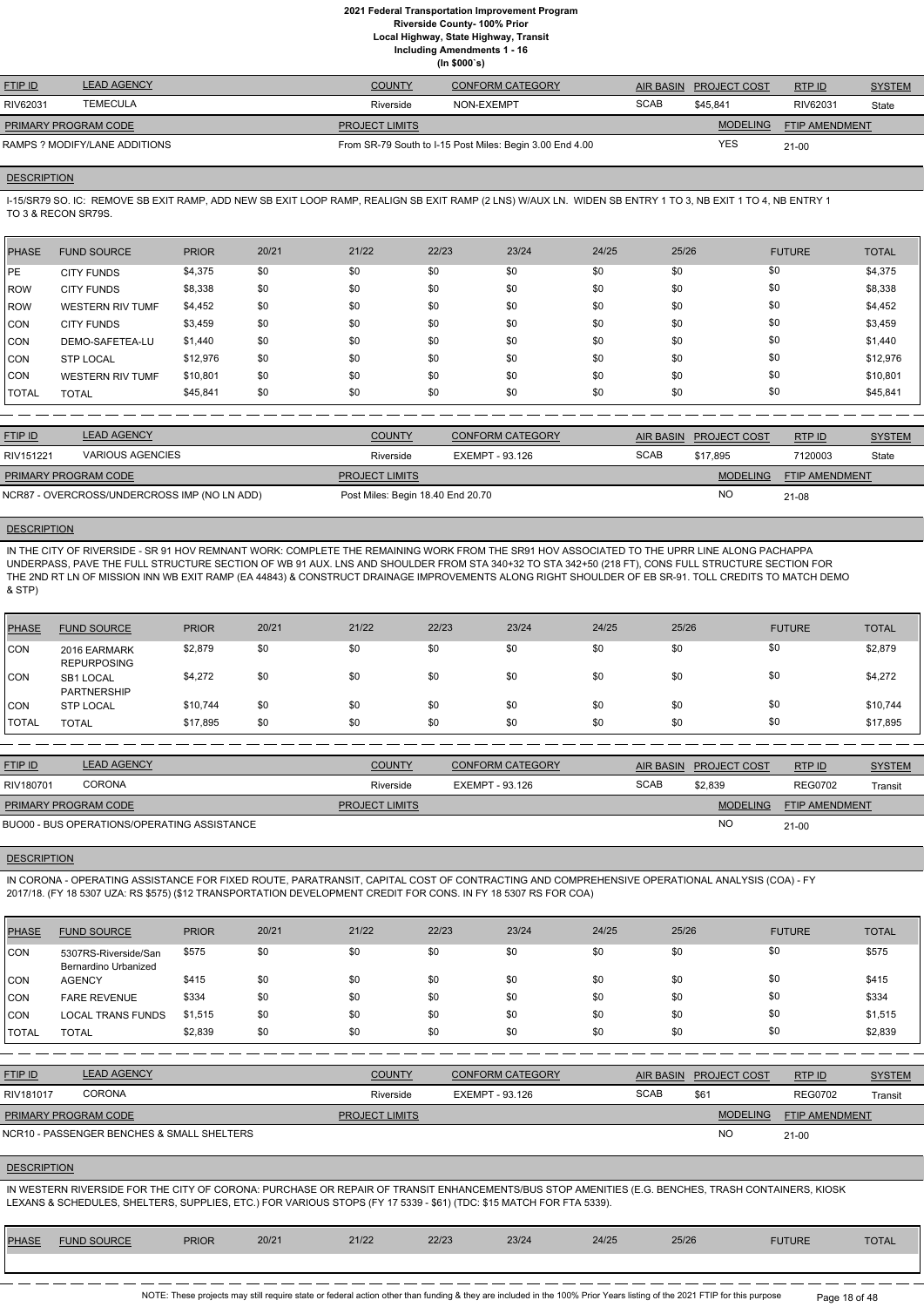**Local Highway, State Highway, Transit**

**Including Amendments 1 - 16**

**(In \$000`s)**

| <b>FTIP ID</b>              | <b>LEAD AGENCY</b>                          | <b>COUNTY</b>         | <b>CONFORM CATEGORY</b> |             | AIR BASIN PROJECT COST | RTPID                 | <b>SYSTEM</b> |
|-----------------------------|---------------------------------------------|-----------------------|-------------------------|-------------|------------------------|-----------------------|---------------|
| RIV190601                   | <b>CORONA</b>                               | Riverside             | EXEMPT - 93.126         | <b>SSAB</b> | \$792                  | <b>REG0702</b>        | Transit       |
| <b>PRIMARY PROGRAM CODE</b> |                                             | <b>PROJECT LIMITS</b> |                         |             | <b>MODELING</b>        | <b>FTIP AMENDMENT</b> |               |
|                             | BUO00 - BUS OPERATIONS/OPERATING ASSISTANCE |                       |                         |             | <b>NC</b>              | $21 - 12$             |               |

## **DESCRIPTION**

IN WESTERN RIVERSIDE COUNTY FOR THE CITY OF CORONA (CORONA CRUISER): CAPITAL COST OF OPERATING FOR FIXED ROUTE & PARATRANSIT SERVICE FOR FY19 (FY18 5307).

| <b>PHASE</b>  | <b>FUND SOURCE</b>                           | <b>PRIOR</b> | 20/21 | 21/22 | 22/23 | 23/24 | 24/25 | 25/26 | <b>FUTURE</b> | <b>TOTAL</b> |
|---------------|----------------------------------------------|--------------|-------|-------|-------|-------|-------|-------|---------------|--------------|
| <b>CON</b>    | 5307RS-Riverside/San<br>Bernardino Urbanized | \$634        | \$0   | \$0   | \$0   | \$0   | \$0   | \$0   | \$0           | \$634        |
| <b>CON</b>    | <b>LOCAL TRANS FUNDS</b>                     | \$158        | \$0   | \$0   | \$0   | \$0   | \$0   | \$0   | \$0           | \$158        |
| <b>ITOTAL</b> | <b>TOTAL</b>                                 | \$792        | \$0   | \$0   | \$0   | \$0   | \$0   | \$0   | \$0           | \$792        |
|               |                                              |              |       |       |       |       |       |       |               |              |

| <b>FTIP ID</b>              | <b>LEAD AGENCY</b>                          | <b>COUNTY</b>         | <b>CONFORM CATEGORY</b> |             | AIR BASIN PROJECT COST | RTPID                 | <b>SYSTEM</b> |
|-----------------------------|---------------------------------------------|-----------------------|-------------------------|-------------|------------------------|-----------------------|---------------|
| RIV200732                   | <b>CORONA</b>                               | Riverside             | EXEMPT - 93.126         | <b>SCAB</b> | \$1,855                | <b>REG0702</b>        | Transit       |
| <b>PRIMARY PROGRAM CODE</b> |                                             | <b>PROJECT LIMITS</b> |                         |             | <b>MODELING</b>        | <b>FTIP AMENDMENT</b> |               |
|                             | BUO00 - BUS OPERATIONS/OPERATING ASSISTANCE |                       |                         |             | <b>NO</b>              | $21 - 00$             |               |

## **DESCRIPTION**

IN WESTERN RIV CO. CITY OF CORONA - CAPITAL COST OF CONTRACTING FOR FIXED ROUTE AND DIAL-A-RIDE/PARATRANSIT SERVICES.

| <b>PHASE</b>  | <b>FUND SOURCE</b>                           | <b>PRIOR</b> | 20/21 | 21/22 | 22/23 | 23/24 | 24/25 | 25/26 | <b>FUTURE</b> | TOTAL   |
|---------------|----------------------------------------------|--------------|-------|-------|-------|-------|-------|-------|---------------|---------|
| <b>CON</b>    | 5307RS-Riverside/San<br>Bernardino Urbanized | \$594        | \$0   | \$0   | \$0   | \$0   | \$0   | \$0   | \$0           | \$594   |
| <b>ICON</b>   | <b>LOCAL TRANS FUNDS</b>                     | \$1,261      | \$0   | \$0   | \$0   | \$0   | \$0   | \$0   | \$0           | \$1,261 |
| <b>ITOTAL</b> | TOTAL                                        | \$1,855      | \$0   | \$0   | \$0   | \$0   | \$0   | \$0   | \$0           | \$1,855 |

| <b>FTIP ID</b>              | <b>LEAD AGENCY</b>                          | <b>COUNTY</b>         | <b>CONFORM CATEGORY</b> | AIR BASIN   | <b>PROJECT COST</b> | RTPID                 | <b>SYSTEM</b> |
|-----------------------------|---------------------------------------------|-----------------------|-------------------------|-------------|---------------------|-----------------------|---------------|
| RIV190614                   | PALO VERDE TRANSIT                          | Riverside             | EXEMPT - 93.126         | <b>MDAB</b> | \$382               | <b>REG0702</b>        | Transit       |
| <b>PRIMARY PROGRAM CODE</b> |                                             | <b>PROJECT LIMITS</b> |                         |             | <b>MODELING</b>     | <b>FTIP AMENDMENT</b> |               |
|                             | BUO00 - BUS OPERATIONS/OPERATING ASSISTANCE |                       |                         |             | <b>NO</b>           | $21 - 00$             |               |

#### **DESCRIPTION**

IN EASTERN RIVERSIDE COUNTY FOR PALO VERDE VALLEY TRANSIT AGENCY: OPERATING ASSISTANCE FOR BLYTHE WELLNESS EXPRESS - FY 2019/20. (FY19 5311)

| PHASE        | <b>FUND SOURCE</b>                  | <b>PRIOR</b> | 20/21 | 21/22 | 22/23 | 23/24 | 24/25 | 25/26 | <b>FUTURE</b> | <b>TOTAL</b> |
|--------------|-------------------------------------|--------------|-------|-------|-------|-------|-------|-------|---------------|--------------|
| <b>CON</b>   | 5311 - NONURBANIZED<br>AREA FORMULA | \$191        | \$0   | \$0   | \$0   | \$0   | \$0   | \$0   | \$0           | \$191        |
| CON          | LOCAL TRANS FUNDS                   | \$191        | \$0   | \$0   | \$0   | \$0   | \$0   | \$0   | \$0           | \$191        |
| <b>TOTAL</b> | <b>TOTAL</b>                        | \$382        | \$0   | \$0   | \$0   | \$0   | \$0   | \$0   | \$0           | \$382        |

| <b>FTIP ID</b>       | <b>LEAD AGENCY</b>                                | <b>COUNTY</b>         | <b>CONFORM CATEGORY</b> |             | AIR BASIN PROJECT COST | RTP ID                | <b>SYSTEM</b> |
|----------------------|---------------------------------------------------|-----------------------|-------------------------|-------------|------------------------|-----------------------|---------------|
| RIV120101            | RIVERSIDE COUNTY TRANS COMMISSION (RCTC)          | Riverside             | EXEMPT - 93.126         | <b>SCAB</b> | \$24.281               | 3CR104                | Transit       |
| PRIMARY PROGRAM CODE |                                                   | <b>PROJECT LIMITS</b> |                         |             | <b>MODELING</b>        | <b>FTIP AMENDMENT</b> |               |
|                      | CON07 - COMMUTER RAIL SERVICE/OPERATING EQUIPMENT |                       |                         |             | <b>NC</b>              | $21-00$               |               |



RCTC COMMUTER RAIL SYSTEMATIC IMP. OF FACILITIES AND EQUIPMT: REHAB OF RCTC'S COMM. RAIL IN COORDINATION W/METROLINK, INCLUDING REHAB OF TRACK, SIGNALS, COMMUNICATION, MECHANICAL & LAYOVER FACILITIES, ROLLING STOCK (LOCOMOTIVES/PASSENGER RAIL CARS), TVMs, DEV. OF PTC IN SO. CA., & IMPS AND REHAB OF METROLINK STATION PARKING AND FACILITIES.

| <b>PHASE</b>   | <b>FUND SOURCE</b>                           | <b>PRIOR</b> | 20/21 | 21/22                 | 22/23           | 23/24                   | 24/25 | 25/26            |                     | <b>FUTURE</b>         | <b>TOTAL</b>  |
|----------------|----------------------------------------------|--------------|-------|-----------------------|-----------------|-------------------------|-------|------------------|---------------------|-----------------------|---------------|
| <b>CON</b>     | 5339RS-Riverside/San<br>Bernardino Urbanized | \$11,632     | \$0   | \$0                   | \$0             | \$0                     | \$0   | \$0              | \$0                 |                       | \$11,632      |
| CON            | FTA 5309(a) GUIDEWY                          | \$12,649     | \$0   | \$0                   | \$0             | \$0                     | \$0   | \$0              | \$0                 |                       | \$12,649      |
| <b>I</b> TOTAL | <b>TOTAL</b>                                 | \$24,281     | \$0   | \$0                   | \$0             | \$0                     | \$0   | \$0              | \$0                 |                       | \$24,281      |
|                |                                              |              |       |                       |                 |                         |       |                  |                     |                       |               |
| <b>FTIP ID</b> | <b>LEAD AGENCY</b>                           |              |       | <b>COUNTY</b>         |                 | <b>CONFORM CATEGORY</b> |       | <b>AIR BASIN</b> | <b>PROJECT COST</b> | RTPID                 | <b>SYSTEM</b> |
| RIV141203      | RIVERSIDE COUNTY TRANS COMMISSION (RCTC)     |              |       | Riverside             | EXEMPT - 93.126 |                         |       | <b>SCAB</b>      | \$5,001             | 3CR104                | Transit       |
|                | PRIMARY PROGRAM CODE                         |              |       | <b>PROJECT LIMITS</b> |                 |                         |       |                  | <b>MODELING</b>     | <b>FTIP AMENDMENT</b> |               |
|                | TREH6 - RAIL STATIONS - EXPANSION            |              |       |                       |                 |                         |       |                  | <b>NO</b>           | $21 - 00$             |               |

NOTE: These projects may still require state or federal action other than funding & they are included in the 100% Prior Years listing of the 2021 FTIP for this purpose Page 19 of 48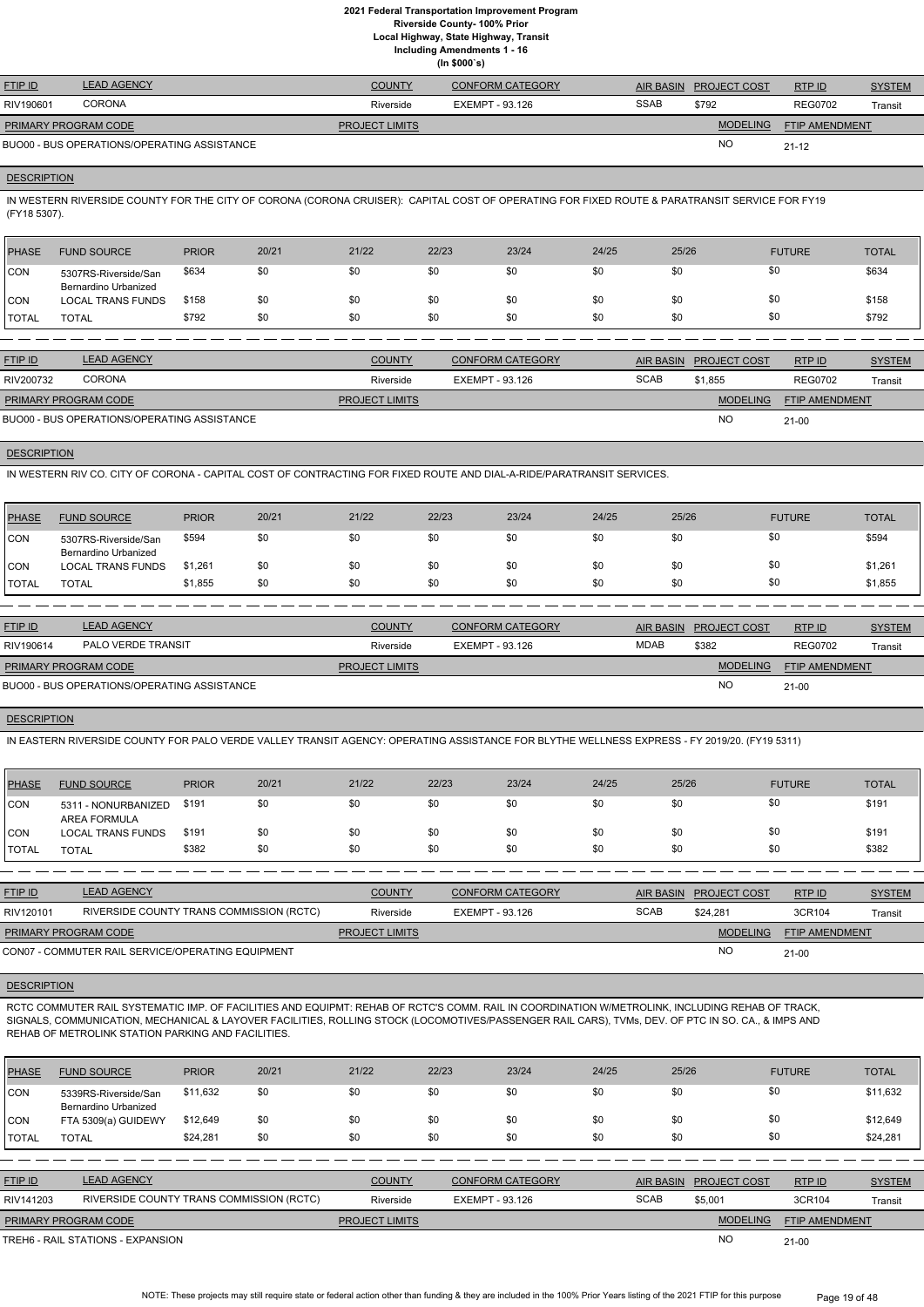## **DESCRIPTION**

RCTC COMMUTER RAIL UPGRADES: IN COORDINATION W/ METROLINK TO (PH 1) IMPROVE PASSENGER ACCESS (STATION PLATFORMS, PED BRIDGES, WALKWAYS, BIKE PATHS & STORAGE); AND TRACK AND LAYOVER FACILITIES (\$1,000K TDC FOR FY15). (PH 2) SPLIT PROJECT SCORE PROJECT - SEE FULL DESCRIPTION IN RIV141203A.

| PHASE        | <b>FUND SOURCE</b>                           | <b>PRIOR</b> | 20/21 | 21/22 | 22/23 | 23/24 | 24/25 | 25/26 | <b>FUTURE</b> | <b>TOTAL</b> |
|--------------|----------------------------------------------|--------------|-------|-------|-------|-------|-------|-------|---------------|--------------|
| CON          | 5307RS-Riverside/San<br>Bernardino Urbanized | \$5,001      | \$0   | \$0   | \$0   | \$0   | \$0   |       | \$0           | \$5,001      |
| <b>TOTAL</b> | <b>TOTAL</b>                                 | \$5,001      | \$0   | \$0   | \$0   | \$0   | \$0   |       | \$0           | \$5,001      |

| <b>FTIP ID</b>       | <b>LEAD AGENCY</b>                              | <b>COUNTY</b>         | <b>CONFORM CATEGORY</b> |             | AIR BASIN PROJECT COST | RTP ID         | <b>SYSTEM</b> |
|----------------------|-------------------------------------------------|-----------------------|-------------------------|-------------|------------------------|----------------|---------------|
| RIV150301            | RIVERSIDE COUNTY TRANS COMMISSION (RCTC)        | Riverside             | EXEMPT - 93.126         | <b>SCAB</b> | \$1                    | <b>REG0702</b> | Transit       |
| PRIMARY PROGRAM CODE |                                                 | <b>PROJECT LIMITS</b> |                         |             | <b>MODELING</b>        | FTIP AMENDMENT |               |
| EQUIPMENT            | PAN07 - PARATRANSIT SERVICE EQUIPMENT/OPERATING |                       |                         |             | <b>NO</b>              | $21-00$        |               |

**DESCRIPTION** 

GROUPED PROJECTS FOR PURCHASE OF OFFICE, SHOP, AND OPERATING EQUIPMENT FOR EXISTING FACILITIES: PROJECTS ARE CONSISTENT WITH 40 CFR PART 93.126 EXEMPT TABLES 2 AND TABLE 3 CATEGORIES - PURCHASE OF OFFICE, SHOP, AND OPERATING EQUIPMENT FOR EXISTING FACILITIES.

| <b>PHASE</b> | <b>FUND SOURCE</b>                           | <b>PRIOR</b> | 20/21 | 21/22 | 22/23 | 23/24 | 24/25 | 25/26 | <b>FUTURE</b> | <b>TOTAL</b> |
|--------------|----------------------------------------------|--------------|-------|-------|-------|-------|-------|-------|---------------|--------------|
| 'CON         | 5310RS-Riverside/San<br>Bernardino Urbanized |              | \$0   | \$0   |       | \$0   | \$0   | \$0   |               | κD           |
| 'TOTAL       | <b>TOTAL</b>                                 |              | \$0   | \$0   |       | \$0   | \$0   | \$0   | ΦU            |              |

| <b>FTIP ID</b>              | <b>LEAD AGENCY</b>                                  | <b>COUNTY</b>         | <b>CONFORM CATEGORY</b> |             | AIR BASIN PROJECT COST | RTP ID                | <b>SYSTEM</b> |
|-----------------------------|-----------------------------------------------------|-----------------------|-------------------------|-------------|------------------------|-----------------------|---------------|
| RIV150302                   | RIVERSIDE COUNTY TRANS COMMISSION (RCTC)            | Riverside             | EXEMPT - 93.126         | <b>SCAB</b> | \$779                  | <b>REG0702</b>        | Transit       |
| <b>PRIMARY PROGRAM CODE</b> |                                                     | <b>PROJECT LIMITS</b> |                         |             | <b>MODELING</b>        | <b>FTIP AMENDMENT</b> |               |
|                             | PAR16 - PARATRANSIT VEHICLES-REPLACEMENT-GAS/DIESEL |                       |                         |             | <b>NC</b>              | $21 - 00$             |               |

**DESCRIPTION** 

GROUPED PROJECTS FOR PURCHASE OF NEW BUSES AND RAIL CARS TO REPLACE EXISTING VEHICLES OR FOR MINOR EXPANSIONS OF THE FLEET: PROJECTS ARE CONSISTENT WITH 40 CFR PART 93.126 EXEMPT TABLES 2 AND TABLE 3 CATEGORIES - PURCHASE OF NEW BUSES AND RAIL CARS TO REPLACE EXISTING VEHICLES OR FOR MINOR EXPANSIONS OF THE FLEET.

| PHASE      | <b>FUND SOURCE</b>                                  | <b>PRIOR</b> | 20/21 | 21/22 | 22/23 | 23/24 | 24/25 | 25/26 | <b>FUTURE</b> | <b>TOTAL</b> |
|------------|-----------------------------------------------------|--------------|-------|-------|-------|-------|-------|-------|---------------|--------------|
| <b>CON</b> | 5310IC-Indio-Cathedral<br>City Urbanized Area -     | \$372        | \$0   | \$0   | \$0   | \$0   | \$0   | \$0   | \$0           | \$372        |
| <b>CON</b> | 5310RS-Riverside/San<br><b>Bernardino Urbanized</b> | \$159        | \$0   | \$0   | \$0   | \$0   | \$0   | \$0   | \$0           | \$159        |
| <b>CON</b> | FTA 5310 ELD AND<br><b>DISABI</b>                   | \$248        | \$0   | \$0   | \$0   | \$0   | \$0   | \$0   | \$0           | \$248        |
| I TOTAL    | <b>TOTAL</b>                                        | \$779        | \$0   | \$0   | \$0   | \$0   | \$0   | \$0   | \$0           | \$779        |

| <b>FTIP ID</b>       | <b>LEAD AGENCY</b>                       | <b>COUNTY</b>         | <b>CONFORM CATEGORY</b> |             | AIR BASIN PROJECT COST | RTP ID                | <b>SYSTEM</b> |
|----------------------|------------------------------------------|-----------------------|-------------------------|-------------|------------------------|-----------------------|---------------|
| RIV150303            | RIVERSIDE COUNTY TRANS COMMISSION (RCTC) | Riverside             | EXEMPT - 93.126         | <b>SCAB</b> | \$898                  | <b>REG0702</b>        | Transit       |
| PRIMARY PROGRAM CODE |                                          | <b>PROJECT LIMITS</b> |                         |             | <b>MODELING</b>        | <b>FTIP AMENDMENT</b> |               |
| ASSISTANCE           | PAO00 - PARATRANSIT OPERATIONS/OPERATING |                       |                         |             | <b>NO</b>              | 21-00                 |               |
| <b>DESCRIPTION</b>   |                                          |                       |                         |             |                        |                       |               |

IN RIVERSIDE COUNTY FOR INDEPENDENT LIVING PARTNERSHIP - CONTINUATION OF TRIP PROGRAM (FTA 5310 - FFY 12/13 AND FFY 13/14) (\$449K TRANSPORTATION DEVELOPMENT CREDIT UTILIZATION FOR FTA 5310).

| <b>PHASE</b> | <b>FUND SOURCE</b>                               | <b>PRIOR</b> | 20/21 | 21/22                 | 22/23                  | 23/24                   | 24/25 | 25/26            |                 | <b>FUTURE</b>  | <b>TOTAL</b>  |
|--------------|--------------------------------------------------|--------------|-------|-----------------------|------------------------|-------------------------|-------|------------------|-----------------|----------------|---------------|
| <b>CON</b>   | 5310IC-Indio-Cathedral<br>City Urbanized Area -  | \$118        | \$0   | \$0                   | \$0                    | \$0                     | \$0   | \$0              |                 | \$0            | \$118         |
| <b>CON</b>   | 5310MT-Murrieta-Temec<br>ula Urbanized Area - EM | \$212        | \$0   | \$0                   | \$0                    | \$0                     | \$0   | \$0              |                 | \$0            | \$212         |
| CON          | 5310RS-Riverside/San<br>Bernardino Urbanized     | \$568        | \$0   | \$0                   | \$0                    | \$0                     | \$0   | \$0              |                 | \$0            | \$568         |
| <b>TOTAL</b> | <b>TOTAL</b>                                     | \$898        | \$0   | \$0                   | \$0                    | \$0                     | \$0   | \$0              |                 | \$0            | \$898         |
|              |                                                  |              |       |                       |                        |                         |       |                  |                 |                |               |
| FTIP ID      | <b>LEAD AGENCY</b>                               |              |       | <b>COUNTY</b>         |                        | <b>CONFORM CATEGORY</b> |       | <b>AIR BASIN</b> | PROJECT COST    | RTP ID         | <b>SYSTEM</b> |
| RIV150601    | RIVERSIDE COUNTY TRANS COMMISSION (RCTC)         |              |       | Riverside             | <b>EXEMPT - 93.126</b> |                         |       | <b>SCAB</b>      | \$20,000        | <b>REG0702</b> | Transit       |
|              | PRIMARY PROGRAM CODE                             |              |       | <b>PROJECT LIMITS</b> |                        |                         |       |                  | <b>MODELING</b> | FTIP AMENDMENT |               |
|              | RAO00 - RAIL OPERATIONS/OPERATING ASSISTANCE     |              |       |                       |                        |                         |       |                  | <b>NO</b>       | $21 - 00$      |               |

#### **DESCRIPTION**

IN WESTERN RIVERSIDE COUNTY FOR RCTC: OPERATING ASSISTANCE FOR START UP OF PERRIS VALLEY LINE (\$2.294M TRANSIT DEVELOPMENT CREDIT TO MATCH 5307-TRANSFER FROM FHWA).

> NOTE: These projects may still require state or federal action other than funding & they are included in the 100% Prior Years listing of the 2021 FTIP for this purpose Page 20 of 48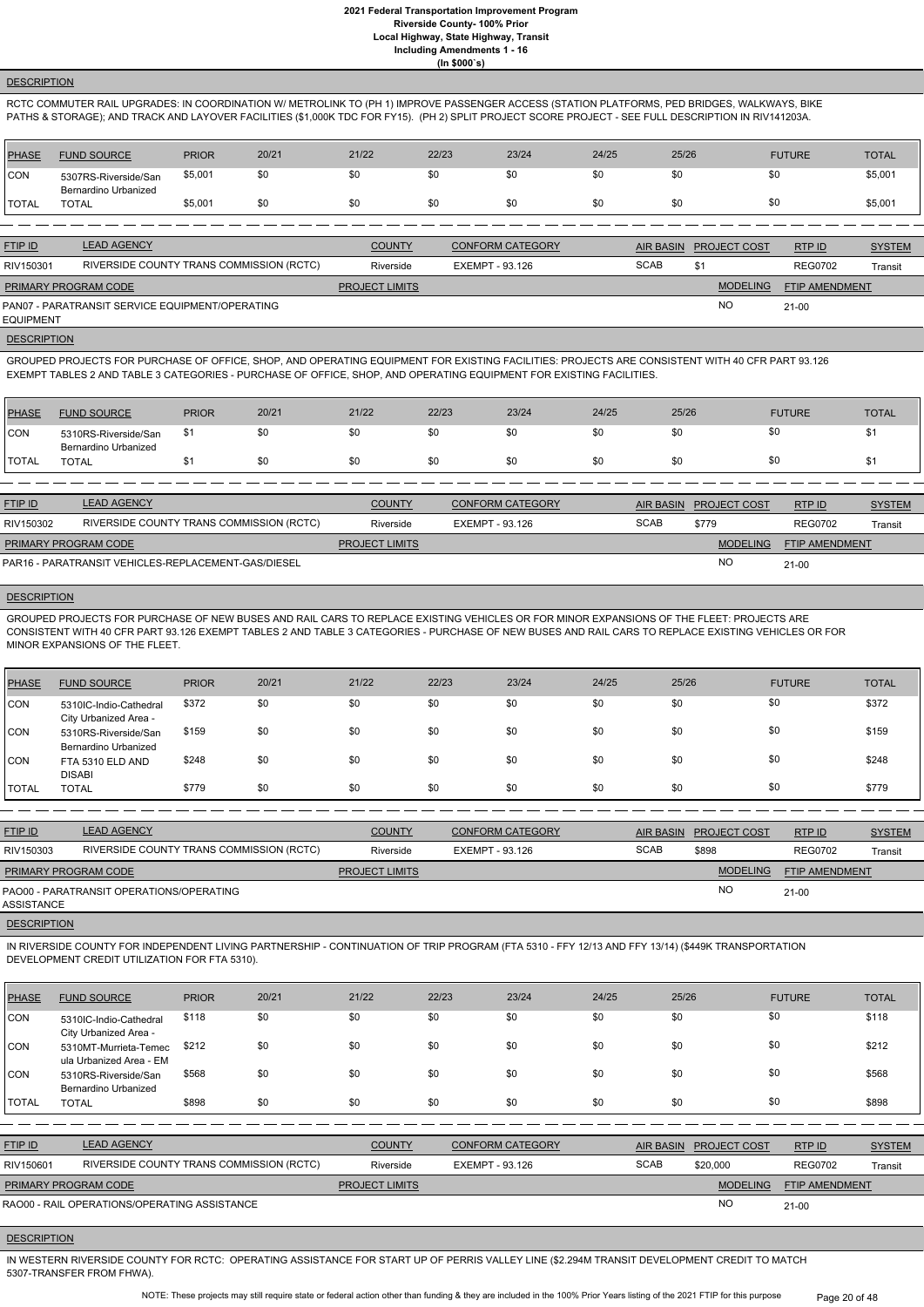| <b>PHASE</b> | <b>FUND SOURCE</b>                          | <b>PRIOR</b> | 20/21 | 21/22                 | 22/23                  | 23/24                   | 24/25 | 25/26       |                     | <b>FUTURE</b>         | <b>TOTAL</b>  |
|--------------|---------------------------------------------|--------------|-------|-----------------------|------------------------|-------------------------|-------|-------------|---------------------|-----------------------|---------------|
| <b>ICON</b>  | FTA 5307 (FHWA<br><b>TRANSFER FUNDS)</b>    | \$20,000     | \$0   | \$0                   | \$0                    | \$0                     | \$0   | \$0         |                     | \$0                   | \$20,000      |
| <b>TOTAL</b> | <b>TOTAL</b>                                | \$20,000     | \$0   | \$0                   | \$0                    | \$0                     | \$0   | \$0         |                     | \$0                   | \$20,000      |
|              |                                             |              |       |                       |                        |                         |       |             |                     |                       |               |
| FTIP ID      | <b>LEAD AGENCY</b>                          |              |       | <b>COUNTY</b>         |                        | <b>CONFORM CATEGORY</b> |       | AIR BASIN   | <b>PROJECT COST</b> | RTP ID                | <b>SYSTEM</b> |
| RIV170127    | RIVERSIDE COUNTY TRANS COMMISSION (RCTC)    |              |       | Riverside             | <b>EXEMPT - 93.126</b> |                         |       | <b>MDAB</b> | \$346               | <b>REG0702</b>        | Transit       |
|              | PRIMARY PROGRAM CODE                        |              |       | <b>PROJECT LIMITS</b> |                        |                         |       |             | <b>MODELING</b>     | <b>FTIP AMENDMENT</b> |               |
|              | BUO00 - BUS OPERATIONS/OPERATING ASSISTANCE |              |       |                       |                        |                         |       |             | <b>NO</b>           | $21 - 00$             |               |

#### **DESCRIPTION**

IN THE EASTERN RIVERSIDE COUNTY IN PARTNERSHIP WITH PALO VERDE TRANSIT AGENCY: OPERATING ASSISTANCE FOR THE BLYTHE WELLNESS EXPRESS, A DEMONSTRATION PROJECT PROVIDING TRANSPORTATION OPTIONS FOR RESIDENTS TO ACCESS MEDICAL AND HEALTHCARE SERVICES NOT AVAILABLE WITHIN THE COMMUNITY (FY 16 FTA 5312).

| <b>PHASE</b>  | <b>FUND SOURCE</b>                  | <b>PRIOR</b> | 20/21 | 21/22 | 22/23 | 23/24 | 24/25 | 25/26 | <b>FUTURE</b> | <b>TOTAL</b> |
|---------------|-------------------------------------|--------------|-------|-------|-------|-------|-------|-------|---------------|--------------|
| CON           | <b>AGENCY</b>                       | \$126        | \$0   | \$0   | \$0   | \$0   | \$0   | \$0   | \$0           | \$126        |
| CON           | <b>FARE REVENUE</b>                 | \$34         | \$0   | \$0   | \$0   | \$0   | \$0   | \$0   | \$0           | \$34         |
| <b>CON</b>    | NATIONAL RESEARCH<br>AND TECHNOLOGY | \$186        | \$0   | \$0   | \$0   | \$0   | \$0   | \$0   | \$0           | \$186        |
| <b>ITOTAL</b> | <b>TOTAL</b>                        | \$346        | \$0   | \$0   | \$0   | \$0   | \$0   | \$0   | \$0           | \$346        |

| <b>FTIP ID</b>              | <b>LEAD AGENCY</b>                            | <b>COUNTY</b>         | <b>CONFORM CATEGORY</b> | <b>AIR BASIN</b> | <b>PROJECT COST</b> | RTP ID                | <b>SYSTEM</b> |
|-----------------------------|-----------------------------------------------|-----------------------|-------------------------|------------------|---------------------|-----------------------|---------------|
| RIV170301                   | RIVERSIDE COUNTY TRANS COMMISSION (RCTC)      | Riverside             | TCM                     | <b>SCAB</b>      | \$6,260             | <b>REG0702</b>        | Transit       |
| <b>PRIMARY PROGRAM CODE</b> |                                               | <b>PROJECT LIMITS</b> |                         |                  | <b>MODELING</b>     | <b>FTIP AMENDMENT</b> |               |
|                             | TDR64 - PARK & RIDE LOT MODIFICATIONS/UPGRADE |                       |                         |                  | <b>YES</b>          | $21 - 00$             |               |

## **DESCRIPTION**

IN WESTERN RIVERSIDE COUNTY IN THE CITY OF RIVERSIDE LA SIERRA METROLINK PARKING LOT EXPANSION: EXPANSION OF LA SIERRA METROLINK PARKING LOT FROM 1,000 TO 1,496 SPACES TO PROVIDE FOR EXISTING DEMAND OF INTERCITY AND COMMUTER RAIL AND BUS PASSENGERS, INCLUDING SIX BUS BAYS. OTHER IMPROVEMENTS INCLUDE A NEW SIGNALIZED ACCESS/DRIVEWAY ONTO INDIANA AVE, SMALL STORAGE BUILDING, & RESTROOM FACILITY.

| PHASE         | <b>FUND SOURCE</b>                           | <b>PRIOR</b> | 20/21 | 21/22 | 22/23 | 23/24 | 24/25 | 25/26 | <b>FUTURE</b> | <b>TOTAL</b> |
|---------------|----------------------------------------------|--------------|-------|-------|-------|-------|-------|-------|---------------|--------------|
| CON           | 5307RS-Riverside/San<br>Bernardino Urbanized | \$1,194      | \$0   | \$0   | \$0   | \$0   | \$0   | \$0   | \$0           | \$1,194      |
| <b>CON</b>    | <b>AGENCY</b>                                | \$3,223      | \$0   | \$0   | \$0   | \$0   | \$0   | \$0   | \$0           | \$3,223      |
| <b>CON</b>    | FTA 5309(a) GUIDEWY                          | \$943        | \$0   | \$0   | \$0   | \$0   | \$0   | \$0   | \$0           | \$943        |
| <b>CON</b>    | <b>PUBLIC TRANS</b><br>MODERINAZATION IMP    | \$900        | \$0   | \$0   | \$0   | \$0   | \$0   | \$0   | \$0           | \$900        |
| <b>ITOTAL</b> | <b>TOTAL</b>                                 | \$6,260      | \$0   | \$0   | \$0   | \$0   | \$0   | \$0   | \$0           | \$6,260      |

| <b>FTIP ID</b>              | <b>LEAD AGENCY</b>                       | <b>COUNTY</b>         | <b>CONFORM CATEGORY</b> |             | AIR BASIN PROJECT COST | RTPID                 | <b>SYSTEM</b>  |
|-----------------------------|------------------------------------------|-----------------------|-------------------------|-------------|------------------------|-----------------------|----------------|
| RIV170302                   | RIVERSIDE COUNTY TRANS COMMISSION (RCTC) | Riverside             | EXEMPT - 93.126         | <b>SCAB</b> | \$0                    | 3CR104                | <b>Transit</b> |
| <b>PRIMARY PROGRAM CODE</b> |                                          | <b>PROJECT LIMITS</b> |                         |             | <b>MODELING</b>        | <b>FTIP AMENDMENT</b> |                |
|                             | TREH6 - RAIL STATIONS - EXPANSION        |                       |                         |             | <b>NC</b>              | $21 - 03$             |                |

#### **DESCRIPTION**

RCTC COMMUTER RAIL UPGRADES: IN COORDINATION W/ METROLINK TO (PH 2) IMPROVE PASSENGER ACCESS (STATION PLATFORMS, STATION PARKING UPGRADES, PED BRIDGES, WALKWAYS, BIKE PATHS & STORAGE); TRACK AND LAYOVER FACILITIES; TECHNOLOGY UPGRADES (TVM, INFO KIOSKS, SIGNAGE); & SAFETY/SECURITY IMPROVEMENTS (FENCING & ACCESS CONTROL TO THE PLATFORMS, LIGHTING). (\$271K TDC FOR FY17). PH I - SPLIT PROJECT REHAB/PAX PLATFORM - SEE FULL DESCRIPTION IN RIV170302A.

| <b>PHASE</b>   | <b>FUND SOURCE</b>                                | <b>PRIOR</b>                             | 20/21 | 21/22                 | 22/23 | 23/24                   | 24/25 | 25/26       |                        | <b>FUTURE</b>  | <b>TOTAL</b>  |
|----------------|---------------------------------------------------|------------------------------------------|-------|-----------------------|-------|-------------------------|-------|-------------|------------------------|----------------|---------------|
|                |                                                   |                                          |       |                       |       |                         |       |             |                        |                |               |
|                |                                                   |                                          |       |                       |       |                         |       |             |                        |                |               |
| <b>FTIP ID</b> | <b>LEAD AGENCY</b>                                |                                          |       | <b>COUNTY</b>         |       | <b>CONFORM CATEGORY</b> |       |             | AIR BASIN PROJECT COST | RTP ID         | <b>SYSTEM</b> |
| RIV170303      |                                                   | RIVERSIDE COUNTY TRANS COMMISSION (RCTC) |       | Riverside             |       | EXEMPT - 93.126         |       | <b>SCAB</b> | \$16.817               | 3CR104         | Transit       |
|                | <b>PRIMARY PROGRAM CODE</b>                       |                                          |       | <b>PROJECT LIMITS</b> |       |                         |       |             | <b>MODELING</b>        | FTIP AMENDMENT |               |
|                | CON07 - COMMUTER RAIL SERVICE/OPERATING EQUIPMENT |                                          |       |                       |       |                         |       |             | <b>NO</b>              | $21 - 00$      |               |

#### **DESCRIPTION**

RCTC COMMUTER RAIL SYSTEMATIC IMP. OF FACILITIES AND EQUIPMT: REHAB OF RCTC'S COMM. RAIL IN COORDINATION W/METROLINK, INCLUDING REHAB OF TRACK, SIGNALS, COMMUNICATION, MECHANICAL & LAYOVER FACILITIES, ROLLING STOCK (LOCOMOTIVES/PASSENGER RAIL CARS), TVMs, UPGRADE PTC IN SO. CA., & IMPS, AND REHAB OF METROLINK STATION PARKING AND FACILITIES (\$3,363 TDC USED IN FY17).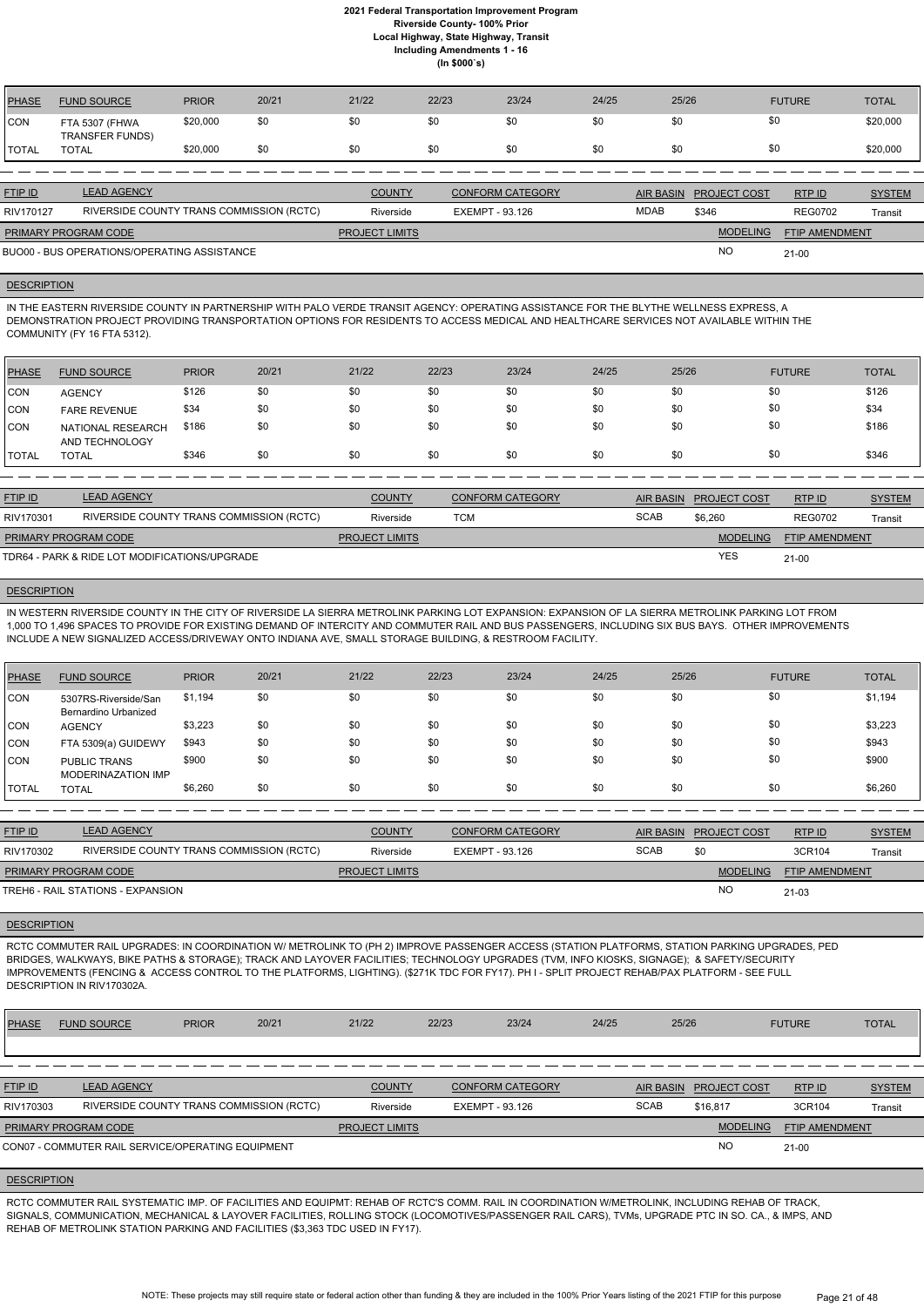| <b>PHASE</b> | <b>FUND SOURCE</b>                           | <b>PRIOR</b> | 20/21 | 21/22 | 22/23 | 23/24 | 24/25 | 25/26 | <b>FUTURE</b> | <b>TOTAL</b> |
|--------------|----------------------------------------------|--------------|-------|-------|-------|-------|-------|-------|---------------|--------------|
| <b>CON</b>   | 5337RS-Riverside/San<br>Bernardino Urbanized | \$16,817     | \$0   | \$0   | \$0   | \$0   | \$0   | \$0   |               | \$16,817     |
| <b>TOTAL</b> | <b>TOTAL</b>                                 | \$16,817     | \$0   | \$0   | \$0   | \$0   | \$0   | \$0   |               | \$16,817     |
|              |                                              |              |       |       |       |       |       |       |               |              |

| <b>FTIP ID</b>              | <b>LEAD AGENCY</b>                                  | <b>COUNTY</b>         | <b>CONFORM CATEGORY</b> |             | AIR BASIN PROJECT COST | RTPID                 | <b>SYSTEM</b> |
|-----------------------------|-----------------------------------------------------|-----------------------|-------------------------|-------------|------------------------|-----------------------|---------------|
| RIV180719                   | RIVERSIDE COUNTY TRANS COMMISSION (RCTC)            | Riverside             | EXEMPT - 93.126         | <b>SCAB</b> | \$112                  | <b>REG0702</b>        | Transit       |
| <b>PRIMARY PROGRAM CODE</b> |                                                     | <b>PROJECT LIMITS</b> |                         |             | <b>MODELING</b>        | <b>FTIP AMENDMENT</b> |               |
|                             | PAR16 - PARATRANSIT VEHICLES-REPLACEMENT-GAS/DIESEL |                       |                         |             | N <sub>O</sub>         | $21 - 00$             |               |

#### **DESCRIPTION**

IN WESTERN RIVERSIDE COUNTY FOR CARE A VAN: PURCHASE OF 2 PARATRANSIT VEHICLES, SMALL BUS AND MINIVAN TO REPLACE EXISTING PARATRANSIT UNLEADED VEHICLES. (SECTION 5310: FFY 2015-2017) (TDC utilization: \$22K in FY 2018)

| <b>PHASE</b>                                                     | <b>FUND SOURCE</b>                       | <b>PRIOR</b> | 20/21 | 21/22                 | 22/23           | 23/24                   | 24/25       | 25/26            |                     | <b>FUTURE</b>         | <b>TOTAL</b>  |
|------------------------------------------------------------------|------------------------------------------|--------------|-------|-----------------------|-----------------|-------------------------|-------------|------------------|---------------------|-----------------------|---------------|
| ICON                                                             | FTA 5310 ELD AND<br><b>DISABI</b>        | \$112        | \$0   | \$0                   | \$0             | \$0                     | \$0         | \$0              | \$0                 |                       | \$112         |
| <b>TOTAL</b>                                                     | <b>TOTAL</b>                             | \$112        | \$0   | \$0                   | \$0             | \$0                     | \$0         | \$0              | \$0                 |                       | \$112         |
|                                                                  |                                          |              |       |                       |                 |                         |             |                  |                     |                       |               |
| <b>FTIP ID</b>                                                   | <b>LEAD AGENCY</b>                       |              |       | <b>COUNTY</b>         |                 | <b>CONFORM CATEGORY</b> |             | <b>AIR BASIN</b> | <b>PROJECT COST</b> | RTP ID                | <b>SYSTEM</b> |
| RIV181013                                                        | RIVERSIDE COUNTY TRANS COMMISSION (RCTC) |              |       | Riverside             | EXEMPT - 93.126 |                         | <b>SCAB</b> |                  | \$1,173             | <b>REG0702</b>        | Transit       |
|                                                                  | <b>PRIMARY PROGRAM CODE</b>              |              |       | <b>PROJECT LIMITS</b> |                 |                         |             |                  | <b>MODELING</b>     | <b>FTIP AMENDMENT</b> |               |
| <b>NO</b><br>PAR16 - PARATRANSIT VEHICLES-REPLACEMENT-GAS/DIESEL |                                          |              |       |                       |                 |                         |             |                  | $21-00$             |                       |               |

PAR16 - PARATRANSIT VEHICLES-REPLACEMENT-GAS/DIESEL

#### **DESCRIPTION**

GROUPED PROJECTS FOR PURCHASE OF NEW BUSES AND RAIL CARS TO REPLACE EXISTING VEHICLES OR FOR MINOR EXPANSIONS OF THE FLEET: PROJECTS ARE CONSISTENT WITH 40 CFR PART 93.126 EXEMPT TABLES 2 AND TABLE 3 CATEGORIES - PURCHASE OF NEW BUSES AND RAIL CARS TO REPLACE EXISTING VEHICLES OR FOR MINOR EXPANSIONS OF THE FLEET. (FTA 5310: FFY 15-17) (TDC: \$234.6K IN FY18).

| PHASE          | <b>FUND SOURCE</b>                              | <b>PRIOR</b> | 20/21 | 21/22 | 22/23 | 23/24 | 24/25 | 25/26 | <b>FUTURE</b> | <b>TOTAL</b> |
|----------------|-------------------------------------------------|--------------|-------|-------|-------|-------|-------|-------|---------------|--------------|
| CON            | 5310IC-Indio-Cathedral<br>City Urbanized Area - | \$648        | \$0   | \$0   | \$0   | \$0   | \$0   | \$0   | \$0           | \$648        |
| <b>CON</b>     | 5310RS-Riverside/San<br>Bernardino Urbanized    | \$525        | \$0   | \$0   | \$0   | \$0   | \$0   | \$0   | \$0           | \$525        |
| <b>I</b> TOTAL | <b>TOTAL</b>                                    | \$1,173      | \$0   | \$0   | \$0   | \$0   | \$0   | \$0   | \$0           | \$1,173      |

| <b>FTIP ID</b>       | <b>LEAD AGENCY</b>                       | <b>COUNTY</b>         | <b>CONFORM CATEGORY</b> |             | AIR BASIN PROJECT COST | RTP ID         | <b>SYSTEM</b> |
|----------------------|------------------------------------------|-----------------------|-------------------------|-------------|------------------------|----------------|---------------|
| RIV181014            | RIVERSIDE COUNTY TRANS COMMISSION (RCTC) | Riverside             | EXEMPT - 93.126         | <b>SCAB</b> | \$735                  | <b>REG0702</b> | Transit       |
| PRIMARY PROGRAM CODE |                                          | <b>PROJECT LIMITS</b> |                         |             | <b>MODELING</b>        | FTIP AMENDMENT |               |
| ASSISTANCE           | PAO00 - PARATRANSIT OPERATIONS/OPERATING |                       |                         |             | <b>NO</b>              | $21 - 00$      |               |
|                      |                                          |                       |                         |             |                        |                |               |

**DESCRIPTION** 

GROUPED PROJECTS FOR OPERATING ASSISTANCE TO TRANSIT AGENCIES: PROJECTS ARE CONSISTENT WITH 40 CFR PART 93.126 EXEMPT TABLES 2 AND TABLE 3 CATEGORIES - OPERATING ASSISTANCE TO TRANSIT AGENCIES. (FTA 5310: FFY 2015-2017) (TDC: \$367.6K IN FY 18).

| <b>PHASE</b>       | <b>FUND SOURCE</b>                              | <b>PRIOR</b> | 20/21 | 21/22                 | 22/23           | 23/24                   | 24/25       | 25/26            |                     | <b>FUTURE</b>  | <b>TOTAL</b>  |
|--------------------|-------------------------------------------------|--------------|-------|-----------------------|-----------------|-------------------------|-------------|------------------|---------------------|----------------|---------------|
| CON                | 5310IC-Indio-Cathedral<br>City Urbanized Area - | \$385        | \$0   | \$0                   | \$0             | \$0                     | \$0         | \$0              | \$0                 |                | \$385         |
| CON                | 5310RS-Riverside/San<br>Bernardino Urbanized    | \$350        | \$0   | \$0                   | \$0             | \$0                     | \$0         | \$0              | \$0                 |                | \$350         |
| <b>TOTAL</b>       | <b>TOTAL</b>                                    | \$735        | \$0   | \$0                   | \$0             | \$0                     | \$0         | \$0              | \$0                 |                | \$735         |
|                    |                                                 |              |       |                       |                 |                         |             |                  |                     |                |               |
| FTIP ID            | <b>LEAD AGENCY</b>                              |              |       | <b>COUNTY</b>         |                 | <b>CONFORM CATEGORY</b> |             | <b>AIR BASIN</b> | <b>PROJECT COST</b> | RTP ID         | <b>SYSTEM</b> |
| RIV181016          | RIVERSIDE COUNTY TRANS COMMISSION (RCTC)        |              |       | Riverside             | EXEMPT - 93.126 |                         | <b>SCAB</b> |                  | \$1,115             | <b>REG0702</b> | Transit       |
|                    | PRIMARY PROGRAM CODE                            |              |       | <b>PROJECT LIMITS</b> |                 |                         |             |                  | <b>MODELING</b>     | FTIP AMENDMENT |               |
| ASSISTANCE         | PAO00 - PARATRANSIT OPERATIONS/OPERATING        |              |       |                       |                 |                         |             |                  | <b>NO</b>           | $21 - 00$      |               |
| <b>DESCRIPTION</b> |                                                 |              |       |                       |                 |                         |             |                  |                     |                |               |

IN RIVERSIDE COUNTY FOR INDEPENDENT LIVING PARTNERSHIP - CONTINUATION OF TRIP PROGRAM (FTA 5310 - FFY 14/15, FFY 15/16 AND FFY 16/17) (TDC: \$427K IN FY18).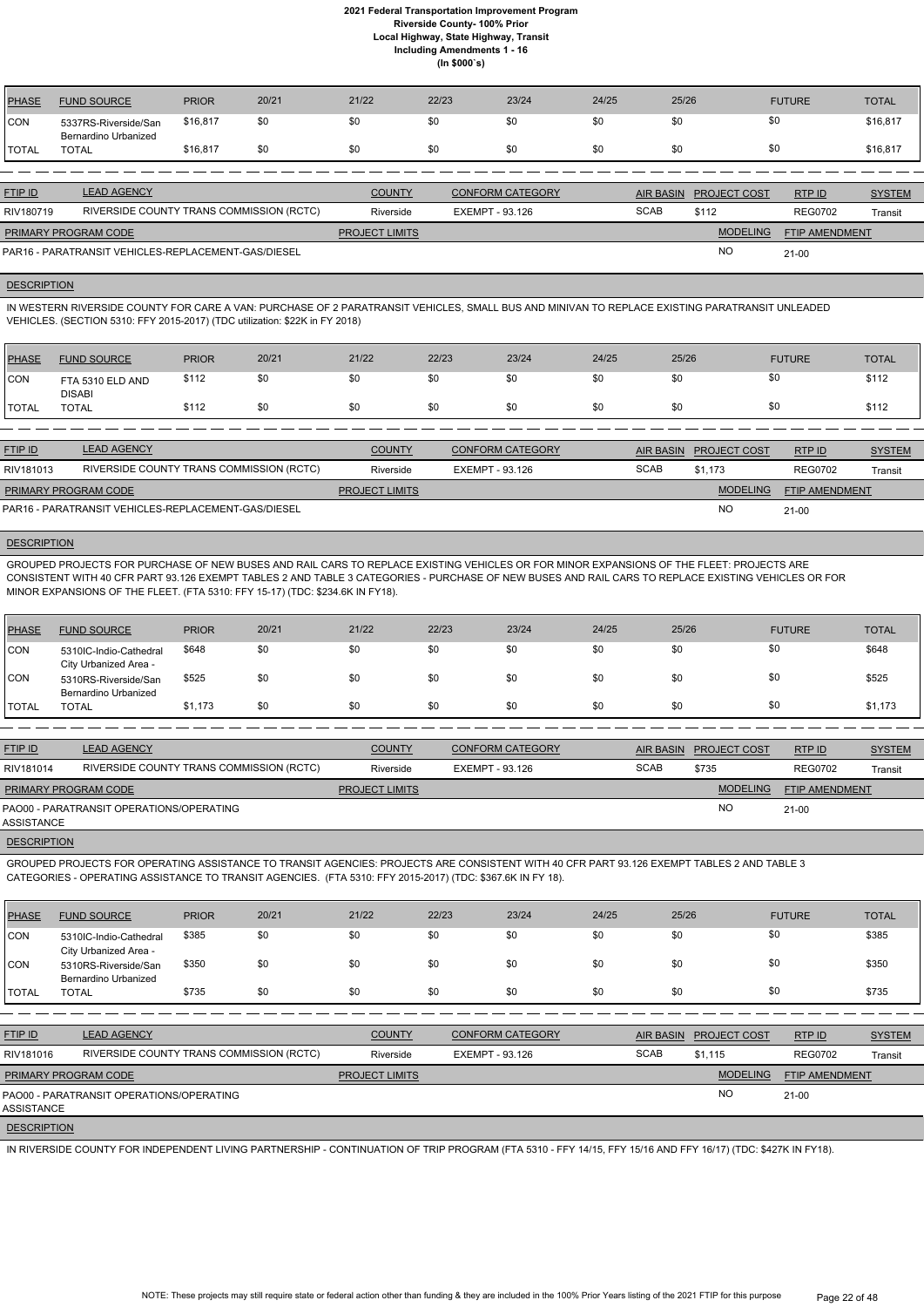**Local Highway, State Highway, Transit**

**Including Amendments 1 - 16**

|       |       | $\ldots$<br>(ln \$000's) |       |       |
|-------|-------|--------------------------|-------|-------|
| 20/21 | 21/22 | 22/23                    | 23/24 | 24/25 |

| <b>PHASE</b> | <b>FUND SOURCE</b>                               | <b>PRIOR</b> | 20/21 | 21/22 | 22/23 | 23/24 | 24/25 | 25/26 | <b>FUTURE</b> | <b>TOTAL</b> |
|--------------|--------------------------------------------------|--------------|-------|-------|-------|-------|-------|-------|---------------|--------------|
| <b>CON</b>   | 5310IC-Indio-Cathedral<br>City Urbanized Area -  | \$197        | \$0   | \$0   | \$0   | \$0   | \$0   | \$0   | \$0           | \$197        |
| <b>CON</b>   | 5310MT-Murrieta-Temec<br>ula Urbanized Area - EM | \$434        | \$0   | \$0   | \$0   | \$0   | \$0   | \$0   | \$0           | \$434        |
| <b>CON</b>   | 5310RS-Riverside/San<br>Bernardino Urbanized     | \$484        | \$0   | \$0   | \$0   | \$0   | \$0   | \$0   | \$0           | \$484        |
| <b>TOTAL</b> | <b>TOTAL</b>                                     | \$1,115      | \$0   | \$0   | \$0   | \$0   | \$0   | \$0   | \$0           | \$1,115      |

| <b>FTIP ID</b>              | <b>LEAD AGENCY</b>                   | <b>COUNTY</b>         | CONFORM CATEGORY |             | AIR BASIN PROJECT COST | RTPID                 | <b>SYSTEM</b> |
|-----------------------------|--------------------------------------|-----------------------|------------------|-------------|------------------------|-----------------------|---------------|
| RIV071218                   | RIVERSIDE TRANSIT AGENCY             | Riverside             | EXEMPT - 93.126  | <b>SCAB</b> | \$411                  | <b>REG0702</b>        | Transit       |
| <b>PRIMARY PROGRAM CODE</b> |                                      | <b>PROJECT LIMITS</b> |                  |             | <b>MODELING</b>        | <b>FTIP AMENDMENT</b> |               |
|                             | TRN06 - ADMINISTRATIVE EQUIPMENT-NEW |                       |                  |             | <b>NO</b>              | $21-00$               |               |

## **DESCRIPTION**

PURCHASE SCHEDULING AND RUNCUTTING SOFTWARE FOR IMPROVED OPERATIONS COST/BENEFIT ANALYSIS OF TRIP TIMES, REVENUE HOURS, HEADWAYS, OPERATOR PAY SHEETS, ETC. (FY 07 5307 & FY 09 5307 ).

| PHASE        | <b>FUND SOURCE</b>                     | <b>PRIOR</b> | 20/21 | 21/22 | 22/23 | 23/24 | 24/25 | 25/26 | <b>FUTURE</b> | <b>TOTAL</b> |
|--------------|----------------------------------------|--------------|-------|-------|-------|-------|-------|-------|---------------|--------------|
| <b>CON</b>   | <b>FTA 5307 UZA</b><br><b>FORMULAR</b> | \$329        | \$0   | \$0   | \$0   | \$0   | \$0   | \$0   | \$0           | \$329        |
| <b>CON</b>   | <b>STATE TRANSIT</b><br><b>ASSIST</b>  | \$82         | \$0   | \$0   | \$0   | \$0   | \$0   | \$0   | \$0           | \$82         |
| <b>TOTAL</b> | TOTAL                                  | \$411        | \$0   | \$0   | \$0   | \$0   | \$0   | \$0   | \$0           | \$411        |

| <b>FTIP ID</b>              | <b>LEAD AGENCY</b>                | <b>COUNTY</b>         | <b>CONFORM CATEGORY</b> | AIR BASIN   | <b>PROJECT COST</b> | RTPID                 | <b>SYSTEM</b> |
|-----------------------------|-----------------------------------|-----------------------|-------------------------|-------------|---------------------|-----------------------|---------------|
| RIV110822                   | RIVERSIDE TRANSIT AGENCY          | Riverside             | EXEMPT - 93.126         | <b>SCAB</b> | \$1.679             | <b>REG0702</b>        | Transit       |
| <b>PRIMARY PROGRAM CODE</b> |                                   | <b>PROJECT LIMITS</b> |                         |             | <b>MODELING</b>     | <b>FTIP AMENDMENT</b> |               |
|                             | TRN07 - MAINTENANCE EQUIPMENT-NEW |                       |                         |             | <b>NO</b>           | $21 - 00$             |               |

## **DESCRIPTION**

IN WESTERN RIVERSIDE COUNTY FOR RTA - CAPITAL MAINTENANCE SPARES: PURCHASE OF SPARE PARTS FOR ROLLING STOCK UNDER THE BUS MAINTENANCE PROGRAM (FY 12 - 5307) (UZA: RIV-SB).

| <b>PHASE</b> | <b>FUND SOURCE</b>                     | <b>PRIOR</b> | 20/21 | 21/22 | 22/23 | 23/24 | 24/25 | 25/26 | <b>FUTURE</b> | <b>TOTAL</b> |
|--------------|----------------------------------------|--------------|-------|-------|-------|-------|-------|-------|---------------|--------------|
| CON          | <b>FTA 5307 UZA</b><br><b>FORMULAR</b> | \$1,343      | \$0   | \$0   | \$0   | \$0   | \$0   | \$0   | \$0           | \$1,343      |
| CON          | <b>STATE TRANSIT</b><br><b>ASSIST</b>  | \$336        | \$0   | \$0   | \$0   | \$0   | \$0   | \$0   | \$0           | \$336        |
| <b>TOTAL</b> | <b>TOTAL</b>                           | \$1,679      | \$0   | \$0   | \$0   | \$0   | \$0   | \$0   | \$0           | \$1,679      |

| <b>FTIP ID</b>              | <b>LEAD AGENCY</b>                | <b>COUNTY</b>         | <b>CONFORM CATEGORY</b> | <b>AIR BASIN</b> | <b>PROJECT COST</b> | RTP ID                | <b>SYSTEM</b> |
|-----------------------------|-----------------------------------|-----------------------|-------------------------|------------------|---------------------|-----------------------|---------------|
| RIV120821                   | RIVERSIDE TRANSIT AGENCY          | Riverside             | EXEMPT - 93.126         | <b>SCAB</b>      | \$830               | <b>REG0702</b>        | Transit       |
| <b>PRIMARY PROGRAM CODE</b> |                                   | <b>PROJECT LIMITS</b> |                         |                  | <b>MODELING</b>     | <b>FTIP AMENDMENT</b> |               |
|                             | TRN07 - MAINTENANCE EQUIPMENT-NEW |                       |                         |                  | <b>NC</b>           | $21 - 00$             |               |

## **DESCRIPTION**

IN WESTERN RIVERSIDE COUNTY FOR RTA - CAPITAL MAINTENANCE SPARES: PURCHASE OF SPARE PARTS FOR ROLLING STOCK UNDER THE BUS MAINTENANCE PROGRAM (FTA 5307 - FY 13) (UZA: RIV-SB).

| <b>CON</b>     | <b>FTA 5307 UZA</b><br><b>FORMULAR</b>    | \$664 | \$0 | \$0                   | \$0 | \$0                     | \$0 | \$0              | \$0                 |                       | \$664         |
|----------------|-------------------------------------------|-------|-----|-----------------------|-----|-------------------------|-----|------------------|---------------------|-----------------------|---------------|
| ICON           | <b>STATE TRANSIT</b><br><b>ASSIST</b>     | \$166 | \$0 | \$0                   | \$0 | \$0                     | \$0 | \$0              | \$0                 |                       | \$166         |
| I TOTAL        | <b>TOTAL</b>                              | \$830 | \$0 | \$0                   | \$0 | \$0                     | \$0 | \$0              | \$0                 |                       | \$830         |
|                |                                           |       |     |                       |     |                         |     |                  |                     |                       |               |
| <b>FTIP ID</b> | <b>LEAD AGENCY</b>                        |       |     | <b>COUNTY</b>         |     | <b>CONFORM CATEGORY</b> |     | <b>AIR BASIN</b> | <b>PROJECT COST</b> | RTP ID                | <b>SYSTEM</b> |
| RIV130201      | RIVERSIDE TRANSIT AGENCY                  |       |     | Riverside             |     | EXEMPT - 93.127         |     | <b>SCAB</b>      | \$3.499             | 3120027               | Transit       |
|                | <b>PRIMARY PROGRAM CODE</b>               |       |     | <b>PROJECT LIMITS</b> |     |                         |     |                  | <b>MODELING</b>     | <b>FTIP AMENDMENT</b> |               |
|                | TRNH6 - PASSENGER STATIONS/FACILITIES-NEW |       |     |                       |     |                         |     |                  | <b>YES</b>          | $21 - 00$             |               |

#### **DESCRIPTION**

IN WESTERN RIVERSIDE COUNTY FOR RTA WITHIN THE CITY LIMITS OF RIVERSIDE - REGIONAL TRANSIT CENTER FOR MASS TRANSIT SERVICE IN WESTERN RIVERSIDE COUNTY. LOCATION TO BE IN THE GENERAL VICINITY ON VINE STREET BETWEEN 10TH STREET AND 14TH STREET ACROSS FROM DOWNTOWN RIVERSIDE METROLINK STATION. ASSUMING 18 BUS BAYS WITH COACH OPERATOR RESTROOM AND SECURITY ROOM, 10 PARKING STALLS MAINLY FOR RTA STAFF, SHADE TREES, COMMUNITY ELEMENT AND SIGNAGE. AREA FOR DEMAND RESPONSE DROP OFF, INCLUDES TNCS.

> NOTE: These projects may still require state or federal action other than funding & they are included in the 100% Prior Years listing of the 2021 FTIP for this purpose Page 23 of 48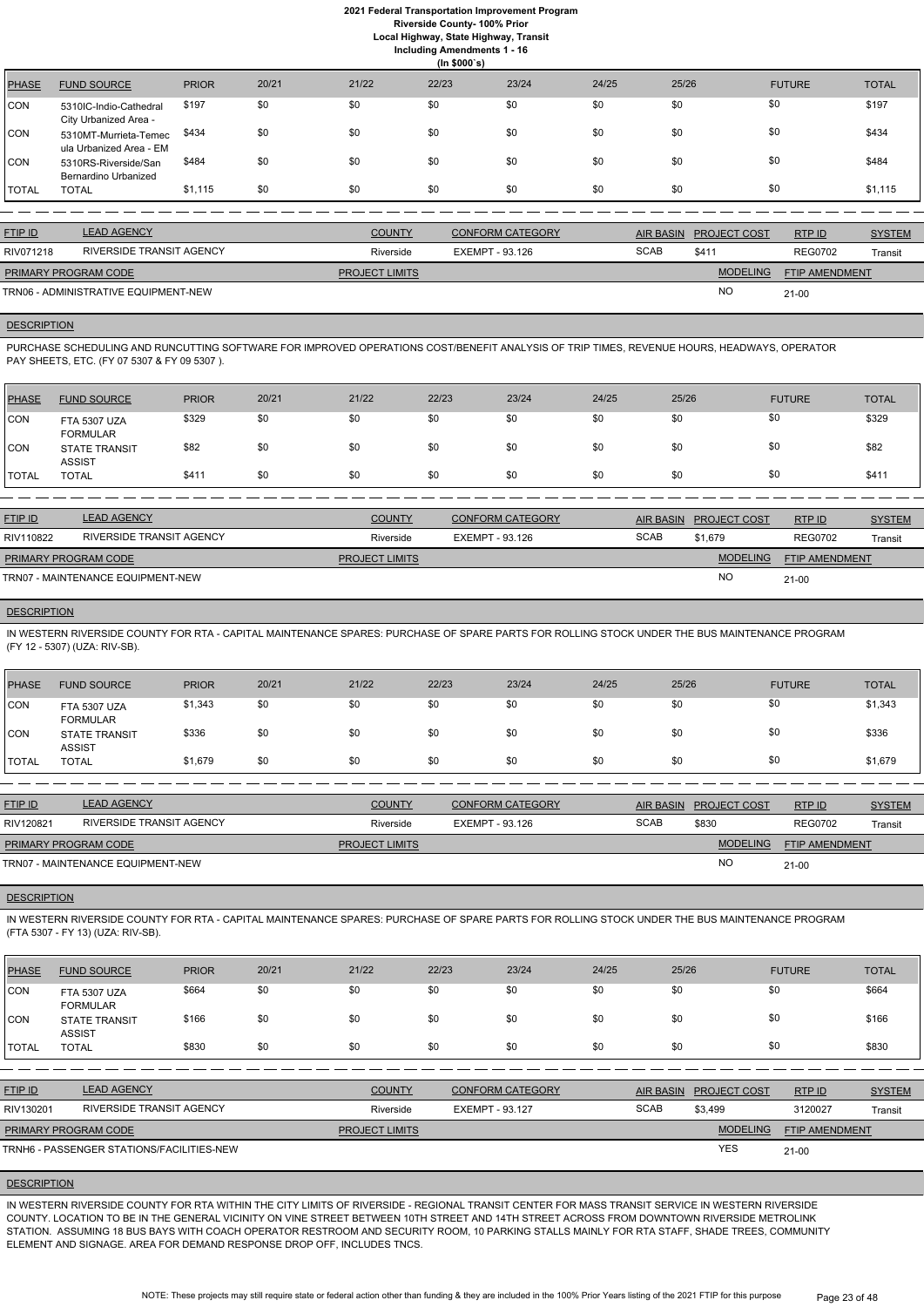| <b>PHASE</b> | <b>FUND SOURCE</b>                     | <b>PRIOR</b> | 20/21 | 21/22 | 22/23 | 23/24 | 24/25 | 25/26 | <b>FUTURE</b> | <b>TOTAL</b> |
|--------------|----------------------------------------|--------------|-------|-------|-------|-------|-------|-------|---------------|--------------|
| <b>PE</b>    | <b>AGENCY</b>                          | \$3          | \$0   | \$0   | \$0   | \$0   | \$0   | \$0   | \$0           | \$3          |
| PE           | <b>FTA 5307 UZA</b><br><b>FORMULAR</b> | \$216        | \$0   | \$0   | \$0   | \$0   | \$0   | \$0   | \$0           | \$216        |
| <b>PE</b>    | FTA 5309(c) BUS                        | \$2,553      | \$0   | \$0   | \$0   | \$0   | \$0   | \$0   | \$0           | \$2,553      |
| <b>PE</b>    | <b>LOCAL TRANS FUNDS</b>               | \$673        | \$0   | \$0   | \$0   | \$0   | \$0   | \$0   | \$0           | \$673        |
| <b>PE</b>    | <b>STATE TRANSIT</b><br><b>ASSIST</b>  | \$54         | \$0   | \$0   | \$0   | \$0   | \$0   | \$0   | \$0           | \$54         |
| <b>TOTAL</b> | <b>TOTAL</b>                           | \$3,499      | \$0   | \$0   | \$0   | \$0   | \$0   | \$0   | \$0           | \$3,499      |

| <b>FTIP ID</b>              | <b>LEAD AGENCY</b>                             | <b>COUNTY</b>         | <b>CONFORM CATEGORY</b> |             | AIR BASIN PROJECT COST | RTPID                 | <b>SYSTEM</b> |
|-----------------------------|------------------------------------------------|-----------------------|-------------------------|-------------|------------------------|-----------------------|---------------|
| RIV140829                   | RIVERSIDE TRANSIT AGENCY                       | Riverside             | EXEMPT - 93.126         | <b>SCAB</b> | \$3,396                | <b>REG0702</b>        | Transit       |
| <b>PRIMARY PROGRAM CODE</b> |                                                | <b>PROJECT LIMITS</b> |                         |             | <b>MODELING</b>        | <b>FTIP AMENDMENT</b> |               |
|                             | TRN08 - FARE EQUIPMENT/TICKET VENDING MACHINES |                       |                         |             | <b>NC</b>              | 21-00                 |               |

# **DESCRIPTION**

IN WESTERN RIVERSIDE COUNTY FOR RTA: REPLACEMENT OF FAREBOXES ON DIRECTLY-OPERATED BUSES THAT ARE EXPERIENCING INCREASED FAILURES AND CONTRACT-OPERATED BUSES THAT HAVE MET THEIR USEFUL LIFE. (FY14 5307) (UZA: RS - \$2,717K)

| <b>PHASE</b>  | <b>FUND SOURCE</b>                           | <b>PRIOR</b> | 20/21 | 21/22 | 22/23 | 23/24 | 24/25 | 25/26 | <b>FUTURE</b> | <b>TOTAL</b> |
|---------------|----------------------------------------------|--------------|-------|-------|-------|-------|-------|-------|---------------|--------------|
| CON           | 5307RS-Riverside/San<br>Bernardino Urbanized | \$2,717      | \$0   | \$0   | \$0   | \$0   | \$0   | \$0   | \$0           | \$2,717      |
| CON           | <b>STATE TRANSIT</b><br><b>ASSIST</b>        | \$679        | \$0   | \$0   | \$0   | \$0   | \$0   | \$0   | \$0           | \$679        |
| <b>ITOTAL</b> | <b>TOTAL</b>                                 | \$3,396      | \$0   | \$0   | \$0   | \$0   | \$0   | \$0   | \$0           | \$3,396      |

| <b>FTIP ID</b>                                    | <b>LEAD AGENCY</b>       | <b>COUNTY</b>         | CONFORM CATEGORY | <b>AIR BASIN</b> | <b>PROJECT COST</b> | RTP ID                | <b>SYSTEM</b> |
|---------------------------------------------------|--------------------------|-----------------------|------------------|------------------|---------------------|-----------------------|---------------|
| RIV140830                                         | RIVERSIDE TRANSIT AGENCY | Riverside             | EXEMPT - 93.126  | <b>SCAB</b>      | \$150               | 3TC0702               | Transit       |
| <b>PRIMARY PROGRAM CODE</b>                       |                          | <b>PROJECT LIMITS</b> |                  |                  | <b>MODELING</b>     | <b>FTIP AMENDMENT</b> |               |
| BUN07 - BUS SERVICE EQUIPMENT/OPERATING EQUIPMENT |                          |                       |                  |                  | <b>NO</b>           | $21-00$               |               |

#### **DESCRIPTION**

IN WESTERN RIVERSIDE COUNTY FOR RTA: TRANSIT ENHANCEMENTS INCLUDING BUT NOT LIMITED TO BUS SHELTERS AND BENCHES, KIOSKS, SIGNAGE, AND LIGHTING TO ENHANCE SECURITY AND SAFETY AND ADA ACCESS. (FY14 5307) (UZA: MT - \$80K, HEMET - \$40K).

| PHASE        | <b>FUND SOURCE</b>                          | <b>PRIOR</b> | 20/21 | 21/22 | 22/23 | 23/24 | 24/25 | 25/26 | <b>FUTURE</b> | <b>TOTAL</b> |
|--------------|---------------------------------------------|--------------|-------|-------|-------|-------|-------|-------|---------------|--------------|
| <b>CON</b>   | 5307H-Hemet Urbanized<br>Area               | \$40         | \$0   | \$0   | \$0   | \$0   | \$0   | \$0   | \$0           | \$40         |
| <b>CON</b>   | 5307MT-Murrieta-Temec<br>ula Urbanized Area | \$80         | \$0   | \$0   | \$0   | \$0   | \$0   | \$0   | \$0           | \$80         |
| <b>CON</b>   | <b>STATE TRANSIT</b><br><b>ASSIST</b>       | \$30         | \$0   | \$0   | \$0   | \$0   | \$0   | \$0   | \$0           | \$30         |
| <b>TOTAL</b> | <b>TOTAL</b>                                | \$150        | \$0   | \$0   | \$0   | \$0   | \$0   | \$0   | \$0           | \$150        |

| <b>FTIP ID</b>              | <b>LEAD AGENCY</b>             | <b>COUNTY</b>         | <b>CONFORM CATEGORY</b> | AIR BASIN   | <b>PROJECT COST</b> | RTPID                 | <b>SYSTEM</b> |
|-----------------------------|--------------------------------|-----------------------|-------------------------|-------------|---------------------|-----------------------|---------------|
| RIV140834                   | RIVERSIDE TRANSIT AGENCY       | Riverside             | EXEMPT - 93.126         | <b>SCAB</b> | \$467               | <b>REG0702</b>        | Transit       |
| <b>PRIMARY PROGRAM CODE</b> |                                | <b>PROJECT LIMITS</b> |                         |             | <b>MODELING</b>     | <b>FTIP AMENDMENT</b> |               |
| TRR06 - ADMINISTRATIVE      | EQUIPMENT-UPGRADE/REHABILITATE |                       |                         |             | <b>NO</b>           | 21-00                 |               |

## **DESCRIPTION**

IN WESTERN RIVERSIDE COUNTY FOR RTA: INFORMATION SYSTEMS INCLUDING BUT NOT LIMITED TO THE PURCHASE OF COMPUTERS, PRINTERS, SERVERS, AUDIO-VISUAL EQUIPMENT, COPIES, AND SOFTWARE. (FY14 5307) (UZA: RS - \$374K).

| PHASE               | <b>FUND SOURCE</b>                                   | <b>PRIOR</b> | 20/21 | 21/22                 | 22/23                  | 23/24                   | 24/25            | 25/26               | <b>FUTURE</b>                            | <b>TOTAL</b>  |
|---------------------|------------------------------------------------------|--------------|-------|-----------------------|------------------------|-------------------------|------------------|---------------------|------------------------------------------|---------------|
| CON                 | 5307RS-Riverside/San<br>Bernardino Urbanized         | \$374        | \$0   | \$0                   | \$0                    | \$0                     | \$0              | \$0                 | \$0                                      | \$374         |
| <b>CON</b>          | <b>STATE TRANSIT</b><br><b>ASSIST</b>                | \$93         | \$0   | \$0                   | \$0                    | \$0                     | \$0              | \$0                 | \$0                                      | \$93          |
| <b>TOTAL</b>        | <b>TOTAL</b>                                         | \$467        | \$0   | \$0                   | \$0                    | \$0                     | \$0              | \$0                 | \$0                                      | \$467         |
|                     |                                                      |              |       |                       |                        |                         |                  |                     |                                          |               |
| <b>FTIP ID</b>      | <b>LEAD AGENCY</b>                                   |              |       | <b>COUNTY</b>         |                        | <b>CONFORM CATEGORY</b> | <b>AIR BASIN</b> | <b>PROJECT COST</b> | RTP ID                                   | <b>SYSTEM</b> |
| RIV140835           | <b>RIVERSIDE TRANSIT AGENCY</b>                      |              |       | Riverside             | <b>EXEMPT - 93.126</b> |                         | <b>SCAB</b>      | \$6,372             | <b>REG0702</b>                           | Transit       |
|                     | PRIMARY PROGRAM CODE                                 |              |       | <b>PROJECT LIMITS</b> |                        |                         |                  |                     | <b>MODELING</b><br><b>FTIP AMENDMENT</b> |               |
| <b>ONLY</b>         | LUM04 - TRANS. ENHANCEMT ACTIVITIES- ELIGIBLE ITEMS. |              |       |                       |                        |                         |                  | <b>NO</b>           | $21 - 00$                                |               |
| <b>DEAADIDEIALI</b> |                                                      |              |       |                       |                        |                         |                  |                     |                                          |               |

**DESCRIPTION** 

NOTE: These projects may still require state or federal action other than funding & they are included in the 100% Prior Years listing of the 2021 FTIP for this purpose Page 24 of 48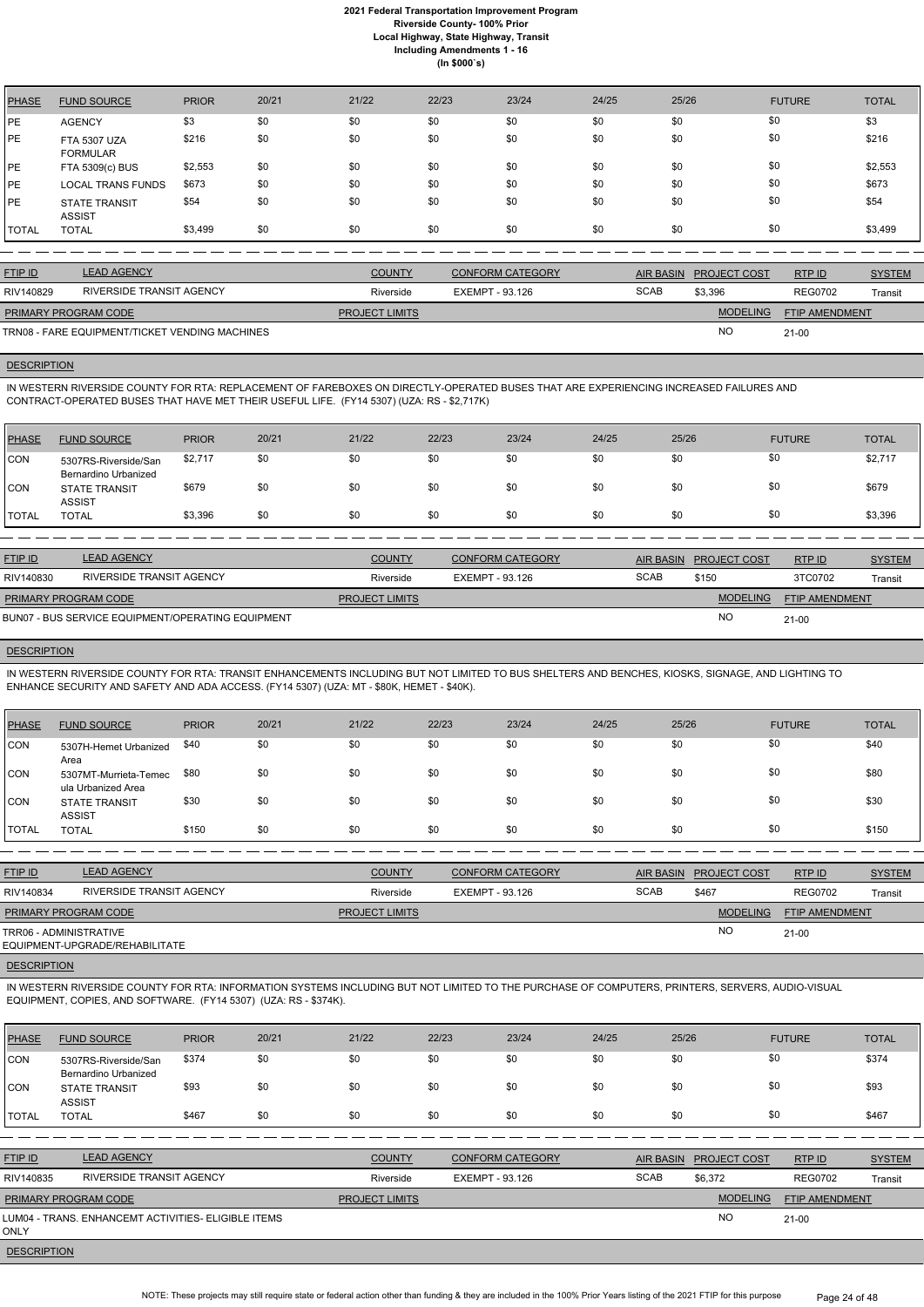GROUPED PROJECTS FOR TRANSPORTATION ENHANCEMENT ACTIVITIES: PROJECTS ARE CONSISTENT WITH 40 CFR PART 93.126 EXEMPT TABLES 2 AND TABLE 3 CATEGORIES - TRANSPORTATION ENHANCEMENT ACTIVITIES (EXCEPT REHABILITATION AND OPERATION OF HISTORIC TRANSPORTATION BUILDINGS, STRUCTURES, OR FACILITIES).

| PHASE      | <b>FUND SOURCE</b>                            | <b>PRIOR</b> | 20/21 | 21/22 | 22/23 | 23/24 | 24/25 | 25/26 | <b>FUTURE</b> | <b>TOTAL</b> |
|------------|-----------------------------------------------|--------------|-------|-------|-------|-------|-------|-------|---------------|--------------|
| CON        | 5339H-Hemet Urbanized<br>Area - BFG           | \$338        | \$0   | \$0   | \$0   | \$0   | \$0   | \$0   | \$0           | \$338        |
| <b>CON</b> | 5339LA-LOS ANGELES<br>-LONG                   | \$12         | \$0   | \$0   | \$0   | \$0   | \$0   | \$0   | \$0           | \$12         |
| CON        | 5339MT-Murrieta-Temec<br>ula Urbanized Area - | \$1,433      | \$0   | \$0   | \$0   | \$0   | \$0   | \$0   | \$0           | \$1,433      |
| <b>CON</b> | 5339RS-Riverside/San<br>Bernardino Urbanized  | \$3,315      | \$0   | \$0   | \$0   | \$0   | \$0   | \$0   | \$0           | \$3,315      |
| ICON.      | <b>STATE TRANSIT</b><br><b>ASSIST</b>         | \$1,274      | \$0   | \$0   | \$0   | \$0   | \$0   | \$0   | \$0           | \$1,274      |
| TOTAL      | <b>TOTAL</b>                                  | \$6,372      | \$0   | \$0   | \$0   | \$0   | \$0   | \$0   | \$0           | \$6,372      |

| <b>FTIP ID</b>              | <b>LEAD AGENCY</b>                         | <b>COUNTY</b>         | <b>CONFORM CATEGORY</b> |             | AIR BASIN PROJECT COST | RTPID                 | <b>SYSTEM</b> |
|-----------------------------|--------------------------------------------|-----------------------|-------------------------|-------------|------------------------|-----------------------|---------------|
| RIV150604                   | RIVERSIDE TRANSIT AGENCY                   | Riverside             | EXEMPT - 93.126         | <b>SCAB</b> | \$3.228                | <b>REG0702</b>        | Transit       |
| <b>PRIMARY PROGRAM CODE</b> |                                            | <b>PROJECT LIMITS</b> |                         |             | <b>MODELING</b>        | <b>FTIP AMENDMENT</b> |               |
|                             | BUR17 - BUSES-REPLACEMENT-ALTERNATIVE FUEL |                       |                         |             | <b>NC</b>              | 21-00                 |               |

### **DESCRIPTION**

IN WESTERN RIVERSIDE COUNTY FOR RTA: PURCHASE OF 14 REPLACEMENT ALTERNATE-FUEL CONTRACT-OPERATED FIXED ROUTE VEHICLES AND 2 ALTERNATE FUELTROLLEY BUSES. (FY15 5307) (UZA: MURR/TEMEC)

| <b>PHASE</b> | <b>FUND SOURCE</b>                          | <b>PRIOR</b> | 20/21 | 21/22 | 22/23 | 23/24 | 24/25 | 25/26 | <b>FUTURE</b> | <b>TOTAL</b> |
|--------------|---------------------------------------------|--------------|-------|-------|-------|-------|-------|-------|---------------|--------------|
| <b>CON</b>   | 5307MT-Murrieta-Temec<br>ula Urbanized Area | \$2,744      | \$0   | \$0   | \$0   | \$0   | \$0   |       | \$0           | \$2,744      |
| <b>CON</b>   | <b>STATE TRANSIT</b><br><b>ASSIST</b>       | \$484        | \$0   | \$0   | \$0   | \$0   | \$0   |       | \$0           | \$484        |
| <b>TOTAL</b> | <b>TOTAL</b>                                | \$3,228      | \$0   | \$0   | \$0   | \$0   | \$0   |       | \$0           | \$3,228      |

| <b>FTIP ID</b>              | <b>LEAD AGENCY</b>                                  | <b>COUNTY</b>         | <b>CONFORM CATEGORY</b> | AIR BASIN   | <b>PROJECT COST</b> | RTP ID                | <b>SYSTEM</b> |
|-----------------------------|-----------------------------------------------------|-----------------------|-------------------------|-------------|---------------------|-----------------------|---------------|
| RIV150605                   | RIVERSIDE TRANSIT AGENCY                            | Riverside             | EXEMPT - 93.126         | <b>SCAB</b> | \$2.714             | 3160050               | Transit       |
| <b>PRIMARY PROGRAM CODE</b> |                                                     | <b>PROJECT LIMITS</b> |                         |             | <b>MODELING</b>     | <b>FTIP AMENDMENT</b> |               |
|                             | PAR16 - PARATRANSIT VEHICLES-REPLACEMENT-GAS/DIESEL |                       |                         |             | <b>NO</b>           | $21-00$               |               |

## **DESCRIPTION**

IN WESTERN RIVERSIDE COUNTY FOR RTA: PURCHASE OF 29 REPLACEMENT PARATRANSIT VEHICLES. (FY15 5307) (UZA: HEMET)

| <b>PHASE</b> | <b>FUND SOURCE</b>                    | <b>PRIOR</b> | 20/21 | 21/22 | 22/23 | 23/24 | 24/25 | 25/26 | <b>FUTURE</b> | <b>TOTAL</b> |
|--------------|---------------------------------------|--------------|-------|-------|-------|-------|-------|-------|---------------|--------------|
| CON          | 5307H-Hemet Urbanized<br>Area         | \$2,307      | \$0   | \$0   | \$0   | \$0   | \$0   | \$0   | \$0           | \$2,307      |
| <b>CON</b>   | <b>STATE TRANSIT</b><br><b>ASSIST</b> | \$407        | \$0   | \$0   | \$0   | \$0   | \$0   | \$0   | \$0           | \$407        |
| <b>TOTAL</b> | <b>TOTAL</b>                          | \$2,714      | \$0   | \$0   | \$0   | \$0   | \$0   | \$0   | \$0           | \$2,714      |

| <b>FTIP ID</b>       | <b>LEAD AGENCY</b>                                | <b>COUNTY</b>         | <b>CONFORM CATEGORY</b> |             | AIR BASIN PROJECT COST | RTPID                 | <b>SYSTEM</b> |
|----------------------|---------------------------------------------------|-----------------------|-------------------------|-------------|------------------------|-----------------------|---------------|
| RIV150607            | RIVERSIDE TRANSIT AGENCY                          | Riverside             | EXEMPT - 93.126         | <b>SCAB</b> | \$1.100                | 3TC0702               | Transit       |
| PRIMARY PROGRAM CODE |                                                   | <b>PROJECT LIMITS</b> |                         |             | <b>MODELING</b>        | <b>FTIP AMENDMENT</b> |               |
|                      | BUN07 - BUS SERVICE EQUIPMENT/OPERATING EQUIPMENT |                       |                         |             | <b>NC</b>              | $21-00$               |               |

#### **DESCRIPTION**

IN WESTERN RIVERSIDE COUNTY FOR RTA: ASSOCIATED TRANSIT IMPROVEMENTS INCLUDING BUT NOT LIMITED TO BUS SHELTERS AND BENCHES, KIOSKS, SIGNAGE, AND LIGHTING TO ENHANCE SECURITY AND SAFETY AND ADA ACCESS. (FY15 5307) (UZA: RIV/SB - \$802K, MT - \$46K, HEMET - \$32K).

| <b>PHASE</b> | <b>FUND SOURCE</b>                           | <b>PRIOR</b> | 20/21 | 21/22 | 22/23 | 23/24 | 24/25 | 25/26 | <b>FUTURE</b> | <b>TOTAL</b> |
|--------------|----------------------------------------------|--------------|-------|-------|-------|-------|-------|-------|---------------|--------------|
| <b>CON</b>   | 5307H-Hemet Urbanized<br>Area                | \$32         | \$0   | \$0   | \$0   | \$0   | \$0   | \$0   | \$0           | \$32         |
| <b>CON</b>   | 5307MT-Murrieta-Temec<br>ula Urbanized Area  | \$46         | \$0   | \$0   | \$0   | \$0   | \$0   | \$0   | \$0           | \$46         |
| <b>CON</b>   | 5307RS-Riverside/San<br>Bernardino Urbanized | \$802        | \$0   | \$0   | \$0   | \$0   | \$0   | \$0   | \$0           | \$802        |
| <b>CON</b>   | <b>STATE TRANSIT</b><br><b>ASSIST</b>        | \$220        | \$0   | \$0   | \$0   | \$0   | \$0   | \$0   | \$0           | \$220        |
| <b>TOTAL</b> | <b>TOTAL</b>                                 | \$1,100      | \$0   | \$0   | \$0   | \$0   | \$0   | \$0   | \$0           | \$1,100      |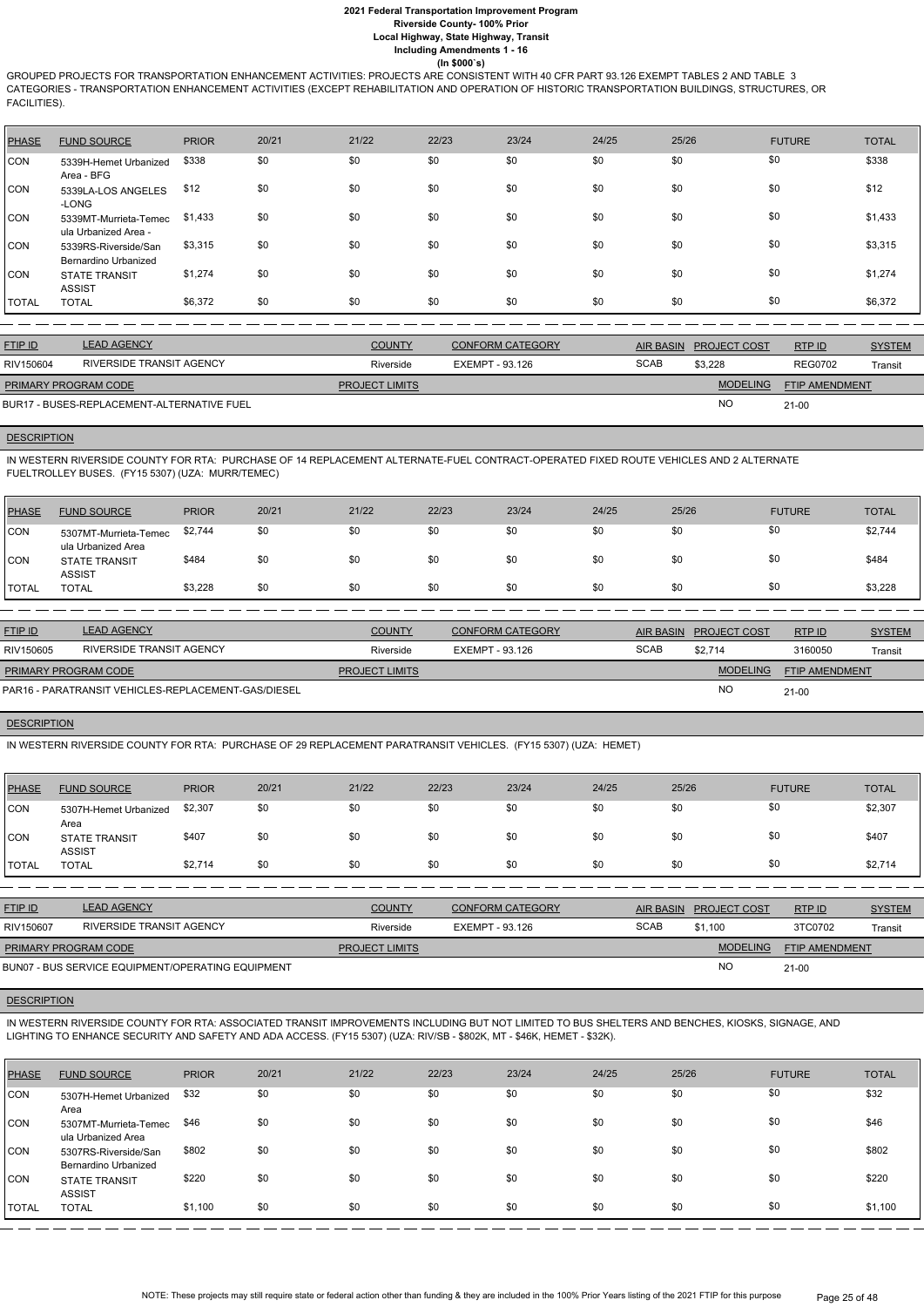**Local Highway, State Highway, Transit**

**Including Amendments 1 - 16**

**(In \$000`s)**

| <b>FTIP ID</b>              | <b>LEAD AGENCY</b>                                | <b>COUNTY</b>         | <b>CONFORM CATEGORY</b> |             | AIR BASIN PROJECT COST | RTPID          | <b>SYSTEM</b> |
|-----------------------------|---------------------------------------------------|-----------------------|-------------------------|-------------|------------------------|----------------|---------------|
| RIV150609                   | RIVERSIDE TRANSIT AGENCY                          | Riverside             | EXEMPT - 93.126         | <b>SCAB</b> | \$217                  | <b>REG0702</b> | Transit       |
| <b>PRIMARY PROGRAM CODE</b> |                                                   | <b>PROJECT LIMITS</b> |                         |             | <b>MODELING</b>        | FTIP AMENDMENT |               |
|                             | BUN07 - BUS SERVICE EQUIPMENT/OPERATING EQUIPMENT |                       |                         |             | <b>NC</b>              | $21 - 00$      |               |

## **DESCRIPTION**

IN WESTERN RIVERSIDE COUNTY FOR RTA: SUPPORT EQUIPMENT INCLUDING BUT NOT LIMITED TO BODY SHOP HEATER, SHOP AIR COMPRESSORS, SCISSORS LIFT, MOBILITY DEVICES FOR TRAINING, PORTABLE CRANE, AND HAND JACKS. (FY15 5307) (UZA: MT)

| PHASE   | <b>FUND SOURCE</b>                          | <b>PRIOR</b> | 20/21 | 21/22 | 22/23 | 23/24 | 24/25 | 25/26 | <b>FUTURE</b> | <b>TOTAL</b> |
|---------|---------------------------------------------|--------------|-------|-------|-------|-------|-------|-------|---------------|--------------|
| CON     | 5307MT-Murrieta-Temec<br>ula Urbanized Area | \$174        | \$0   | \$0   | \$0   | \$0   | \$0   | \$0   | \$0           | \$174        |
| CON     | <b>STATE TRANSIT</b><br><b>ASSIST</b>       | \$43         | \$0   | \$0   | \$0   | \$0   | \$0   | \$0   | \$0           | \$43         |
| I TOTAL | <b>TOTAL</b>                                | \$217        | \$0   | \$0   | \$0   | \$0   | \$0   | \$0   | \$0           | \$217        |

| <b>FTIP ID</b>              | <b>LEAD AGENCY</b>                  | <b>COUNTY</b>         | <b>CONFORM CATEGORY</b> | AIR BASIN   | <b>PROJECT COST</b> | RTPID                 | <b>SYSTEM</b> |
|-----------------------------|-------------------------------------|-----------------------|-------------------------|-------------|---------------------|-----------------------|---------------|
|                             |                                     |                       |                         |             |                     |                       |               |
| RIV150610                   | RIVERSIDE TRANSIT AGENCY            | Riverside             | EXEMPT - 93.126         | <b>SCAB</b> | \$1,879             | <b>REG0702</b>        | Transit       |
| <b>PRIMARY PROGRAM CODE</b> |                                     | <b>PROJECT LIMITS</b> |                         |             | <b>MODELING</b>     | <b>FTIP AMENDMENT</b> |               |
| ADR55 - ADMINISTRATIVE      | OFFICE(S)/FACILITY-REHAB/IMPROVEMNT |                       |                         |             | <b>NO</b>           | 21-00                 |               |

## **DESCRIPTION**

IN WESTERN RIVERSIDE COUNTY FOR RTA: FACILITY MAINTENANCE IN RIVERSIDE, HEMET, AND CORONA INCLUDING BUT NOT LIMITED TO FURNITURE, FLOORING, PAINT, PLUMBING, ELECTRICAL, LIGHTING, HVAC, PARKING LOT, AND CONCRETE. (FY15 5307) (UZA: RS)

| PHASE        | <b>FUND SOURCE</b>                           | <b>PRIOR</b> | 20/21 | 21/22 | 22/23 | 23/24 | 24/25 | 25/26 | <b>FUTURE</b> | <b>TOTAL</b> |
|--------------|----------------------------------------------|--------------|-------|-------|-------|-------|-------|-------|---------------|--------------|
| <b>CON</b>   | 5307RS-Riverside/San<br>Bernardino Urbanized | \$814        | \$0   | \$0   | \$0   | \$0   | \$0   | \$0   | \$0           | \$814        |
| CON          | 5339H-Hemet Urbanized<br>Area - BFG          | \$689        | \$0   | \$0   | \$0   | \$0   | \$0   | \$0   | \$0           | \$689        |
| <b>CON</b>   | <b>STATE TRANSIT</b><br><b>ASSIST</b>        | \$376        | \$0   | \$0   | \$0   | \$0   | \$0   | \$0   | \$0           | \$376        |
| <b>TOTAL</b> | <b>TOTAL</b>                                 | \$1,879      | \$0   | \$0   | \$0   | \$0   | \$0   | \$0   | \$0           | \$1,879      |

| <b>FTIP ID</b>              | <b>LEAD AGENCY</b>             | <b>COUNTY</b>         | <b>CONFORM CATEGORY</b> |             | AIR BASIN PROJECT COST | RTP ID         | <b>SYSTEM</b> |
|-----------------------------|--------------------------------|-----------------------|-------------------------|-------------|------------------------|----------------|---------------|
| RIV150611                   | RIVERSIDE TRANSIT AGENCY       | Riverside             | EXEMPT - 93.126         | <b>SCAB</b> | \$329                  | <b>REG0702</b> | Transit       |
| <b>PRIMARY PROGRAM CODE</b> |                                | <b>PROJECT LIMITS</b> |                         |             | <b>MODELING</b>        | FTIP AMENDMENT |               |
| TRR06 - ADMINISTRATIVE      | EQUIPMENT-UPGRADE/REHABILITATE |                       |                         |             | <b>NO</b>              | $21 - 00$      |               |
|                             |                                |                       |                         |             |                        |                |               |

#### **DESCRIPTION**

IN WESTERN RIVERSIDE COUNTY FOR RTA: INFORMATION SYSTEMS INCLUDING BUT NOT LIMITED TO THE PURCHASE OF COMPUTERS, PRINTERS, SERVERS, AUDIO-VISUAL EQUIPMENT, COPIERS, AND SOFTWARE. (FY15 5307) (UZA: MT).

| PHASE          | <b>FUND SOURCE</b>                          | <b>PRIOR</b> | 20/21 | 21/22 | 22/23 | 23/24 | 24/25 | 25/26 | <b>FUTURE</b> | <b>TOTAL</b> |
|----------------|---------------------------------------------|--------------|-------|-------|-------|-------|-------|-------|---------------|--------------|
| CON            | 5307MT-Murrieta-Temec<br>ula Urbanized Area | \$263        | \$0   | \$0   | \$0   | \$0   | \$0   | \$0   | \$0           | \$263        |
| CON            | <b>STATE TRANSIT</b><br><b>ASSIST</b>       | \$66         | \$0   | \$0   | \$0   | \$0   | \$0   | \$0   | \$0           | \$66         |
| <b>I</b> TOTAL | <b>TOTAL</b>                                | \$329        | \$0   | \$0   | \$0   | \$0   | \$0   | \$0   | \$0           | \$329        |

| <b>FTIP ID</b>       | <b>LEAD AGENCY</b>                       | <b>COUNTY</b>                             | <b>CONFORM CATEGORY</b> |             | AIR BASIN PROJECT COST | RTPID                 | <b>SYSTEM</b> |
|----------------------|------------------------------------------|-------------------------------------------|-------------------------|-------------|------------------------|-----------------------|---------------|
| RIV151211            | RIVERSIDE TRANSIT AGENCY                 | Riverside                                 | <b>TCM</b>              | <b>SCAB</b> | \$12.283               | 3120034               | Transit       |
| PRIMARY PROGRAM CODE |                                          | <b>PROJECT LIMITS</b>                     |                         |             | <b>MODELING</b>        | <b>FTIP AMENDMENT</b> |               |
|                      | BUN94 - BUSES-EXPANSION-ALTERNATIVE FUEL | From Redlands Blvd. to Gilman Springs Rd. |                         |             | YES                    | $21 - 00$             |               |

#### **DESCRIPTION**

IN WESTERN RIVERSIDE COUNTY FOR RTA: RAPIDLINK SERVICE ALONG THE RTE 1 SERVICE AREA DURING WEEKDAY PEAK COMMUTE PERIODS ALONG UNIVERSITY AND MAGNOLIA AVES (RIVERSIDE/CORONA CORRIDOR) BETWEEN UCR AND CORONA. THIS INCLUDES PURCHASE OF 14 NEW BUSES (40 FT) AND OPERATING ASSISTANCE FOR THE FIRST THREE TO FIVE YEARS OF SERVICE. (CMAQ - \$9,212K) (BENEFITS FOR PM 2.5 = .239 kg/day; PM 10 = .258 kg/day)

| PHASE        | <b>FUND SOURCE</b>                       | <b>PRIOR</b> | 20/21 | 21/22 | 22/23 | 23/24 | 24/25 | 25/26 | <b>FUTURE</b> | <b>TOTAL</b> |
|--------------|------------------------------------------|--------------|-------|-------|-------|-------|-------|-------|---------------|--------------|
| <b>CON</b>   | <b>AGENCY</b>                            | \$3,071      | \$0   | \$0   | \$0   | \$0   | \$0   | \$0   | \$0           | \$3,071      |
| <b>CON</b>   | FTA 5307 (FHWA<br><b>TRANSFER FUNDS)</b> | \$9,212      | \$0   | \$0   | \$0   | \$0   | \$0   | \$0   | \$0           | \$9,212      |
| <b>TOTAL</b> | <b>TOTAL</b>                             | \$12,283     | \$0   | \$0   | \$0   | \$0   | \$0   | \$0   | \$0           | \$12,283     |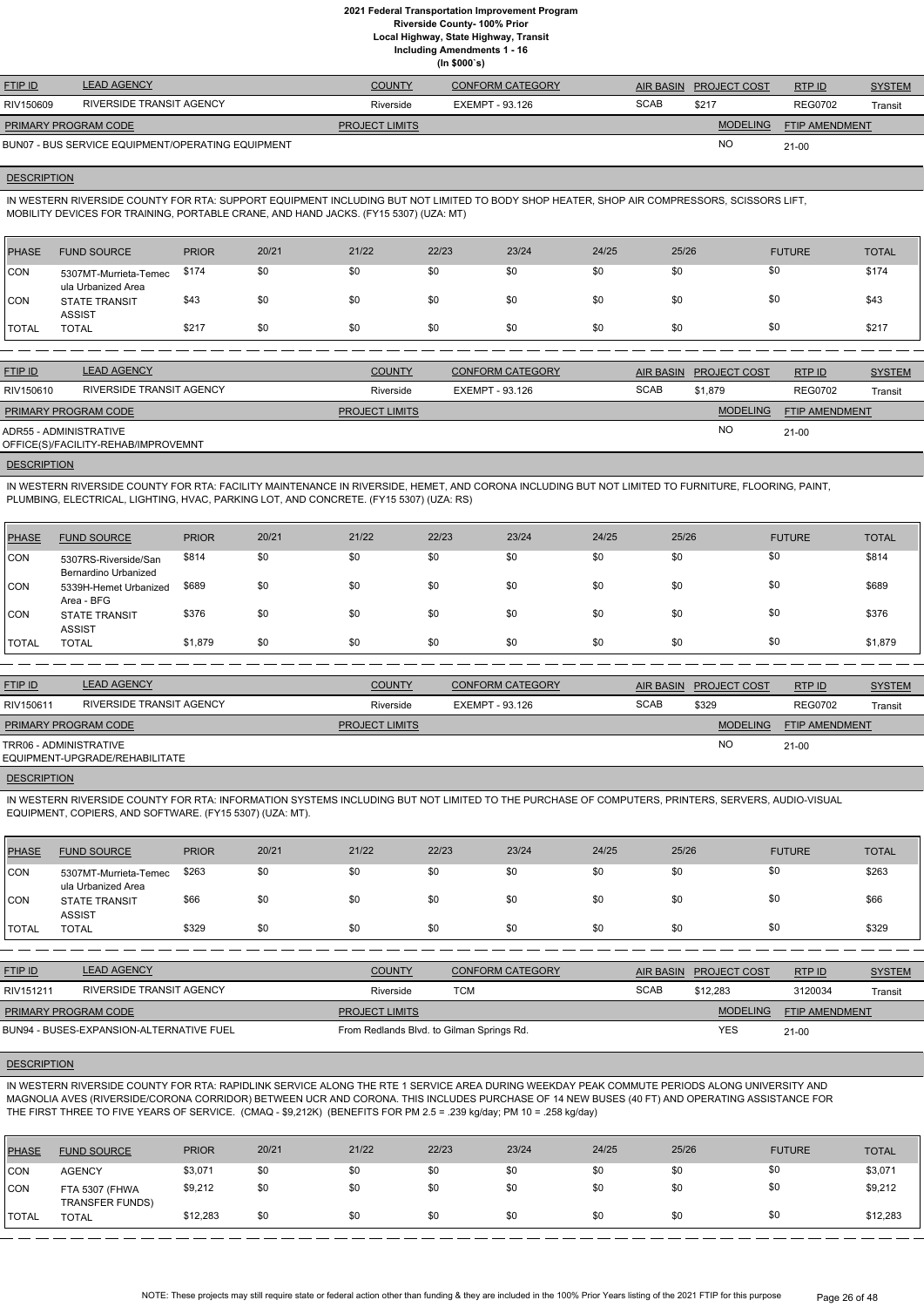# **2021 Federal Transportation Improvement Program**

**Riverside County- 100% Prior**

**Local Highway, State Highway, Transit**

**Including Amendments 1 - 16**

|  | (ln \$000's) |  |
|--|--------------|--|
|--|--------------|--|

| <b>FTIP ID</b>              | <b>LEAD AGENCY</b>                             | <b>COUNTY</b>         | <b>CONFORM CATEGORY</b> | AIR BASIN   | <b>PROJECT COST</b> | RTP ID                | <b>SYSTEM</b> |
|-----------------------------|------------------------------------------------|-----------------------|-------------------------|-------------|---------------------|-----------------------|---------------|
| RIV151212                   | RIVERSIDE TRANSIT AGENCY                       | Riverside             | тсм                     | <b>SCAB</b> | \$5,500             | 3TL807                | Transit       |
| <b>PRIMARY PROGRAM CODE</b> |                                                | <b>PROJECT LIMITS</b> |                         |             | <b>MODELING</b>     | <b>FTIP AMENDMENT</b> |               |
|                             | ITS14 - VAR TRAFIC OP SYS ELE (ITS05 TO ITS13) |                       |                         |             | NO                  | $21 - 00$             |               |

#### **DESCRIPTION**

IN WESTERN RIVERSIDE COUNTY FOR RTA - INSTALLATION OF A TURNKEY ITS TO IMPROVE FLEET MANAGEMENT, IMPROVE EFFICIENCY, ENHANCE SERVICE AND INCREASE RIDERSHIP

| <b>PHASE</b> | <b>FUND SOURCE</b>                       | <b>PRIOR</b> | 20/21 | 21/22 | 22/23 | 23/24 | 24/25 | 25/26 | <b>FUTURE</b> | <b>TOTAL</b> |
|--------------|------------------------------------------|--------------|-------|-------|-------|-------|-------|-------|---------------|--------------|
| <b>CON</b>   | <b>AGENCY</b>                            | \$998        | \$0   | \$0   | \$0   | \$0   | \$0   | \$0   | \$0           | \$998        |
| <b>CON</b>   | FTA 5307 (FHWA<br><b>TRANSFER FUNDS)</b> | \$4,125      | \$0   | \$0   | \$0   | \$0   | \$0   | \$0   | \$0           | \$4,125      |
| <b>CON</b>   | <b>RIV CO SALES TAX</b>                  | \$377        | \$0   | \$0   | \$0   | \$0   | \$0   | \$0   | \$0           | \$377        |
| <b>TOTAL</b> | <b>TOTAL</b>                             | \$5,500      | \$0   | \$0   | \$0   | \$0   | \$0   | \$0   | \$0           | \$5,500      |

| <b>FTIP ID</b>              | <b>LEAD AGENCY</b>                          | <b>COUNTY</b>         | <b>CONFORM CATEGORY</b> |             | AIR BASIN PROJECT COST | RTP ID                | <b>SYSTEM</b> |
|-----------------------------|---------------------------------------------|-----------------------|-------------------------|-------------|------------------------|-----------------------|---------------|
| RIV160201                   | RIVERSIDE TRANSIT AGENCY                    | Riverside             | <b>TCM Committed</b>    | <b>SCAB</b> | \$5,000                | 3120034               | Transit       |
| <b>PRIMARY PROGRAM CODE</b> |                                             | <b>PROJECT LIMITS</b> |                         |             | <b>MODELING</b>        | <b>FTIP AMENDMENT</b> |               |
|                             | BUO00 - BUS OPERATIONS/OPERATING ASSISTANCE |                       |                         |             | <b>YES</b>             | $21 - 00$             |               |

## **DESCRIPTION**

IN WESTERN RIVERSIDE CO FOR RTA - NEW EXPRESS BUS SERVICE: ROUTE 200 AND 205 CREATED TO SUPPORT INCREASED COMMUTER TRANSIT, UTILIZING THE NEW SR91 EXPRESS LANES FROM NO. RIVERSIDE CO TO ORANGE CO. BOTH ROUTES WILL PROVIDE PEAK HR EXP SVC TO MAJOR TRANSFER HUBS AND MULTI-MODAL STATIONS INCLUDING P-N-R, EMPLOYMENT CENTERS, & RETAIL DESTINATIONS IN RIV & ORANGE COUNTY.

| PHASE        | <b>FUND SOURCE</b> | <b>PRIOR</b> | 20/21 | 21/22 | 22/23 | 23/24 | 24/25 | 25/26 | <b>FUTURE</b> | <b>TOTAL</b> |
|--------------|--------------------|--------------|-------|-------|-------|-------|-------|-------|---------------|--------------|
| <b>CON</b>   | <b>AGENCY</b>      | \$5,000      | \$0   | \$0   | \$0   | \$0   |       |       |               | \$5,000      |
| <b>TOTAL</b> | <b>TOTAL</b>       | \$5,000      | \$0   | \$0   | \$0   | \$0   |       |       |               | \$5,000      |

| <b>SYSTEM</b>         |
|-----------------------|
| Transit               |
| <b>FTIP AMENDMENT</b> |
|                       |
| <b>REG0702</b>        |

#### **DESCRIPTION**

IN WESTERN RIVERSIDE COUNTY FOR RTA: OPERATING ASSISTANCE FOR FIXED ROUTE AND PARATRANSIT - FY 2016/17.

| <b>PHASE</b>   | <b>FUND SOURCE</b>                                 | <b>PRIOR</b> | 20/21 | 21/22                 | 22/23           | 23/24                   | 24/25       | 25/26            |                 | <b>FUTURE</b>  | <b>TOTAL</b>  |
|----------------|----------------------------------------------------|--------------|-------|-----------------------|-----------------|-------------------------|-------------|------------------|-----------------|----------------|---------------|
| CON            | 5307H-Hemet Urbanized<br>Area                      | \$1,800      | \$0   | \$0                   | \$0             | \$0                     | \$0         | \$0              | \$0             |                | \$1,800       |
| CON            | 5307RS-Riverside/San<br>Bernardino Urbanized       | \$540        | \$0   | \$0                   | \$0             | \$0                     | \$0         | \$0              | \$0             |                | \$540         |
| CON            | 5311 - NONURBANIZED<br><b>AREA FORMULA</b>         | \$550        | \$0   | \$0                   | \$0             | \$0                     | \$0         | \$0              | \$0             |                | \$550         |
| <b>CON</b>     | <b>AGENCY</b>                                      | \$1,305      | \$0   | \$0                   | \$0             | \$0                     | \$0         | \$0              | \$0             |                | \$1,305       |
| CON            | CAP AND TRADE<br><b>PROGRAM</b>                    | \$460        | \$0   | \$0                   | \$0             | \$0                     | \$0         | \$0              |                 | \$0            | \$460         |
| <b>CON</b>     | <b>FARE REVENUE</b>                                | \$11,050     | \$0   | \$0                   | \$0             | \$0                     | \$0         | \$0              | \$0             |                | \$11,050      |
| <b>CON</b>     | <b>FTA 5307 UZA</b><br><b>FORMULAR</b>             | \$60         | \$0   | \$0                   | \$0             | \$0                     | \$0         | \$0              |                 | \$0            | \$60          |
| <b>CON</b>     | <b>LOCAL TRANS FUNDS</b>                           | \$41,413     | \$0   | \$0                   | \$0             | \$0                     | \$0         | \$0              | \$0             |                | \$41,413      |
| <b>CON</b>     | <b>RIV CO SALES TAX</b>                            | \$2,804      | \$0   | \$0                   | \$0             | \$0                     | \$0         | \$0              |                 | \$0            | \$2,804       |
| <b>TOTAL</b>   | <b>TOTAL</b>                                       | \$59,982     | \$0   | \$0                   | \$0             | \$0                     | \$0         | \$0              |                 | \$0            | \$59,982      |
|                | <b>LEAD AGENCY</b>                                 |              |       |                       |                 |                         |             |                  |                 |                |               |
| <b>FTIP ID</b> |                                                    |              |       | <b>COUNTY</b>         |                 | <b>CONFORM CATEGORY</b> |             | <b>AIR BASIN</b> | PROJECT COST    | RTP ID         | <b>SYSTEM</b> |
| RIV170102      | RIVERSIDE TRANSIT AGENCY                           |              |       | Riverside             | EXEMPT - 93.126 |                         | <b>SCAB</b> |                  | \$15,125        | <b>REG0702</b> | Transit       |
|                | PRIMARY PROGRAM CODE                               |              |       | <b>PROJECT LIMITS</b> |                 |                         |             |                  | <b>MODELING</b> | FTIP AMENDMENT |               |
|                | <b>BUO00 - BUS OPERATIONS/OPERATING ASSISTANCE</b> |              |       |                       |                 |                         |             |                  | <b>NO</b>       | $21 - 00$      |               |

#### **DESCRIPTION**

IN WESTERN RIVERSIDE COUNTY FOR RTA: PREVENTATIVE MAINTENANCE AND CAPITAL COST OF CONTRACTING - FY 2017 (FY 17 5307 UZA: RS \$7,450, MT \$3,750, AND CARRY OVER \$900k).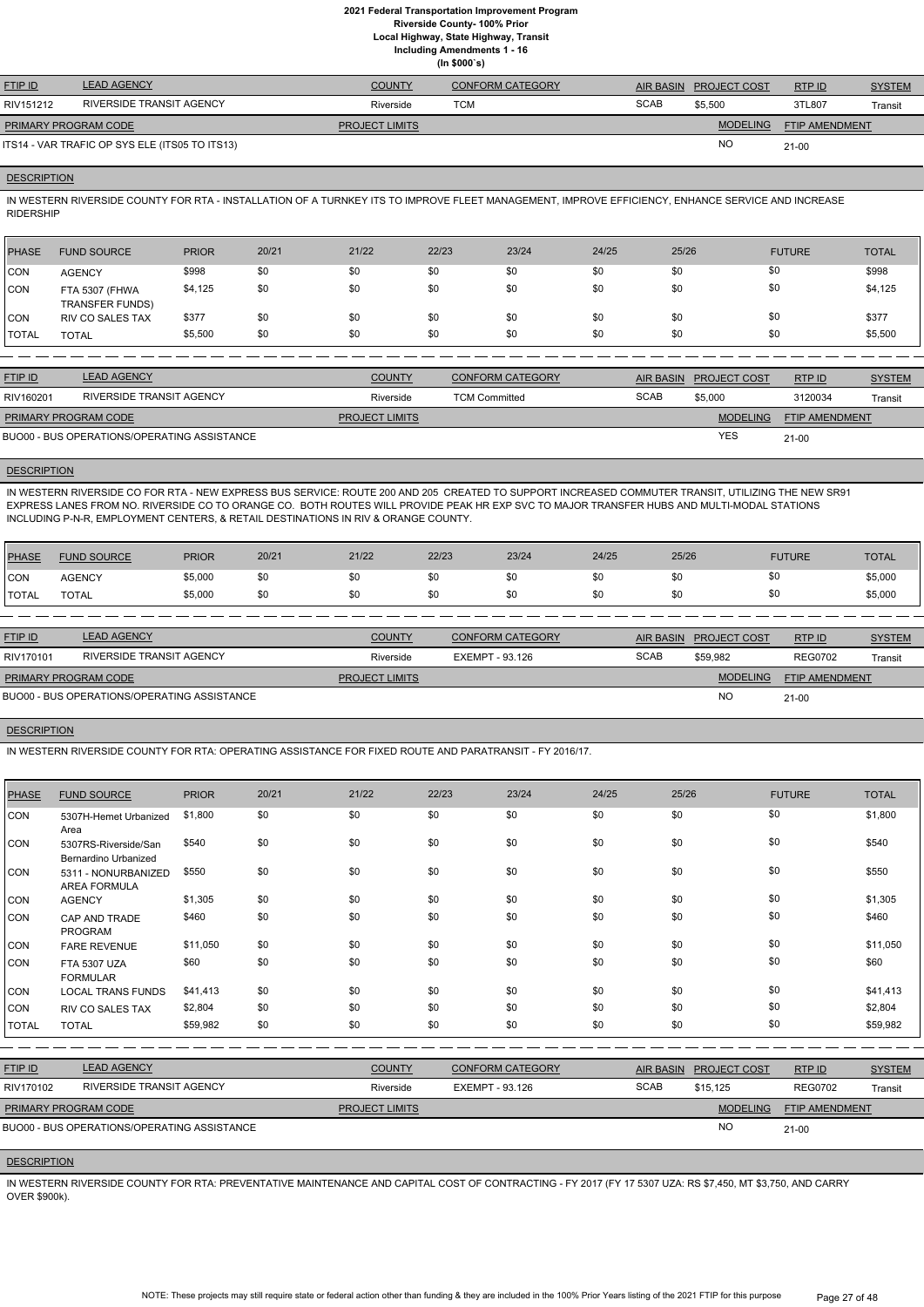**Local Highway, State Highway, Transit Including Amendments 1 - 16**

|  |              | ing Amenaments |  |
|--|--------------|----------------|--|
|  | (ln \$000's) |                |  |

|              | $(III$ $\psi$                                |              |       |       |       |       |       |       |               |              |  |  |
|--------------|----------------------------------------------|--------------|-------|-------|-------|-------|-------|-------|---------------|--------------|--|--|
| PHASE        | <b>FUND SOURCE</b>                           | <b>PRIOR</b> | 20/21 | 21/22 | 22/23 | 23/24 | 24/25 | 25/26 | <b>FUTURE</b> | <b>TOTAL</b> |  |  |
| CON          | 5307MT-Murrieta-Temec<br>ula Urbanized Area  | \$3,750      | \$0   | \$0   | \$0   | \$0   | \$0   | \$0   | \$0           | \$3,750      |  |  |
| CON          | 5307RS-Riverside/San<br>Bernardino Urbanized | \$7,450      | \$0   | \$0   | \$0   | \$0   | \$0   | \$0   | \$0           | \$7,450      |  |  |
| ICON         | <b>FTA 5307 UZA</b><br><b>FORMULAR</b>       | \$900        | \$0   | \$0   | \$0   | \$0   | \$0   | \$0   | \$0           | \$900        |  |  |
| <b>CON</b>   | <b>LOCAL TRANS FUNDS</b>                     | \$3,025      | \$0   | \$0   | \$0   | \$0   | \$0   | \$0   | \$0           | \$3,025      |  |  |
| <b>TOTAL</b> | <b>TOTAL</b>                                 | \$15,125     | \$0   | \$0   | \$0   | \$0   | \$0   | \$0   | \$0           | \$15,125     |  |  |

| <b>FTIP ID</b>              | <b>LEAD AGENCY</b>                         | <b>COUNTY</b>         | <b>CONFORM CATEGORY</b> |             | AIR BASIN PROJECT COST | RTPID                 | <b>SYSTEM</b> |
|-----------------------------|--------------------------------------------|-----------------------|-------------------------|-------------|------------------------|-----------------------|---------------|
| RIV170103                   | RIVERSIDE TRANSIT AGENCY                   | Riverside             | EXEMPT - 93.126         | <b>SCAB</b> | \$1,984                | 3120031               | Transit       |
| <b>PRIMARY PROGRAM CODE</b> |                                            | <b>PROJECT LIMITS</b> |                         |             | <b>MODELING</b>        | <b>FTIP AMENDMENT</b> |               |
|                             | BUR17 - BUSES-REPLACEMENT-ALTERNATIVE FUEL |                       |                         |             | <b>NC</b>              | $21-00$               |               |

#### **DESCRIPTION**

IN WESTERN RIVERSIDE COUNTY FOR RTA: PURCHASE OF TEN (10) REPLACEMENT CNG REVENUE VEHICLES FOR USE ON CONTRACT OPERATED FIXED ROUTE SERVICE (FY 17 5307: UZA MT \$1,686).

| <b>PHASE</b> | <b>FUND SOURCE</b>                          | <b>PRIOR</b> | 20/21 | 21/22 | 22/23 | 23/24 | 24/25 | 25/26 | <b>FUTURE</b> | <b>TOTAL</b> |
|--------------|---------------------------------------------|--------------|-------|-------|-------|-------|-------|-------|---------------|--------------|
| <b>CON</b>   | 5307MT-Murrieta-Temec<br>ula Urbanized Area | \$1,686      | \$0   | \$0   | \$0   | \$0   | \$0   | \$0   | \$0           | \$1,686      |
| <b>CON</b>   | <b>STATE TRANSIT</b><br><b>ASSIST</b>       | \$298        | \$0   | \$0   | \$0   | \$0   | \$0   | \$0   | \$0           | \$298        |
| <b>TOTAL</b> | <b>TOTAL</b>                                | \$1,984      | \$0   | \$0   | \$0   | \$0   | \$0   | \$0   | \$0           | \$1,984      |
|              |                                             |              |       |       |       |       |       |       |               |              |

| <b>FTIP ID</b>       | <b>LEAD AGENCY</b>                   | <b>COUNTY</b>         | <b>CONFORM CATEGORY</b> |             | AIR BASIN PROJECT COST | RTP ID                | <b>SYSTEM</b> |
|----------------------|--------------------------------------|-----------------------|-------------------------|-------------|------------------------|-----------------------|---------------|
| RIV170104            | RIVERSIDE TRANSIT AGENCY             | Riverside             | EXEMPT - 93.126         | <b>SCAB</b> | \$3,306                | 3160050               | Transit       |
| PRIMARY PROGRAM CODE |                                      | <b>PROJECT LIMITS</b> |                         |             | <b>MODELING</b>        | <b>FTIP AMENDMENT</b> |               |
|                      | BUR16 - BUSES-REPLACEMENT-GAS/DIESEL |                       |                         |             | <b>NC</b>              | $21 - 00$             |               |

## **DESCRIPTION**

IN WESTERN RIVERSIDE COUNTY FOR RTA: PURCHASE OF 33 REPLACEMENT UNLEADED REVENUE VEHICLES FOR USE ON DEMAND RESPONSE SERVICE (FY 17 5307: UZA RIV-SB).

| PHASE          | <b>FUND SOURCE</b>                           | <b>PRIOR</b> | 20/21 | 21/22 | 22/23 | 23/24 | 24/25 | 25/26 | <b>FUTURE</b> | <b>TOTAL</b> |
|----------------|----------------------------------------------|--------------|-------|-------|-------|-------|-------|-------|---------------|--------------|
| CON            | 5307RS-Riverside/San<br>Bernardino Urbanized | \$2,810      | \$0   | \$0   | \$0   | \$0   | \$0   | \$0   | \$0           | \$2,810      |
| <b>CON</b>     | <b>STATE TRANSIT</b><br><b>ASSIST</b>        | \$496        | \$0   | \$0   | \$0   | \$0   | \$0   | \$0   | \$0           | \$496        |
| <b>I</b> TOTAL | <b>TOTAL</b>                                 | \$3,306      | \$0   | \$0   | \$0   | \$0   | \$0   | \$0   | \$0           | \$3,306      |

| <b>FTIP ID</b>       | <b>LEAD AGENCY</b>                         | <b>COUNTY</b>         | <b>CONFORM CATEGORY</b> |             | AIR BASIN PROJECT COST | RTPID                 | <b>SYSTEM</b> |
|----------------------|--------------------------------------------|-----------------------|-------------------------|-------------|------------------------|-----------------------|---------------|
| RIV170105            | RIVERSIDE TRANSIT AGENCY                   | Riverside             | EXEMPT - 93.126         | <b>SCAB</b> | \$200                  | 3TC0702               | Transit       |
| PRIMARY PROGRAM CODE |                                            | <b>PROJECT LIMITS</b> |                         |             | <b>MODELING</b>        | <b>FTIP AMENDMENT</b> |               |
|                      | NCR10 - PASSENGER BENCHES & SMALL SHELTERS |                       |                         |             | <b>NO</b>              | 21-00                 |               |

#### **DESCRIPTION**

IN WESTERN RIVERSIDE COUNTY FOR RTA: ASSOCIATED TRANSIT IMPROVEMENTS, INCLUDING BUT NOT LIMITED TO BUS SHELTERS AND BENCHES, KIOSKS, SIGNAGE, AND LIGHTING TO ENHANCE SECURITY AND SAFETY AND ADA ACCESS (FY 17 5307 UZA: RIV-SB \$80K, MT \$45K, AND HEMET \$35K)

| <b>PHASE</b>   | <b>FUND SOURCE</b>                           | <b>PRIOR</b> | 20/21 | 21/22                 | 22/23                  | 23/24                   | 24/25       | 25/26            |                 | <b>FUTURE</b>  | <b>TOTAL</b>  |
|----------------|----------------------------------------------|--------------|-------|-----------------------|------------------------|-------------------------|-------------|------------------|-----------------|----------------|---------------|
| CON            | 5307H-Hemet Urbanized<br>Area                | \$35         | \$0   | \$0                   | \$0                    | \$0                     | \$0         | \$0              |                 | \$0            | \$35          |
| CON            | 5307MT-Murrieta-Temec<br>ula Urbanized Area  | \$45         | \$0   | \$0                   | \$0                    | \$0                     | \$0         | \$0              |                 | \$0            | \$45          |
| CON            | 5307RS-Riverside/San<br>Bernardino Urbanized | \$80         | \$0   | \$0                   | \$0                    | \$0                     | \$0         | \$0              |                 | \$0            | \$80          |
| CON            | <b>STATE TRANSIT</b><br><b>ASSIST</b>        | \$40         | \$0   | \$0                   | \$0                    | \$0                     | \$0         | \$0              |                 | \$0            | \$40          |
| <b>TOTAL</b>   | <b>TOTAL</b>                                 | \$200        | \$0   | \$0                   | \$0                    | \$0                     | \$0         | \$0              |                 | \$0            | \$200         |
|                |                                              |              |       |                       |                        |                         |             |                  |                 |                |               |
| <b>FTIP ID</b> | <b>LEAD AGENCY</b>                           |              |       | <b>COUNTY</b>         |                        | <b>CONFORM CATEGORY</b> |             | <b>AIR BASIN</b> | PROJECT COST    | RTP ID         | <b>SYSTEM</b> |
| RIV170106      | <b>RIVERSIDE TRANSIT AGENCY</b>              |              |       | Riverside             | <b>EXEMPT - 93.126</b> |                         | <b>SCAB</b> |                  | \$1,110         | <b>REG0702</b> | Transit       |
|                | PRIMARY PROGRAM CODE                         |              |       | <b>PROJECT LIMITS</b> |                        |                         |             |                  | <b>MODELING</b> | FTIP AMENDMENT |               |
|                | TRN07 - MAINTENANCE EQUIPMENT-NEW            |              |       |                       |                        |                         |             |                  | <b>NO</b>       | $21 - 00$      |               |

## **DESCRIPTION**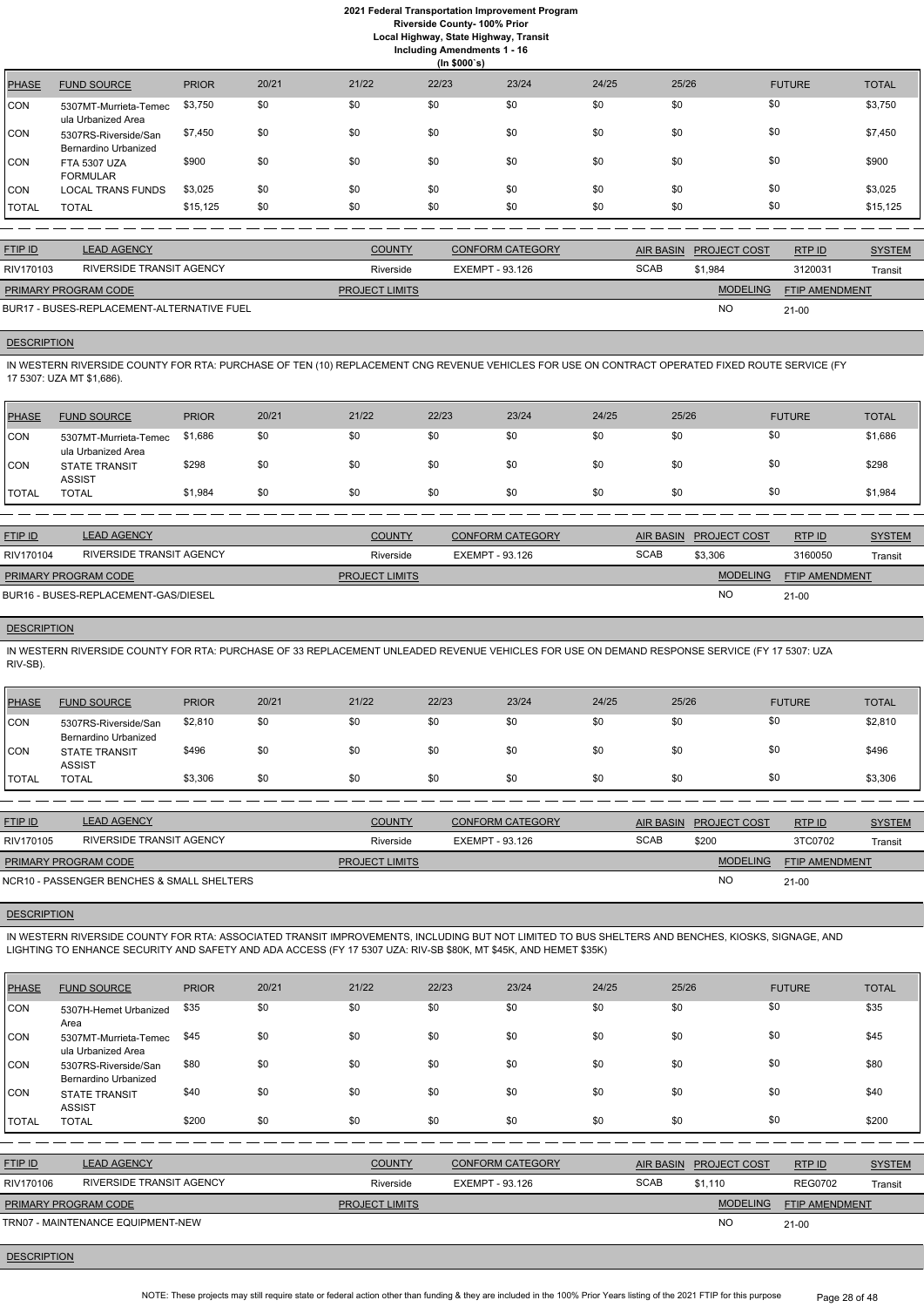IN WESTERN RIVERSIDE COUNTY FOR RTA - CAPITAL MAINTENANCE SPARES: PURCHASE OF SPARE PARTS FOR ROLLING STOCK UNDER THE BUS MAINTENANCE PROGRAM (FY 17 5307 UZA: RIV-SB \$888K).

| <b>PHASE</b> | <b>FUND SOURCE</b>                           | <b>PRIOR</b> | 20/21 | 21/22 | 22/23 | 23/24 | 24/25 | 25/26 | <b>FUTURE</b> | <b>TOTAL</b> |
|--------------|----------------------------------------------|--------------|-------|-------|-------|-------|-------|-------|---------------|--------------|
| <b>CON</b>   | 5307RS-Riverside/San<br>Bernardino Urbanized | \$888        | \$0   | \$0   | \$0   | \$0   | \$0   | \$0   | \$0           | \$888        |
| <b>CON</b>   | <b>STATE TRANSIT</b><br><b>ASSIST</b>        | \$222        | \$0   | \$0   | \$0   | \$0   | \$0   | \$0   | \$0           | \$222        |
| <b>TOTAL</b> | <b>TOTAL</b>                                 | \$1,110      | \$0   | \$0   | \$0   | \$0   | \$0   | \$0   | \$0           | \$1,110      |

| <b>FTIP ID</b>              | <b>LEAD AGENCY</b>       | <b>COUNTY</b>         | <b>CONFORM CATEGORY</b> |             | <b>AIR BASIN PROJECT COST</b> | RTP ID                | <b>SYSTEM</b> |
|-----------------------------|--------------------------|-----------------------|-------------------------|-------------|-------------------------------|-----------------------|---------------|
| RIV170107                   | RIVERSIDE TRANSIT AGENCY | Riverside             | EXEMPT - 93.126         | <b>SCAB</b> | \$304                         | <b>REG0702</b>        | Transit       |
| <b>PRIMARY PROGRAM CODE</b> |                          | <b>PROJECT LIMITS</b> |                         |             | <b>MODELING</b>               | <b>FTIP AMENDMENT</b> |               |
| BUO01 - BUS-CAPITAL LEASE   |                          |                       |                         |             | <b>NO</b>                     | $21-00$               |               |

# **DESCRIPTION**

IN WESTERN RIVERSIDE COUNTY FOR RTA - CAPITALIZED TIRE LEASE: CAPITAL COST OF LEASING BUS TIRES (FY 17 5307 UZA: MT \$243K).

| <b>PHASE</b> | <b>FUND SOURCE</b>                          | <b>PRIOR</b> | 20/21 | 21/22 | 22/23 | 23/24 | 24/25 | 25/26 | <b>FUTURE</b> | <b>TOTAL</b> |
|--------------|---------------------------------------------|--------------|-------|-------|-------|-------|-------|-------|---------------|--------------|
| <b>CON</b>   | 5307MT-Murrieta-Temec<br>ula Urbanized Area | \$243        | \$0   | \$0   | \$0   | \$0   | \$0   | \$0   | \$0           | \$243        |
| <b>CON</b>   | <b>STATE TRANSIT</b><br><b>ASSIST</b>       | \$61         | \$0   | \$0   | \$0   | \$0   | \$0   | \$0   | \$0           | \$61         |
| <b>TOTAL</b> | <b>TOTAL</b>                                | \$304        | \$0   | \$0   | \$0   | \$0   | \$0   | \$0   | \$0           | \$304        |
|              |                                             |              |       |       |       |       |       |       |               |              |

| <b>FTIP ID</b>              | LEAD AGENCY                                       | <b>COUNTY</b>         | <b>CONFORM CATEGORY</b> | AIR BASIN   | <b>PROJECT COST</b> | RTPID                 | <b>SYSTEM</b> |
|-----------------------------|---------------------------------------------------|-----------------------|-------------------------|-------------|---------------------|-----------------------|---------------|
| RIV170108                   | RIVERSIDE TRANSIT AGENCY                          | Riverside             | EXEMPT - 93.126         | <b>SCAB</b> | \$73                | <b>REG0702</b>        | Transit       |
| <b>PRIMARY PROGRAM CODE</b> |                                                   | <b>PROJECT LIMITS</b> |                         |             | <b>MODELING</b>     | <b>FTIP AMENDMENT</b> |               |
|                             | BUN07 - BUS SERVICE EQUIPMENT/OPERATING EQUIPMENT |                       |                         |             | <b>NO</b>           | $21 - 00$             |               |

## **DESCRIPTION**

IN WESTERN RIVERSIDE COUNTY FOR RTA: PURCHASE OF SUPPORT EQUIPMENT INCLUDING BUT NOT LIMITED TO SHOP AIR COMPRESSORS, SCISSORS LIFT, MOBILITY DEVICES FOR TRAINING, PORTABLE CRANE, HAND JACKS, DRILL BREAKER AND PRESSURE WASHERS (FY 17 5307 UZA: HEMET \$58K)

| PHASE        | <b>FUND SOURCE</b>                    | <b>PRIOR</b> | 20/21 | 21/22 | 22/23 | 23/24 | 24/25 | 25/26 | <b>FUTURE</b> | <b>TOTAL</b> |
|--------------|---------------------------------------|--------------|-------|-------|-------|-------|-------|-------|---------------|--------------|
| <b>CON</b>   | 5307H-Hemet Urbanized<br>Area         | \$58         | \$0   | \$0   | \$0   | \$0   | \$0   | \$0   |               | \$58         |
| CON          | <b>STATE TRANSIT</b><br><b>ASSIST</b> | \$15         | \$0   | \$0   | \$0   | \$0   | \$0   | \$0   | \$0           | \$15         |
| <b>TOTAL</b> | <b>TOTAL</b>                          | \$73         | \$0   | \$0   | \$0   | \$0   | \$0   | \$0   | \$0           | \$73         |

| <b>FTIP ID</b>              | <b>LEAD AGENCY</b>                  | <b>COUNTY</b>         | <b>CONFORM CATEGORY</b> | <b>AIR BASIN</b> | <b>PROJECT COST</b> | RTPID                 | <b>SYSTEM</b> |
|-----------------------------|-------------------------------------|-----------------------|-------------------------|------------------|---------------------|-----------------------|---------------|
| RIV170109                   | RIVERSIDE TRANSIT AGENCY            | Riverside             | EXEMPT - 93.126         | <b>SCAB</b>      | \$266               | <b>REG0702</b>        | Transit       |
| <b>PRIMARY PROGRAM CODE</b> |                                     | <b>PROJECT LIMITS</b> |                         |                  | <b>MODELING</b>     | <b>FTIP AMENDMENT</b> |               |
| ADR55 - ADMINISTRATIVE      | OFFICE(S)/FACILITY-REHAB/IMPROVEMNT |                       |                         |                  | <b>NO</b>           | $21-00$               |               |
|                             |                                     |                       |                         |                  |                     |                       |               |

## **DESCRIPTION**

IN WESTERN RIVERSIDE COUNTY FOR RTA: FACILITY MAINTENANCE IN RIVERSIDE, HEMET, AND CORONA INCLUDING BUT NOT LIMITED TO FURNITURE, FLOORING, PAINT, PLUMBING, ELECTRICAL, LIGHTING, HVAC, ROLL UP DOORS, AND PARKING LOT AND CONCRETE REPAIRS (FY 17 5307 UZA: RIV-SB).

| <b>PHASE</b> | <b>FUND SOURCE</b> | <b>PRIOR</b> | 20/21 | 21/22 | 22/23 | 23/24 | 24/25 | 25/26 | <b>FUTURE</b> | <b>TOTAL</b> |
|--------------|--------------------|--------------|-------|-------|-------|-------|-------|-------|---------------|--------------|
|--------------|--------------------|--------------|-------|-------|-------|-------|-------|-------|---------------|--------------|

| <b>TOTAL</b> | <b>TOTAL</b>                                           | \$266 | \$0 | \$0 | \$0 | \$0 | \$0 | \$0 | \$266 |
|--------------|--------------------------------------------------------|-------|-----|-----|-----|-----|-----|-----|-------|
| <b>CON</b>   | Bernardino Urbanized<br>STATE TRANSIT<br><b>ASSIST</b> | \$53  | \$0 | \$0 | \$0 | \$0 | \$0 | \$0 | \$53  |
| <b>CON</b>   | 5307RS-Riverside/San                                   | \$213 | \$0 | \$0 | \$0 | \$0 | \$0 | \$0 | \$213 |

| <b>FTIP ID</b>              | <b>LEAD AGENCY</b>                   | <b>COUNTY</b>         | <b>CONFORM CATEGORY</b> |             | AIR BASIN PROJECT COST | RTP ID                | <b>SYSTEM</b> |
|-----------------------------|--------------------------------------|-----------------------|-------------------------|-------------|------------------------|-----------------------|---------------|
| RIV170110                   | RIVERSIDE TRANSIT AGENCY             | Riverside             | EXEMPT - 93.126         | <b>SCAB</b> | \$90                   | <b>REG0702</b>        | Transit       |
| <b>PRIMARY PROGRAM CODE</b> |                                      | <b>PROJECT LIMITS</b> |                         |             | <b>MODELING</b>        | <b>FTIP AMENDMENT</b> |               |
|                             | TRN06 - ADMINISTRATIVE EQUIPMENT-NEW |                       |                         |             | <b>NC</b>              | $21 - 00$             |               |

### **DESCRIPTION**

IN WESTERN RIVERSIDE COUNT Y FOR RTA: INFORMATION SYSTEMS INCLUDING BUT NOT LIMITED TO THE PURCHASE OF COMPUTERS, PRINTERS, SERVERS, AUDIO-VISUAL EQUIPMENT, COPIERS, SOFTWARE, AND MOBILE DATA TERMINALS (FY 17 5307 UZA: HEMET).

> NOTE: These projects may still require state or federal action other than funding & they are included in the 100% Prior Years listing of the 2021 FTIP for this purpose Page 29 of 48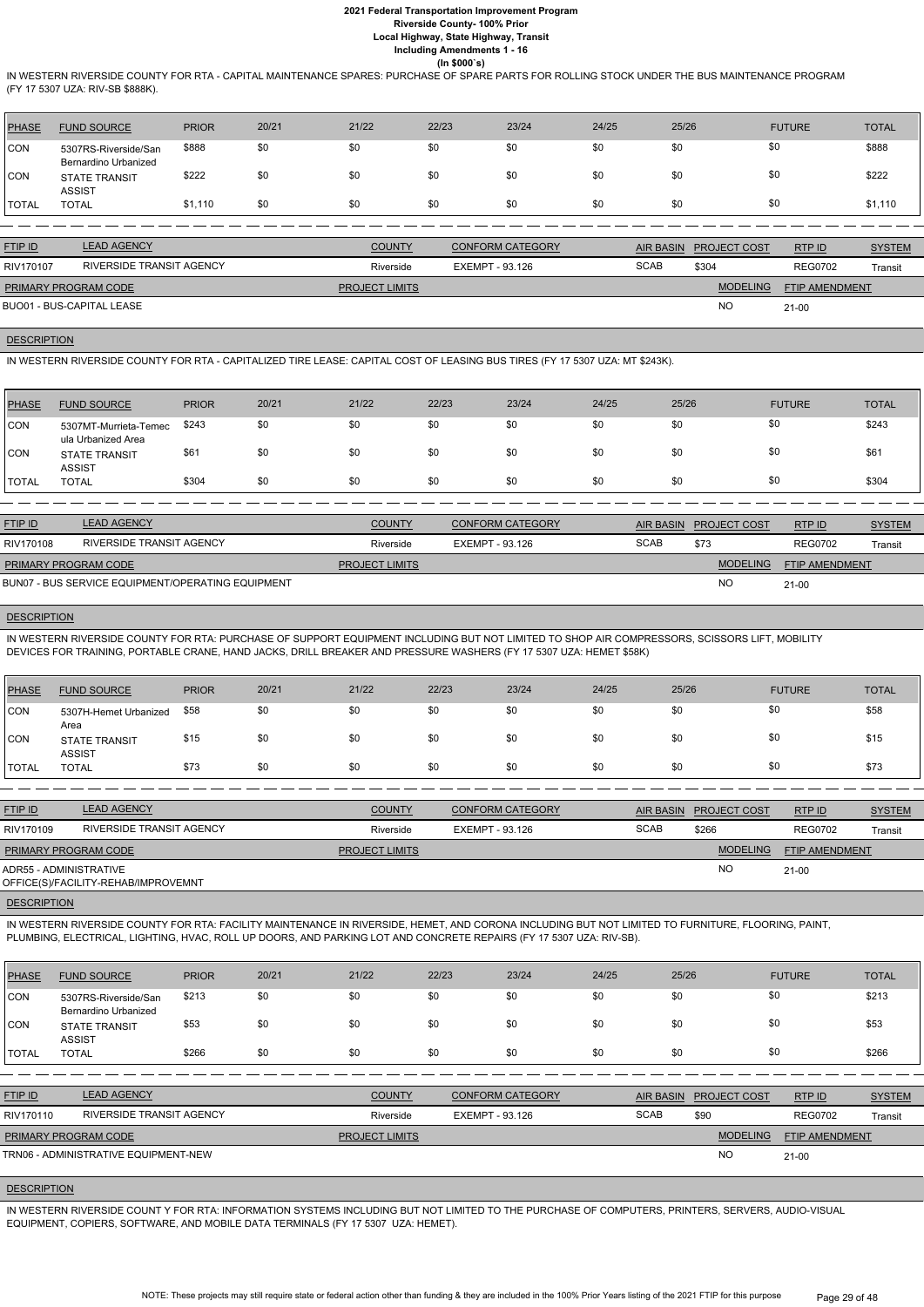**Local Highway, State Highway, Transit**

| <b>Including Amendments 1 - 16</b> |  |  |
|------------------------------------|--|--|
| $\mathbf{u}$ $\mathbf{a}$          |  |  |

|              | $(1n, $000 \text{ s})$                |              |       |       |       |       |       |       |               |              |
|--------------|---------------------------------------|--------------|-------|-------|-------|-------|-------|-------|---------------|--------------|
| <b>PHASE</b> | <b>FUND SOURCE</b>                    | <b>PRIOR</b> | 20/21 | 21/22 | 22/23 | 23/24 | 24/25 | 25/26 | <b>FUTURE</b> | <b>TOTAL</b> |
| CON          | 5307H-Hemet Urbanized<br>Area         | \$72         | \$0   | \$0   | \$0   | \$0   | \$0   | \$0   | \$0           | \$72         |
| CON          | <b>STATE TRANSIT</b><br><b>ASSIST</b> | \$18         | \$0   | \$0   | \$0   | \$0   | \$0   | \$0   | \$0           | \$18         |
| <b>TOTAL</b> | <b>TOTAL</b>                          | \$90         | \$0   | \$0   | \$0   | \$0   | \$0   | \$0   | \$0           | \$90         |

| <b>FTIP ID</b>              | <b>LEAD AGENCY</b>                            | <b>COUNTY</b>         | <b>CONFORM CATEGORY</b> |             | AIR BASIN PROJECT COST | RTP ID                | <b>SYSTEM</b> |
|-----------------------------|-----------------------------------------------|-----------------------|-------------------------|-------------|------------------------|-----------------------|---------------|
| RIV170111                   | RIVERSIDE TRANSIT AGENCY                      | Riverside             | EXEMPT - 93.126         | <b>SCAB</b> | \$10,000               | 3160043               | Transit       |
| <b>PRIMARY PROGRAM CODE</b> |                                               | <b>PROJECT LIMITS</b> |                         |             | <b>MODELING</b>        | <b>FTIP AMENDMENT</b> |               |
|                             | ADN55 - ADMINISTRATIVE OFFICE(S)/FACILITY-NEW |                       |                         |             | <b>NO</b>              | $21 - 00$             |               |

#### **DESCRIPTION**

IN WESTERN RIVERSIDE COUNTY FOR RTA: OPERATIONS AND MAINTENANCE FACILITY PLANNING AND DESIGN, LAND ACQUISITION AND CONSTRUCTION OF THE NEW CENTRAL OPERATIONS AND MAINTENANCE FACILITY. PH I OF THE PROJECT INCLUDES AGENCY NEEDS ASSESSMENT (PA&ED/DESIGN ONLY).

| PHASE        | <b>FUND SOURCE</b>                    | <b>PRIOR</b> | 20/21 | 21/22 | 22/23 | 23/24 | 24/25 | 25/26    | <b>FUTURE</b> | <b>TOTAL</b> |
|--------------|---------------------------------------|--------------|-------|-------|-------|-------|-------|----------|---------------|--------------|
| PE           | <b>STATE TRANSIT</b><br><b>ASSIST</b> | \$10,000     | \$0   | \$0   | \$0   | \$0   | \$0   | ሶስ<br>งบ | \$0           | \$10,000     |
| <b>TOTAL</b> | <b>TOTAL</b>                          | \$10,000     | \$0   | \$0   | \$0   | \$0   | \$0   | ጥጣ<br>งบ | \$0           | \$10,000     |

| <b>FTIP ID</b>              | <b>LEAD AGENCY</b>              | <b>COUNTY</b>         | CONFORM CATEGORY |             | AIR BASIN PROJECT COST | RTPID                 | <b>SYSTEM</b> |
|-----------------------------|---------------------------------|-----------------------|------------------|-------------|------------------------|-----------------------|---------------|
| RIV170125                   | <b>RIVERSIDE TRANSIT AGENCY</b> | Riverside             | EXEMPT - 93.126  | <b>SCAB</b> | \$310                  | <b>REG0702</b>        | Transit       |
| <b>PRIMARY PROGRAM CODE</b> |                                 | <b>PROJECT LIMITS</b> |                  |             | <b>MODELING</b>        | <b>FTIP AMENDMENT</b> |               |
| PLN40 - PLANNING            |                                 |                       |                  |             | <b>NO</b>              | $21 - 00$             |               |

## **DESCRIPTION**

IN WESTERN RIVERSIDE COUNTY FOR RTA: CONDUCT TRANSIT PLANNING ACTIVITIES INCLUDING THE DEVELOPMENT OF A TRANSIT ASSET MANAGEMENT PLAN, DEVELOPMENT OF SHORT RANGE TRANSIT PLAN AND VARIOUS TRANSIT STUDIES. (FY16/17 \$120K FTA 5307RS & \$30K LTF).

| PHASE          | <b>FUND SOURCE</b>                           | <b>PRIOR</b> | 20/21 | 21/22 | 22/23 | 23/24 | 24/25 | 25/26 | <b>FUTURE</b> | <b>TOTAL</b> |
|----------------|----------------------------------------------|--------------|-------|-------|-------|-------|-------|-------|---------------|--------------|
| CON            | 5307RS-Riverside/San<br>Bernardino Urbanized | \$248        | \$0   | \$0   | \$0   | \$0   | \$0   | \$0   | \$0           | \$248        |
| CON            | <b>LOCAL TRANS FUNDS</b>                     | \$62         | \$0   | \$0   | \$0   | \$0   | \$0   | \$0   | \$0           | \$62         |
| <b>I</b> TOTAL | <b>TOTAL</b>                                 | \$310        | \$0   | \$0   | \$0   | \$0   | \$0   | \$0   | \$0           | \$310        |

| <b>FTIP ID</b>              | <b>LEAD AGENCY</b>                        | <b>COUNTY</b>         | <b>CONFORM CATEGORY</b> |             | AIR BASIN PROJECT COST | RTP ID                | <b>SYSTEM</b> |
|-----------------------------|-------------------------------------------|-----------------------|-------------------------|-------------|------------------------|-----------------------|---------------|
| RIV180131                   | RIVERSIDE TRANSIT AGENCY                  | Riverside             | <b>TCM Committed</b>    | <b>SCAB</b> | \$7.112                | 2016A319              | Transit       |
| <b>PRIMARY PROGRAM CODE</b> |                                           | <b>PROJECT LIMITS</b> |                         |             | <b>MODELING</b>        | <b>FTIP AMENDMENT</b> |               |
|                             | TRNH6 - PASSENGER STATIONS/FACILITIES-NEW |                       |                         |             | <b>YES</b>             | $21 - 00$             |               |

IN WESTERN RIV CO IN THE CITY OF HEMET FOR RTA - CONSTRUCTION OF THE HEMET MOBILITY HUB ON 2 ACRE PARCEL LOCATED EAST OF RAIL ROW, SOUTH OF EAST DATE STREET, W/O NORTH JUANITA ST, AND NORTH OF EAST DEVONSHIRE AVE TO INCLUDE: 10 BUS BAYS, 10 SHELTERS/CANOPIES, 20 PARKING SPACES, 1 TRAFFIC SIGNAL AT DEVONSHIRE & CARMALITA, 1 CONTROLLED INTERSECTION AT DEVONSHIRE AND JUANITA; STORAGE AND RESTROOM FACILITY. (FTA 5339: FY15 \$1,626 (URBAN) ; FY16 \$317 AND FY17 \$326 (SMALL URBAN).

## DESCRIPTION

| <b>PHASE</b>   | <b>FUND SOURCE</b>                           | <b>PRIOR</b> | 20/21 | 21/22                 | 22/23                  | 23/24                   | 24/25       | 25/26            |                     | <b>FUTURE</b>         | <b>TOTAL</b>  |
|----------------|----------------------------------------------|--------------|-------|-----------------------|------------------------|-------------------------|-------------|------------------|---------------------|-----------------------|---------------|
| <b>IPE</b>     | FTA 5339b - Bus and<br><b>Bus Facilities</b> | \$1,626      | \$0   | \$0                   | \$0                    | \$0                     | \$0         | \$0              |                     | \$0                   | \$1,626       |
| <b>IPE</b>     | <b>STATE TRANSIT</b><br><b>ASSIST</b>        | \$406        | \$0   | \$0                   | \$0                    | \$0                     | \$0         | \$0              |                     | \$0                   | \$406         |
| CON            | FTA 5339b - Bus and<br><b>Bus Facilities</b> | \$643        | \$0   | \$0                   | \$0                    | \$0                     | \$0         | \$0              |                     | \$0                   | \$643         |
| <b>CON</b>     | <b>STATE TRANSIT</b><br><b>ASSIST</b>        | \$161        | \$0   | \$0                   | \$0                    | \$0                     | \$0         | \$0              |                     | \$0                   | \$161         |
| <b>CON</b>     | <b>WESTERN RIV TUMF</b>                      | \$4,276      | \$0   | \$0                   | \$0                    | \$0                     | \$0         | \$0              |                     | \$0                   | \$4,276       |
| <b>TOTAL</b>   | <b>TOTAL</b>                                 | \$7,112      | \$0   | \$0                   | \$0                    | \$0                     | \$0         | \$0              |                     | \$0                   | \$7,112       |
|                |                                              |              |       |                       |                        |                         |             |                  |                     |                       |               |
| <b>FTIP ID</b> | <b>LEAD AGENCY</b>                           |              |       | <b>COUNTY</b>         |                        | <b>CONFORM CATEGORY</b> |             | <b>AIR BASIN</b> | <b>PROJECT COST</b> | RTPID                 | <b>SYSTEM</b> |
| RIV180702      | RIVERSIDE TRANSIT AGENCY                     |              |       | Riverside             | <b>EXEMPT - 93.126</b> |                         | <b>SCAB</b> |                  | \$63,350            | <b>REG0702</b>        | Transit       |
|                | PRIMARY PROGRAM CODE                         |              |       | <b>PROJECT LIMITS</b> |                        |                         |             |                  | <b>MODELING</b>     | <b>FTIP AMENDMENT</b> |               |
|                | BUO00 - BUS OPERATIONS/OPERATING ASSISTANCE  |              |       |                       |                        |                         |             |                  | <b>NO</b>           | $21-00$               |               |

#### **DESCRIPTION**

IN WESTERN RIVERSIDE COUNTY FOR RTA: OPERATING ASSISTANCE FOR FIXED ROUTE AND PARATRANSIT - FY 2017/18. (FY18 5307: UZA: RS - \$2,058; MT - \$450; HT - \$2,000) (FY18 5311: \$556)

> NOTE: These projects may still require state or federal action other than funding & they are included in the 100% Prior Years listing of the 2021 FTIP for this purpose Page 30 of 48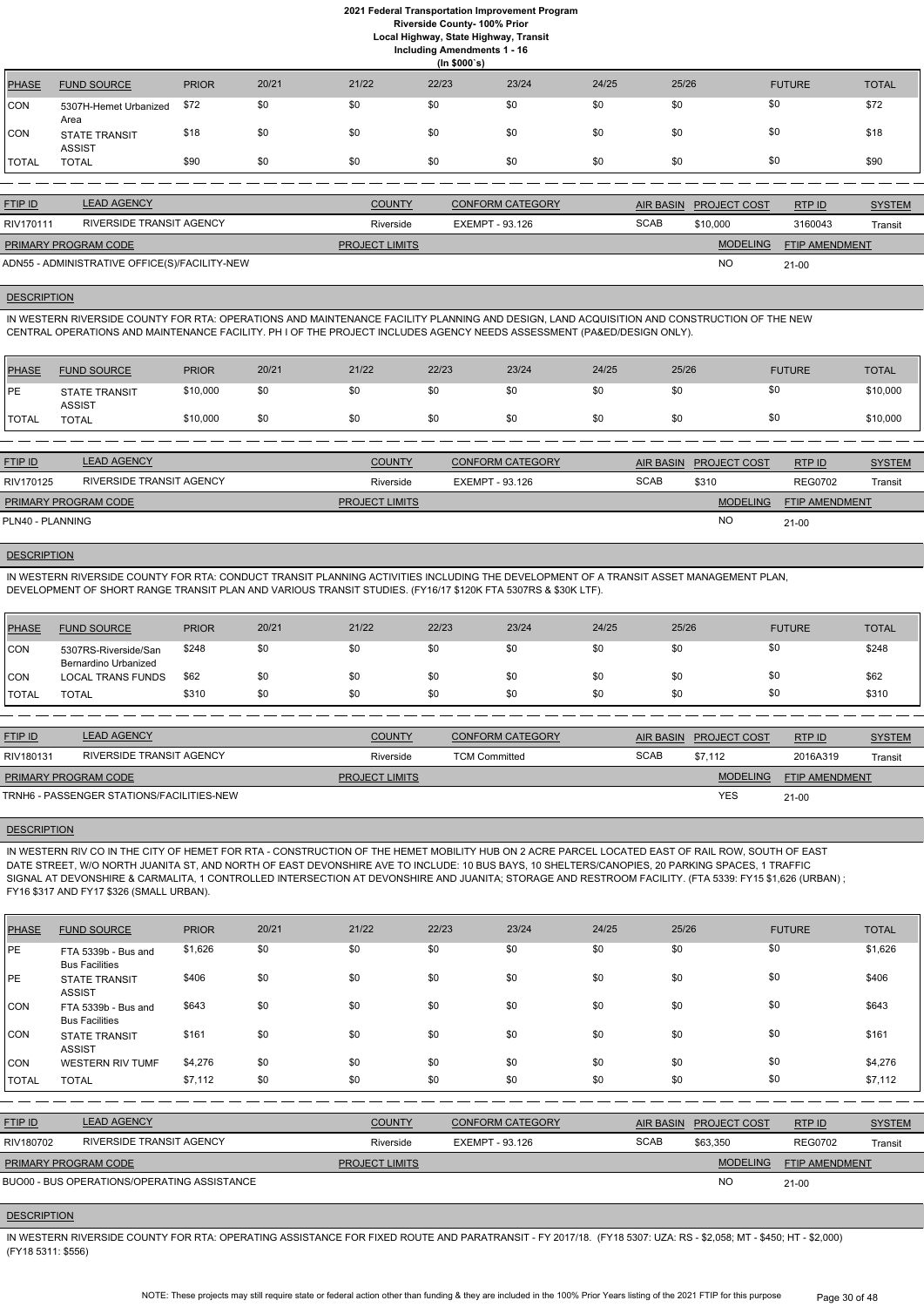| <b>PHASE</b> | <b>FUND SOURCE</b>                           | <b>PRIOR</b> | 20/21 | 21/22 | 22/23 | 23/24 | 24/25 | 25/26 | <b>FUTURE</b> | <b>TOTAL</b> |
|--------------|----------------------------------------------|--------------|-------|-------|-------|-------|-------|-------|---------------|--------------|
| <b>CON</b>   | 5307H-Hemet Urbanized<br>Area                | \$2,000      | \$0   | \$0   | \$0   | \$0   | \$0   | \$0   | \$0           | \$2,000      |
| CON          | 5307MT-Murrieta-Temec<br>ula Urbanized Area  | \$450        | \$0   | \$0   | \$0   | \$0   | \$0   | \$0   | \$0           | \$450        |
| <b>CON</b>   | 5307RS-Riverside/San<br>Bernardino Urbanized | \$2,058      | \$0   | \$0   | \$0   | \$0   | \$0   | \$0   | \$0           | \$2,058      |
| <b>CON</b>   | 5311 - NONURBANIZED<br><b>AREA FORMULA</b>   | \$556        | \$0   | \$0   | \$0   | \$0   | \$0   | \$0   | \$0           | \$556        |
| <b>CON</b>   | <b>AGENCY</b>                                | \$2,332      | \$0   | \$0   | \$0   | \$0   | \$0   | \$0   | \$0           | \$2,332      |
| <b>CON</b>   | CAP AND TRADE<br><b>PROGRAM</b>              | \$457        | \$0   | \$0   | \$0   | \$0   | \$0   | \$0   | \$0           | \$457        |
| <b>CON</b>   | <b>FARE REVENUE</b>                          | \$9,510      | \$0   | \$0   | \$0   | \$0   | \$0   | \$0   | \$0           | \$9,510      |
| <b>CON</b>   | <b>LOCAL TRANS FUNDS</b>                     | \$43,046     | \$0   | \$0   | \$0   | \$0   | \$0   | \$0   | \$0           | \$43,046     |
| <b>CON</b>   | <b>RIV CO SALES TAX</b>                      | \$2,641      | \$0   | \$0   | \$0   | \$0   | \$0   | \$0   | \$0           | \$2,641      |
| <b>CON</b>   | <b>WESTERN RIV TUMF</b>                      | \$300        | \$0   | \$0   | \$0   | \$0   | \$0   | \$0   | \$0           | \$300        |
| <b>TOTAL</b> | <b>TOTAL</b>                                 | \$63,350     | \$0   | \$0   | \$0   | \$0   | \$0   | \$0   | \$0           | \$63,350     |

| <b>FTIP ID</b>              | <b>LEAD AGENCY</b>       | <b>COUNTY</b>         | <b>CONFORM CATEGORY</b> | AIR BASIN   | <b>PROJECT COST</b> | RTPID                 | <b>SYSTEM</b> |
|-----------------------------|--------------------------|-----------------------|-------------------------|-------------|---------------------|-----------------------|---------------|
| RIV180703                   | RIVERSIDE TRANSIT AGENCY | Riverside             | EXEMPT - 93.126         | <b>SCAB</b> | \$15,875            | <b>REG0702</b>        | Transit       |
| <b>PRIMARY PROGRAM CODE</b> |                          | <b>PROJECT LIMITS</b> |                         |             | <b>MODELING</b>     | <b>FTIP AMENDMENT</b> |               |
| BUO01 - BUS-CAPITAL LEASE   |                          |                       |                         |             | <b>NC</b>           | $21 - 00$             |               |
|                             |                          |                       |                         |             |                     |                       |               |

## **DESCRIPTION**

IN WESTERN RIVERSIDE COUNTY FOR RTA: PREVENTIVE MAINTENANCE AND CAPITAL COST OF CONTRACTING. (FY18 5307) (UZA: RS - \$8,000, MT - \$4,700)

IN WESTERN RIVERSIDE COUNTY FOR RTA: PURCHASE OF 5 REPLACEMENT UNLEADED REVENUE VEHICLES FOR USE ON DEMAND RESPONSE SERVICE (FY 18 5307: UZA HEMET).

| PHASE   | <b>FUND SOURCE</b>                           | <b>PRIOR</b> | 20/21 | 21/22 | 22/23 | 23/24 | 24/25 | 25/26 | <b>FUTURE</b> | <b>TOTAL</b> |
|---------|----------------------------------------------|--------------|-------|-------|-------|-------|-------|-------|---------------|--------------|
| CON     | 5307MT-Murrieta-Temec<br>ula Urbanized Area  | \$4,700      | \$0   | \$0   | \$0   | \$0   | \$0   | \$0   | \$0           | \$4,700      |
| ICON.   | 5307RS-Riverside/San<br>Bernardino Urbanized | \$8,000      | \$0   | \$0   | \$0   | \$0   | \$0   | \$0   | \$0           | \$8,000      |
| CON     | <b>LOCAL TRANS FUNDS</b>                     | \$3,175      | \$0   | \$0   | \$0   | \$0   | \$0   | \$0   | \$0           | \$3,175      |
| I TOTAL | <b>TOTAL</b>                                 | \$15,875     | \$0   | \$0   | \$0   | \$0   | \$0   | \$0   | \$0           | \$15,875     |

| <b>FTIP ID</b>              | <b>LEAD AGENCY</b>                         | <b>COUNTY</b>         | <b>CONFORM CATEGORY</b> |             | AIR BASIN PROJECT COST | RTP ID                | <b>SYSTEM</b> |
|-----------------------------|--------------------------------------------|-----------------------|-------------------------|-------------|------------------------|-----------------------|---------------|
| RIV180704                   | RIVERSIDE TRANSIT AGENCY                   | Riverside             | EXEMPT - 93.126         | <b>SCAB</b> | \$2.162                | 3120031               | Transit       |
| <b>PRIMARY PROGRAM CODE</b> |                                            | <b>PROJECT LIMITS</b> |                         |             | <b>MODELING</b>        | <b>FTIP AMENDMENT</b> |               |
|                             | BUR17 - BUSES-REPLACEMENT-ALTERNATIVE FUEL |                       |                         |             | <b>NO</b>              | $21 - 00$             |               |

#### **DESCRIPTION**

IN WESTERN RIVERSIDE COUNTY FOR RTA: PURCHASE OF ELEVEN (11) REPLACEMENT CNG REVENUE VEHICLES FOR USE ON CONTRACT OPERATED FIXED ROUTE SERVICE (FY 18 5307: UZA HEMET \$1,838).

| PHASE        | <b>FUND SOURCE</b>                    | <b>PRIOR</b> | 20/21 | 21/22 | 22/23 | 23/24 | 24/25 | 25/26 | <b>FUTURE</b> | <b>TOTAL</b> |
|--------------|---------------------------------------|--------------|-------|-------|-------|-------|-------|-------|---------------|--------------|
| CON          | 5307H-Hemet Urbanized<br>Area         | \$1,838      | \$0   | \$0   | \$0   | \$0   | \$0   | \$0   | \$0           | \$1,838      |
| <b>CON</b>   | <b>STATE TRANSIT</b><br><b>ASSIST</b> | \$324        | \$0   | \$0   | \$0   | \$0   | \$0   | \$0   | \$0           | \$324        |
| <b>TOTAL</b> | TOTAL                                 | \$2,162      | \$0   | \$0   | \$0   | \$0   | \$0   | \$0   | \$0           | \$2,162      |

| <b>FTIP ID</b>              | <b>LEAD AGENCY</b>                   | <b>COUNTY</b>         | <b>CONFORM CATEGORY</b> | AIR BASIN   | <b>PROJECT COST</b> | <b>RTPID</b>          | <b>SYSTEM</b> |
|-----------------------------|--------------------------------------|-----------------------|-------------------------|-------------|---------------------|-----------------------|---------------|
| RIV180705                   | RIVERSIDE TRANSIT AGENCY             | Riverside             | EXEMPT - 93.126         | <b>SCAB</b> | \$467               | 3160050               | Transit       |
| <b>PRIMARY PROGRAM CODE</b> |                                      | <b>PROJECT LIMITS</b> |                         |             | <b>MODELING</b>     | <b>FTIP AMENDMENT</b> |               |
|                             | BUR16 - BUSES-REPLACEMENT-GAS/DIESEL |                       |                         |             | <b>NO</b>           | $21 - 00$             |               |

## **DESCRIPTION**

| <b>PHASE</b> | <b>FUND SOURCE</b>                    | <b>PRIOR</b> | 20/21 | 21/22 | 22/23 | 23/24 | 24/25 | 25/26 | <b>FUTURE</b> | <b>TOTAL</b> |
|--------------|---------------------------------------|--------------|-------|-------|-------|-------|-------|-------|---------------|--------------|
| <b>CON</b>   | 5307H-Hemet Urbanized<br>Area         | \$397        | \$0   | \$0   | \$0   | \$0   | \$0   | \$0   | \$0           | \$397        |
| <b>CON</b>   | <b>STATE TRANSIT</b><br><b>ASSIST</b> | \$70         | \$0   | \$0   | \$0   | \$0   | \$0   | \$0   | \$0           | \$70         |
| <b>TOTAL</b> | <b>TOTAL</b>                          | \$467        | \$0   | \$0   | \$0   | \$0   | \$0   | \$0   | \$0           | \$467        |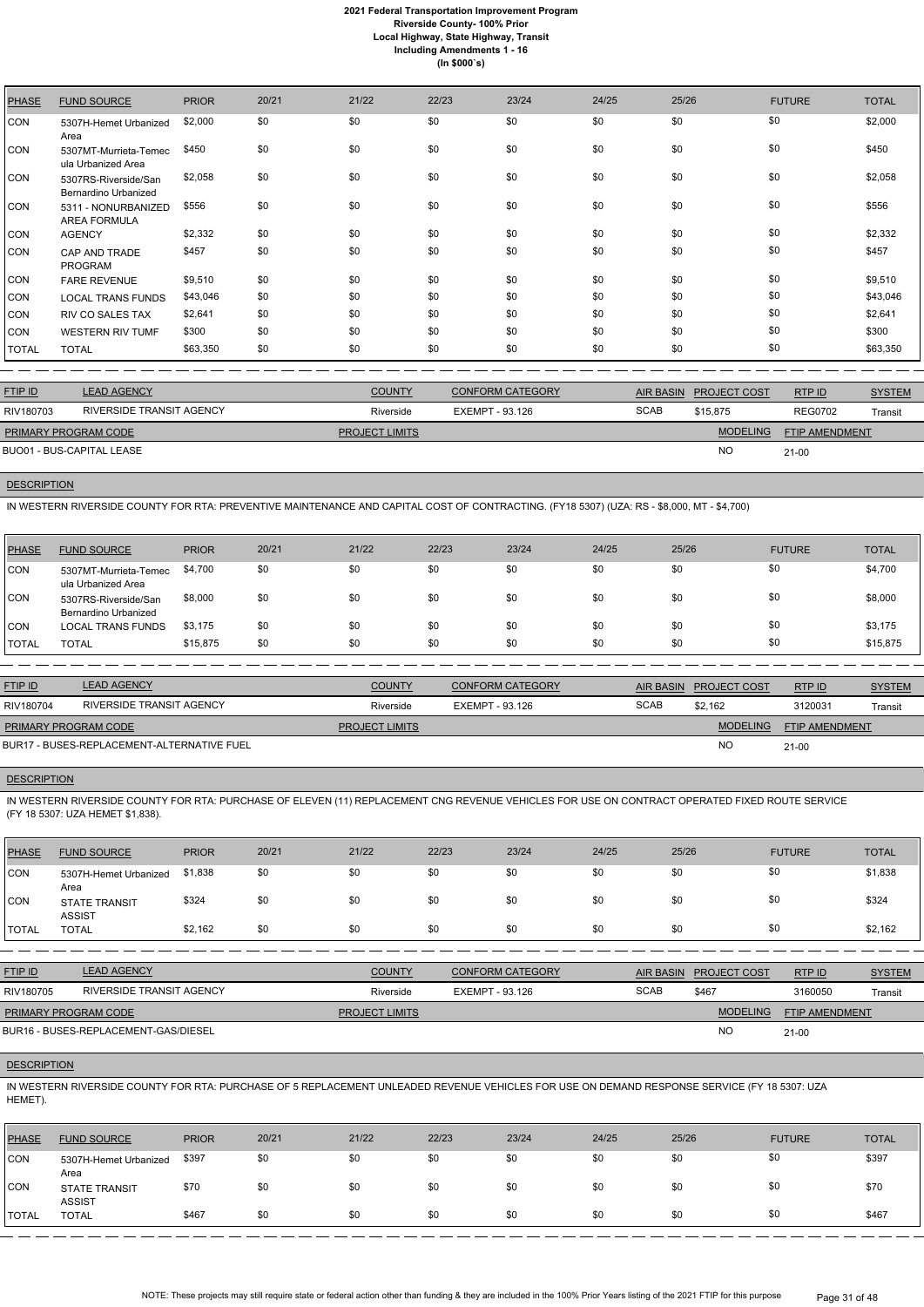**Local Highway, State Highway, Transit**

**Including Amendments 1 - 16**

|                             |                                                    |                       | (ln \$000's)            |                  |                     |                       |               |
|-----------------------------|----------------------------------------------------|-----------------------|-------------------------|------------------|---------------------|-----------------------|---------------|
| <b>FTIP ID</b>              | <b>LEAD AGENCY</b>                                 | <b>COUNTY</b>         | <b>CONFORM CATEGORY</b> | <b>AIR BASIN</b> | <b>PROJECT COST</b> | RTP ID                | <b>SYSTEM</b> |
| RIV180706                   | RIVERSIDE TRANSIT AGENCY                           | Riverside             | EXEMPT - 93.126         | <b>SCAB</b>      | \$316               | 3160052               | Transit       |
| <b>PRIMARY PROGRAM CODE</b> |                                                    | <b>PROJECT LIMITS</b> |                         |                  | <b>MODELING</b>     | <b>FTIP AMENDMENT</b> |               |
|                             | VEN02 - VEHICLES-ADM/MAIN/SER/SEC-(GAS/DIESEL)-NEW |                       |                         |                  | <b>NO</b>           | $21 - 00$             |               |

## **DESCRIPTION**

IN WESTERN RIVERSIDE COUNTY FOR RTA: PURCHASE OF 2 REPLACEMENT NON-REVENUE UNLEADED TRUCKS AND 2 REPLACEMENT TRAILERS; 1 EXPANSION NON-REVENUE UNLEADED RELIEF CAR AND 1 EXPANSION TRUCK (FY18 5307: UZA: HEMET)

| PHASE        | <b>FUND SOURCE</b>                    | <b>PRIOR</b> | 20/21 | 21/22 | 22/23 | 23/24 | 24/25 | 25/26 | <b>FUTURE</b> | <b>TOTAL</b> |
|--------------|---------------------------------------|--------------|-------|-------|-------|-------|-------|-------|---------------|--------------|
| <b>CON</b>   | 5307H-Hemet Urbanized<br>Area         | \$253        | \$0   | \$0   | \$0   | \$0   | \$0   | \$0   | \$0           | \$253        |
| <b>CON</b>   | <b>STATE TRANSIT</b><br><b>ASSIST</b> | \$63         | \$0   | \$0   | \$0   | \$0   | \$0   | \$0   | \$0           | \$63         |
| <b>TOTAL</b> | <b>TOTAL</b>                          | \$316        | \$0   | \$0   | \$0   | \$0   | \$0   | \$0   | \$0           | \$316        |

| <b>FTIP ID</b>              | <b>LEAD AGENCY</b>                         | <b>COUNTY</b>         | <b>CONFORM CATEGORY</b> |             | AIR BASIN PROJECT COST | RTP ID                | <b>SYSTEM</b> |
|-----------------------------|--------------------------------------------|-----------------------|-------------------------|-------------|------------------------|-----------------------|---------------|
| RIV180707                   | RIVERSIDE TRANSIT AGENCY                   | Riverside             | EXEMPT - 93.126         | <b>SCAB</b> | \$50                   | 3TC0702               | Transit       |
| <b>PRIMARY PROGRAM CODE</b> |                                            | <b>PROJECT LIMITS</b> |                         |             | <b>MODELING</b>        | <b>FTIP AMENDMENT</b> |               |
|                             | NCR10 - PASSENGER BENCHES & SMALL SHELTERS |                       |                         |             | <b>NO</b>              | $21 - 00$             |               |

## **DESCRIPTION**

IN WESTERN RIVERSIDE COUNTY FOR RTA: ASSOCIATED TRANSIT IMPROVEMENTS, INCLUDING BUT NOT LIMITED TO BUS SHELTERS AND BENCHES, KIOSKS, SIGNAGE, AND LIGHTING TO ENHANCE SECURITY AND SAFETY AND ADA ACCESS (FY 18 5307 UZA: RIV-SB \$10 AND MT \$30)

| PHASE        | <b>FUND SOURCE</b>                           | <b>PRIOR</b> | 20/21 | 21/22 | 22/23 | 23/24 | 24/25 | 25/26 | <b>FUTURE</b> | <b>TOTAL</b> |
|--------------|----------------------------------------------|--------------|-------|-------|-------|-------|-------|-------|---------------|--------------|
| CON          | 5307MT-Murrieta-Temec<br>ula Urbanized Area  | \$30         | \$0   | \$0   | \$0   | \$0   | \$0   | \$0   | \$0           | \$30         |
| CON          | 5307RS-Riverside/San<br>Bernardino Urbanized | \$10         | \$0   | \$0   | \$0   | \$0   | \$0   | \$0   | \$0           | \$10         |
| <b>CON</b>   | <b>STATE TRANSIT</b><br><b>ASSIST</b>        | \$10         | \$0   | \$0   | \$0   | \$0   | \$0   | \$0   | \$0           | \$10         |
| <b>TOTAL</b> | <b>TOTAL</b>                                 | \$50         | \$0   | \$0   | \$0   | \$0   | \$0   | \$0   | \$0           | \$50         |

| <b>FTIP ID</b>            | <b>LEAD AGENCY</b>       | <b>COUNTY</b>         | <b>CONFORM CATEGORY</b> |             | <b>AIR BASIN PROJECT COST</b> | RTP ID                | <b>SYSTEM</b> |
|---------------------------|--------------------------|-----------------------|-------------------------|-------------|-------------------------------|-----------------------|---------------|
| RIV180708                 | RIVERSIDE TRANSIT AGENCY | Riverside             | EXEMPT - 93.126         | <b>SCAB</b> | \$350                         | <b>REG0702</b>        | Transit       |
| PRIMARY PROGRAM CODE      |                          | <b>PROJECT LIMITS</b> |                         |             | <b>MODELING</b>               | <b>FTIP AMENDMENT</b> |               |
| BUO01 - BUS-CAPITAL LEASE |                          |                       |                         |             | <b>NO</b>                     | $21 - 00$             |               |

# **DESCRIPTION**

IN WESTERN RIVERSIDE COUNTY FOR RTA - CAPITALIZED TIRE LEASE: CAPITAL COST OF LEASING BUS TIRES (FY 18 5307 UZA: RS \$80 AND MT \$200).

| PHASE        | <b>FUND SOURCE</b>                                  | <b>PRIOR</b> | 20/21 | 21/22 | 22/23 | 23/24 | 24/25 | 25/26 | <b>FUTURE</b> | <b>TOTAL</b> |
|--------------|-----------------------------------------------------|--------------|-------|-------|-------|-------|-------|-------|---------------|--------------|
| <b>CON</b>   | 5307MT-Murrieta-Temec<br>ula Urbanized Area         | \$200        | \$0   | \$0   | \$0   | \$0   | \$0   | \$0   | \$0           | \$200        |
| CON          | 5307RS-Riverside/San<br><b>Bernardino Urbanized</b> | \$80         | \$0   | \$0   | \$0   | \$0   | \$0   | \$0   | \$0           | \$80         |
| <b>CON</b>   | <b>STATE TRANSIT</b><br><b>ASSIST</b>               | \$70         | \$0   | \$0   | \$0   | \$0   | \$0   | \$0   | \$0           | \$70         |
| <b>TOTAL</b> | <b>TOTAL</b>                                        | \$350        | \$0   | \$0   | \$0   | \$0   | \$0   | \$0   | \$0           | \$350        |

| <b>FTIP ID</b>              | <b>LEAD AGENCY</b>                                | <b>COUNTY</b>         | <b>CONFORM CATEGORY</b> |             | AIR BASIN PROJECT COST | RTP ID                | <b>SYSTEM</b> |
|-----------------------------|---------------------------------------------------|-----------------------|-------------------------|-------------|------------------------|-----------------------|---------------|
| RIV180709                   | RIVERSIDE TRANSIT AGENCY                          | Riverside             | EXEMPT - 93.126         | <b>SCAB</b> | \$4                    | <b>REG0702</b>        | Transit       |
| <b>PRIMARY PROGRAM CODE</b> |                                                   | <b>PROJECT LIMITS</b> |                         |             | <b>MODELING</b>        | <b>FTIP AMENDMENT</b> |               |
|                             | BUN07 - BUS SERVICE EQUIPMENT/OPERATING EQUIPMENT |                       |                         |             | <b>NO</b>              | $21 - 00$             |               |

#### **DESCRIPTION**

IN WESTERN RIVERSIDE COUNTY FOR RTA: SUPPORT EQUIPMENT INCLUDING BUT NOT LIMITED TO OFFICE EQUIPMENT, SHOP AIR COMPRESSORS, SCISSORS LIFT, PORTABLE CRANE, HAND JACKS, DRILL BREAKER AND PRESSURE WASHERS. (FY18 5307) (UZA: RS)

| <b>PHASE</b>  | <b>FUND SOURCE</b>                           | <b>PRIOR</b> | 20/21 | 21/22 | 22/23 | 23/24 | 24/25 | 25/26 | <b>FUTURE</b> | <b>TOTAL</b> |
|---------------|----------------------------------------------|--------------|-------|-------|-------|-------|-------|-------|---------------|--------------|
| CON           | 5307RS-Riverside/San<br>Bernardino Urbanized | \$3          | \$0   | \$0   | \$0   | \$0   | \$0   |       | \$0           | \$3          |
| CON           | <b>STATE TRANSIT</b><br><b>ASSIST</b>        |              | \$0   | \$0   | \$0   | \$0   | \$0   |       | \$0           | ึ\$1         |
| <b>ITOTAL</b> | TOTAL                                        | \$4          | \$0   | \$0   | \$0   | \$0   | \$0   | \$0   | \$0           | \$4          |

NOTE: These projects may still require state or federal action other than funding & they are included in the 100% Prior Years listing of the 2021 FTIP for this purpose Page 32 of 48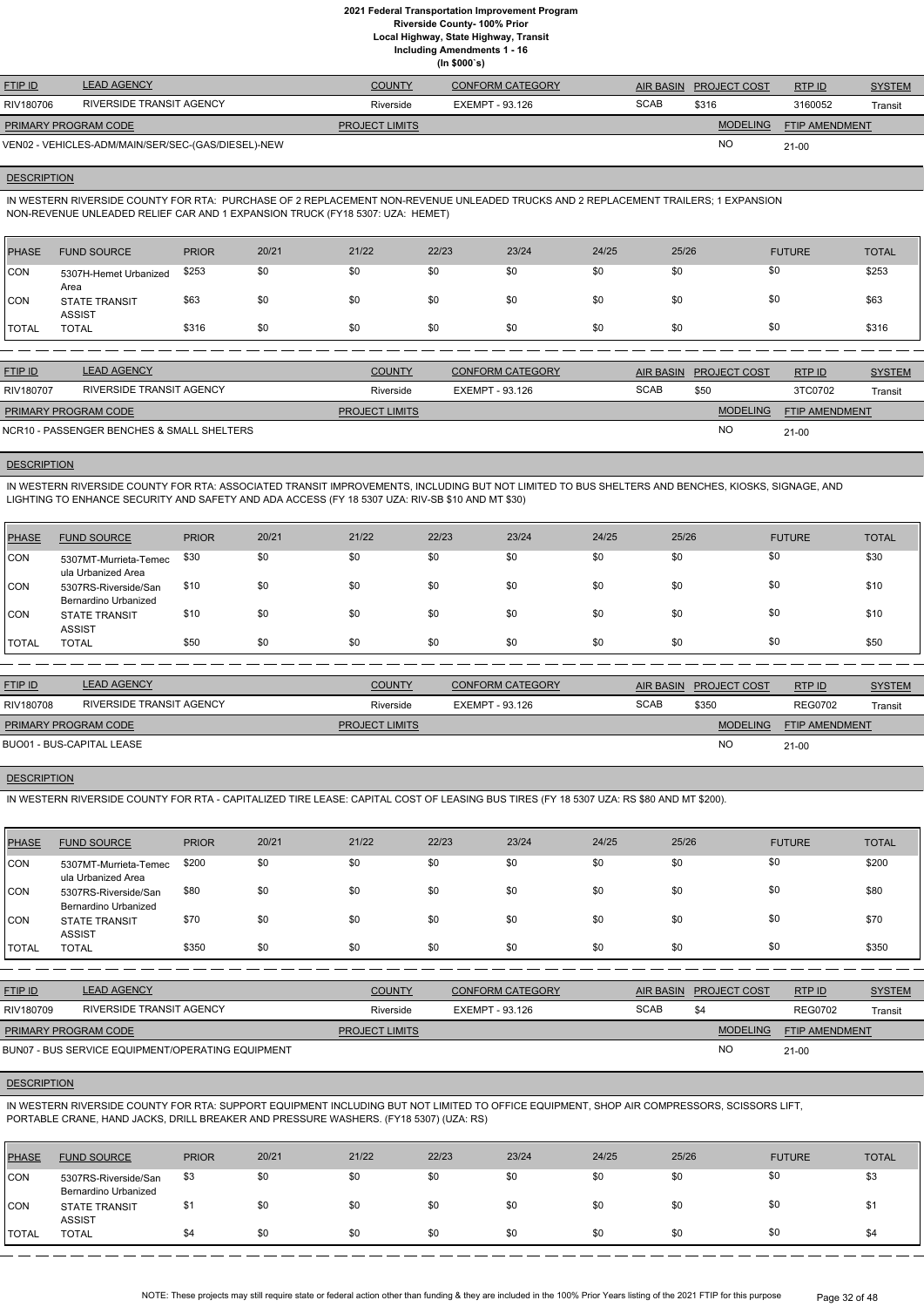**Local Highway, State Highway, Transit**

**Including Amendments 1 - 16**

**(In \$000`s)**

| <b>FTIP ID</b>         | <b>LEAD AGENCY</b>                  | <b>COUNTY</b>         | <b>CONFORM CATEGORY</b> | AIR BASIN   | <b>PROJECT COST</b> | RTP ID                | <b>SYSTEM</b> |
|------------------------|-------------------------------------|-----------------------|-------------------------|-------------|---------------------|-----------------------|---------------|
| RIV180710              | RIVERSIDE TRANSIT AGENCY            | Riverside             | EXEMPT - 93.126         | <b>SCAB</b> | \$2,039             | <b>REG0702</b>        | Transit       |
| PRIMARY PROGRAM CODE   |                                     | <b>PROJECT LIMITS</b> |                         |             | <b>MODELING</b>     | <b>FTIP AMENDMENT</b> |               |
| ADR55 - ADMINISTRATIVE |                                     |                       |                         |             | NO.                 | $21-00$               |               |
|                        | OFFICE(S)/FACILITY-REHAB/IMPROVEMNT |                       |                         |             |                     |                       |               |

#### **DESCRIPTION**

IN WESTERN RIVERSIDE COUNTY FOR RTA: FACILITY MAINTENANCE IN RIVERSIDE, HEMET, AND CORONA INCLUDING BUT NOT LIMITED TO FURNITURE, FLOORING, PAINT, PLUMBING, ELECTRICAL, LIGHTING, HVAC, ROOF, PARKING LOT, CONCRETE REPAIRS AND CNG COMPRESSORS (FY 18 5307 UZA: RS \$1,306 AND HT \$325).

| PHASE        | <b>FUND SOURCE</b>                           | <b>PRIOR</b> | 20/21 | 21/22 | 22/23 | 23/24 | 24/25 | 25/26 | <b>FUTURE</b> | <b>TOTAL</b> |
|--------------|----------------------------------------------|--------------|-------|-------|-------|-------|-------|-------|---------------|--------------|
| CON          | 5307H-Hemet Urbanized<br>Area                | \$325        | \$0   | \$0   | \$0   | \$0   | \$0   | \$0   | \$0           | \$325        |
| <b>CON</b>   | 5307RS-Riverside/San<br>Bernardino Urbanized | \$1,306      | \$0   | \$0   | \$0   | \$0   | \$0   | \$0   | \$0           | \$1,306      |
| <b>CON</b>   | <b>STATE TRANSIT</b><br><b>ASSIST</b>        | \$408        | \$0   | \$0   | \$0   | \$0   | \$0   | \$0   | \$0           | \$408        |
| <b>TOTAL</b> | <b>TOTAL</b>                                 | \$2,039      | \$0   | \$0   | \$0   | \$0   | \$0   | \$0   | \$0           | \$2,039      |

| <b>FTIP ID</b>                       | <b>LEAD AGENCY</b>       | <b>COUNTY</b>         | CONFORM CATEGORY | <b>AIR BASIN</b> | <b>PROJECT COST</b> | RTP ID                | <b>SYSTEM</b> |
|--------------------------------------|--------------------------|-----------------------|------------------|------------------|---------------------|-----------------------|---------------|
| RIV180711                            | RIVERSIDE TRANSIT AGENCY | Riverside             | EXEMPT - 93.126  | <b>SCAB</b>      | \$1.100             | <b>REG0702</b>        | Transit       |
| <b>PRIMARY PROGRAM CODE</b>          |                          | <b>PROJECT LIMITS</b> |                  |                  | <b>MODELING</b>     | <b>FTIP AMENDMENT</b> |               |
| TRN06 - ADMINISTRATIVE EQUIPMENT-NEW |                          |                       |                  |                  | <b>NC</b>           | $21 - 00$             |               |

# **DESCRIPTION**

IN WESTERN RIVERSIDE COUNT Y FOR RTA: INFORMATION SYSTEMS INCLUDING BUT NOT LIMITED TO THE PURCHASE OF COMPUTERS, PRINTERS, SERVERS, AUDIO-VISUAL EQUIPMENT, COPIERS, SOFTWARE, AND MOBILE DATA TERMINALS (FY 18 5307 UZA: HEMET).

| <b>PHASE</b> | <b>FUND SOURCE</b>                    | <b>PRIOR</b> | 20/21 | 21/22 | 22/23 | 23/24 | 24/25 | 25/26 | <b>FUTURE</b> | <b>TOTAL</b> |
|--------------|---------------------------------------|--------------|-------|-------|-------|-------|-------|-------|---------------|--------------|
| <b>CON</b>   | 5307H-Hemet Urbanized<br>Area         | \$880        | \$0   | \$0   | \$0   | \$0   | \$0   | \$0   | \$0           | \$880        |
| <b>CON</b>   | <b>STATE TRANSIT</b><br><b>ASSIST</b> | \$220        | \$0   | \$0   | \$0   | \$0   | \$0   | \$0   | \$0           | \$220        |
| <b>TOTAL</b> | TOTAL                                 | \$1,100      | \$0   | \$0   | \$0   | \$0   | \$0   | \$0   | \$0           | \$1,100      |

| <b>FTIP ID</b>              | <b>LEAD AGENCY</b>                       | <b>COUNTY</b>         | <b>CONFORM CATEGORY</b> |             | AIR BASIN PROJECT COST | RTP ID         | <b>SYSTEM</b> |
|-----------------------------|------------------------------------------|-----------------------|-------------------------|-------------|------------------------|----------------|---------------|
| RIV181015                   | RIVERSIDE TRANSIT AGENCY                 | Riverside             | EXEMPT - 93.126         | <b>SCAB</b> | \$766                  | <b>REG0702</b> | Transit       |
| <b>PRIMARY PROGRAM CODE</b> |                                          | <b>PROJECT LIMITS</b> |                         |             | <b>MODELING</b>        | FTIP AMENDMENT |               |
| ASSISTANCE                  | PAO00 - PARATRANSIT OPERATIONS/OPERATING |                       |                         |             | <b>NO</b>              | $21 - 00$      |               |

**DESCRIPTION** 

IN WESTERN RIVERSIDE COUNTY FOR RTA: FOR CONTINUATION OF TRAVEL TRAINING PROGRAM (FTA 5310 - FFY 14/15, FFY 15/16 AND FFY 16/17) (TDC: \$153K IN FY18)

| PHASE      | <b>FUND SOURCE</b>                               | <b>PRIOR</b> | 20/21 | 21/22 | 22/23 | 23/24 | 24/25 | 25/26 | <b>FUTURE</b> | <b>TOTAL</b> |
|------------|--------------------------------------------------|--------------|-------|-------|-------|-------|-------|-------|---------------|--------------|
| CON        | 5310MT-Murrieta-Temec<br>ula Urbanized Area - EM | \$439        | \$0   | \$0   | \$0   | \$0   | \$0   | \$0   | \$0           | \$439        |
| <b>CON</b> | 5310RS-Riverside/San<br>Bernardino Urbanized     | \$327        | \$0   | \$0   | \$0   | \$0   | \$0   | \$0   | \$0           | \$327        |
| I TOTAL    | <b>TOTAL</b>                                     | \$766        | \$0   | \$0   | \$0   | \$0   | \$0   | \$0   | \$0           | \$766        |

| <b>FTIP ID</b>                                     | <b>LEAD AGENCY</b>                                                                                                  |              |       | <b>COUNTY</b>         |       | <b>CONFORM CATEGORY</b> |       | <b>AIR BASIN</b> | <b>PROJECT COST</b> | RTP ID                | <b>SYSTEM</b> |
|----------------------------------------------------|---------------------------------------------------------------------------------------------------------------------|--------------|-------|-----------------------|-------|-------------------------|-------|------------------|---------------------|-----------------------|---------------|
| RIV190612                                          | RIVERSIDE TRANSIT AGENCY                                                                                            |              |       | Riverside             |       | EXEMPT - 93.126         |       | <b>SCAB</b>      | \$956               | <b>REG0702</b>        | Transit       |
| PRIMARY PROGRAM CODE                               |                                                                                                                     |              |       | <b>PROJECT LIMITS</b> |       |                         |       |                  | <b>MODELING</b>     | <b>FTIP AMENDMENT</b> |               |
| <b>BUO00 - BUS OPERATIONS/OPERATING ASSISTANCE</b> |                                                                                                                     |              |       |                       |       |                         |       |                  | NO                  | $21 - 00$             |               |
|                                                    |                                                                                                                     |              |       |                       |       |                         |       |                  |                     |                       |               |
|                                                    | <b>DESCRIPTION</b>                                                                                                  |              |       |                       |       |                         |       |                  |                     |                       |               |
|                                                    | IN WESTERN RIVERSIDE COUNTY FOR RTA: OPERATING ASSISTANCE FOR FIXED ROUTE AND PARATRANSIT - FY 2018/19. (FY19 5311) |              |       |                       |       |                         |       |                  |                     |                       |               |
|                                                    |                                                                                                                     |              |       |                       |       |                         |       |                  |                     |                       |               |
| <b>PHASE</b>                                       | <b>FUND SOURCE</b>                                                                                                  | <b>PRIOR</b> | 20/21 | 21/22                 | 22/23 | 23/24                   | 24/25 | 25/26            |                     | <b>FUTURE</b>         | <b>TOTAL</b>  |
| ICON                                               | 5311 - NONURBANIZED                                                                                                 | \$478        | \$0   | \$0                   | \$0   | \$0                     | \$0   | \$0              |                     | \$0                   | \$478         |
| CON                                                | AREA FORMULA<br><b>LOCAL TRANS FUNDS</b>                                                                            | \$478        | \$0   | \$0                   | \$0   | \$0                     | \$0   | \$0              |                     | \$0                   | \$478         |

TOTAL TOTAL \$956 \$0 \$0 \$0 \$0 \$0 \$0 \$0 \$956

NOTE: These projects may still require state or federal action other than funding & they are included in the 100% Prior Years listing of the 2021 FTIP for this purpose Page 33 of 48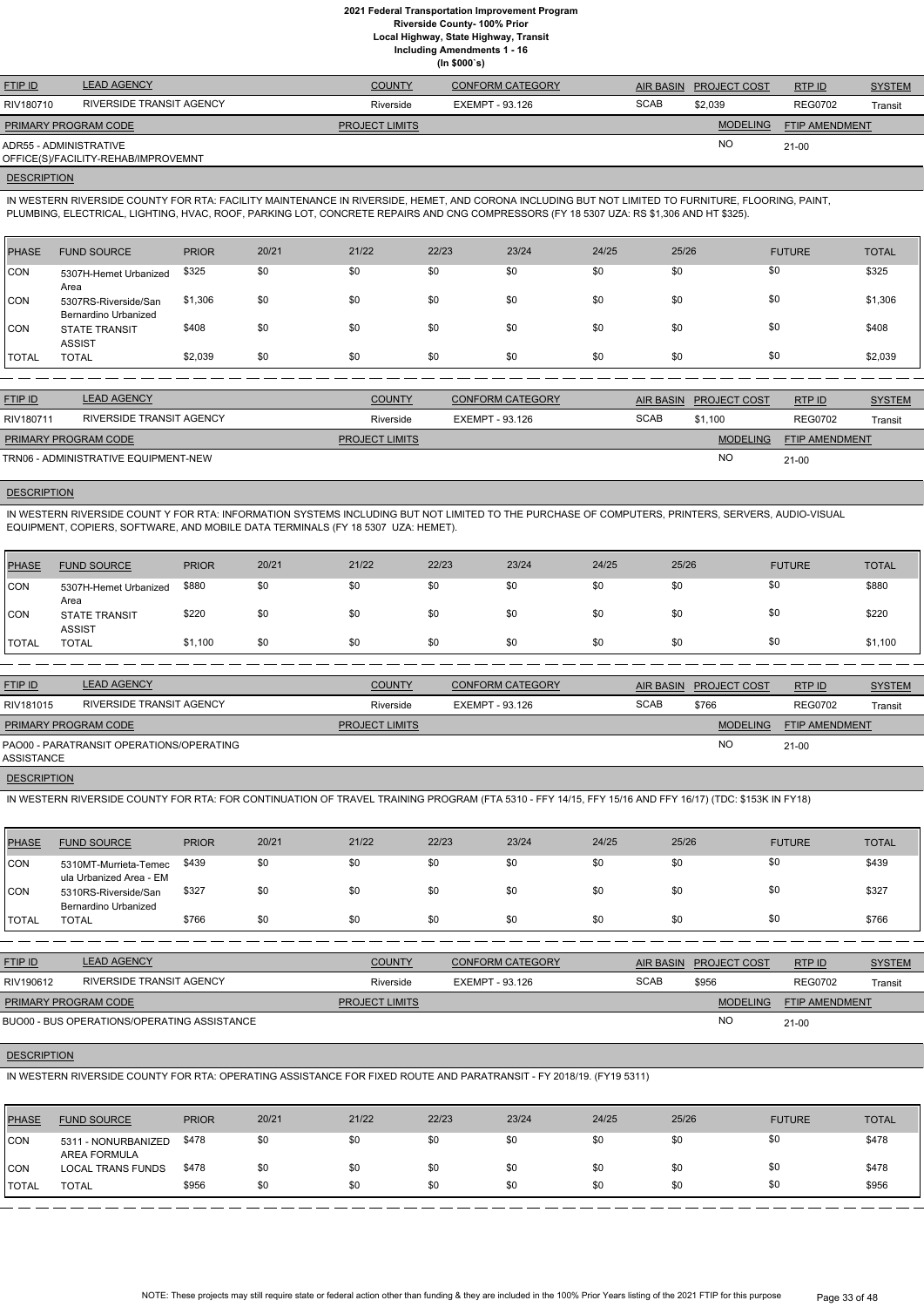**Local Highway, State Highway, Transit**

**Including Amendments 1 - 16**

|  | (ln \$000's) |  |
|--|--------------|--|
|--|--------------|--|

| <b>FTIP ID</b>              | <b>LEAD AGENCY</b>                          | <b>COUNTY</b>         | <b>CONFORM CATEGORY</b> | <b>AIR BASIN</b> | <b>PROJECT COST</b> | RTP ID                | <b>SYSTEM</b> |
|-----------------------------|---------------------------------------------|-----------------------|-------------------------|------------------|---------------------|-----------------------|---------------|
| RIV190613                   | RIVERSIDE TRANSIT AGENCY                    | Riverside             | EXEMPT - 93.126         | <b>SCAB</b>      | \$62,446            | <b>REG0702</b>        | Transit       |
| <b>PRIMARY PROGRAM CODE</b> |                                             | <b>PROJECT LIMITS</b> |                         |                  | <b>MODELING</b>     | <b>FTIP AMENDMENT</b> |               |
|                             | BUO00 - BUS OPERATIONS/OPERATING ASSISTANCE |                       |                         |                  | <b>NO</b>           | $21 - 00$             |               |

## **DESCRIPTION**

IN WESTERN RIVERSIDE COUNTY FOR RTA: OPERATING ASSISTANCE FOR FIXED ROUTE AND PARATRANSIT - FY 2018/19 (FY18 5307) (FY18 5311).

| PHASE        | <b>FUND SOURCE</b>                           | <b>PRIOR</b> | 20/21 | 21/22 | 22/23 | 23/24 | 24/25 | 25/26 | <b>FUTURE</b> | <b>TOTAL</b> |
|--------------|----------------------------------------------|--------------|-------|-------|-------|-------|-------|-------|---------------|--------------|
| <b>CON</b>   | 5307H-Hemet Urbanized<br>Area                | \$2,500      | \$0   | \$0   | \$0   | \$0   | \$0   | \$0   | \$0           | \$2,500      |
| CON          | 5307MT-Murrieta-Temec<br>ula Urbanized Area  | \$450        | \$0   | \$0   | \$0   | \$0   | \$0   | \$0   | \$0           | \$450        |
| ICON         | 5307RS-Riverside/San<br>Bernardino Urbanized | \$1,937      | \$0   | \$0   | \$0   | \$0   | \$0   | \$0   | \$0           | \$1,937      |
| CON          | 5311 - NONURBANIZED<br><b>AREA FORMULA</b>   | \$568        | \$0   | \$0   | \$0   | \$0   | \$0   | \$0   | \$0           | \$568        |
| <b>CON</b>   | <b>AGENCY</b>                                | \$2,406      | \$0   | \$0   | \$0   | \$0   | \$0   | \$0   | \$0           | \$2,406      |
| <b>CON</b>   | CAP AND TRADE<br><b>PROGRAM</b>              | \$1,474      | \$0   | \$0   | \$0   | \$0   | \$0   | \$0   | \$0           | \$1,474      |
| <b>CON</b>   | <b>FARE REVENUE</b>                          | \$9,159      | \$0   | \$0   | \$0   | \$0   | \$0   | \$0   | \$0           | \$9,159      |
| <b>CON</b>   | <b>LOCAL TRANS FUNDS</b>                     | \$39,619     | \$0   | \$0   | \$0   | \$0   | \$0   | \$0   | \$0           | \$39,619     |
| <b>CON</b>   | <b>RIV CO SALES TAX</b>                      | \$4,333      | \$0   | \$0   | \$0   | \$0   | \$0   | \$0   | \$0           | \$4,333      |
| <b>TOTAL</b> | <b>TOTAL</b>                                 | \$62,446     | \$0   | \$0   | \$0   | \$0   | \$0   | \$0   | \$0           | \$62,446     |

| <b>FTIP ID</b>              | <b>LEAD AGENCY</b>                          | <b>COUNTY</b>         | <b>CONFORM CATEGORY</b> |             | AIR BASIN PROJECT COST | RTP ID                | <b>SYSTEM</b> |
|-----------------------------|---------------------------------------------|-----------------------|-------------------------|-------------|------------------------|-----------------------|---------------|
| RIV190615                   | RIVERSIDE TRANSIT AGENCY                    | Riverside             | EXEMPT - 93.126         | <b>SCAB</b> | \$16,500               | <b>REG0702</b>        | Transit       |
| <b>PRIMARY PROGRAM CODE</b> |                                             | <b>PROJECT LIMITS</b> |                         |             | <b>MODELING</b>        | <b>FTIP AMENDMENT</b> |               |
|                             | BUO00 - BUS OPERATIONS/OPERATING ASSISTANCE |                       |                         |             | <b>NC</b>              | $21 - 00$             |               |

## **DESCRIPTION**

IN WESTERN RIVERSIDE COUNTY FOR RTA: PREVENTIVE MAINTENANCE AND CAPITAL COST OF CONTRACTING (FY18 5307).

| <b>PHASE</b> | <b>FUND SOURCE</b>                           | <b>PRIOR</b> | 20/21 | 21/22 | 22/23 | 23/24 | 24/25 | 25/26 | <b>FUTURE</b> | <b>TOTAL</b> |
|--------------|----------------------------------------------|--------------|-------|-------|-------|-------|-------|-------|---------------|--------------|
| <b>ICON</b>  | 5307MT-Murrieta-Temec<br>ula Urbanized Area  | \$4,000      | \$0   | \$0   | \$0   | \$0   | \$0   | \$0   | \$0           | \$4,000      |
| <b>CON</b>   | 5307RS-Riverside/San<br>Bernardino Urbanized | \$9,200      | \$0   | \$0   | \$0   | \$0   | \$0   | \$0   | \$0           | \$9,200      |
| <b>CON</b>   | <b>LOCAL TRANS FUNDS</b>                     | \$3,300      | \$0   | \$0   | \$0   | \$0   | \$0   | \$0   | \$0           | \$3,300      |
| <b>TOTAL</b> | TOTAL                                        | \$16,500     | \$0   | \$0   | \$0   | \$0   | \$0   | \$0   | \$0           | \$16,500     |

| <b>FTIP ID</b>       | <b>LEAD AGENCY</b>                         | <b>COUNTY</b>         | <b>CONFORM CATEGORY</b> | AIR BASIN   | <b>PROJECT COST</b> | RTP ID                | <b>SYSTEM</b> |
|----------------------|--------------------------------------------|-----------------------|-------------------------|-------------|---------------------|-----------------------|---------------|
| RIV190616            | RIVERSIDE TRANSIT AGENCY                   | Riverside             | EXEMPT - 93.126         | <b>SCAB</b> | \$7.240             | 3120031               | Transit       |
| PRIMARY PROGRAM CODE |                                            | <b>PROJECT LIMITS</b> |                         |             | <b>MODELING</b>     | <b>FTIP AMENDMENT</b> |               |
|                      | BUR17 - BUSES-REPLACEMENT-ALTERNATIVE FUEL |                       |                         |             | NO                  | $21 - 00$             |               |

# **DESCRIPTION**

IN WESTERN RIVERSIDE COUNTY FOR RTA: PURCHASE OF THIRTY THREE (33) REPLACEMENT CNG REVENUE VEHICLES FOR USE ON CONTRACT OPERATED FIXED ROUTE SERVICE (FY18 5307).

| PHASE FUND SOURCE | PRIOR | 20/21 | 21/22 | 22/23 | 23/24 | 24/25 | 25/26 | <b>FUTURE</b> | <b>TOTAL</b> |
|-------------------|-------|-------|-------|-------|-------|-------|-------|---------------|--------------|
|                   |       |       |       |       |       |       |       |               |              |

| <b>CON</b>   | 5307RS-Riverside/San        | \$6,154 | \$0 | \$0 | \$0 | \$0 | \$0 | \$0 | \$6,154 |
|--------------|-----------------------------|---------|-----|-----|-----|-----|-----|-----|---------|
|              | <b>Bernardino Urbanized</b> |         |     |     |     |     |     |     |         |
| CON          | <b>STATE TRANSIT</b>        | \$1.086 | \$0 | \$0 | \$0 | \$0 | \$0 | \$0 | \$1,086 |
|              | <b>ASSIST</b>               |         |     |     |     |     |     |     |         |
| <b>TOTAL</b> | TOTAL                       | \$7,240 | \$0 | \$0 | \$0 | \$0 | \$0 | \$0 | \$7,240 |

| <b>FTIP ID</b>              | <b>LEAD AGENCY</b>                   | <b>COUNTY</b>         | <b>CONFORM CATEGORY</b> |             | AIR BASIN PROJECT COST | RTP ID                | <b>SYSTEM</b> |
|-----------------------------|--------------------------------------|-----------------------|-------------------------|-------------|------------------------|-----------------------|---------------|
| RIV190617                   | RIVERSIDE TRANSIT AGENCY             | Riverside             | EXEMPT - 93.126         | <b>SCAB</b> | \$3.029                | 3160050               | Transit       |
| <b>PRIMARY PROGRAM CODE</b> |                                      | <b>PROJECT LIMITS</b> |                         |             | <b>MODELING</b>        | <b>FTIP AMENDMENT</b> |               |
|                             | BUR16 - BUSES-REPLACEMENT-GAS/DIESEL |                       |                         |             | <sub>NO</sub>          | $21 - 00$             |               |

# **DESCRIPTION**

IN WESTERN RIVERSIDE COUNTY FOR RTA: PURCHASE OF 29 REPLACEMENT UNLEADED REVENUE VEHICLES FOR USE ON DEMAND RESPONSE SERVICE (FY 18 5307).

NOTE: These projects may still require state or federal action other than funding & they are included in the 100% Prior Years listing of the 2021 FTIP for this purpose Page 34 of 48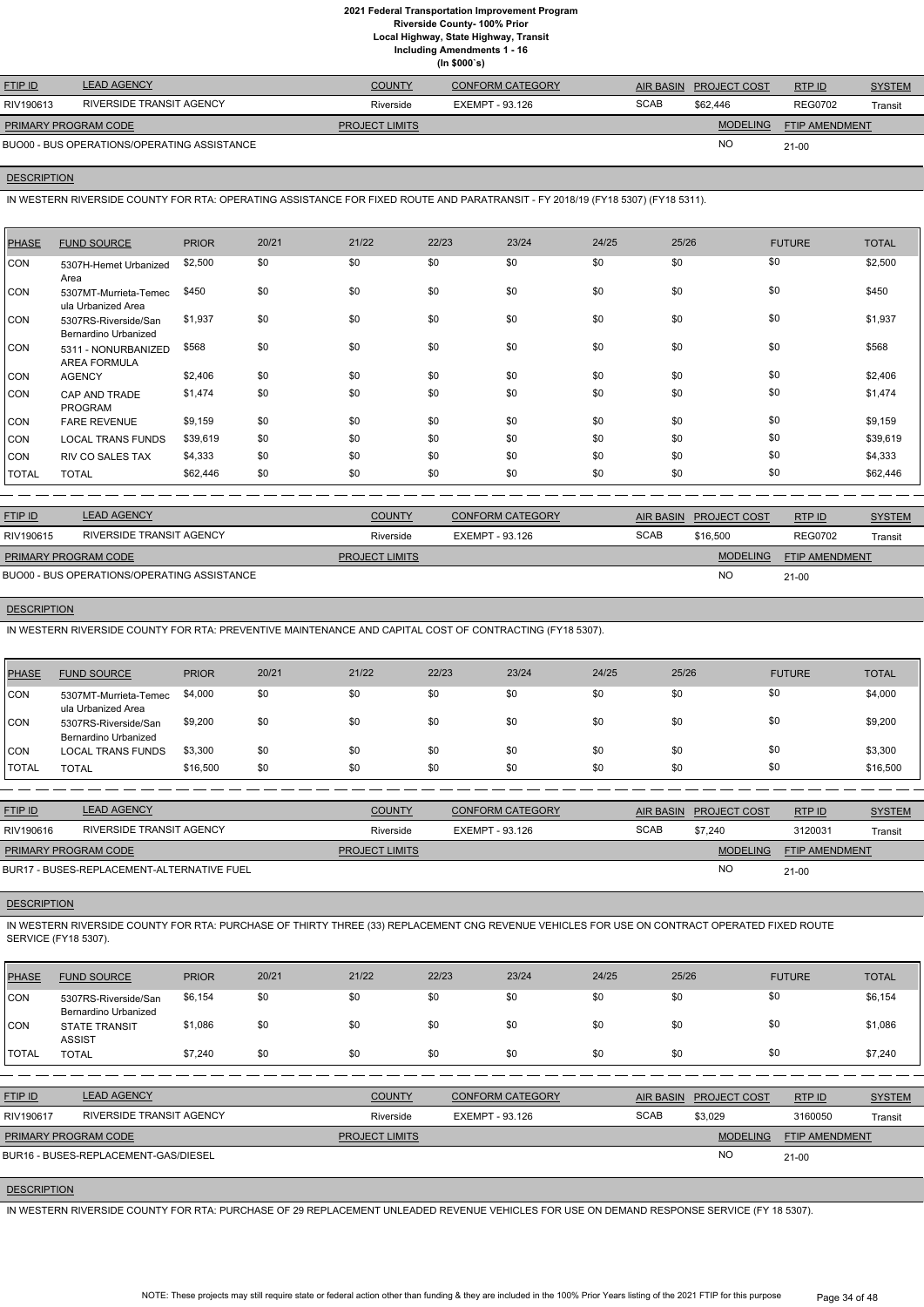**Local Highway, State Highway, Transit Including Amendments 1 - 16**

|              | <b>INCREASED AND AND DETAILS 1 - 10</b><br>(ln \$000's) |              |       |       |       |       |       |       |               |              |  |  |
|--------------|---------------------------------------------------------|--------------|-------|-------|-------|-------|-------|-------|---------------|--------------|--|--|
| <b>PHASE</b> | <b>FUND SOURCE</b>                                      | <b>PRIOR</b> | 20/21 | 21/22 | 22/23 | 23/24 | 24/25 | 25/26 | <b>FUTURE</b> | <b>TOTAL</b> |  |  |
| CON          | 5307RS-Riverside/San<br><b>Bernardino Urbanized</b>     | \$2,575      | \$0   | \$0   | \$0   | \$0   | \$0   | \$0   | \$0           | \$2,575      |  |  |
| CON          | <b>STATE TRANSIT</b><br><b>ASSIST</b>                   | \$454        | \$0   | \$0   | \$0   | \$0   | \$0   | \$0   | \$0           | \$454        |  |  |
| TOTAL        | <b>TOTAL</b>                                            | \$3,029      | \$0   | \$0   | \$0   | \$0   | \$0   | \$0   | \$0           | \$3,029      |  |  |

| <b>FTIP ID</b>              | <b>LEAD AGENCY</b>       | <b>COUNTY</b>         | <b>CONFORM CATEGORY</b> |             | AIR BASIN PROJECT COST | RTP ID                | <b>SYSTEM</b> |
|-----------------------------|--------------------------|-----------------------|-------------------------|-------------|------------------------|-----------------------|---------------|
| RIV190619                   | RIVERSIDE TRANSIT AGENCY | Riverside             | EXEMPT - 93.126         | <b>SCAB</b> | \$350                  | <b>REG0702</b>        | Transit       |
| <b>PRIMARY PROGRAM CODE</b> |                          | <b>PROJECT LIMITS</b> |                         |             | <b>MODELING</b>        | <b>FTIP AMENDMENT</b> |               |
| BUO01 - BUS-CAPITAL LEASE   |                          |                       |                         |             | <b>NO</b>              | $21 - 00$             |               |

## **DESCRIPTION**

IN WESTERN RIVERSIDE COUNTY FOR RTA - CAPITALIZED TIRE LEASE: CAPITAL COST OF LEASING BUS TIRES (FY18 5307).

| <b>PHASE</b> | <b>FUND SOURCE</b>             | <b>PRIOR</b> | 20/21 | 21/22 | 22/23 | 23/24 | 24/25 | 25/26 | <b>FUTURE</b> | <b>TOTAL</b> |
|--------------|--------------------------------|--------------|-------|-------|-------|-------|-------|-------|---------------|--------------|
| <b>CON</b>   | 5307H-Hemet Urbanized<br>Area  | \$280        | \$0   | \$0   | \$0   | \$0   | \$0   | \$0   | \$0           | \$280        |
| <b>CON</b>   | <b>STATE TRANSIT</b><br>ASSIST | \$70         | \$0   | \$0   | \$0   | \$0   | \$0   | \$0   | \$0           | \$70         |
| <b>TOTAL</b> | <b>TOTAL</b>                   | \$350        | \$0   | \$0   | \$0   | \$0   | \$0   | \$0   | \$0           | \$350        |

| <b>FTIP ID</b>              | <b>LEAD AGENCY</b>                         | <b>COUNTY</b>         | <b>CONFORM CATEGORY</b> |             | AIR BASIN PROJECT COST | RTP ID                | <b>SYSTEM</b> |
|-----------------------------|--------------------------------------------|-----------------------|-------------------------|-------------|------------------------|-----------------------|---------------|
| RIV190620                   | RIVERSIDE TRANSIT AGENCY                   | Riverside             | EXEMPT - 93.126         | <b>SCAB</b> | \$200                  | 3TC0702               | Transit       |
| <b>PRIMARY PROGRAM CODE</b> |                                            | <b>PROJECT LIMITS</b> |                         |             | <b>MODELING</b>        | <b>FTIP AMENDMENT</b> |               |
|                             | NCR10 - PASSENGER BENCHES & SMALL SHELTERS |                       |                         |             | <b>NC</b>              | 21-00                 |               |

# **DESCRIPTION**

IN WESTERN RIVERSIDE COUNTY FOR RTA: ASSOCIATED TRANSIT IMPROVEMENTS, INCLUDING BUT NOT LIMITED TO BUS SHELTERS AND BENCHES, KIOSKS, SIGNAGE, AND LIGHTING TO ENHANCE SECURITY AND SAFETY AND ADA ACCESS (FY18 5307).

| <b>PHASE</b> | <b>FUND SOURCE</b>                    | <b>PRIOR</b> | 20/21 | 21/22 | 22/23 | 23/24 | 24/25 | 25/26 | <b>FUTURE</b> | <b>TOTAL</b> |
|--------------|---------------------------------------|--------------|-------|-------|-------|-------|-------|-------|---------------|--------------|
| <b>CON</b>   | 5307H-Hemet Urbanized<br>Area         | \$160        | \$0   | \$0   | \$0   | \$0   | \$0   | \$0   |               | \$160        |
| <b>CON</b>   | <b>STATE TRANSIT</b><br><b>ASSIST</b> | \$40         | \$0   | \$0   | \$0   | \$0   | \$0   | \$0   |               | \$40         |
| <b>TOTAL</b> | <b>TOTAL</b>                          | \$200        | \$0   | \$0   | \$0   | \$0   | \$0   | \$0   | \$0           | \$200        |

| <b>FTIP ID</b>         | <b>LEAD AGENCY</b>                  | <b>COUNTY</b>         | <b>CONFORM CATEGORY</b> | <b>AIR BASIN</b> | <b>PROJECT COST</b> | RTPID                 | <b>SYSTEM</b> |
|------------------------|-------------------------------------|-----------------------|-------------------------|------------------|---------------------|-----------------------|---------------|
| RIV190621              | RIVERSIDE TRANSIT AGENCY            | Riverside             | EXEMPT - 93.126         | <b>SCAB</b>      | \$897               | <b>REG0702</b>        | Transit       |
| PRIMARY PROGRAM CODE   |                                     | <b>PROJECT LIMITS</b> |                         |                  | <b>MODELING</b>     | <b>FTIP AMENDMENT</b> |               |
| ADR55 - ADMINISTRATIVE | OFFICE(S)/FACILITY-REHAB/IMPROVEMNT |                       |                         |                  | <b>NO</b>           | $21-00$               |               |

#### **DESCRIPTION**

IN WESTERN RIVERSIDE COUNTY FOR RTA: FACILITY MAINTENANCE IN RIVERSIDE, HEMET, AND CORONA INCLUDING BUT NOT LIMITED TO FURNITURE, FLOORING, PAINT, PLUMBING, ELECTRICAL, LIGHTING, HVAC, ROOF, PARKING LOT, CONCRETE REPAIRS AND CNG COMPRESSORS (FY18 5307).

| <b>PHASE</b> | <b>FUND SOURCE</b>                           | <b>PRIOR</b> | 20/21 | 21/22                 | 22/23           | 23/24                   | 24/25            | 25/26 |                     | <b>FUTURE</b>         | <b>TOTAL</b>  |
|--------------|----------------------------------------------|--------------|-------|-----------------------|-----------------|-------------------------|------------------|-------|---------------------|-----------------------|---------------|
| CON          | 5307RS-Riverside/San<br>Bernardino Urbanized | \$718        | \$0   | \$0                   | \$0             | \$0                     | \$0              | \$0   | \$0                 |                       | \$718         |
| CON          | <b>STATE TRANSIT</b><br><b>ASSIST</b>        | \$179        | \$0   | \$0                   | \$0             | \$0                     | \$0              | \$0   | \$0                 |                       | \$179         |
| <b>TOTAL</b> | <b>TOTAL</b>                                 | \$897        | \$0   | \$0                   | \$0             | \$0                     | \$0              | \$0   | \$0                 |                       | \$897         |
|              |                                              |              |       |                       |                 |                         |                  |       |                     |                       |               |
| FTIP ID      | <b>LEAD AGENCY</b>                           |              |       | <b>COUNTY</b>         |                 | <b>CONFORM CATEGORY</b> | <b>AIR BASIN</b> |       | <b>PROJECT COST</b> | RTP ID                | <b>SYSTEM</b> |
| RIV190622    | <b>RIVERSIDE TRANSIT AGENCY</b>              |              |       | Riverside             | EXEMPT - 93.126 |                         | <b>SCAB</b>      |       | \$1,846             | <b>REG0702</b>        | Transit       |
|              | <b>PRIMARY PROGRAM CODE</b>                  |              |       | <b>PROJECT LIMITS</b> |                 |                         |                  |       | <b>MODELING</b>     | <b>FTIP AMENDMENT</b> |               |
|              | TRN06 - ADMINISTRATIVE EQUIPMENT-NEW         |              |       |                       |                 |                         |                  |       | <b>NO</b>           | $21 - 00$             |               |

## **DESCRIPTION**

WESTERN RIVERSIDE COUNT Y FOR RTA: INFORMATION SYSTEMS INCLUDING BUT NOT LIMITED TO THE PURCHASE OF COMPUTERS, PRINTERS, SERVERS, AUDIO-VISUAL EQUIPMENT, COPIERS, SOFTWARE, AND MOBILE DATA TERMINALS (FY18 5307).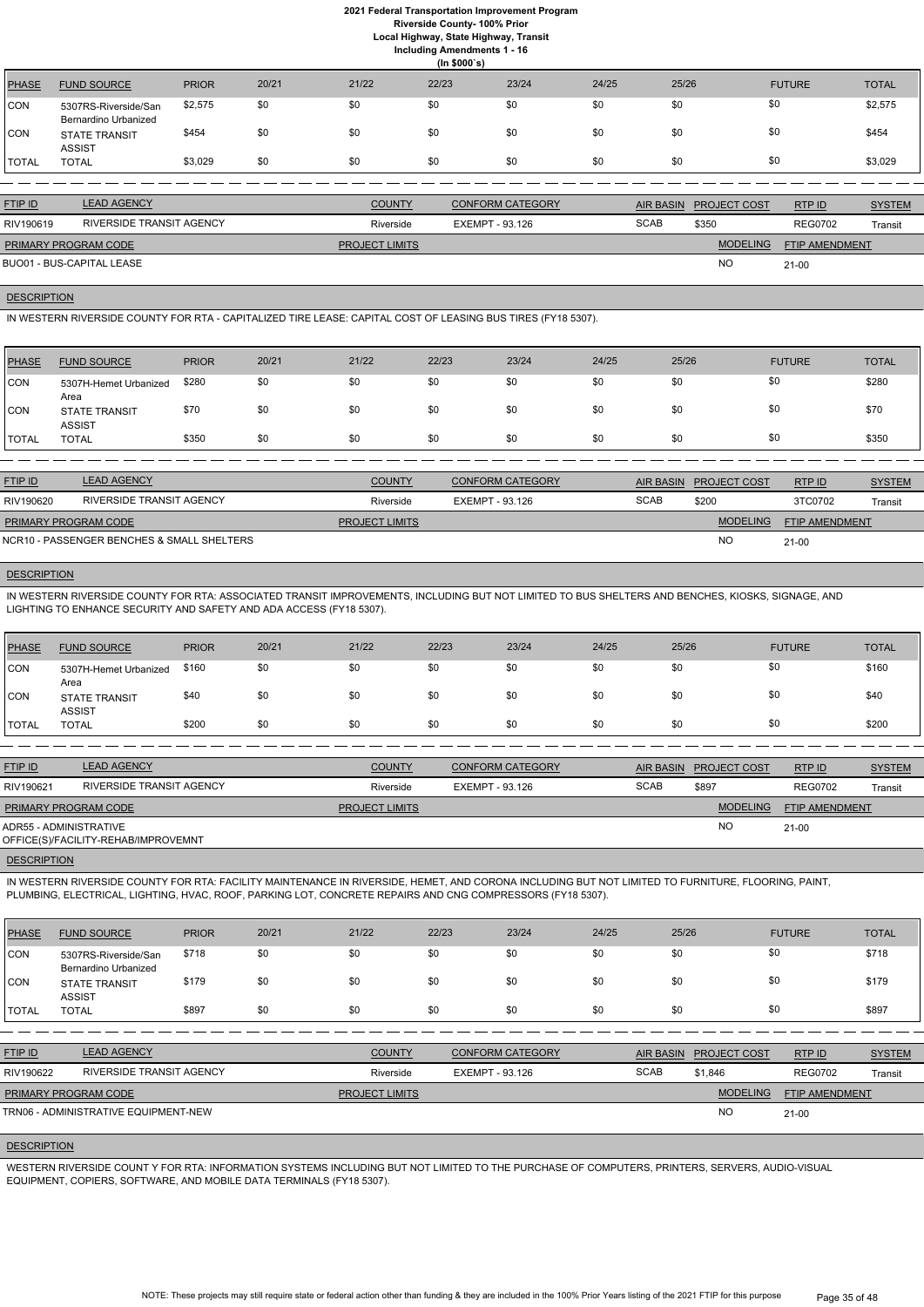**Local Highway, State Highway, Transit**

**Including Amendments 1 - 16**

| (ln \$000's) |                                              |              |       |       |       |       |       |       |               |              |  |
|--------------|----------------------------------------------|--------------|-------|-------|-------|-------|-------|-------|---------------|--------------|--|
| <b>PHASE</b> | <b>FUND SOURCE</b>                           | <b>PRIOR</b> | 20/21 | 21/22 | 22/23 | 23/24 | 24/25 | 25/26 | <b>FUTURE</b> | <b>TOTAL</b> |  |
| CON          | 5307H-Hemet Urbanized<br>Area                | \$877        | \$0   | \$0   | \$0   | \$0   | \$0   | \$0   | \$0           | \$877        |  |
| CON          | 5307RS-Riverside/San<br>Bernardino Urbanized | \$600        | \$0   | \$0   | \$0   | \$0   | \$0   | \$0   | \$0           | \$600        |  |
| CON          | <b>STATE TRANSIT</b><br><b>ASSIST</b>        | \$369        | \$0   | \$0   | \$0   | \$0   | \$0   | \$0   | \$0           | \$369        |  |
| TOTAL        | <b>TOTAL</b>                                 | \$1,846      | \$0   | \$0   | \$0   | \$0   | \$0   | \$0   | \$0           | \$1,846      |  |

| <b>FTIP ID</b>              | <b>LEAD AGENCY</b>                          | <b>COUNTY</b>         | <b>CONFORM CATEGORY</b> | <b>AIR BASIN</b> | <b>PROJECT COST</b> | RTPID                 | <b>SYSTEM</b> |
|-----------------------------|---------------------------------------------|-----------------------|-------------------------|------------------|---------------------|-----------------------|---------------|
| RIV200715                   | RIVERSIDE TRANSIT AGENCY                    | Riverside             | EXEMPT - 93.126         | <b>SCAB</b>      | \$70,380            | <b>REG0702</b>        | Transit       |
| <b>PRIMARY PROGRAM CODE</b> |                                             | <b>PROJECT LIMITS</b> |                         |                  | <b>MODELING</b>     | <b>FTIP AMENDMENT</b> |               |
|                             | BUO00 - BUS OPERATIONS/OPERATING ASSISTANCE |                       |                         |                  | <b>NO</b>           | $21 - 00$             |               |

## **DESCRIPTION**

IN WESTERN RIVERSIDE COUNTY FOR RTA: OPERATING ASSISTANCE FOR FIXED ROUTE AND PARATRANSIT - FY 2019/20.

| <b>PHASE</b> | <b>FUND SOURCE</b>                           | <b>PRIOR</b> | 20/21 | 21/22 | 22/23 | 23/24 | 24/25 | 25/26 | <b>FUTURE</b> | <b>TOTAL</b> |
|--------------|----------------------------------------------|--------------|-------|-------|-------|-------|-------|-------|---------------|--------------|
| ICON         | 5307H-Hemet Urbanized<br>Area                | \$3,200      | \$0   | \$0   | \$0   | \$0   | \$0   | \$0   | \$0           | \$3,200      |
| CON          | 5307LA-LOS<br>ANGELES/LONG                   | \$92         | \$0   | \$0   | \$0   | \$0   | \$0   | \$0   | \$0           | \$92         |
| CON          | 5307RS-Riverside/San<br>Bernardino Urbanized | \$1,740      | \$0   | \$0   | \$0   | \$0   | \$0   | \$0   | \$0           | \$1,740      |
| CON          | <b>AGENCY</b>                                | \$2,299      | \$0   | \$0   | \$0   | \$0   | \$0   | \$0   | \$0           | \$2,299      |
| CON          | <b>FARE REVENUE</b>                          | \$12,227     | \$0   | \$0   | \$0   | \$0   | \$0   | \$0   | \$0           | \$12,227     |
| CON          | <b>LOCAL TRANS FUNDS</b>                     | \$44,679     | \$0   | \$0   | \$0   | \$0   | \$0   | \$0   | \$0           | \$44,679     |
| CON          | <b>RIV CO SALES TAX</b>                      | \$3,263      | \$0   | \$0   | \$0   | \$0   | \$0   | \$0   | \$0           | \$3,263      |
| CON          | <b>STATE TRANSIT</b><br><b>ASSIST</b>        | \$2,880      | \$0   | \$0   | \$0   | \$0   | \$0   | \$0   | \$0           | \$2,880      |
| <b>TOTAL</b> | <b>TOTAL</b>                                 | \$70,380     | \$0   | \$0   | \$0   | \$0   | \$0   | \$0   | \$0           | \$70,380     |

| <b>FTIP ID</b>              | <b>LEAD AGENCY</b>                          | <b>COUNTY</b>         | <b>CONFORM CATEGORY</b> |             | AIR BASIN PROJECT COST | RTP ID                | <b>SYSTEM</b> |
|-----------------------------|---------------------------------------------|-----------------------|-------------------------|-------------|------------------------|-----------------------|---------------|
| RIV200716                   | RIVERSIDE TRANSIT AGENCY                    | Riverside             | EXEMPT - 93.126         | <b>SCAB</b> | \$17.500               | <b>REG0702</b>        | Transit       |
| <b>PRIMARY PROGRAM CODE</b> |                                             | <b>PROJECT LIMITS</b> |                         |             | <b>MODELING</b>        | <b>FTIP AMENDMENT</b> |               |
|                             | BUO00 - BUS OPERATIONS/OPERATING ASSISTANCE |                       |                         |             | <b>NO</b>              | $21 - 00$             |               |

# **DESCRIPTION**

IN WESTERN RIVERSIDE COUNTY FOR RTA: PREVENTATIVE MAINTENANCE AND CAPITAL COST OF CONTRACTING.

| <b>PHASE</b> | <b>FUND SOURCE</b>                           | <b>PRIOR</b> | 20/21 | 21/22 | 22/23 | 23/24 | 24/25 | 25/26 | <b>FUTURE</b> | <b>TOTAL</b> |
|--------------|----------------------------------------------|--------------|-------|-------|-------|-------|-------|-------|---------------|--------------|
| <b>CON</b>   | 5307MT-Murrieta-Temec<br>ula Urbanized Area  | \$3,198      | \$0   | \$0   | \$0   | \$0   | \$0   | \$0   | \$0           | \$3,198      |
| <b>CON</b>   | 5307RS-Riverside/San<br>Bernardino Urbanized | \$10,802     | \$0   | \$0   | \$0   | \$0   | \$0   | \$0   | \$0           | \$10,802     |
| <b>CON</b>   | LOCAL TRANS FUNDS                            | \$3,500      | \$0   | \$0   | \$0   | \$0   | \$0   | \$0   | \$0           | \$3,500      |
| <b>TOTAL</b> | <b>TOTAL</b>                                 | \$17,500     | \$0   | \$0   | \$0   | \$0   | \$0   | \$0   | \$0           | \$17,500     |

| <u>FTIP ID</u>              | <b>LEAD AGENCY</b>                         | <b>COUNTY</b>         | CONFORM CATEGORY |             | AIR BASIN PROJECT COST | RTPID                 | <b>SYSTEM</b> |
|-----------------------------|--------------------------------------------|-----------------------|------------------|-------------|------------------------|-----------------------|---------------|
| RIV200717                   | RIVERSIDE TRANSIT AGENCY                   | Riverside             | EXEMPT - 93.126  | <b>SCAB</b> | \$27.019               | 3120031               | Transit       |
| <b>PRIMARY PROGRAM CODE</b> |                                            | <b>PROJECT LIMITS</b> |                  |             | <b>MODELING</b>        | <b>FTIP AMENDMENT</b> |               |
|                             | BUR17 - BUSES-REPLACEMENT-ALTERNATIVE FUEL |                       |                  |             | <b>NC</b>              | $21 - 00$             |               |

## **DESCRIPTION**

IN WESTERN RIVERSIDE COUNTY FOR RTA: PURCHASE OF THIRTY FIVE (35) REPLACEMENT HEAVTY DUTY 40 FT CNG REVENUE VEHICLES FOR USE ON DIRECTLY OPERATED FIXED ROUTE SERVICE.

| <b>PHASE</b> | <b>FUND SOURCE</b>                           | <b>PRIOR</b> | 20/21 | 21/22 | 22/23 | 23/24 | 24/25 | 25/26 | <b>FUTURE</b> | <b>TOTAL</b> |
|--------------|----------------------------------------------|--------------|-------|-------|-------|-------|-------|-------|---------------|--------------|
| CON          | 5307RS-Riverside/San<br>Bernardino Urbanized | \$800        | \$0   | \$0   | \$0   | \$0   | \$0   | \$0   | \$0           | \$800        |
| CON          | <b>STATE TRANSIT</b><br><b>ASSIST</b>        | \$26,219     | \$0   | \$0   | \$0   | \$0   | \$0   | \$0   | \$0           | \$26,219     |
| <b>TOTAL</b> | <b>TOTAL</b>                                 | \$27,019     | \$0   | \$0   | \$0   | \$0   | \$0   | \$0   | \$0           | \$27,019     |

NOTE: These projects may still require state or federal action other than funding & they are included in the 100% Prior Years listing of the 2021 FTIP for this purpose Page 36 of 48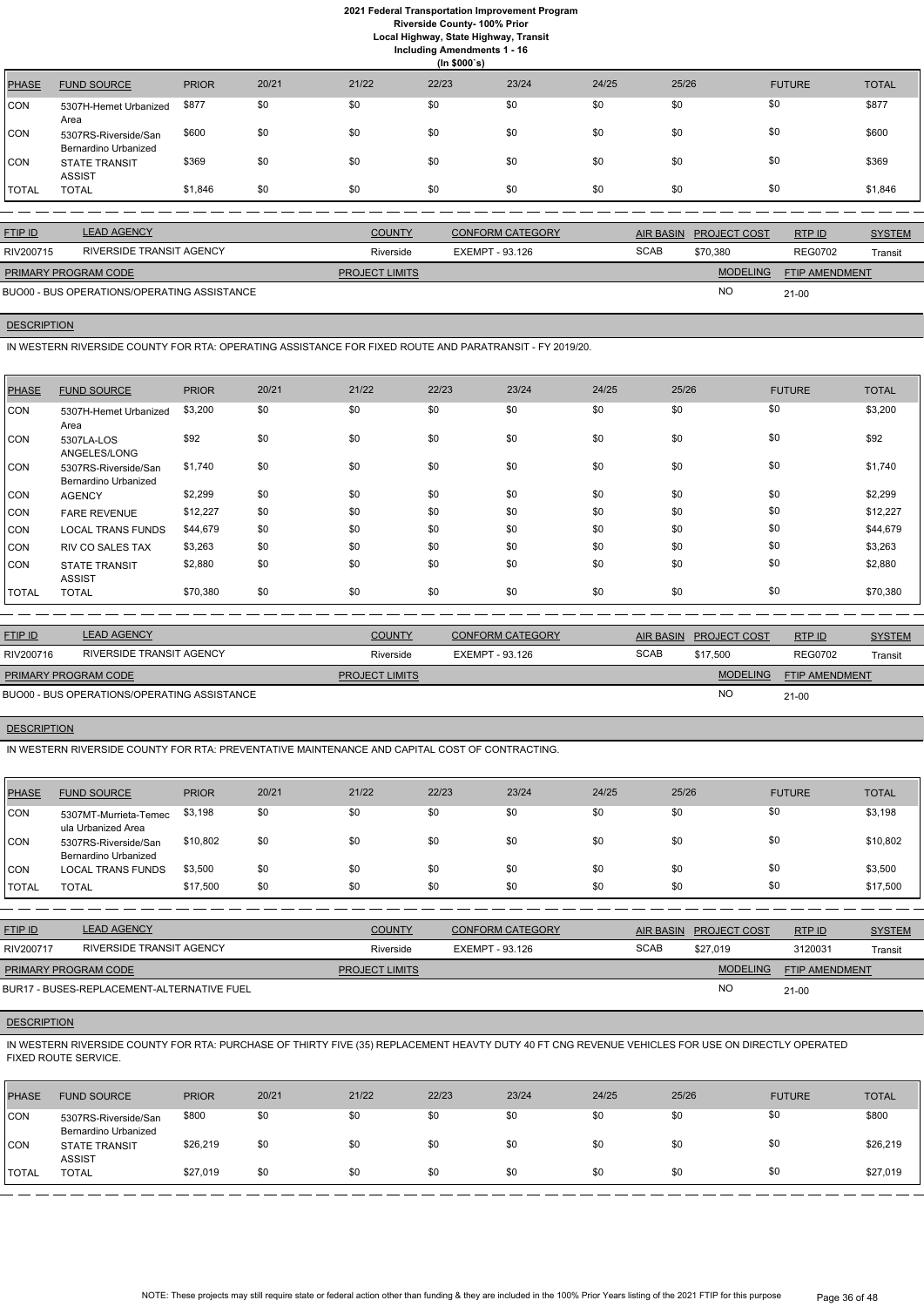**Local Highway, State Highway, Transit**

**Including Amendments 1 - 16**

| (ln \$000's) |  |
|--------------|--|
|--------------|--|

| <b>FTIP ID</b>              | <b>LEAD AGENCY</b>                         | <b>COUNTY</b>         | CONFORM CATEGORY |             | AIR BASIN PROJECT COST | RTPID                 | <b>SYSTEM</b> |
|-----------------------------|--------------------------------------------|-----------------------|------------------|-------------|------------------------|-----------------------|---------------|
| RIV200718                   | RIVERSIDE TRANSIT AGENCY                   | Riverside             | EXEMPT - 93.126  | <b>SCAB</b> | \$8,998                | 3120031               | Transit       |
| <b>PRIMARY PROGRAM CODE</b> |                                            | <b>PROJECT LIMITS</b> |                  |             | <b>MODELING</b>        | <b>FTIP AMENDMENT</b> |               |
|                             | BUR17 - BUSES-REPLACEMENT-ALTERNATIVE FUEL |                       |                  |             | <b>NO</b>              | $21 - 00$             |               |

## **DESCRIPTION**

IN WESTERN RIVERSIDE COUNTY FOR RTA: PURCHASE OF FORTY-ONE (41) REPLACEMENT TYPE VII CNG REVENUE VEHICLES FOR USE ON CONTRACT OPERATED FIXED ROUTE SERVICE.

| <b>PHASE</b> | <b>FUND SOURCE</b>                            | <b>PRIOR</b> | 20/21 | 21/22 | 22/23 | 23/24 | 24/25 | 25/26 | <b>FUTURE</b> | <b>TOTAL</b> |
|--------------|-----------------------------------------------|--------------|-------|-------|-------|-------|-------|-------|---------------|--------------|
| <b>CON</b>   | 5307H-Hemet Urbanized<br>Area                 | \$1,370      | \$0   | \$0   | \$0   | \$0   | \$0   | \$0   | \$0           | \$1,370      |
| <b>CON</b>   | 5307MT-Murrieta-Temec<br>ula Urbanized Area   | \$1,917      | \$0   | \$0   | \$0   | \$0   | \$0   | \$0   | \$0           | \$1,917      |
| CON          | 5307RS-Riverside/San<br>Bernardino Urbanized  | \$456        | \$0   | \$0   | \$0   | \$0   | \$0   | \$0   | \$0           | \$456        |
| CON          | 5339H-Hemet Urbanized<br>Area - BFG           | \$444        | \$0   | \$0   | \$0   | \$0   | \$0   | \$0   | \$0           | \$444        |
| CON          | 5339LA-LOS ANGELES<br>-LONG                   | \$12         | \$0   | \$0   | \$0   | \$0   | \$0   | \$0   | \$0           | \$12         |
| CON          | 5339MT-Murrieta-Temec<br>ula Urbanized Area - | \$1,102      | \$0   | \$0   | \$0   | \$0   | \$0   | \$0   | \$0           | \$1,102      |
| CON          | 5339RS-Riverside/San<br>Bernardino Urbanized  | \$1,897      | \$0   | \$0   | \$0   | \$0   | \$0   | \$0   | \$0           | \$1,897      |
| <b>CON</b>   | <b>STATE TRANSIT</b><br><b>ASSIST</b>         | \$1,800      | \$0   | \$0   | \$0   | \$0   | \$0   | \$0   | \$0           | \$1,800      |
| <b>TOTAL</b> | <b>TOTAL</b>                                  | \$8,998      | \$0   | \$0   | \$0   | \$0   | \$0   | \$0   | \$0           | \$8,998      |
|              |                                               |              |       |       |       |       |       |       |               |              |

| <b>FTIP ID</b>              | <b>LEAD AGENCY</b>                   | <b>COUNTY</b>         | <b>CONFORM CATEGORY</b> |             | AIR BASIN PROJECT COST | RTP ID                | <b>SYSTEM</b> |
|-----------------------------|--------------------------------------|-----------------------|-------------------------|-------------|------------------------|-----------------------|---------------|
| RIV200719                   | RIVERSIDE TRANSIT AGENCY             | Riverside             | EXEMPT - 93.126         | <b>SCAB</b> | \$3.144                | 3160050               | Transit       |
| <b>PRIMARY PROGRAM CODE</b> |                                      | <b>PROJECT LIMITS</b> |                         |             | <b>MODELING</b>        | <b>FTIP AMENDMENT</b> |               |
|                             | BUR16 - BUSES-REPLACEMENT-GAS/DIESEL |                       |                         |             | <sub>NO</sub>          | $21 - 00$             |               |

# **DESCRIPTION**

IN WESTERN RIVERSIDE COUNTY FOR RTA: PURCHASE TWENTY-NINE (29) REPLACEMENT DIAL-A-RIDE TYPE II UNLEADED REVENUE VEHICLES FOR USE ON DEMAND RESPONSE SERVICE.

| <b>PHASE</b> | <b>FUND SOURCE</b>                            | <b>PRIOR</b> | 20/21 | 21/22 | 22/23 | 23/24 | 24/25 | 25/26 | <b>FUTURE</b> | <b>TOTAL</b> |
|--------------|-----------------------------------------------|--------------|-------|-------|-------|-------|-------|-------|---------------|--------------|
| <b>CON</b>   | 5339H-Hemet Urbanized<br>Area - BFG           | \$344        | \$0   | \$0   | \$0   | \$0   | \$0   | \$0   | \$0           | \$344        |
| <b>CON</b>   | 5339LA-LOS ANGELES<br>-LONG                   | \$6          | \$0   | \$0   | \$0   | \$0   | \$0   | \$0   | \$0           | \$6          |
| <b>CON</b>   | 5339MT-Murrieta-Temec<br>ula Urbanized Area - | \$588        | \$0   | \$0   | \$0   | \$0   | \$0   | \$0   | \$0           | \$588        |
| <b>CON</b>   | 5339RS-Riverside/San<br>Bernardino Urbanized  | \$1,734      | \$0   | \$0   | \$0   | \$0   | \$0   | \$0   | \$0           | \$1,734      |
| <b>CON</b>   | <b>STATE TRANSIT</b><br><b>ASSIST</b>         | \$472        | \$0   | \$0   | \$0   | \$0   | \$0   | \$0   | \$0           | \$472        |
| <b>TOTAL</b> | <b>TOTAL</b>                                  | \$3,144      | \$0   | \$0   | \$0   | \$0   | \$0   | \$0   | \$0           | \$3,144      |

| <u>FTIP ID</u>                             | <b>LEAD AGENCY</b>       | <b>COUNTY</b>         | <b>CONFORM CATEGORY</b> |             | AIR BASIN PROJECT COST | RTPID                 | <b>SYSTEM</b> |
|--------------------------------------------|--------------------------|-----------------------|-------------------------|-------------|------------------------|-----------------------|---------------|
| RIV200722                                  | RIVERSIDE TRANSIT AGENCY | Riverside             | EXEMPT - 93.126         | <b>SCAB</b> | \$200                  | 3TC0702               | Transit       |
| <b>PRIMARY PROGRAM CODE</b>                |                          | <b>PROJECT LIMITS</b> |                         |             | <b>MODELING</b>        | <b>FTIP AMENDMENT</b> |               |
| NCR10 - PASSENGER BENCHES & SMALL SHELTERS |                          |                       |                         |             | <b>NC</b>              | 21-00                 |               |

#### **DESCRIPTION**

IN WESTERN RIVERSIDE COUNTY FOR RTA: ASSOCIATED TRANSIT IMPROVEMENTS FOR ON-GOING ACTIVITIES INCLUDING INSTALLATION OF PASSENGER SHELTERS AND RELATED EQUIPMENT, AMENITY IMPROVEMENTS, INFRASTRUCTURE IMPROVEMENTS FOR BUS STOPS AND SITE UPGRADES IN COMPLIANCE WITH ADA REQUIREMENTS.

| <b>PHASE</b>                                           | <b>FUND SOURCE</b>                          | <b>PRIOR</b> | 20/21 | 21/22                 | 22/23           | 23/24                   | 24/25       | 25/26            |                     | <b>FUTURE</b>         | <b>TOTAL</b>  |
|--------------------------------------------------------|---------------------------------------------|--------------|-------|-----------------------|-----------------|-------------------------|-------------|------------------|---------------------|-----------------------|---------------|
| <b>CON</b>                                             | 5307MT-Murrieta-Temec<br>ula Urbanized Area | \$160        | \$0   | \$0                   | \$0             | \$0                     | \$0         | \$0              | \$0                 |                       | \$160         |
| <b>CON</b>                                             | <b>STATE TRANSIT</b><br><b>ASSIST</b>       | \$40         | \$0   | \$0                   | \$0             | \$0                     | \$0         | \$0              | \$0                 |                       | \$40          |
| <b>ITOTAL</b>                                          | <b>TOTAL</b>                                | \$200        | \$0   | \$0                   | \$0             | \$0                     | \$0         | \$0              | \$0                 |                       | \$200         |
|                                                        |                                             |              |       |                       |                 |                         |             |                  |                     |                       |               |
| FTIP ID                                                | <b>LEAD AGENCY</b>                          |              |       | <b>COUNTY</b>         |                 | <b>CONFORM CATEGORY</b> |             | <b>AIR BASIN</b> | <b>PROJECT COST</b> | RTP ID                | <b>SYSTEM</b> |
| RIV200739                                              | <b>RIVERSIDE TRANSIT AGENCY</b>             |              |       | Riverside             | EXEMPT - 93.126 |                         | <b>SCAB</b> |                  | \$395               | <b>REG0702</b>        | Transit       |
| <b>PRIMARY PROGRAM CODE</b>                            |                                             |              |       | <b>PROJECT LIMITS</b> |                 |                         |             |                  | <b>MODELING</b>     | <b>FTIP AMENDMENT</b> |               |
| <b>NO</b><br><b>BUO01 - BUS-CAPITAL LEASE</b><br>21-00 |                                             |              |       |                       |                 |                         |             |                  |                     |                       |               |

NOTE: These projects may still require state or federal action other than funding & they are included in the 100% Prior Years listing of the 2021 FTIP for this purpose Page 37 of 48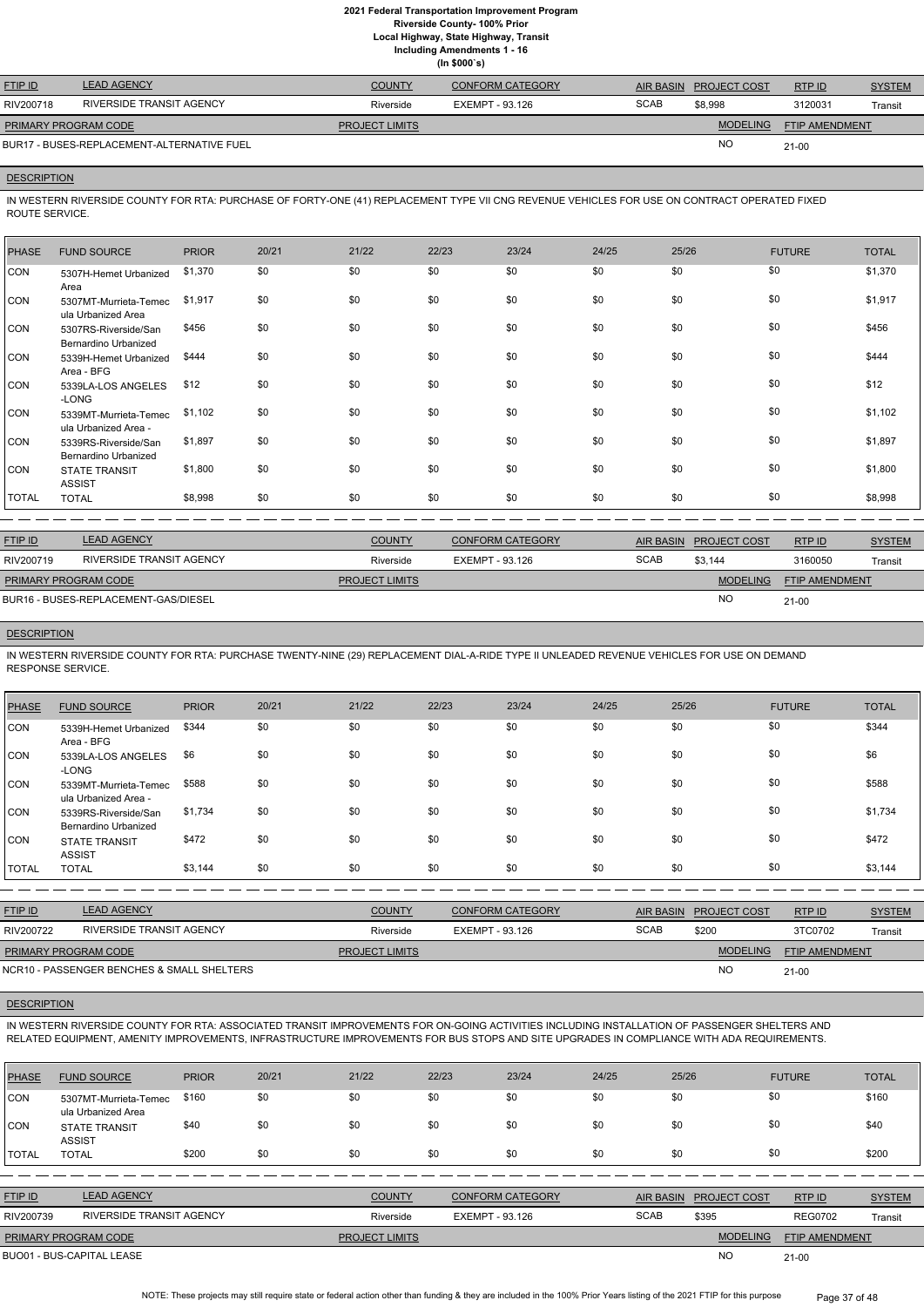## **DESCRIPTION**

## IN WESTERN RIVERSIDE COUNTY FOR RTA: CAPITALIZED TIRE LEASE - CAPITAL COST OF LEASING BUS TIRES.

| <b>PHASE</b> | <b>FUND SOURCE</b>                          | <b>PRIOR</b> | 20/21 | 21/22                 | 22/23 | 23/24                   | 24/25 | 25/26            |                     | <b>FUTURE</b>  | <b>TOTAL</b>  |
|--------------|---------------------------------------------|--------------|-------|-----------------------|-------|-------------------------|-------|------------------|---------------------|----------------|---------------|
| <b>CON</b>   | 5307MT-Murrieta-Temec<br>ula Urbanized Area | \$316        | \$0   | \$0                   | \$0   | \$0                     | \$0   | \$0              | \$0                 |                | \$316         |
| CON          | <b>STATE TRANSIT</b><br><b>ASSIST</b>       | \$79         | \$0   | \$0                   | \$0   | \$0                     | \$0   | \$0              | \$0                 |                | \$79          |
| <b>TOTAL</b> | <b>TOTAL</b>                                | \$395        | \$0   | \$0                   | \$0   | \$0                     | \$0   | \$0              | \$0                 |                | \$395         |
|              |                                             |              |       |                       |       |                         |       |                  |                     |                |               |
| FTIP ID      | <b>LEAD AGENCY</b>                          |              |       | <b>COUNTY</b>         |       | <b>CONFORM CATEGORY</b> |       | <b>AIR BASIN</b> | <b>PROJECT COST</b> | RTP ID         | <b>SYSTEM</b> |
| RIV140802    | RIVERSIDE, CITY OF                          |              |       | Riverside             |       | <b>EXEMPT - 93.126</b>  |       | <b>SCAB</b>      | \$400               | 3160059        | Transit       |
|              | PRIMARY PROGRAM CODE                        |              |       | <b>PROJECT LIMITS</b> |       |                         |       |                  | <b>MODELING</b>     | FTIP AMENDMENT |               |
|              | BUO00 - BUS OPERATIONS/OPERATING ASSISTANCE |              |       |                       |       |                         |       |                  | <b>NO</b>           | $21 - 00$      |               |

#### **DESCRIPTION**

IN WESTERN RIVERSIDE COUNTY FOR THE CITY OF RIVERSIDE: CAPITALIZED PREVENTATIVE MAINTENANCE. (FY14 5307 - \$320K) (UZA: RS)

| <b>PHASE</b> | <b>FUND SOURCE</b>                           | <b>PRIOR</b> | 20/21 | 21/22 | 22/23 | 23/24 | 24/25 | 25/26 | <b>FUTURE</b> | <b>TOTAL</b> |
|--------------|----------------------------------------------|--------------|-------|-------|-------|-------|-------|-------|---------------|--------------|
| <b>CON</b>   | 5307RS-Riverside/San<br>Bernardino Urbanized | \$320        | \$0   | \$0   | \$0   | \$0   | \$0   | \$0   | \$0           | \$320        |
| CON          | <b>LOCAL TRANS FUNDS</b>                     | \$80         | \$0   | \$0   | \$0   | \$0   | \$0   | \$0   | \$0           | \$80         |
| <b>TOTAL</b> | <b>TOTAL</b>                                 | \$400        | \$0   | \$0   | \$0   | \$0   | \$0   | \$0   | \$0           | \$400        |

| <b>FTIP ID</b>              | <b>LEAD AGENCY</b>                          | <b>COUNTY</b>         | <b>CONFORM CATEGORY</b> |             | AIR BASIN PROJECT COST | RTPID                 | <b>SYSTEM</b> |
|-----------------------------|---------------------------------------------|-----------------------|-------------------------|-------------|------------------------|-----------------------|---------------|
| RIV150612                   | RIVERSIDE, CITY OF                          | Riverside             | EXEMPT - 93.126         | <b>SCAB</b> | \$500                  | 3160059               | Transit       |
| <b>PRIMARY PROGRAM CODE</b> |                                             | <b>PROJECT LIMITS</b> |                         |             | <b>MODELING</b>        | <b>FTIP AMENDMENT</b> |               |
|                             | BUO00 - BUS OPERATIONS/OPERATING ASSISTANCE |                       |                         |             | <b>NO</b>              | $21-00$               |               |

#### **DESCRIPTION**

IN WESTERN RIVERSIDE COUNTY FOR THE CITY OF RIVERSIDE SPECIAL SERVICES: CAPITALIZED PREVENTIVE MAINTENANCE (FY15 5307) (UZA: RIV/SB)

| <b>PHASE</b>  | <b>FUND SOURCE</b>                           | <b>PRIOR</b> | 20/21 | 21/22 | 22/23 | 23/24 | 24/25 | 25/26 | <b>FUTURE</b> | <b>TOTAL</b> |
|---------------|----------------------------------------------|--------------|-------|-------|-------|-------|-------|-------|---------------|--------------|
| CON           | 5307RS-Riverside/San<br>Bernardino Urbanized | \$400        | \$0   | \$0   | \$0   | \$0   | \$0   | \$0   | \$0           | \$400        |
| CON           | <b>LOCAL TRANS FUNDS</b>                     | \$100        | \$0   | \$0   | \$0   | \$0   | \$0   | \$0   | \$0           | \$100        |
| <b>ITOTAL</b> | <b>TOTAL</b>                                 | \$500        | \$0   | \$0   | \$0   | \$0   | \$0   | \$0   | \$0           | \$500        |

| <b>FTIP ID</b>              | <b>LEAD AGENCY</b>                         | <b>COUNTY</b>         | <b>CONFORM CATEGORY</b> | AIR BASIN   | <b>PROJECT COST</b> | RTP ID                | <b>SYSTEM</b> |
|-----------------------------|--------------------------------------------|-----------------------|-------------------------|-------------|---------------------|-----------------------|---------------|
| RIV150613                   | RIVERSIDE, CITY OF                         | Riverside             | EXEMPT - 93.126         | <b>SCAB</b> | \$341               | 3160058               | Transit       |
| <b>PRIMARY PROGRAM CODE</b> |                                            | <b>PROJECT LIMITS</b> |                         |             | <b>MODELING</b>     | <b>FTIP AMENDMENT</b> |               |
|                             | BUR17 - BUSES-REPLACEMENT-ALTERNATIVE FUEL |                       |                         |             | N <sub>O</sub>      | $21 - 00$             |               |

## **DESCRIPTION**

IN WESTERN RIVERSIDE COUNTY FOR THE CITY OF RIVERSIDE SPECIAL SERVICES: PURCHASE OF 3 CNG REPLACEMENT BUSES (FY13 and FY14 5339) (UZA: RIV/SB)

| <b>PHASE</b>   | <b>FUND SOURCE</b>                           | <b>PRIOR</b> | 20/21 | 21/22                 | 22/23                  | 23/24                   | 24/25            | 25/26 |                     | <b>FUTURE</b>         | <b>TOTAL</b>  |
|----------------|----------------------------------------------|--------------|-------|-----------------------|------------------------|-------------------------|------------------|-------|---------------------|-----------------------|---------------|
| <b>ICON</b>    | 5339RS-Riverside/San<br>Bernardino Urbanized | \$195        | \$0   | \$0                   | \$0                    | \$0                     | \$0              | \$0   | \$0                 |                       | \$195         |
| CON            | <b>STATE TRANSIT</b><br><b>ASSIST</b>        | \$146        | \$0   | \$0                   | \$0                    | \$0                     | \$0              | \$0   | \$0                 |                       | \$146         |
| I TOTAL        | <b>TOTAL</b>                                 | \$341        | \$0   | \$0                   | \$0                    | \$0                     | \$0              | \$0   | \$0                 |                       | \$341         |
|                |                                              |              |       |                       |                        |                         |                  |       |                     |                       |               |
| <b>FTIP ID</b> | <b>LEAD AGENCY</b>                           |              |       | <b>COUNTY</b>         |                        | <b>CONFORM CATEGORY</b> | <b>AIR BASIN</b> |       | <b>PROJECT COST</b> | RTP ID                | <b>SYSTEM</b> |
| RIV170112      | RIVERSIDE, CITY OF                           |              |       | Riverside             | <b>EXEMPT - 93.126</b> |                         | <b>SCAB</b>      |       | \$400               | 3160059               | Transit       |
|                | PRIMARY PROGRAM CODE                         |              |       | <b>PROJECT LIMITS</b> |                        |                         |                  |       | <b>MODELING</b>     | <b>FTIP AMENDMENT</b> |               |
|                | BUO00 - BUS OPERATIONS/OPERATING ASSISTANCE  |              |       |                       |                        |                         |                  |       | NO                  | $21 - 00$             |               |

#### **DESCRIPTION**

IN WESTERN RIVERSIDE COUNTY FOR THE CITY OF RIVERSIDE SPECIAL TRANSPORTATION SERVICES: CAPITALIZED PREVENTATIVE MAINTENANCE (FY 17 5307 UZA: RIV-SB).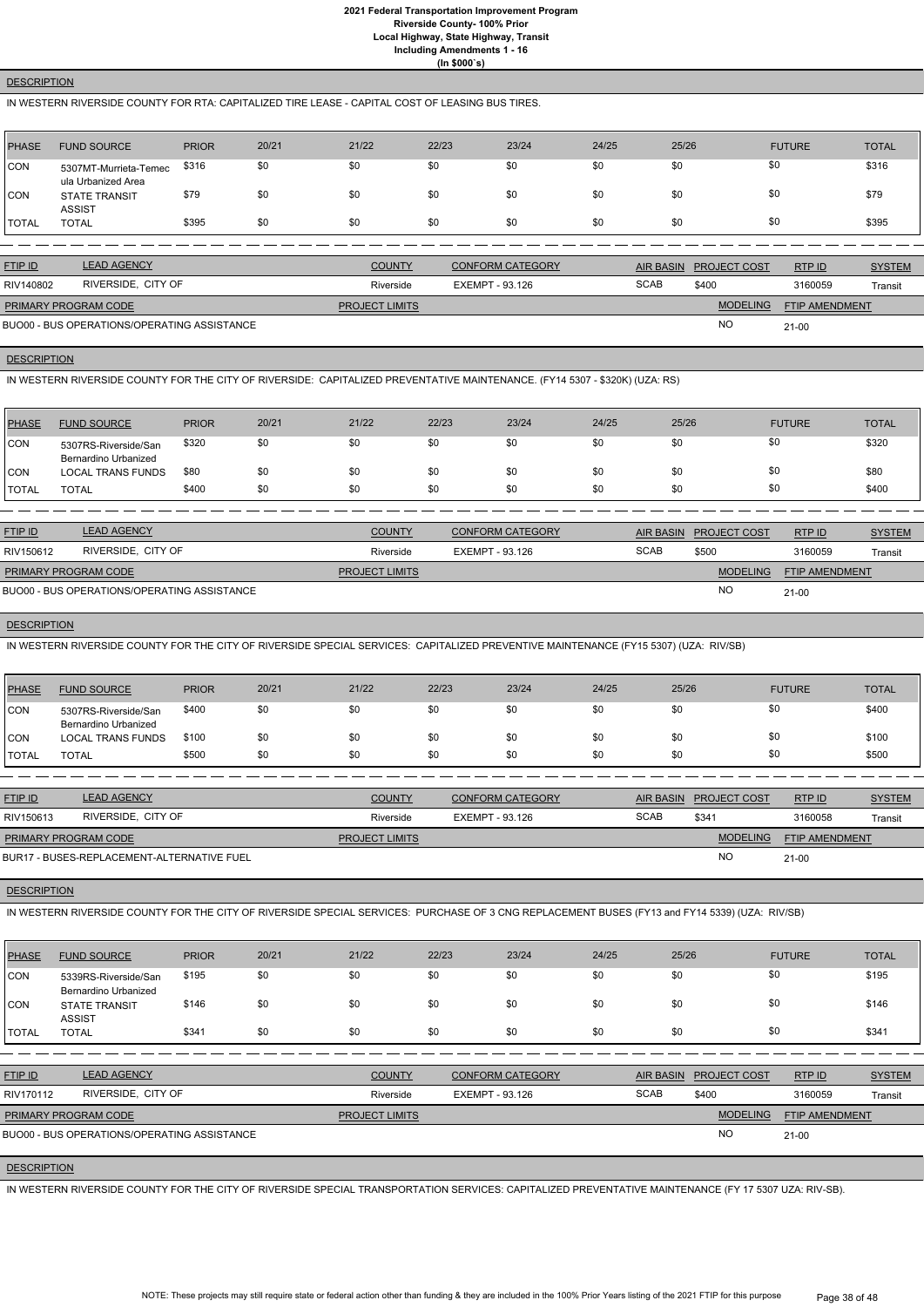**Local Highway, State Highway, Transit**

**Including Amendments 1 - 16**

|               | (ln \$000's)                                 |              |       |       |       |       |       |       |               |              |  |
|---------------|----------------------------------------------|--------------|-------|-------|-------|-------|-------|-------|---------------|--------------|--|
| PHASE         | <b>FUND SOURCE</b>                           | <b>PRIOR</b> | 20/21 | 21/22 | 22/23 | 23/24 | 24/25 | 25/26 | <b>FUTURE</b> | <b>TOTAL</b> |  |
| CON           | 5307RS-Riverside/San<br>Bernardino Urbanized | \$320        | \$0   | \$0   | \$0   | \$0   | \$0   | \$0   | \$0           | \$320        |  |
| CON           | <b>LOCAL TRANS FUNDS</b>                     | \$80         | \$0   | \$0   | \$0   | \$0   | \$0   | \$0   | \$0           | \$80         |  |
| <b>ITOTAL</b> | <b>TOTAL</b>                                 | \$400        | \$0   | \$0   | \$0   | \$0   | \$0   | \$0   | \$0           | \$400        |  |

| <b>FTIP ID</b>       | <b>LEAD AGENCY</b>                         | <b>COUNTY</b>         | <b>CONFORM CATEGORY</b> |             | AIR BASIN PROJECT COST | RTPID                 | <b>SYSTEM</b> |
|----------------------|--------------------------------------------|-----------------------|-------------------------|-------------|------------------------|-----------------------|---------------|
| RIV170113            | RIVERSIDE, CITY OF                         | Riverside             | EXEMPT - 93.126         | <b>SCAB</b> | \$226                  | 3160058               | Transit       |
| PRIMARY PROGRAM CODE |                                            | <b>PROJECT LIMITS</b> |                         |             | <b>MODELING</b>        | <b>FTIP AMENDMENT</b> |               |
|                      | BUR17 - BUSES-REPLACEMENT-ALTERNATIVE FUEL |                       |                         |             | <b>NO</b>              | $21 - 00$             |               |

## **DESCRIPTION**

IN WESTERN RIVERSIDE COUNTY FOR CITY OF RIVERSIDE SPECIAL TRANSPORTATION SERVICES - VEHICLE REPLACEMENT: REPLACE EIGHT (8) PARATRANSIT CNG ALTERNATIVE FUEL VEHICLES IN ACCORDANCE WITH FTA GUIDELINES.

| <b>PHASE</b> | <b>FUND SOURCE</b>                           | <b>PRIOR</b> | 20/21 | 21/22 | 22/23 | 23/24 | 24/25 | 25/26 | <b>FUTURE</b> | <b>TOTAL</b> |
|--------------|----------------------------------------------|--------------|-------|-------|-------|-------|-------|-------|---------------|--------------|
| <b>CON</b>   | 5339RS-Riverside/San<br>Bernardino Urbanized | \$192        | \$0   | \$0   | \$0   | \$0   | \$0   | \$0   | \$0           | \$192        |
| <b>ICON</b>  | <b>PUBLIC TRANS</b><br>MODERINAZATION IMP    | \$14         | \$0   | \$0   | \$0   | \$0   | \$0   | \$0   | \$0           | \$14         |
| CON          | <b>STATE TRANSIT</b><br><b>ASSIST</b>        | \$20         | \$0   | \$0   | \$0   | \$0   | \$0   | \$0   | \$0           | \$20         |
| <b>TOTAL</b> | <b>TOTAL</b>                                 | \$226        | \$0   | \$0   | \$0   | \$0   | \$0   | \$0   | \$0           | \$226        |

| <b>FTIP ID</b>              | <b>LEAD AGENCY</b>                                | <b>COUNTY</b>         | <b>CONFORM CATEGORY</b> |             | AIR BASIN PROJECT COST | RTPID                 | <b>SYSTEM</b> |
|-----------------------------|---------------------------------------------------|-----------------------|-------------------------|-------------|------------------------|-----------------------|---------------|
| RIV170114                   | RIVERSIDE, CITY OF                                | Riverside             | EXEMPT - 93.126         | <b>SCAB</b> | \$275                  | <b>REG0702</b>        | Transit       |
| <b>PRIMARY PROGRAM CODE</b> |                                                   | <b>PROJECT LIMITS</b> |                         |             | <b>MODELING</b>        | <b>FTIP AMENDMENT</b> |               |
|                             | BUN07 - BUS SERVICE EQUIPMENT/OPERATING EQUIPMENT |                       |                         |             | <b>NC</b>              | $21 - 00$             |               |

## **DESCRIPTION**

IN WESTERN RIVERSIDE COUNTY FOR THE CITY OF RIVERSIDE SPECIAL TRANSPORTATION SERVICES - ELECTRONIC FARE COLLECTION: PURCHASE AND IMPLEMENTATION OF ELECTRONIC FARE COLLECTION SYSTEM (FY 17 5307 UZA: RIV-SB)

| PHASE        | <b>FUND SOURCE</b>                                  | <b>PRIOR</b> | 20/21 | 21/22 | 22/23 | 23/24 | 24/25 | 25/26 | <b>FUTURE</b> | <b>TOTAL</b> |
|--------------|-----------------------------------------------------|--------------|-------|-------|-------|-------|-------|-------|---------------|--------------|
| <b>CON</b>   | 5307RS-Riverside/San<br><b>Bernardino Urbanized</b> | \$220        | \$0   | \$0   | \$0   | \$0   | \$0   |       | \$0           | \$220        |
| CON          | <b>STATE TRANSIT</b><br><b>ASSIST</b>               | \$55         | \$0   | \$0   | \$0   | \$0   | \$0   |       | \$0           | \$55         |
| <b>TOTAL</b> | TOTAL                                               | \$275        | \$0   | \$0   | \$0   | \$0   | \$0   |       | \$0           | \$275        |

| <b>FTIP ID</b>              | <b>LEAD AGENCY</b>                    | <b>COUNTY</b>         | <b>CONFORM CATEGORY</b> |             | AIR BASIN PROJECT COST | RTP ID                | <b>SYSTEM</b> |
|-----------------------------|---------------------------------------|-----------------------|-------------------------|-------------|------------------------|-----------------------|---------------|
| RIV170115                   | RIVERSIDE, CITY OF                    | Riverside             | EXEMPT - 93.126         | <b>SCAB</b> | \$55                   | 3160058               | Transit       |
| <b>PRIMARY PROGRAM CODE</b> |                                       | <b>PROJECT LIMITS</b> |                         |             | <b>MODELING</b>        | <b>FTIP AMENDMENT</b> |               |
| PAR17 - PARATRANSIT         | VEHICLES-REPLACEMENT-ALTERNATIVE FUEL |                       |                         |             | NO                     | $21 - 00$             |               |
|                             |                                       |                       |                         |             |                        |                       |               |

#### **DESCRIPTION**

IN WESTERN RIVERSIDE COUNTY FOR THE CITY OF RIVERSIDE SPECIAL TRANSPORTATION SERVICES - VEHICLE REPLACEMENT: REPLACEMENT OF ONE (1) CNG ADA RESERVE VAN PER FTA GUIDELINES (FY 17 5307 UZA: RIV-SB).

| PHASE | <b>FUND SOURCE</b>   | <b>PRIOR</b> | 20/21 | 21/22 | 22/23 | 23/24 | 24/25 | 25/26 | <b>FUTURE</b> | <b>TOTAL</b> |
|-------|----------------------|--------------|-------|-------|-------|-------|-------|-------|---------------|--------------|
| CON   | 5307RS-Riverside/San | \$47         |       |       |       |       | \$0   | \$0   | \$0           | \$47         |

| Bernardino Urbanized<br><b>STATE TRANSIT</b> | \$8                                                | \$0                | \$0                                               | \$0 | \$0                                                 | \$0                                        | \$0         |                     |                  | \$8                          |
|----------------------------------------------|----------------------------------------------------|--------------------|---------------------------------------------------|-----|-----------------------------------------------------|--------------------------------------------|-------------|---------------------|------------------|------------------------------|
| <b>TOTAL</b>                                 | \$55                                               | \$0                | \$0                                               | \$0 | \$0                                                 | \$0                                        | \$0         |                     |                  | \$55                         |
|                                              |                                                    |                    |                                                   |     |                                                     |                                            |             |                     |                  |                              |
| <b>LEAD AGENCY</b>                           |                                                    |                    |                                                   |     |                                                     |                                            |             | <b>PROJECT COST</b> | RTPID            | <b>SYSTEM</b>                |
|                                              |                                                    |                    |                                                   |     |                                                     |                                            | <b>SCAB</b> | \$45                | <b>REG0702</b>   | Transit                      |
|                                              |                                                    |                    |                                                   |     |                                                     |                                            |             | <b>MODELING</b>     |                  |                              |
|                                              |                                                    |                    |                                                   |     |                                                     |                                            |             | <b>NO</b>           | $21 - 00$        |                              |
|                                              | <b>ASSIST</b><br>RIV170116<br>PRIMARY PROGRAM CODE | RIVERSIDE, CITY OF | VEN03 - VEHICLES-ADM/MAIN/SER/SEC-(ALT. FUEL)-NEW |     | <b>COUNTY</b><br>Riverside<br><b>PROJECT LIMITS</b> | <b>CONFORM CATEGORY</b><br>EXEMPT - 93.126 |             |                     | <u>AIR BASIN</u> | \$0<br>\$0<br>FTIP AMENDMENT |

### **DESCRIPTION**

IN WESTERN RIVERSIDE COUNTY FOR THE CITY OF RIVERSIDE SPECIAL TRANSPORTATION SERVICES - ADMINISTRATIVE VEHICLE REPLACEMENT: REPLACEMENT OF ONE (1) CNG ADMINISTRATIVE VEHICLE PER FTA GUIDELINES (FY 17 5307 UZA: RIV-SB).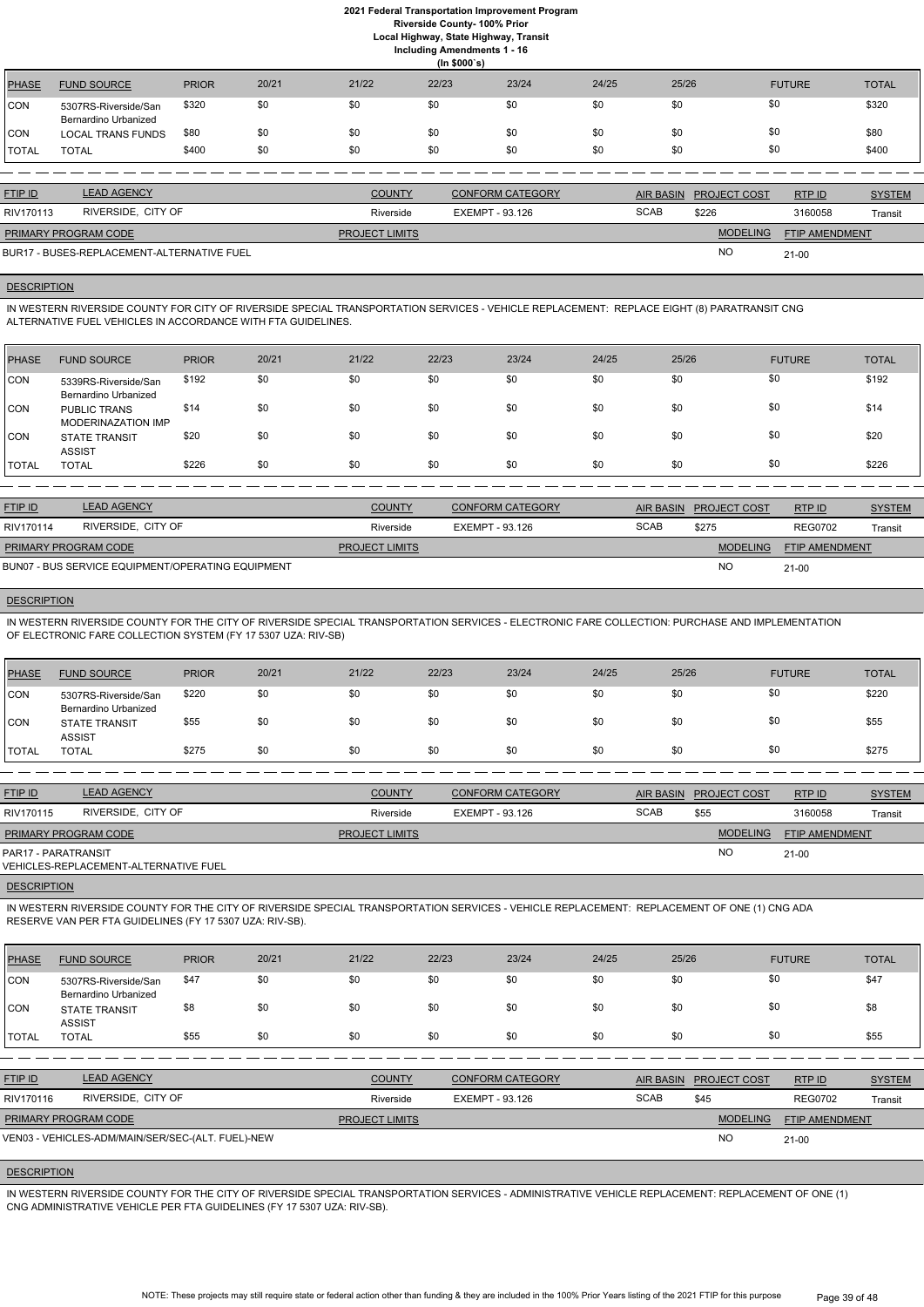**Local Highway, State Highway, Transit**

| Including Amendments 1 - 16 |  |  |  |
|-----------------------------|--|--|--|
|-----------------------------|--|--|--|

|              | (ln \$000's)                                 |              |       |       |       |       |       |       |               |              |  |
|--------------|----------------------------------------------|--------------|-------|-------|-------|-------|-------|-------|---------------|--------------|--|
| <b>PHASE</b> | <b>FUND SOURCE</b>                           | <b>PRIOR</b> | 20/21 | 21/22 | 22/23 | 23/24 | 24/25 | 25/26 | <b>FUTURE</b> | <b>TOTAL</b> |  |
| CON          | 5307RS-Riverside/San<br>Bernardino Urbanized | \$36         | \$0   | \$0   | \$0   | \$0   | \$0   | \$0   | \$0           | \$36         |  |
| CON          | <b>STATE TRANSIT</b><br><b>ASSIST</b>        | \$9          | \$0   | \$0   | \$0   | \$0   | \$0   | \$0   | \$0           | \$9          |  |
| TOTAL        | <b>TOTAL</b>                                 | \$45         | \$0   | \$0   | \$0   | \$0   | \$0   | \$0   | \$0           | \$45         |  |

| <b>FTIP ID</b>              | <b>LEAD AGENCY</b>                          | <b>COUNTY</b>         | <b>CONFORM CATEGORY</b> |             | AIR BASIN PROJECT COST | RTP ID                | <b>SYSTEM</b> |
|-----------------------------|---------------------------------------------|-----------------------|-------------------------|-------------|------------------------|-----------------------|---------------|
| RIV190611                   | RIVERSIDE, CITY OF                          | Riverside             | EXEMPT - 93.126         | <b>SCAB</b> | \$400                  | 3160059               | Transit       |
| <b>PRIMARY PROGRAM CODE</b> |                                             | <b>PROJECT LIMITS</b> |                         |             | <b>MODELING</b>        | <b>FTIP AMENDMENT</b> |               |
|                             | BUO00 - BUS OPERATIONS/OPERATING ASSISTANCE |                       |                         |             | <b>NO</b>              | $21 - 00$             |               |

# **DESCRIPTION**

IN WESTERN RIVERSIDE COUNTY FOR THE CITY OF RIVERSIDE (RIVERSIDE SPECIAL SERVICES) - CAPITALIZED PREVENTATIVE MAINTENANCE.

| <b>PHASE</b> | <b>FUND SOURCE</b>                           | <b>PRIOR</b> | 20/21 | 21/22 | 22/23 | 23/24 | 24/25 | 25/26 | <b>FUTURE</b> | <b>TOTAL</b> |
|--------------|----------------------------------------------|--------------|-------|-------|-------|-------|-------|-------|---------------|--------------|
| CON          | 5307RS-Riverside/San<br>Bernardino Urbanized | \$320        | \$0   | \$0   | \$0   | \$0   | \$0   | \$0   | \$0           | \$320        |
| ICON         | <b>LOCAL TRANS FUNDS</b>                     | \$80         | \$0   | \$0   | \$0   | \$0   | \$0   | \$0   | \$0           | \$80         |
| <b>TOTAL</b> | <b>TOTAL</b>                                 | \$400        | \$0   | \$0   | \$0   | \$0   | \$0   | \$0   | \$0           | \$400        |

| <b>FTIP ID</b>              | <b>LEAD AGENCY</b>                    | <b>COUNTY</b>         | <b>CONFORM CATEGORY</b> | AIR BASIN   | <b>PROJECT COST</b> | RTPID                 | <b>SYSTEM</b> |
|-----------------------------|---------------------------------------|-----------------------|-------------------------|-------------|---------------------|-----------------------|---------------|
| RIV110809                   | SUNLINE TRANSIT AGENCY                | Riverside             | EXEMPT - 93.126         | <b>SSAB</b> | \$395               | <b>REG0702</b>        | Transit       |
| <b>PRIMARY PROGRAM CODE</b> |                                       | <b>PROJECT LIMITS</b> |                         |             | <b>MODELING</b>     | <b>FTIP AMENDMENT</b> |               |
|                             | SEC54 - SECURITY EQUIPMENT/FACILITIES |                       |                         |             | NO                  | $21 - 00$             |               |

## **DESCRIPTION**

IN COACHELLA VALLEY AT EXISTING SUNLINE FACILITIES - TRANSIT SECURITY ENHANCEMENT PROJECT FOR STAFF IN THE SAFETY/SECURITY DEPARTMENT AND TO ENHANCE BUS STOPS THROUGHOUT THE VALLEY (PROP 1B FUNDED PROJECT).

| <b>PHASE</b> | <b>FUND SOURCE</b>                        | <b>PRIOR</b> | 20/21 | 21/22 | 22/23 | 23/24 | 24/25 | 25/26 | <b>FUTURE</b> | <b>TOTAL</b> |
|--------------|-------------------------------------------|--------------|-------|-------|-------|-------|-------|-------|---------------|--------------|
| <b>CON</b>   | <b>PUBLIC TRANS</b><br>MODERINAZATION IMP | \$395        | \$0   | \$0   |       | \$0   | \$0   |       | \$0           | \$395        |
| <b>TOTAL</b> | <b>TOTAL</b>                              | \$395        | \$0   | \$0   |       | \$0   | \$0   |       | \$0           | \$395        |

| <b>FTIP ID</b>              | <b>LEAD AGENCY</b>                        | <b>COUNTY</b>         | <b>CONFORM CATEGORY</b> |             | <b>AIR BASIN PROJECT COST</b> | RTP ID                | <b>SYSTEM</b> |
|-----------------------------|-------------------------------------------|-----------------------|-------------------------|-------------|-------------------------------|-----------------------|---------------|
| RIV130610                   | SUNLINE TRANSIT AGENCY                    | Riverside             | EXEMPT - 93.126         | <b>SSAB</b> | \$5,200                       | <b>REG0702</b>        | Transit       |
| <b>PRIMARY PROGRAM CODE</b> |                                           | <b>PROJECT LIMITS</b> |                         |             | <b>MODELING</b>               | <b>FTIP AMENDMENT</b> |               |
|                             | FUL52 - FUELING STATIONS-ALTERNATIVE FUEL |                       |                         |             | <b>NC</b>                     | $21-00$               |               |

# **DESCRIPTION**

IN EASTERN RIVERSIDE COUNTY FOR SUNLINE - CNG FUELING STATION REPLACEMENT (UZA INDIO-CATHEDRAL CITY-PALM SPRINGS) (FTA 5307 FY 12/13)

| PHASE          | <b>FUND SOURCE</b>                            | <b>PRIOR</b> | 20/21 | 21/22 | 22/23 | 23/24 | 24/25 | 25/26 | <b>FUTURE</b> | <b>TOTAL</b> |
|----------------|-----------------------------------------------|--------------|-------|-------|-------|-------|-------|-------|---------------|--------------|
| <b>CON</b>     | 5307IC-Indio-Cathedral<br>City Urbanized Area | \$200        | \$0   | \$0   | \$0   | \$0   | \$0   | \$0   | \$0           | \$200        |
| CON            | <b>STATE TRANSIT</b><br><b>ASSIST</b>         | \$5,000      | \$0   | \$0   | \$0   | \$0   | \$0   | \$0   | \$0           | \$5,000      |
| <b>!</b> TOTAL | <b>TOTAL</b>                                  | \$5,200      | \$0   | \$0   | \$0   | \$0   | \$0   | \$0   | \$0           | \$5,200      |

| <b>FTIP ID</b>              | <b>LEAD AGENCY</b>                                | <b>COUNTY</b>         | <b>CONFORM CATEGORY</b> | AIR BASIN   | <b>PROJECT COST</b> | RTP ID                | <b>SYSTEM</b> |
|-----------------------------|---------------------------------------------------|-----------------------|-------------------------|-------------|---------------------|-----------------------|---------------|
| RIV140502                   | SUNLINE TRANSIT AGENCY                            | Riverside             | EXEMPT - 93.126         | <b>SSAB</b> | \$5.151             | <b>REG0702</b>        | Transit       |
| <b>PRIMARY PROGRAM CODE</b> |                                                   | <b>PROJECT LIMITS</b> |                         |             | <b>MODELING</b>     | <b>FTIP AMENDMENT</b> |               |
|                             | BUN07 - BUS SERVICE EQUIPMENT/OPERATING EQUIPMENT |                       |                         |             | <b>NO</b>           | $21-00$               |               |

## **DESCRIPTION**

IN EASTERN RIVERSIDE COUNTY FOR SUNLINE: PURCHASE ONE NEW BATTERY DOMINATE HYDROGEN HYBRID ELECTRIC FUEL CELL BUS. (FTA 5309C - \$4,251)

| <b>PHASE</b>         | <b>FUND SOURCE</b> | <b>PRIOR</b> | 20/21 | 21/22 | 22/23 | 23/24 | 24/25 | 25/26 | <b>FUTURE</b> | <b>TOTAL</b> |
|----------------------|--------------------|--------------|-------|-------|-------|-------|-------|-------|---------------|--------------|
| <b>CON</b>           | <b>AGENCY</b>      | \$900        | \$0   | \$0   | \$0   | \$0   | \$0   |       | \$0           | \$900        |
| CON                  | FTA 5309(c) BUS    | \$4,251      | \$0   | \$0   | \$0   | \$0   | \$0   |       | \$0           | \$4,251      |
| <b><i>ITOTAL</i></b> | <b>TOTAL</b>       | \$5,151      | \$0   | \$0   | \$0   | \$0   | \$0   |       | \$0           | \$5,151      |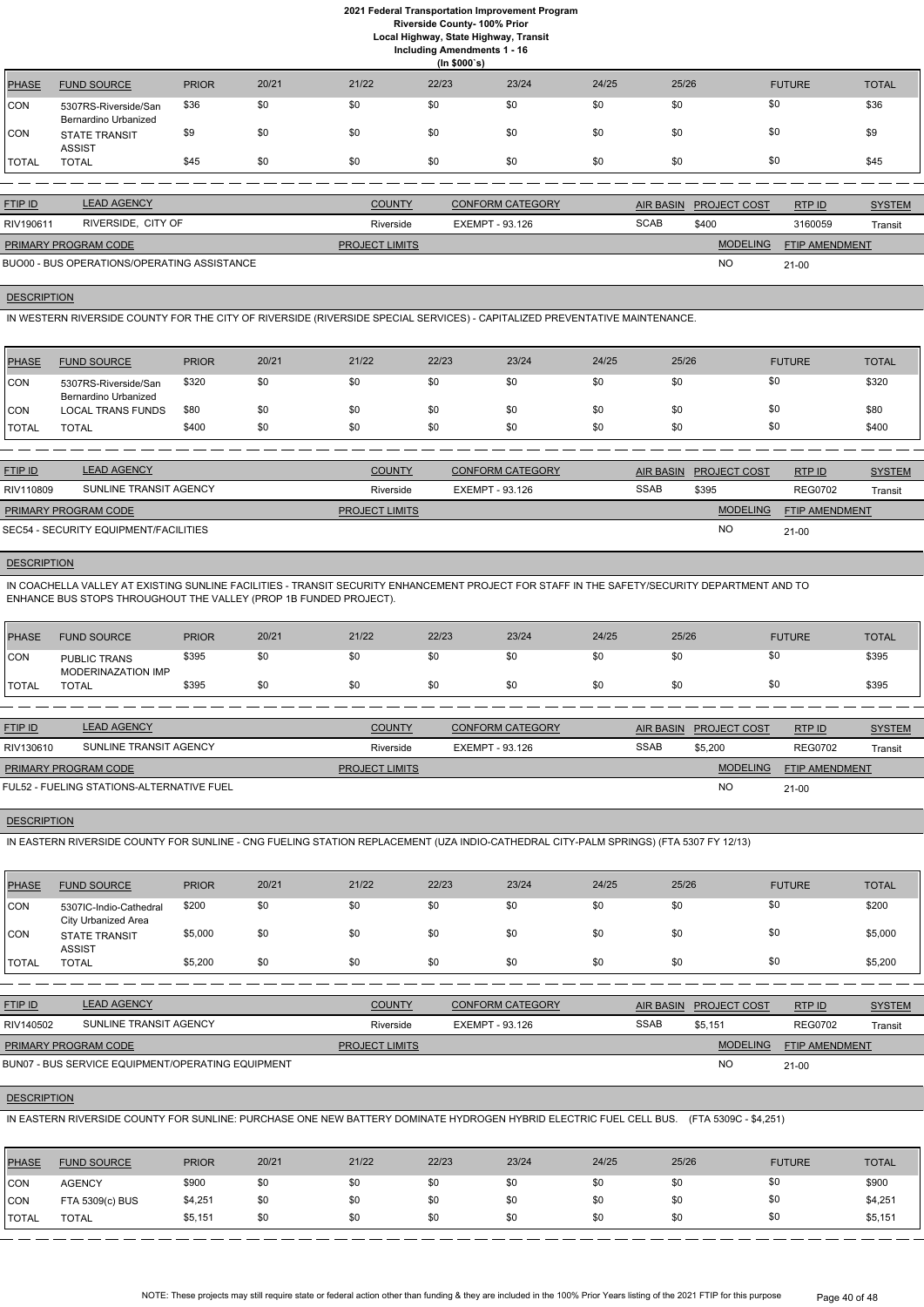**Local Highway, State Highway, Transit**

**Including Amendments 1 - 16**

| (ln \$000's) |
|--------------|
|--------------|

| <b>FTIP ID</b>                           | <b>LEAD AGENCY</b>     | <b>COUNTY</b>         | <b>CONFORM CATEGORY</b> |             | AIR BASIN PROJECT COST | RTPID                 | <b>SYSTEM</b> |
|------------------------------------------|------------------------|-----------------------|-------------------------|-------------|------------------------|-----------------------|---------------|
| RIV140810                                | SUNLINE TRANSIT AGENCY | Riverside             | NON-EXEMPT              | <b>SSAB</b> | \$13.104               | 3TL504                | Transit       |
| <b>PRIMARY PROGRAM CODE</b>              |                        | <b>PROJECT LIMITS</b> |                         |             | <b>MODELING</b>        | <b>FTIP AMENDMENT</b> |               |
| BUN94 - BUSES-EXPANSION-ALTERNATIVE FUEL |                        |                       |                         |             | YES                    | $21 - 00$             |               |

#### **DESCRIPTION**

IN COACHELLA VALLEY FOR SUNLINE TRANSIT AGENCY: PURCHASE OF 6 HYDROGEN FUEL CELL BUSES. (FY15 5307) (FY13 & FY14 LoNo 5312) (UZA: INCCPS) (\$967K in TRANSIT DEVELOPMENT CREDIT MATCH FOR FY17 LoNo 5312).

| <b>PHASE</b> | <b>FUND SOURCE</b>                                   | <b>PRIOR</b> | 20/21 | 21/22 | 22/23 | 23/24 | 24/25 | 25/26 | <b>FUTURE</b> | <b>TOTAL</b> |
|--------------|------------------------------------------------------|--------------|-------|-------|-------|-------|-------|-------|---------------|--------------|
| <b>CON</b>   | 5307IC-Indio-Cathedral<br><b>City Urbanized Area</b> | \$300        | \$0   | \$0   | \$0   | \$0   | \$0   | \$0   | \$0           | \$300        |
| <b>CON</b>   | 5339IC-Indio-Cathedral<br>City Urbanized Area -      | \$914        | \$0   | \$0   | \$0   | \$0   | \$0   | \$0   | \$0           | \$914        |
| <b>CON</b>   | NATIONAL RESEARCH<br>AND TECHNOLOGY                  | \$9,804      | \$0   | \$0   | \$0   | \$0   | \$0   | \$0   | \$0           | \$9,804      |
| <b>CON</b>   | <b>STATE TRANSIT</b><br><b>ASSIST</b>                | \$2,086      | \$0   | \$0   | \$0   | \$0   | \$0   | \$0   | \$0           | \$2,086      |
| TOTAL        | <b>TOTAL</b>                                         | \$13,104     | \$0   | \$0   | \$0   | \$0   | \$0   | \$0   | \$0           | \$13,104     |

| <b>FTIP ID</b>                       | <b>LEAD AGENCY</b>     | <b>COUNTY</b>         | <b>CONFORM CATEGORY</b> |             | AIR BASIN PROJECT COST | RTPID                 | <b>SYSTEM</b> |
|--------------------------------------|------------------------|-----------------------|-------------------------|-------------|------------------------|-----------------------|---------------|
| RIV140811                            | SUNLINE TRANSIT AGENCY | Riverside             | EXEMPT - 93.126         | <b>SSAB</b> | \$500                  | <b>REG0702</b>        | Transit       |
| PRIMARY PROGRAM CODE                 |                        | <b>PROJECT LIMITS</b> |                         |             | <b>MODELING</b>        | <b>FTIP AMENDMENT</b> |               |
| TRN06 - ADMINISTRATIVE EQUIPMENT-NEW |                        |                       |                         |             | <b>NC</b>              | $21 - 00$             |               |

## **DESCRIPTION**

IN COACHELLA VALLEY FOR SUNLINE TRANSIT AGENCY: PURCHASE OF A NEW ASSET MANAGEMENT TOOL. (FY17 5307 - \$400K) (UZA: INCCPS)

| PHASE         | <b>FUND SOURCE</b>                            | <b>PRIOR</b> | 20/21 | 21/22 | 22/23 | 23/24 | 24/25 | 25/26 | <b>FUTURE</b> | <b>TOTAL</b> |
|---------------|-----------------------------------------------|--------------|-------|-------|-------|-------|-------|-------|---------------|--------------|
| <b>CON</b>    | 5307IC-Indio-Cathedral<br>City Urbanized Area | \$400        | \$0   | \$0   | \$0   | \$0   | \$0   | \$0   | \$0           | \$400        |
| <b>CON</b>    | <b>STATE TRANSIT</b><br><b>ASSIST</b>         | \$100        | \$0   | \$0   | \$0   | \$0   | \$0   | \$0   | \$0           | \$100        |
| <b>ITOTAL</b> | <b>TOTAL</b>                                  | \$500        | \$0   | \$0   | \$0   | \$0   | \$0   | \$0   | \$0           | \$500        |

| <b>FTIP ID</b>              | <b>LEAD AGENCY</b>     | <b>COUNTY</b>         | <b>CONFORM CATEGORY</b> |             | AIR BASIN PROJECT COST | RTP ID                | <b>SYSTEM</b> |
|-----------------------------|------------------------|-----------------------|-------------------------|-------------|------------------------|-----------------------|---------------|
| RIV140821                   | SUNLINE TRANSIT AGENCY | Riverside             | EXEMPT - 93.126         | <b>SSAB</b> | \$1.990                | <b>REG0702</b>        | Transit       |
| <b>PRIMARY PROGRAM CODE</b> |                        | <b>PROJECT LIMITS</b> |                         |             | <b>MODELING</b>        | <b>FTIP AMENDMENT</b> |               |
| TDM20 - RIDESHARING         |                        |                       |                         |             | <b>NO</b>              | $21 - 00$             |               |

IN COACHELLA VALLEY FOR SUNLINE TRANSIT AGENCY: VANPOOL PILOT PROGRAM THAT WILL TARGET EASTERN COACHELLA VALLEY AGRICULTURAL WORKERS, LARGE EMPLOYERS SUCH AS GOVERNMENT AGENCIES, STUDENTS AND OTHER GROUPS. PURCHASE OF 50 VANS. THE PROGRAM WILL PROVIDE A THREE YEAR START-UP PROJECT FOR A BROKERAGE SERVICE AND FIRST YEAR SUBSIDIES FOR UP TO 70 VANS. (CMAQ - \$1,762K)

#### DESCRIPTION

| PHASE        | <b>FUND SOURCE</b> | <b>PRIOR</b> | 20/21 | 21/22 | 22/23 | 23/24 | 24/25 | 25/26 | <b>FUTURE</b> | <b>TOTAL</b> |
|--------------|--------------------|--------------|-------|-------|-------|-------|-------|-------|---------------|--------------|
| <b>CON</b>   | <b>AGENCY</b>      | \$228        | \$0   | \$0   |       | \$0   | \$0   | \$0   | \$0           | \$228        |
| <b>CON</b>   | CMAQ               | \$1,762      | \$0   |       |       | \$0   | \$0   | \$0   | \$0           | \$1,762      |
| <b>TOTAL</b> | <b>TOTAL</b>       | \$1,990      | \$0   | \$0   |       | \$0   | \$0   | \$0   | \$0           | \$1,990      |

| RIV140822                   | SUNLINE TRANSIT AGENCY                      | Riverside             | NON-EXEMPT | SSAB | 1.897ء          | 3TL504                | Transit |
|-----------------------------|---------------------------------------------|-----------------------|------------|------|-----------------|-----------------------|---------|
| <b>PRIMARY PROGRAM CODE</b> |                                             | <b>PROJECT LIMITS</b> |            |      | <b>MODELING</b> | <b>FTIP AMENDMENT</b> |         |
|                             | BUO00 - BUS OPERATIONS/OPERATING ASSISTANCE |                       |            |      | <b>YES</b>      | $21 - 00$             |         |

## **DESCRIPTION**

IN COACHELLA VALLEY FOR SUNLINE TRANSIT AGENCY: PURCHASE OF TWO NEW BUSES AND OPERATIONS OF NEW BUS SERVICE THAT WILL DIRECTLY LINK DESERT HOT SPRINGS AND PALM DESERT. SERVICE TO OPERATE ON WEEKDAYS AND WILL INCLUDE FOUR TRIPS IN THE MORNING (HOURLY) FROM DESERT HOT SPRINGS TO PALM DESERT AND FOUR TRIPS IN THE AFTERNOON (HOURLY) FROM PALM DESERT TO DESERT HOT SPRINGS.

| <b>PHASE</b> | <b>FUND SOURCE</b>                            | <b>PRIOR</b> | 20/21 | 21/22 | 22/23 | 23/24 | 24/25 | 25/26 | <b>FUTURE</b> | <b>TOTAL</b> |
|--------------|-----------------------------------------------|--------------|-------|-------|-------|-------|-------|-------|---------------|--------------|
| <b>CON</b>   | 5307IC-Indio-Cathedral<br>City Urbanized Area | \$130        | \$0   | \$0   | \$0   | \$0   | \$0   | \$0   | \$0           | \$130        |
| <b>CON</b>   | <b>AGENCY</b>                                 | \$231        | \$0   | \$0   | \$0   | \$0   | \$0   | \$0   | \$0           | \$231        |
| <b>CON</b>   | FTA 5307 (FHWA<br><b>TRANSFER FUNDS)</b>      | \$1,536      | \$0   | \$0   | \$0   | \$0   | \$0   | \$0   | \$0           | \$1,536      |
| <b>TOTAL</b> | <b>TOTAL</b>                                  | \$1,897      | \$0   | \$0   | \$0   | \$0   | \$0   | \$0   | \$0           | \$1,897      |

NOTE: These projects may still require state or federal action other than funding & they are included in the 100% Prior Years listing of the 2021 FTIP for this purpose Page 41 of 48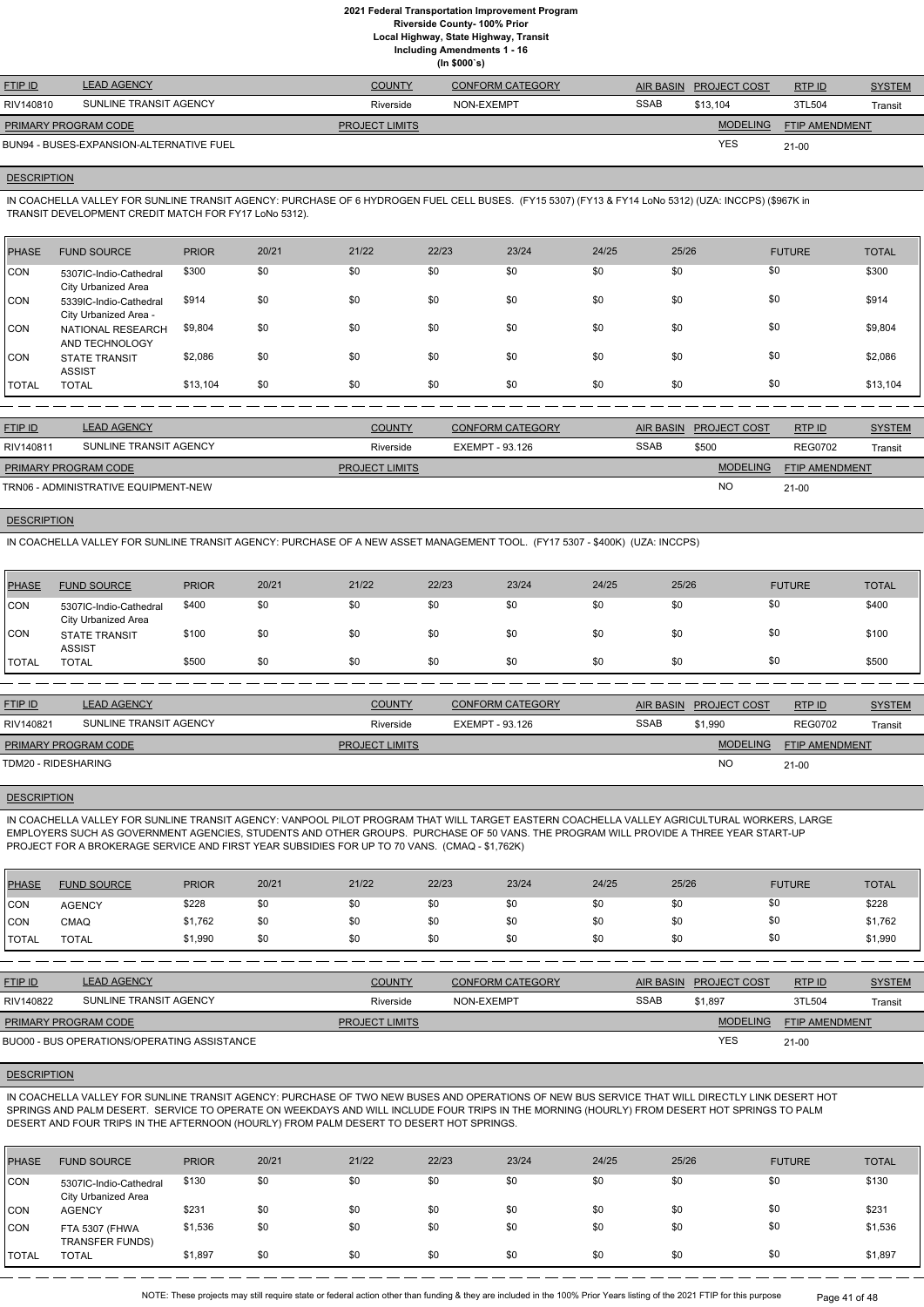**Local Highway, State Highway, Transit**

**Including Amendments 1 - 16**

**(In \$000`s)**

| <b>FTIP ID</b>              | <b>LEAD AGENCY</b>                         | <b>COUNTY</b>         | <b>CONFORM CATEGORY</b> | <b>AIR BASIN</b> | <b>PROJECT COST</b> | RTPID                 | <b>SYSTEM</b> |
|-----------------------------|--------------------------------------------|-----------------------|-------------------------|------------------|---------------------|-----------------------|---------------|
| RIV150615                   | SUNLINE TRANSIT AGENCY                     | Riverside             | EXEMPT - 93.126         | <b>SSAB</b>      | \$393               | 3TL607                | Transit       |
| <b>PRIMARY PROGRAM CODE</b> |                                            | <b>PROJECT LIMITS</b> |                         |                  | <b>MODELING</b>     | <b>FTIP AMENDMENT</b> |               |
|                             | NCR10 - PASSENGER BENCHES & SMALL SHELTERS |                       |                         |                  | <b>NO</b>           | 21-00                 |               |

#### **DESCRIPTION**

IN THE COACHELLA VALLEY FOR SUNLINE TRANSIT: TRANSIT ENHANCEMENTS INCLUDING BUT NOT LIMITED TO THE PURCHASE AND INSTALLATION OF 25 SHELTERS, INCLUDING CONCRETE WORK AND OTHER IMPROVEMENTS FOR ADA COMPLIANCE AND IMPROVED SAFETY. (FY15 5307) (UZA: INCCPS)

| PHASE   | <b>FUND SOURCE</b>                            | <b>PRIOR</b> | 20/21 | 21/22 | 22/23 | 23/24 | 24/25 | 25/26 | <b>FUTURE</b> | <b>TOTAL</b> |
|---------|-----------------------------------------------|--------------|-------|-------|-------|-------|-------|-------|---------------|--------------|
| CON     | 5307IC-Indio-Cathedral<br>City Urbanized Area | \$20         | \$0   | \$0   | \$0   | \$0   | \$0   | \$0   | \$0           | \$20         |
| CON     | <b>TRANSIT SYSTEM</b><br>SAFETY, SECURITY     | \$373        | \$0   | \$0   | \$0   | \$0   | \$0   | \$0   | \$0           | \$373        |
| I TOTAL | <b>TOTAL</b>                                  | \$393        | \$0   | \$0   | \$0   | \$0   | \$0   | \$0   | \$0           | \$393        |

| <b>FTIP ID</b>                            | <b>LEAD AGENCY</b>     | <b>COUNTY</b>         | CONFORM CATEGORY |             | AIR BASIN PROJECT COST | RTP ID         | <b>SYSTEM</b> |
|-------------------------------------------|------------------------|-----------------------|------------------|-------------|------------------------|----------------|---------------|
| RIV150616                                 | SUNLINE TRANSIT AGENCY | Riverside             | EXEMPT - 93.126  | <b>SSAB</b> | \$1.500                | <b>REG0702</b> | Transit       |
| <b>PRIMARY PROGRAM CODE</b>               |                        | <b>PROJECT LIMITS</b> |                  |             | <b>MODELING</b>        | FTIP AMENDMENT |               |
| FUL52 - FUELING STATIONS-ALTERNATIVE FUEL |                        |                       |                  |             | <b>NO</b>              | $21 - 00$      |               |

#### **DESCRIPTION**

IN THE COACHELLA VALLEY FOR SUNLINE TRANSIT: REFURBISHMENT OF EXISTING HYDROGEN FUELING STATION. (FY15 5307) (UZA: INCCPS)

| <b>PHASE</b> | <b>FUND SOURCE</b>                            | <b>PRIOR</b> | 20/21 | 21/22 | 22/23 | 23/24 | 24/25 | 25/26 | <b>FUTURE</b> | <b>TOTAL</b> |
|--------------|-----------------------------------------------|--------------|-------|-------|-------|-------|-------|-------|---------------|--------------|
| <b>CON</b>   | 5307IC-Indio-Cathedral<br>City Urbanized Area | \$1,200      | \$0   | \$0   | \$0   | \$0   | \$0   | \$0   | \$0           | \$1,200      |
| <b>CON</b>   | <b>STATE TRANSIT</b><br><b>ASSIST</b>         | \$300        | \$0   | \$0   | \$0   | \$0   | \$0   | \$0   | \$0           | \$300        |
| <b>TOTAL</b> | <b>TOTAL</b>                                  | \$1,500      | \$0   | \$0   | \$0   | \$0   | \$0   | \$0   | \$0           | \$1,500      |

| <b>FTIP ID</b>              | <b>LEAD AGENCY</b>                         | <b>COUNTY</b>         | <b>CONFORM CATEGORY</b> |             | AIR BASIN PROJECT COST | RTPID                 | <b>SYSTEM</b> |
|-----------------------------|--------------------------------------------|-----------------------|-------------------------|-------------|------------------------|-----------------------|---------------|
| RIV150619                   | SUNLINE TRANSIT AGENCY                     | Riverside             | EXEMPT - 93.126         | <b>SSAB</b> | \$7.494                | 3TL507                | Transit       |
| <b>PRIMARY PROGRAM CODE</b> |                                            | <b>PROJECT LIMITS</b> |                         |             | <b>MODELING</b>        | <b>FTIP AMENDMENT</b> |               |
|                             | BUR17 - BUSES-REPLACEMENT-ALTERNATIVE FUEL |                       |                         |             | <b>NC</b>              | $21 - 00$             |               |

#### **DESCRIPTION**

GROUPED PROJECTS FOR PURCHASE OF NEW BUSES AND RAIL CARS TO REPLACE EXISTING VEHICLES OR FOR MINOR EXPANSIONS OF THE FLEET: PROJECTS ARE CONSISTENT WITH 40 CFR PART 93.126 EXEMPT TABLES 2 AND TABLE 3 CATEGORIES - PURCHASE OF NEW BUSES AND RAIL CARS TO REPLACE EXISTING VEHICLES OR FOR MINOR EXPANSIONS OF THE FLEET.

| <b>PHASE</b> | <b>FUND SOURCE</b>                               | <b>PRIOR</b> | 20/21 | 21/22 | 22/23 | 23/24 | 24/25 | 25/26 | <b>FUTURE</b> | <b>TOTAL</b> |
|--------------|--------------------------------------------------|--------------|-------|-------|-------|-------|-------|-------|---------------|--------------|
| <b>CON</b>   | 5307IC-Indio-Cathedral<br>City Urbanized Area    | \$114        | \$0   | \$0   | \$0   | \$0   | \$0   | \$0   | \$0           | \$114        |
| <b>CON</b>   | <b>PUBLIC TRANS</b><br><b>MODERINAZATION IMP</b> | \$4,931      | \$0   | \$0   | \$0   | \$0   | \$0   | \$0   | \$0           | \$4,931      |
| <b>CON</b>   | <b>TRANSIT AND</b><br><b>INTERCITY RAIL</b>      | \$2,449      | \$0   | \$0   | \$0   | \$0   | \$0   | \$0   | \$0           | \$2,449      |
| TOTAL        | <b>TOTAL</b>                                     | \$7,494      | \$0   | \$0   | \$0   | \$0   | \$0   | \$0   | \$0           | \$7,494      |

RTP ID

| RIV170117                   | SUNLINE TRANSIT AGENCY                      | Riverside             | EXEMPT - 93.126 | <b>SSAB</b> | \$32.856        | <b>REG0702</b>        | Transit |
|-----------------------------|---------------------------------------------|-----------------------|-----------------|-------------|-----------------|-----------------------|---------|
| <b>PRIMARY PROGRAM CODE</b> |                                             | <b>PROJECT LIMITS</b> |                 |             | <b>MODELING</b> | <b>FTIP AMENDMENT</b> |         |
|                             | BUO00 - BUS OPERATIONS/OPERATING ASSISTANCE |                       |                 |             | NC              | $21 - 00$             |         |

## **DESCRIPTION**

IN THE COACHELLA VALLEY FOR SUNLINE TRANSIT: OPERATING ASSISTANCE FOR FIXED ROUTE AND PARATRANSIT SERVICE FY 16/17 (FY 17 5307 UZA: INCCPS).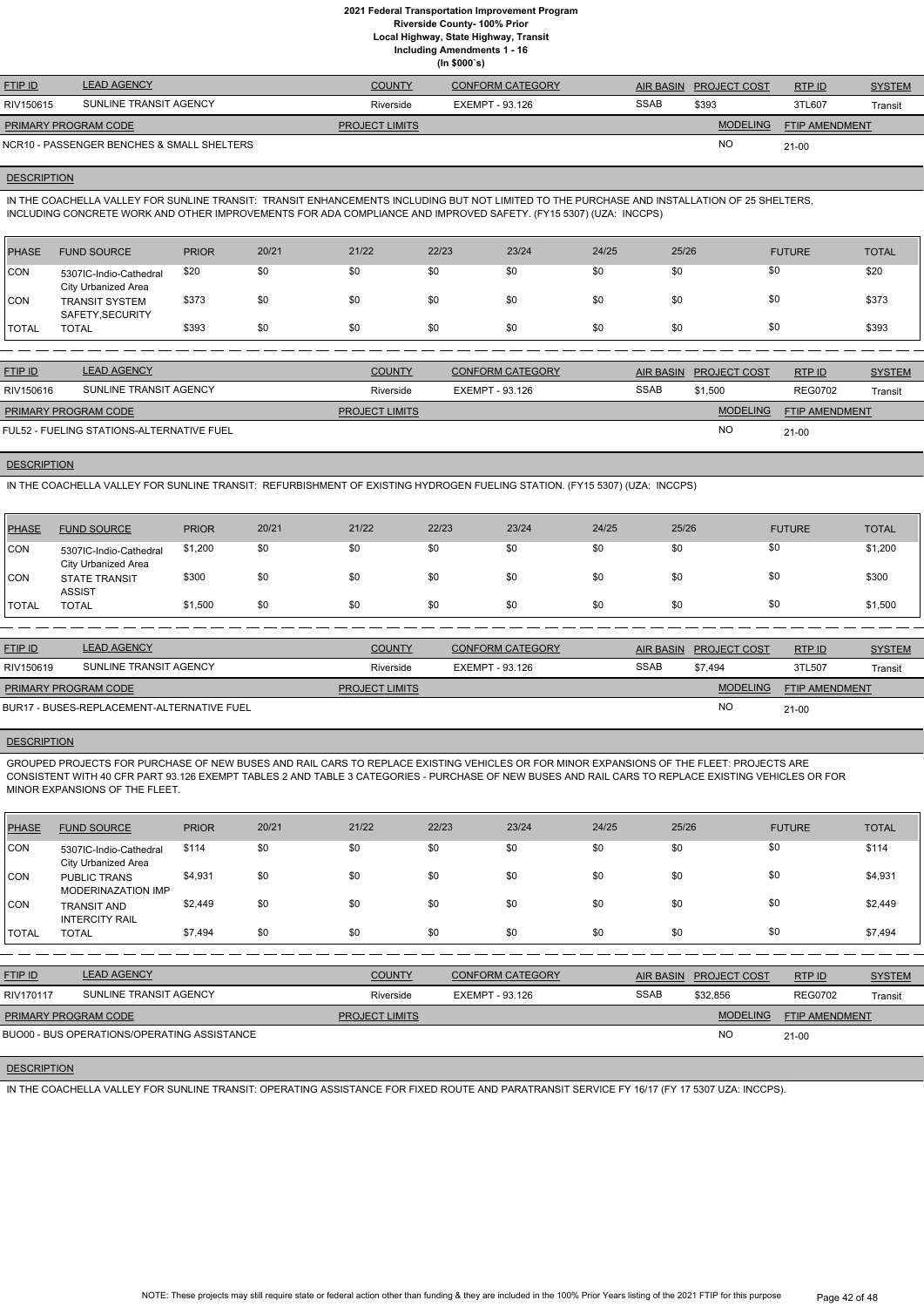# **2021 Federal Transportation Improvement Program**

**Riverside County- 100% Prior**

**Local Highway, State Highway, Transit**

| <b>Including Amendments 1 - 16</b> |  |
|------------------------------------|--|
| (ln \$000's)                       |  |

| <b>PHASE</b> | <b>FUND SOURCE</b>                            | <b>PRIOR</b> | 20/21 | 21/22 | 22/23 | 23/24 | 24/25 | 25/26 | <b>FUTURE</b> | <b>TOTAL</b> |
|--------------|-----------------------------------------------|--------------|-------|-------|-------|-------|-------|-------|---------------|--------------|
| <b>CON</b>   | 5307IC-Indio-Cathedral<br>City Urbanized Area | \$1,375      | \$0   | \$0   | \$0   | \$0   | \$0   | \$0   | \$0           | \$1,375      |
| <b>CON</b>   | 5311 - NONURBANIZED<br><b>AREA FORMULA</b>    | \$342        | \$0   | \$0   | \$0   | \$0   | \$0   | \$0   | \$0           | \$342        |
| <b>CON</b>   | 5311F - INTERCITY<br><b>BUS</b>               | \$300        | \$0   | \$0   | \$0   | \$0   | \$0   | \$0   | \$0           | \$300        |
| <b>CON</b>   | <b>AGENCY</b>                                 | \$2,665      | \$0   | \$0   | \$0   | \$0   | \$0   | \$0   | \$0           | \$2,665      |
| <b>CON</b>   | CAP AND TRADE<br><b>PROGRAM</b>               | \$539        | \$0   | \$0   | \$0   | \$0   | \$0   | \$0   | \$0           | \$539        |
| <b>CON</b>   | <b>FARE REVENUE</b>                           | \$3,334      | \$0   | \$0   | \$0   | \$0   | \$0   | \$0   | \$0           | \$3,334      |
| <b>CON</b>   | <b>LOCAL TRANS FUNDS</b>                      | \$18,465     | \$0   | \$0   | \$0   | \$0   | \$0   | \$0   | \$0           | \$18,465     |
| <b>CON</b>   | <b>RIV CO SALES TAX</b>                       | \$5,836      | \$0   | \$0   | \$0   | \$0   | \$0   | \$0   | \$0           | \$5,836      |
| <b>TOTAL</b> | <b>TOTAL</b>                                  | \$32,856     | \$0   | \$0   | \$0   | \$0   | \$0   | \$0   | \$0           | \$32,856     |
|              |                                               |              |       |       |       |       |       |       |               |              |

| <b>FTIP ID</b>       | <b>LEAD AGENCY</b>                    | <b>COUNTY</b>         | <b>CONFORM CATEGORY</b> |             | AIR BASIN PROJECT COST | RTPID                 | <b>SYSTEM</b> |
|----------------------|---------------------------------------|-----------------------|-------------------------|-------------|------------------------|-----------------------|---------------|
| RIV170118            | SUNLINE TRANSIT AGENCY                | Riverside             | EXEMPT - 93.126         | <b>SSAB</b> | \$1.833                | 3TL507                | Transit       |
| PRIMARY PROGRAM CODE |                                       | <b>PROJECT LIMITS</b> |                         |             | <b>MODELING</b>        | <b>FTIP AMENDMENT</b> |               |
| PAR17 - PARATRANSIT  | VEHICLES-REPLACEMENT-ALTERNATIVE FUEL |                       |                         |             | <b>NO</b>              | $21 - 00$             |               |
|                      |                                       |                       |                         |             |                        |                       |               |

# **DESCRIPTION**

IN THE COACHELLA VALLEY FOR SUNLINE TRANSIT: PURCHASE OF UP TO TWO (2) COMPRESSED NATURAL GAS (CNG) VANS TO REPLACE EXISTING SUNDIAL PARATRANSIT VANS THAT WILL MEET USEFUL LIFE AS OUTLINED BY FEDERAL GUIDELINES.

IN THE COACHELLA VALLEY FOR SUNLINE TRANSIT - PURCHASE OF 13 REPLACEMENT CNG PARATRANSIT VEHICLES. (FY17 5307) (UZA: ICCPS).

| <b>PHASE</b> | <b>FUND SOURCE</b>                            | <b>PRIOR</b> | 20/21 | 21/22 | 22/23 | 23/24 | 24/25 | 25/26 | <b>FUTURE</b> | <b>TOTAL</b> |
|--------------|-----------------------------------------------|--------------|-------|-------|-------|-------|-------|-------|---------------|--------------|
| <b>CON</b>   | 5307IC-Indio-Cathedral<br>City Urbanized Area | \$720        | \$0   | \$0   | \$0   | \$0   | \$0   | \$0   | \$0           | \$720        |
| <b>CON</b>   | <b>STATE TRANSIT</b><br><b>ASSIST</b>         | \$1,113      | \$0   | \$0   | \$0   | \$0   | \$0   | \$0   | \$0           | \$1,113      |
| <b>TOTAL</b> | <b>TOTAL</b>                                  | \$1,833      | \$0   | \$0   | \$0   | \$0   | \$0   | \$0   | \$0           | \$1,833      |

IN COACHELLA VALLEY FOR SUNLINE TRANSIT AGENCY: PURCHASE OF INFORMATION TECHNOLOGY (IT) EQUIPMENT INCLUDING VARIOUS SOFTWARE AND HARDWARE (FY17 5307) (UZA: ICCPS).

| <b>FTIP ID</b>       | <b>LEAD AGENCY</b>                                 | <b>COUNTY</b>         | <b>CONFORM CATEGORY</b> | <b>AIR BASIN</b> | <b>PROJECT COST</b> | <b>RTP ID</b>  | <b>SYSTEM</b> |
|----------------------|----------------------------------------------------|-----------------------|-------------------------|------------------|---------------------|----------------|---------------|
| RIV170119            | SUNLINE TRANSIT AGENCY                             | Riverside             | EXEMPT - 93.126         | <b>SSAB</b>      | \$282               | 3TL507         | Transit       |
| PRIMARY PROGRAM CODE |                                                    | <b>PROJECT LIMITS</b> |                         |                  | <b>MODELING</b>     | FTIP AMENDMENT |               |
| FUEL                 | PAN94 - PARATRANSIT VEHICLES-EXPANSION-ALTERNATIVE |                       |                         |                  | <b>NO</b>           | 21-00          |               |

#### **DESCRIPTION**

| PHASE      | <b>FUND SOURCE</b>                            | <b>PRIOR</b> | 20/21 | 21/22 | 22/23 | 23/24 | 24/25 | 25/26 | <b>FUTURE</b> | <b>TOTAL</b> |
|------------|-----------------------------------------------|--------------|-------|-------|-------|-------|-------|-------|---------------|--------------|
| CON        | 5307IC-Indio-Cathedral<br>City Urbanized Area | \$254        | \$0   | \$0   | \$0   | \$0   | \$0   | \$0   | \$0           | \$254        |
| <b>CON</b> | <b>STATE TRANSIT</b><br><b>ASSIST</b>         | \$28         | \$0   | \$0   | \$0   | \$0   | \$0   | \$0   | \$0           | \$28         |
| TOTAL      | <b>TOTAL</b>                                  | \$282        | \$0   | \$0   | \$0   | \$0   | \$0   | \$0   | \$0           | \$282        |

| <b>FTIP ID</b>              | <b>LEAD AGENCY</b>             | <b>COUNTY</b>         | <b>CONFORM CATEGORY</b> | AIR BASIN   | <b>PROJECT COST</b> | RTP ID         | <b>SYSTEM</b> |
|-----------------------------|--------------------------------|-----------------------|-------------------------|-------------|---------------------|----------------|---------------|
| RIV170120                   | SUNLINE TRANSIT AGENCY         | Riverside             | EXEMPT - 93.126         | <b>SSAB</b> | \$312               | 3160065        | Transit       |
| <b>PRIMARY PROGRAM CODE</b> |                                | <b>PROJECT LIMITS</b> |                         |             | <b>MODELING</b>     | FTIP AMENDMENT |               |
| TRR06 - ADMINISTRATIVE      | EQUIPMENT-UPGRADE/REHABILITATE |                       |                         |             | <b>NC</b>           | $21 - 00$      |               |

| <b>PHASE</b>   | <b>FUND SOURCE</b>                                | <b>PRIOR</b> | 20/21 | 21/22                 | 22/23                  | 23/24                   | 24/25       | 25/26            |                     | <b>FUTURE</b>         | <b>TOTAL</b>  |
|----------------|---------------------------------------------------|--------------|-------|-----------------------|------------------------|-------------------------|-------------|------------------|---------------------|-----------------------|---------------|
| ICON           | 5307IC-Indio-Cathedral<br>City Urbanized Area     | \$250        | \$0   | \$0                   | \$0                    | \$0                     | \$0         | \$0              | \$0                 |                       | \$250         |
| CON            | <b>STATE TRANSIT</b><br><b>ASSIST</b>             | \$62         | \$0   | \$0                   | \$0                    | \$0                     | \$0         | \$0              | \$0                 |                       | \$62          |
| <b>TOTAL</b>   | <b>TOTAL</b>                                      | \$312        | \$0   | \$0                   | \$0                    | \$0                     | \$0         | \$0              | \$0                 |                       | \$312         |
|                |                                                   |              |       |                       |                        |                         |             |                  |                     |                       |               |
| <b>FTIP ID</b> | <b>LEAD AGENCY</b>                                |              |       | <b>COUNTY</b>         |                        | <b>CONFORM CATEGORY</b> |             | <b>AIR BASIN</b> | <b>PROJECT COST</b> | RTP ID                | <b>SYSTEM</b> |
| RIV170122      | SUNLINE TRANSIT AGENCY                            |              |       | Riverside             | <b>EXEMPT - 93.126</b> |                         | <b>SSAB</b> |                  | \$240               | 3TL1307               | Transit       |
|                | PRIMARY PROGRAM CODE                              |              |       | <b>PROJECT LIMITS</b> |                        |                         |             |                  | <b>MODELING</b>     | <b>FTIP AMENDMENT</b> |               |
|                | VEN03 - VEHICLES-ADM/MAIN/SER/SEC-(ALT. FUEL)-NEW |              |       |                       |                        |                         |             |                  | <b>NO</b>           | $21 - 00$             |               |

NOTE: These projects may still require state or federal action other than funding & they are included in the 100% Prior Years listing of the 2021 FTIP for this purpose Page 43 of 48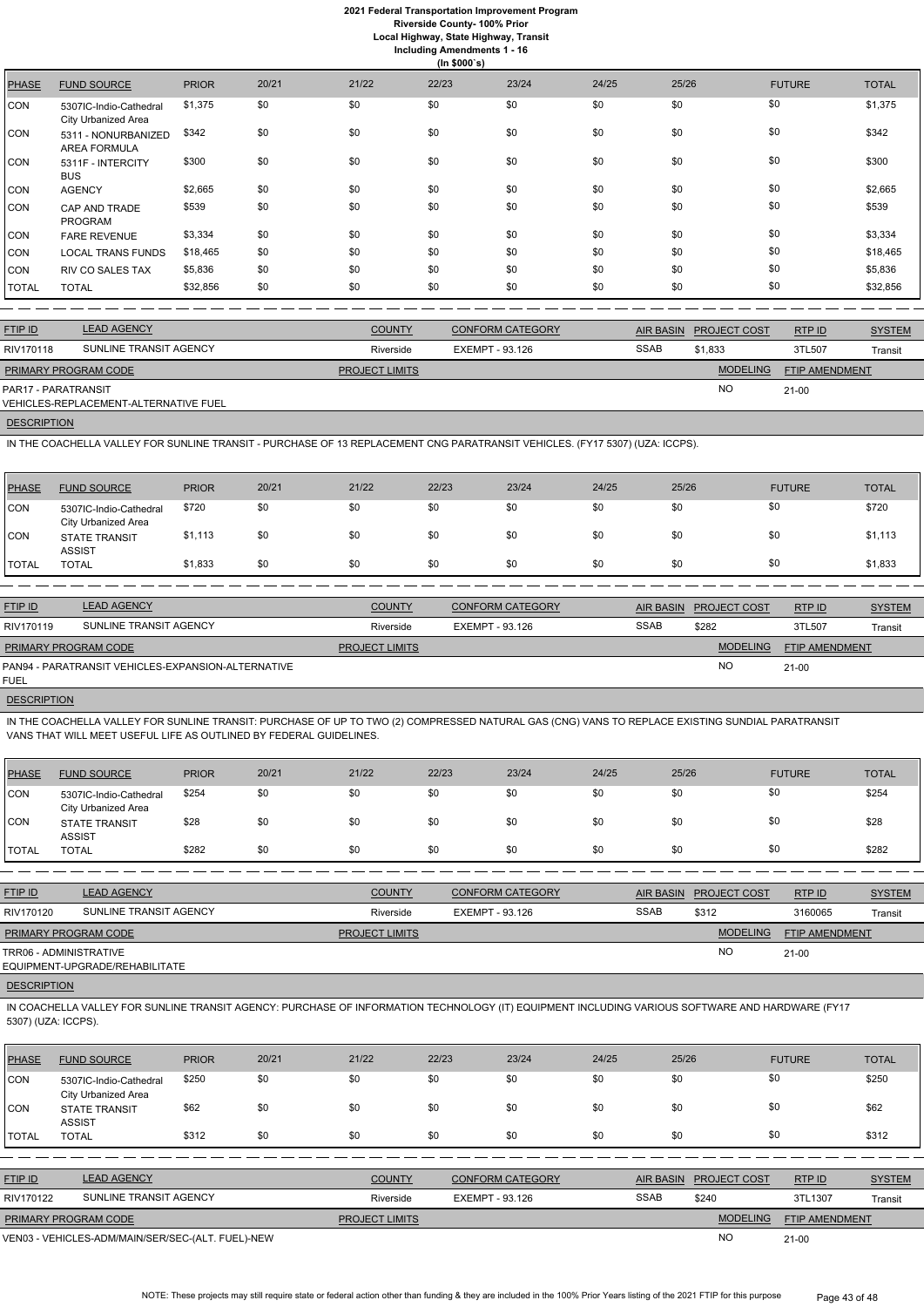#### **DESCRIPTION**

IN THE COACHELLA VALLEY FOR SUNLINE TRANSIT: PURCHASE OF 4 REPLACEMENT NON-REVENUE ELECTRIC SERVICE VEHICLES TO REPLACE CNG NON-REVENUE VEHICLES. (FY17 5307) (UZA: ICCPS).

| PHASE         | <b>FUND SOURCE</b>                            | <b>PRIOR</b> | 20/21 | 21/22 | 22/23 | 23/24 | 24/25 | 25/26 | <b>FUTURE</b> | <b>TOTAL</b> |
|---------------|-----------------------------------------------|--------------|-------|-------|-------|-------|-------|-------|---------------|--------------|
| <b>CON</b>    | 5307IC-Indio-Cathedral<br>City Urbanized Area | \$192        | \$0   | \$0   | \$0   | \$0   | \$0   | \$0   | \$0           | \$192        |
| CON           | <b>STATE TRANSIT</b><br><b>ASSIST</b>         | \$48         | \$0   | \$0   | \$0   | \$0   | \$0   | \$0   | \$0           | \$48         |
| <b>ITOTAL</b> | <b>TOTAL</b>                                  | \$240        | \$0   | \$0   | \$0   | \$0   | \$0   | \$0   | \$0           | \$240        |

| <b>FTIP ID</b>              | <b>LEAD AGENCY</b>                         | <b>COUNTY</b>         | <b>CONFORM CATEGORY</b> |             | AIR BASIN PROJECT COST | <b>RTPID</b>          | <b>SYSTEM</b> |
|-----------------------------|--------------------------------------------|-----------------------|-------------------------|-------------|------------------------|-----------------------|---------------|
| RIV170123                   | SUNLINE TRANSIT AGENCY                     | Riverside             | EXEMPT - 93.126         | <b>SSAB</b> | \$15.337               | 3TL507                | Transit       |
| <b>PRIMARY PROGRAM CODE</b> |                                            | <b>PROJECT LIMITS</b> |                         |             | <b>MODELING</b>        | <b>FTIP AMENDMENT</b> |               |
|                             | BUR17 - BUSES-REPLACEMENT-ALTERNATIVE FUEL |                       |                         |             | <b>NO</b>              | $21 - 00$             |               |

#### **DESCRIPTION**

IN COACHELLA VALLEY FOR SUNLINE TRANSIT: PURCHASE OF 5 NEW HYDROGEN ELECTRIC HYBRID FCB BUSES AND HYDROGEN STATION, TO REPLACE EXISTING CNG FLEET BUSES. (FY 17 5307) (UZA: ICCPS).

| <b>PHASE</b> | <b>FUND SOURCE</b>                            | <b>PRIOR</b> | 20/21 | 21/22 | 22/23 | 23/24 | 24/25 | 25/26 | <b>FUTURE</b> | <b>TOTAL</b> |
|--------------|-----------------------------------------------|--------------|-------|-------|-------|-------|-------|-------|---------------|--------------|
| CON          | 5307IC-Indio-Cathedral<br>City Urbanized Area | \$2,750      | \$0   | \$0   | \$0   | \$0   | \$0   | \$0   | \$0           | \$2,750      |
| CON          | AIR BOARD                                     | \$12,587     | \$0   | \$0   | \$0   | \$0   | \$0   | \$0   | \$0           | \$12,587     |
| <b>TOTAL</b> | <b>TOTAL</b>                                  | \$15,337     | \$0   | \$0   | \$0   | \$0   | \$0   | \$0   | \$0           | \$15,337     |

| <b>FTIP ID</b>              | <b>LEAD AGENCY</b>                         | <b>COUNTY</b>         | CONFORM CATEGORY | <b>AIR BASIN</b> | <b>PROJECT COST</b> | RTP ID                | <b>SYSTEM</b> |
|-----------------------------|--------------------------------------------|-----------------------|------------------|------------------|---------------------|-----------------------|---------------|
| RIV170124                   | SUNLINE TRANSIT AGENCY                     | Riverside             | EXEMPT - 93.126  | <b>SSAB</b>      | \$575               | 3TL504                | Transit       |
| <b>PRIMARY PROGRAM CODE</b> |                                            | <b>PROJECT LIMITS</b> |                  |                  | <b>MODELING</b>     | <b>FTIP AMENDMENT</b> |               |
|                             | BUR17 - BUSES-REPLACEMENT-ALTERNATIVE FUEL |                       |                  |                  | <b>NO</b>           | $21 - 00$             |               |

**DESCRIPTION** 

IN COACHELLA VALLEY FOR SUNLINE TRANSIT: PURCHASE OF LOW/NO EMISSION FIXED ROUTE REPLACEMENT VEHICLE TO SUPPORT THE SERVICE FREQUENCY IMPROVEMENT PLAN. (FY17 5307) (UZA: ICCPS).

| PHASE        | <b>FUND SOURCE</b>                                   | <b>PRIOR</b> | 20/21 | 21/22 | 22/23 | 23/24 | 24/25 | 25/26 | <b>FUTURE</b> | <b>TOTAL</b> |
|--------------|------------------------------------------------------|--------------|-------|-------|-------|-------|-------|-------|---------------|--------------|
| CON          | 5307IC-Indio-Cathedral<br><b>City Urbanized Area</b> | \$460        | \$0   | \$0   | \$0   | \$0   | \$0   | \$0   | \$0           | \$460        |
| CON          | <b>STATE TRANSIT</b><br><b>ASSIST</b>                | \$115        | \$0   | \$0   | \$0   | \$0   | \$0   | \$0   | \$0           | \$115        |
| <b>TOTAL</b> | <b>TOTAL</b>                                         | \$575        | \$0   | \$0   | \$0   | \$0   | \$0   | \$0   |               | \$575        |

| <b>FTIP ID</b>              | <b>LEAD AGENCY</b>                       | <b>COUNTY</b>         | <b>CONFORM CATEGORY</b> |             | AIR BASIN PROJECT COST | RTP ID                | <b>SYSTEM</b> |
|-----------------------------|------------------------------------------|-----------------------|-------------------------|-------------|------------------------|-----------------------|---------------|
| RIV170126                   | SUNLINE TRANSIT AGENCY                   | Riverside             | EXEMPT - 93.126         | <b>SSAB</b> | \$1,800                | 3160062               | Transit       |
| <b>PRIMARY PROGRAM CODE</b> |                                          | <b>PROJECT LIMITS</b> |                         |             | <b>MODELING</b>        | <b>FTIP AMENDMENT</b> |               |
|                             | NCN86 - MAINTENANCE/STORAGE FACILITY-NEW |                       |                         |             | <b>NO</b>              | $21 - 00$             |               |

#### **DESCRIPTION**

IN THE COACHELLA VALLEY FOR SUNLINE TRANSIT: CONSTRUCT MAINTENANCE BAY IN THOUSAND PALMS FOR ZERO EMISSION BUSES AND PROVIDE AN INTERACTIVE LEARNING CENTER KNOWN AS THE SUNLINE CENTER OF EXCELLENCE IN ZERO EMISSION TECHNOLOGY (COEZET). (FTA 5339, FY16).

| <b>PHASE</b>   | <b>FUND SOURCE</b>                              | <b>PRIOR</b> | 20/21 | 21/22                 | 22/23                  | 23/24                   | 24/25            | 25/26               | <b>FUTURE</b>         | <b>TOTAL</b>  |
|----------------|-------------------------------------------------|--------------|-------|-----------------------|------------------------|-------------------------|------------------|---------------------|-----------------------|---------------|
| <b>CON</b>     | 5339IC-Indio-Cathedral<br>City Urbanized Area - | \$1,520      | \$0   | \$0                   | \$0                    | \$0                     | \$0              | \$0                 | \$0                   | \$1,520       |
| <b>CON</b>     | <b>AGENCY</b>                                   | \$112        | \$0   | \$0                   | \$0                    | \$0                     | \$0              | \$0                 | \$0                   | \$112         |
| <b>CON</b>     | <b>STATE TRANSIT</b><br><b>ASSIST</b>           | \$168        | \$0   | \$0                   | \$0                    | \$0                     | \$0              | \$0                 | \$0                   | \$168         |
| <b>TOTAL</b>   | <b>TOTAL</b>                                    | \$1,800      | \$0   | \$0                   | \$0                    | \$0                     | \$0              | \$0                 | \$0                   | \$1,800       |
|                |                                                 |              |       |                       |                        |                         |                  |                     |                       |               |
| <b>FTIP ID</b> | <b>LEAD AGENCY</b>                              |              |       | <b>COUNTY</b>         |                        | <b>CONFORM CATEGORY</b> | <b>AIR BASIN</b> | <b>PROJECT COST</b> | RTP ID                | <b>SYSTEM</b> |
| RIV180712      | SUNLINE TRANSIT AGENCY                          |              |       | Riverside             | <b>EXEMPT - 93.126</b> |                         | <b>SSAB</b>      | \$32,961            | <b>REG0702</b>        | Transit       |
|                | PRIMARY PROGRAM CODE                            |              |       | <b>PROJECT LIMITS</b> |                        |                         |                  | <b>MODELING</b>     | <b>FTIP AMENDMENT</b> |               |
|                | BUO00 - BUS OPERATIONS/OPERATING ASSISTANCE     |              |       |                       |                        |                         |                  | <b>NO</b>           | $21 - 00$             |               |

#### **DESCRIPTION**

IN THE COACHELLA VALLEY FOR SUNLINE TRANSIT: OPERATING ASSISTANCE FOR FIXED ROUTE AND PARATRANSIT SERVICE FOR FY17/18. (UZA: INCCPS)

NOTE: These projects may still require state or federal action other than funding & they are included in the 100% Prior Years listing of the 2021 FTIP for this purpose Page 44 of 48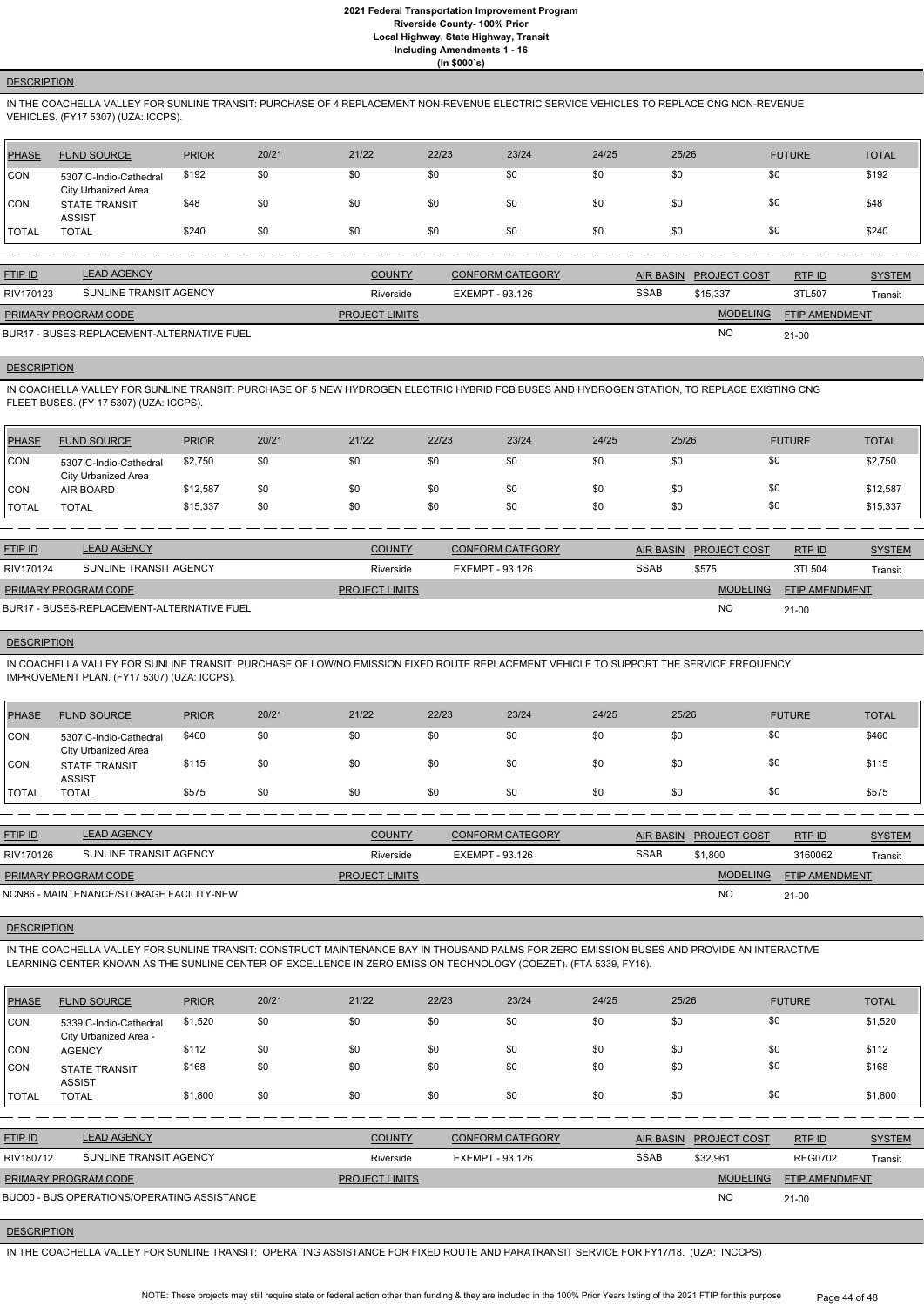| <b>PHASE</b> | <b>FUND SOURCE</b>                            | <b>PRIOR</b> | 20/21 | 21/22 | 22/23 | 23/24 | 24/25 | 25/26 | <b>FUTURE</b> | <b>TOTAL</b> |
|--------------|-----------------------------------------------|--------------|-------|-------|-------|-------|-------|-------|---------------|--------------|
| CON          | 5307IC-Indio-Cathedral<br>City Urbanized Area | \$2,943      | \$0   | \$0   | \$0   | \$0   | \$0   | \$0   | \$0           | \$2,943      |
| CON          | 5311 - NONURBANIZED<br><b>AREA FORMULA</b>    | \$345        | \$0   | \$0   | \$0   | \$0   | \$0   | \$0   | \$0           | \$345        |
| <b>CON</b>   | 5311F - INTERCITY<br><b>BUS</b>               | \$366        | \$0   | \$0   | \$0   | \$0   | \$0   | \$0   | \$0           | \$366        |
| CON          | <b>AGENCY</b>                                 | \$2,422      | \$0   | \$0   | \$0   | \$0   | \$0   | \$0   | \$0           | \$2,422      |
| <b>CON</b>   | CAP AND TRADE<br><b>PROGRAM</b>               | \$250        | \$0   | \$0   | \$0   | \$0   | \$0   | \$0   | \$0           | \$250        |
| <b>CON</b>   | <b>FARE REVENUE</b>                           | \$2,984      | \$0   | \$0   | \$0   | \$0   | \$0   | \$0   | \$0           | \$2,984      |
| <b>CON</b>   | <b>LOCAL TRANS FUNDS</b>                      | \$18,498     | \$0   | \$0   | \$0   | \$0   | \$0   | \$0   | \$0           | \$18,498     |
| CON          | <b>RIV CO SALES TAX</b>                       | \$5,153      | \$0   | \$0   | \$0   | \$0   | \$0   | \$0   | \$0           | \$5,153      |
| <b>TOTAL</b> | <b>TOTAL</b>                                  | \$32,961     | \$0   | \$0   | \$0   | \$0   | \$0   | \$0   | \$0           | \$32,961     |

| <b>FTIP ID</b>              | <b>LEAD AGENCY</b>                  | <b>COUNTY</b>         | <b>CONFORM CATEGORY</b> | AIR BASIN   | <b>PROJECT COST</b> | RTP ID         | <b>SYSTEM</b> |
|-----------------------------|-------------------------------------|-----------------------|-------------------------|-------------|---------------------|----------------|---------------|
| RIV180713                   | SUNLINE TRANSIT AGENCY              | Riverside             | EXEMPT - 93.126         | <b>SSAB</b> | \$2.116             | 3160062        | Transit       |
| <b>PRIMARY PROGRAM CODE</b> |                                     | <b>PROJECT LIMITS</b> |                         |             | <b>MODELING</b>     | FTIP AMENDMENT |               |
| ADR55 - ADMINISTRATIVE      | OFFICE(S)/FACILITY-REHAB/IMPROVEMNT |                       |                         |             | <b>NO</b>           | 21-00          |               |

**DESCRIPTION** 

IN COACHELLA VALLEY FOR SUNLINE TRANSIT: PHASE 2 COMPLETE DEMOLITION OF THE THOUSAND PALMS SITE AND REDEVELOPMENT OF A NEW ADMINISTRATIVE OFFICE.

| <b>FUND SOURCE</b>          | <b>PRIOR</b>  | 20/21                                                                     | 21/22         | 22/23                 | 23/24 | 24/25                                      |     |                                 |                                       | <b>TOTAL</b>                |
|-----------------------------|---------------|---------------------------------------------------------------------------|---------------|-----------------------|-------|--------------------------------------------|-----|---------------------------------|---------------------------------------|-----------------------------|
| <b>STATE TRANSIT</b>        |               | \$0                                                                       | \$0           | \$0                   | \$0   | \$0                                        | \$0 |                                 |                                       | \$2,116                     |
| <b>TOTAL</b>                | \$2,116       | \$0                                                                       | \$0           | \$0                   | \$0   | \$0                                        | \$0 |                                 |                                       | \$2,116                     |
|                             |               |                                                                           |               |                       |       |                                            |     |                                 |                                       |                             |
| <b>LEAD AGENCY</b>          |               |                                                                           | <b>COUNTY</b> |                       |       |                                            |     |                                 | RTP ID                                | <b>SYSTEM</b>               |
|                             |               |                                                                           | Riverside     |                       |       |                                            |     |                                 | 3ITS0701                              | Transit                     |
| <b>PRIMARY PROGRAM CODE</b> |               |                                                                           |               |                       |       |                                            |     | <b>MODELING</b>                 | <b>FTIP AMENDMENT</b>                 |                             |
|                             |               |                                                                           |               |                       |       |                                            |     | <b>NO</b>                       | $21 - 00$                             |                             |
|                             | <b>ASSIST</b> | \$2,116<br>SUNLINE TRANSIT AGENCY<br>TRN06 - ADMINISTRATIVE EQUIPMENT-NEW |               | <b>PROJECT LIMITS</b> |       | <b>CONFORM CATEGORY</b><br>EXEMPT - 93.126 |     | <b>AIR BASIN</b><br><b>SSAB</b> | 25/26<br><b>PROJECT COST</b><br>\$450 | <b>FUTURE</b><br>\$0<br>\$0 |

# **DESCRIPTION**

IN COACHELLA VALLEY FOR SUNLINE TRANSIT: PURCHASE OF INFORMATION TECHNOLOGY (IT) EQUIPMENT INCLUDING VARIOUS SOFTWARE AND HARDWARE (FY18 5307) (UZA: ICCPS).

| PHASE        | <b>FUND SOURCE</b>                            | <b>PRIOR</b> | 20/21 | 21/22 | 22/23 | 23/24 | 24/25 | 25/26 | <b>FUTURE</b> | <b>TOTAL</b> |
|--------------|-----------------------------------------------|--------------|-------|-------|-------|-------|-------|-------|---------------|--------------|
| <b>CON</b>   | 5307IC-Indio-Cathedral<br>City Urbanized Area | \$360        | \$0   | \$0   | \$0   | \$0   | \$0   | \$0   | \$0           | \$360        |
| <b>CON</b>   | STATE TRANSIT<br><b>ASSIST</b>                | \$90         | \$0   | \$0   | \$0   | \$0   | \$0   | \$0   | \$0           | \$90         |
| <b>TOTAL</b> | <b>TOTAL</b>                                  | \$450        | \$0   | \$0   | \$0   | \$0   | \$0   | \$0   | \$0           | \$450        |

| <b>FTIP ID</b>              | <b>LEAD AGENCY</b>                                 | <b>COUNTY</b>         | <b>CONFORM CATEGORY</b> | AIR BASIN   | <b>PROJECT COST</b> | RTPID                 | <b>SYSTEM</b> |
|-----------------------------|----------------------------------------------------|-----------------------|-------------------------|-------------|---------------------|-----------------------|---------------|
| RIV180716                   | SUNLINE TRANSIT AGENCY                             | Riverside             | EXEMPT - 93.126         | <b>SSAB</b> | \$250               | <b>REG0702</b>        | Transit       |
| <b>PRIMARY PROGRAM CODE</b> |                                                    | <b>PROJECT LIMITS</b> |                         |             | <b>MODELING</b>     | <b>FTIP AMENDMENT</b> |               |
| <b>BUR05 -</b>              | BUSES-REHABILITATION/IMPROVEMENTS-ALTERNATIVE FUEL |                       |                         |             | <b>NO</b>           | $21-00$               |               |

**DESCRIPTION** 

IN THE COACHELLA VALLEY FOR SUNLINE TRANSIT: BUS REHABILITATION PROGRAM TO ACHIEVE FTA'S USEFUL LIFE CYCLE FOR SERVICE FLEET. (FY18 - 5307) (UZA: INCCPS)

| <b>PHASE</b>       | <b>FUND SOURCE</b>                                            | <b>PRIOR</b> | 20/21 | 21/22          | 22/23                  | 23/24                   | 24/25 | 25/26            |                     | <b>FUTURE</b>  | <b>TOTAL</b>  |
|--------------------|---------------------------------------------------------------|--------------|-------|----------------|------------------------|-------------------------|-------|------------------|---------------------|----------------|---------------|
| <b>CON</b>         | 5307IC-Indio-Cathedral<br>City Urbanized Area                 | \$200        | \$0   | \$0            | \$0                    | \$0                     | \$0   | \$0              |                     | \$0            | \$200         |
| <b>ICON</b>        | <b>STATE TRANSIT</b><br><b>ASSIST</b>                         | \$50         | \$0   | \$0            | \$0                    | \$0                     | \$0   | \$0              |                     | \$0            | \$50          |
| <b>TOTAL</b>       | <b>TOTAL</b>                                                  | \$250        | \$0   | \$0            | \$0                    | \$0                     | \$0   | \$0              |                     | \$0            | \$250         |
|                    |                                                               |              |       |                |                        |                         |       |                  |                     |                |               |
| FTIP ID            | <b>LEAD AGENCY</b>                                            |              |       | <b>COUNTY</b>  |                        | <b>CONFORM CATEGORY</b> |       | <b>AIR BASIN</b> | <b>PROJECT COST</b> | RTP ID         | <b>SYSTEM</b> |
| RIV180717          | SUNLINE TRANSIT AGENCY                                        |              |       | Riverside      | <b>EXEMPT - 93.126</b> |                         | SSAB  |                  | \$100               | <b>REG0702</b> | Transit       |
|                    | PRIMARY PROGRAM CODE                                          |              |       | PROJECT LIMITS |                        |                         |       |                  | <b>MODELING</b>     | FTIP AMENDMENT |               |
|                    | ADR55 - ADMINISTRATIVE<br>OFFICE(S)/FACILITY-REHAB/IMPROVEMNT |              |       |                |                        |                         |       |                  | <b>NO</b>           | $21 - 00$      |               |
| <b>DECCOIDTION</b> |                                                               |              |       |                |                        |                         |       |                  |                     |                |               |

**DESCRIPTION** 

NOTE: These projects may still require state or federal action other than funding & they are included in the 100% Prior Years listing of the 2021 FTIP for this purpose Page 45 of 48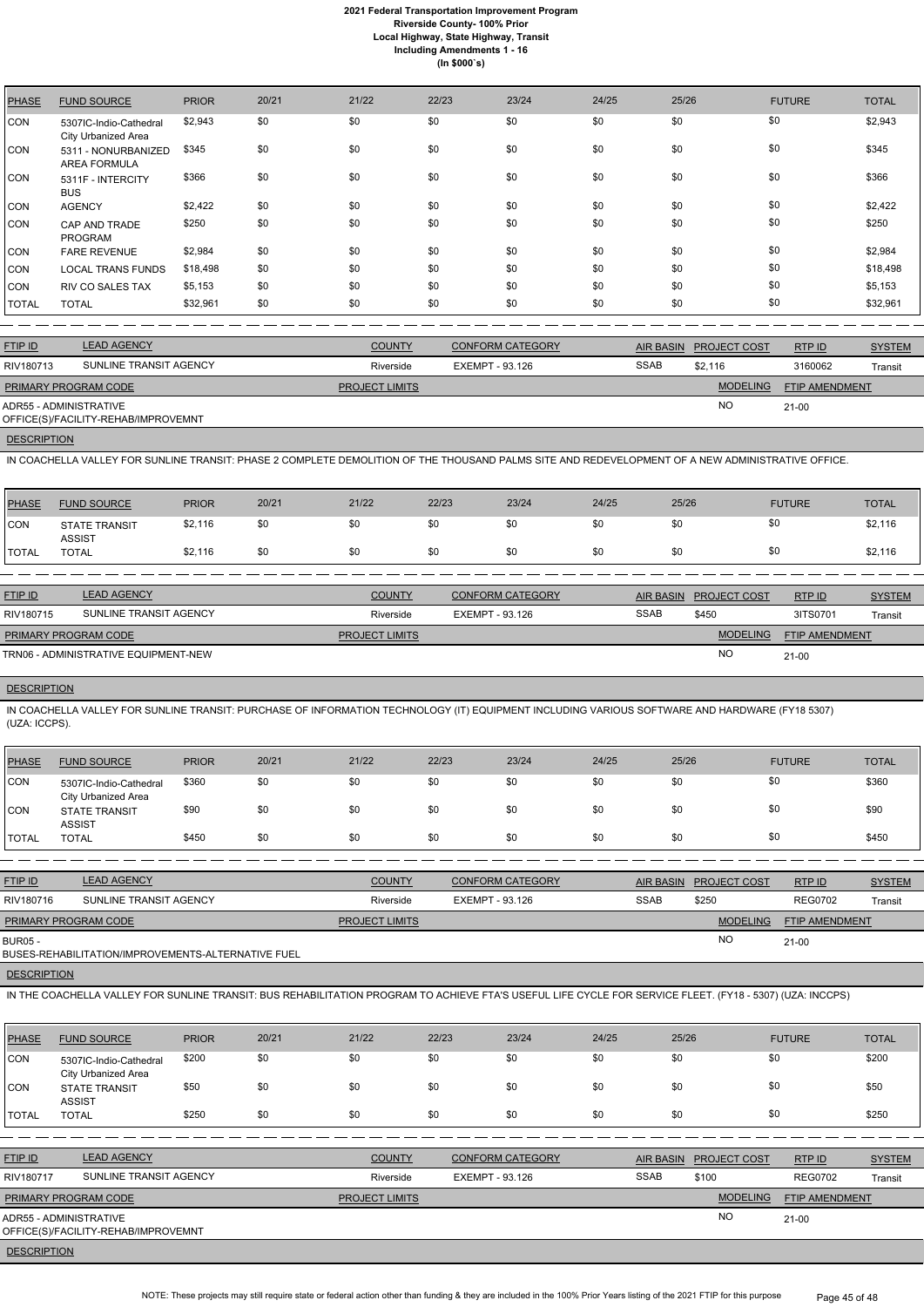IN COACHELLA VALLEY FOR SUNLINE TRANSIT: FACILITY IMPROVEMENTS TO IMPROVE THE THOUSAND PALMS AND INDIO FACILITIES, INCLUDING BUT NOT LIMITED TO ROOF REPAIR AND REPLACEMENT, NEW CARPETING AND BLINDS, AND REPAIR OF PARKING FACILITIES FOR STAFF USE (FY18 - 5307) (UZA: INCCPS).

| <b>PHASE</b> | <b>FUND SOURCE</b>                            | <b>PRIOR</b> | 20/21 | 21/22    | 22/23 | 23/24             | 24/25 | 25/26 | <b>FUTURE</b> | <b>TOTAL</b> |
|--------------|-----------------------------------------------|--------------|-------|----------|-------|-------------------|-------|-------|---------------|--------------|
| <b>CON</b>   | 5307IC-Indio-Cathedral<br>City Urbanized Area | \$80         | \$0   | \$0      | \$0   | \$0               | \$0   | \$0   | \$0           | \$80         |
| CON          | <b>STATE TRANSIT</b><br><b>ASSIST</b>         | \$20         | \$0   | \$0      | \$0   | \$0               | \$0   | \$0   | \$0           | \$20         |
| <b>TOTAL</b> | <b>TOTAL</b>                                  | \$100        | \$0   | \$0      | \$0   | \$0               | \$0   | \$0   | \$0           | \$100        |
|              |                                               |              |       |          |       |                   |       |       |               |              |
| ______       | $I = I - I - I - I - I - I$                   |              |       | <u>.</u> |       | ----------------- |       |       |               |              |

IN THE COACHELLA VALLEY FOR SUNLINE TRANSIT: PURCHASE OF 4 CNG AND/OR ELECTRIC REPLACEMENT NON-REVENUE VEHICLES TO REPLACE CNG VEHICLES. (FY18 5307) (UZA: ICCPS).

| <b>FTIP ID</b>              | <b>LEAD AGENCY</b>                                | <b>COUNTY</b>         | <b>CONFORM CATEGORY</b> |      | AIR BASIN PROJECT COST | RTPID                 | <b>SYSTEM</b> |
|-----------------------------|---------------------------------------------------|-----------------------|-------------------------|------|------------------------|-----------------------|---------------|
| RIV180718                   | SUNLINE TRANSIT AGENCY                            | Riverside             | EXEMPT - 93.126         | SSAB | \$240                  | 3TL1307               | Transit       |
| <b>PRIMARY PROGRAM CODE</b> |                                                   | <b>PROJECT LIMITS</b> |                         |      | <b>MODELING</b>        | <b>FTIP AMENDMENT</b> |               |
|                             | VEN03 - VEHICLES-ADM/MAIN/SER/SEC-(ALT. FUEL)-NEW |                       |                         |      | <b>NC</b>              | $21-00$               |               |

## **DESCRIPTION**

| \$0<br>\$0<br>\$0<br>\$0<br>\$192<br>\$0<br>\$0<br>\$192<br><b>CON</b><br>\$0<br>5307IC-Indio-Cathedral<br>City Urbanized Area<br>\$0<br>\$0<br>\$0<br>\$0<br>\$0<br>\$0<br>\$48<br>\$48<br>\$0<br><b>CON</b><br><b>STATE TRANSIT</b><br><b>ASSIST</b><br>\$0<br>\$0<br>\$0<br>\$0<br>\$240<br>\$0<br>\$0<br>\$0<br>\$240<br><b>I</b> TOTAL<br><b>TOTAL</b> | <b>PHASE</b> | <b>FUND SOURCE</b> | <b>PRIOR</b> | 20/21 | 21/22 | 22/23 | 23/24 | 24/25 | 25/26 | <b>FUTURE</b> | <b>TOTAL</b> |
|-------------------------------------------------------------------------------------------------------------------------------------------------------------------------------------------------------------------------------------------------------------------------------------------------------------------------------------------------------------|--------------|--------------------|--------------|-------|-------|-------|-------|-------|-------|---------------|--------------|
|                                                                                                                                                                                                                                                                                                                                                             |              |                    |              |       |       |       |       |       |       |               |              |
|                                                                                                                                                                                                                                                                                                                                                             |              |                    |              |       |       |       |       |       |       |               |              |
|                                                                                                                                                                                                                                                                                                                                                             |              |                    |              |       |       |       |       |       |       |               |              |

| <b>FTIP ID</b>              | <b>LEAD AGENCY</b>                          | <b>COUNTY</b>         | <b>CONFORM CATEGORY</b> | <b>AIR BASIN</b> | <b>PROJECT COST</b> | RTP ID                | <b>SYSTEM</b> |
|-----------------------------|---------------------------------------------|-----------------------|-------------------------|------------------|---------------------|-----------------------|---------------|
| RIV190605                   | SUNLINE TRANSIT AGENCY                      | Riverside             | EXEMPT - 93.126         | <b>SSAB</b>      | \$36,262            | <b>REG0702</b>        | Transit       |
| <b>PRIMARY PROGRAM CODE</b> |                                             | <b>PROJECT LIMITS</b> |                         |                  | <b>MODELING</b>     | <b>FTIP AMENDMENT</b> |               |
|                             | BUO00 - BUS OPERATIONS/OPERATING ASSISTANCE |                       |                         |                  | <b>NO</b>           | $21 - 00$             |               |

#### **DESCRIPTION**

IN THE COACHELLA VALLEY FOR SUNLINE TRANSIT - OPERATING ASSISTANCE FOR FY19 (FY18 5307).

| <b>PHASE</b> | <b>FUND SOURCE</b>                            | <b>PRIOR</b> | 20/21 | 21/22 | 22/23 | 23/24 | 24/25 | 25/26 | <b>FUTURE</b> | <b>TOTAL</b> |
|--------------|-----------------------------------------------|--------------|-------|-------|-------|-------|-------|-------|---------------|--------------|
| CON          | 5307IC-Indio-Cathedral<br>City Urbanized Area | \$3,437      | \$0   | \$0   | \$0   | \$0   | \$0   | \$0   | \$0           | \$3,437      |
| CON          | 5311 - NONURBANIZED<br><b>AREA FORMULA</b>    | \$353        | \$0   | \$0   | \$0   | \$0   | \$0   | \$0   | \$0           | \$353        |
| CON          | 5311F - INTERCITY<br><b>BUS</b>               | \$205        | \$0   | \$0   | \$0   | \$0   | \$0   | \$0   | \$0           | \$205        |
| <b>CON</b>   | <b>AGENCY</b>                                 | \$1,852      | \$0   | \$0   | \$0   | \$0   | \$0   | \$0   | \$0           | \$1,852      |
| <b>CON</b>   | CAP AND TRADE<br><b>PROGRAM</b>               | \$250        | \$0   | \$0   | \$0   | \$0   | \$0   | \$0   | \$0           | \$250        |
| CON          | <b>FARE REVENUE</b>                           | \$2,644      | \$0   | \$0   | \$0   | \$0   | \$0   | \$0   | \$0           | \$2,644      |
| <b>CON</b>   | FTA 5309(c) BUS                               | \$250        | \$0   | \$0   | \$0   | \$0   | \$0   | \$0   | \$0           | \$250        |
| <b>CON</b>   | <b>LOCAL TRANS FUNDS</b>                      | \$20,771     | \$0   | \$0   | \$0   | \$0   | \$0   | \$0   | \$0           | \$20,771     |
| <b>CON</b>   | <b>RIV CO SALES TAX</b>                       | \$6,000      | \$0   | \$0   | \$0   | \$0   | \$0   | \$0   | \$0           | \$6,000      |
| <b>CON</b>   | <b>STATE TRANSIT</b><br><b>ASSIST</b>         | \$500        | \$0   | \$0   | \$0   | \$0   | \$0   | \$0   | \$0           | \$500        |
| <b>TOTAL</b> | <b>TOTAL</b>                                  | \$36,262     | \$0   | \$0   | \$0   | \$0   | \$0   | \$0   | \$0           | \$36,262     |

RTP ID

| RIV190606                   | SUNLINE TRANSIT AGENCY                      | Riverside             | NON-EXEMPT | <b>SSAB</b> | \$2.125         | 7120007               | Transit |
|-----------------------------|---------------------------------------------|-----------------------|------------|-------------|-----------------|-----------------------|---------|
| <b>PRIMARY PROGRAM CODE</b> |                                             | <b>PROJECT LIMITS</b> |            |             | <b>MODELING</b> | <b>FTIP AMENDMENT</b> |         |
|                             | BUO00 - BUS OPERATIONS/OPERATING ASSISTANCE |                       |            |             | YES.            | 21-09                 |         |

#### **DESCRIPTION**

IN THE COACHELLA VALLEY FOR SUNLINE TRANSIT AGENCY - NEW OPERATING SERVICE FOR QUICK BUS (LINE 111) LIMITED STOP SERVICE THAT WILL OPERATE EVERY 60-MIN IN TWO MAJOR SEGMENTS: B/W PALM CANYON AT STEVENS IN PALM SPRINGS AND THE SUNLINE TRANSIT HUB AT TOWN CTR IN PALM DESERT; AND B/W THE TOWN CTR IN PALM DESERT & THE TRANSIT CTR AT 5TH & VINE STREETS IN COACHELLA.

| <b>PHASE</b>  | <b>FUND SOURCE</b>       | <b>PRIOR</b> | 20/21 | 21/22 | 22/23 | 23/24 | 24/25 | 25/26 | <b>FUTURE</b> | <b>TOTAL</b> |
|---------------|--------------------------|--------------|-------|-------|-------|-------|-------|-------|---------------|--------------|
| <b>CON</b>    | CMAQ                     | \$1,700      | \$0   | \$0   | \$0   | \$0   | \$0   | \$0   |               | \$1,700      |
| <b>CON</b>    | <b>LOCAL TRANS FUNDS</b> | \$425        | \$0   | \$0   | \$0   |       | \$0   | \$0   |               | \$425        |
| <b>ITOTAL</b> | <b>TOTAL</b>             | \$2,125      | \$0   | \$0   | \$0   |       | \$0   | \$0   |               | \$2,125      |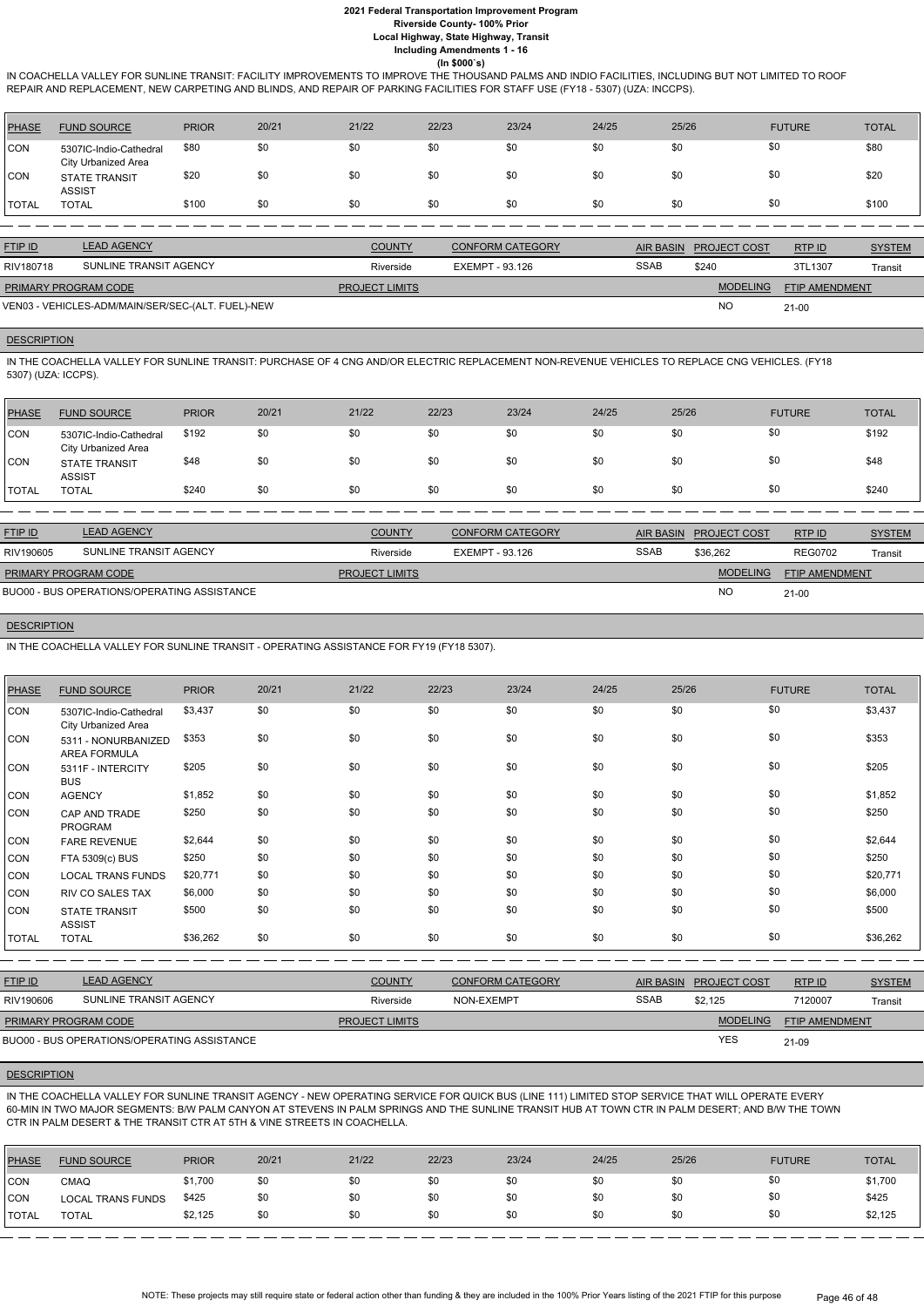**Local Highway, State Highway, Transit**

**Including Amendments 1 - 16**

**(In \$000`s)**

| <b>FTIP ID</b>              | <b>LEAD AGENCY</b>                          | <b>COUNTY</b>         | <b>CONFORM CATEGORY</b> |             | AIR BASIN PROJECT COST | RTP ID                | <b>SYSTEM</b> |
|-----------------------------|---------------------------------------------|-----------------------|-------------------------|-------------|------------------------|-----------------------|---------------|
| RIV190607                   | SUNLINE TRANSIT AGENCY                      | Riverside             | EXEMPT - 93.126         | <b>SSAB</b> | \$1.250                | <b>REG0702</b>        | Transit       |
| <b>PRIMARY PROGRAM CODE</b> |                                             | <b>PROJECT LIMITS</b> |                         |             | <b>MODELING</b>        | <b>FTIP AMENDMENT</b> |               |
|                             | BUO00 - BUS OPERATIONS/OPERATING ASSISTANCE |                       |                         |             | <b>NO</b>              | $21-02$               |               |

## **DESCRIPTION**

IN THE COACHELLA VALLEY FOR SUNLINE TRANSIT AGENCY - NEW 'SUNRIDE' RIDESHARE PROGRAM TO INCLUDE PURCHASE OF 4 VANS AND OPERATING ASSISTANCE TO PROVIDE FIRST AND LAST MILE CONNECTIONS.

| PHASE        | <b>FUND SOURCE</b>       | <b>PRIOR</b> | 20/21 | 21/22 | 22/23 | 23/24 | 24/25 | 25/26 | <b>FUTURE</b> | <b>TOTAL</b> |
|--------------|--------------------------|--------------|-------|-------|-------|-------|-------|-------|---------------|--------------|
| <b>CON</b>   | <b>CMAQ</b>              | \$1,000      | \$0   | \$0   | \$0   | \$0   | \$0   | \$0   | \$0           | \$1,000      |
| <b>CON</b>   | <b>LOCAL TRANS FUNDS</b> | \$250        |       | \$0   | \$0   | \$0   | \$0   | \$0   | \$0           | \$250        |
| <b>TOTAL</b> | <b>TOTAL</b>             | \$1,250      | \$0   | \$0   | \$0   | \$0   | \$0   | \$0   | \$0           | \$1,250      |

| <b>FTIP ID</b>              | <b>LEAD AGENCY</b>                         | <b>COUNTY</b>         | CONFORM CATEGORY |             | AIR BASIN PROJECT COST | RTPID                 | <b>SYSTEM</b> |
|-----------------------------|--------------------------------------------|-----------------------|------------------|-------------|------------------------|-----------------------|---------------|
| RIV190608                   | SUNLINE TRANSIT AGENCY                     | Riverside             | EXEMPT - 93.126  | <b>SSAB</b> | \$2.100                | 3TL507                | Transit       |
| <b>PRIMARY PROGRAM CODE</b> |                                            | <b>PROJECT LIMITS</b> |                  |             | <b>MODELING</b>        | <b>FTIP AMENDMENT</b> |               |
|                             | BUR17 - BUSES-REPLACEMENT-ALTERNATIVE FUEL |                       |                  |             | <b>NO</b>              | $21 - 00$             |               |

**DESCRIPTION** 

IN THE COAHELLA VALLEY FOR SUNLINE TRANSIT AGENCY - PURCHASE OF 3 REPLACEMENT FIXED ROUTE CNG BUSES (FY18 5307).

IN THE COACHELLA VALLEY FOR SUNLINE TRANSIT AGENCY - TRANSIT ENHANCEMENTS INCLUDING THE MODERNIZATION OF BUS SHELTERS, BENCHES, KIOSKS, SIGNAGE, AND LIGHTING TO ENHANCE SECURITY AND SAFETY (FY18 5307).

| <b>PHASE</b> | <b>FUND SOURCE</b>                              | <b>PRIOR</b> | 20/21 | 21/22 | 22/23 | 23/24 | 24/25 | 25/26 | <b>FUTURE</b> | <b>TOTAL</b> |
|--------------|-------------------------------------------------|--------------|-------|-------|-------|-------|-------|-------|---------------|--------------|
| <b>CON</b>   | 5307IC-Indio-Cathedral<br>City Urbanized Area   | \$1,036      | \$0   | \$0   | \$0   | \$0   | \$0   | \$0   | \$0           | \$1,036      |
| <b>CON</b>   | 5339IC-Indio-Cathedral<br>City Urbanized Area - | \$644        | \$0   | \$0   | \$0   | \$0   | \$0   | \$0   | \$0           | \$644        |
| ICON         | <b>STATE TRANSIT</b><br><b>ASSIST</b>           | \$420        | \$0   | \$0   | \$0   | \$0   | \$0   | \$0   | \$0           | \$420        |
| <b>TOTAL</b> | <b>TOTAL</b>                                    | \$2,100      | \$0   | \$0   | \$0   | \$0   | \$0   | \$0   | \$0           | \$2,100      |

| <b>FTIP ID</b>              | <b>LEAD AGENCY</b>                                | <b>COUNTY</b>         | <b>CONFORM CATEGORY</b> | AIR BASIN   | <b>PROJECT COST</b> | RTP ID                | <b>SYSTEM</b> |
|-----------------------------|---------------------------------------------------|-----------------------|-------------------------|-------------|---------------------|-----------------------|---------------|
| RIV190609                   | SUNLINE TRANSIT AGENCY                            | Riverside             | EXEMPT - 93.126         | <b>SSAB</b> | \$200               | 3TL607                | Transit       |
| <b>PRIMARY PROGRAM CODE</b> |                                                   | <b>PROJECT LIMITS</b> |                         |             | <b>MODELING</b>     | <b>FTIP AMENDMENT</b> |               |
|                             | BUN07 - BUS SERVICE EQUIPMENT/OPERATING EQUIPMENT |                       |                         |             | <b>NO</b>           | 21-00                 |               |

## **DESCRIPTION**

| <b>PHASE</b> | <b>FUND SOURCE</b>                            | <b>PRIOR</b> | 20/21 | 21/22 | 22/23 | 23/24 | 24/25 | 25/26 | <b>FUTURE</b> | <b>TOTAL</b> |
|--------------|-----------------------------------------------|--------------|-------|-------|-------|-------|-------|-------|---------------|--------------|
| <b>CON</b>   | 5307IC-Indio-Cathedral<br>City Urbanized Area | \$56         | \$0   | \$0   | \$0   | \$0   | \$0   | \$0   | \$0           | \$56         |
| <b>CON</b>   | <b>STATE TRANSIT</b><br><b>ASSIST</b>         | \$144        | \$0   | \$0   | \$0   | \$0   | \$0   | \$0   | \$0           | \$144        |
| <b>TOTAL</b> | <b>TOTAL</b>                                  | \$200        | \$0   | \$0   | \$0   | \$0   | \$0   | \$0   | \$0           | \$200        |

| <u>FTIP ID</u>              | <b>LEAD AGENCY</b>     | <b>COUNTY</b>         | <b>CONFORM CATEGORY</b> | <b>AIR BASIN</b> | <b>PROJECT COST</b> | RTPID                 | <b>SYSTEM</b> |
|-----------------------------|------------------------|-----------------------|-------------------------|------------------|---------------------|-----------------------|---------------|
| RIV190610                   | SUNLINE TRANSIT AGENCY | Riverside             | EXEMPT - 93.126         | SSAB             | \$350               | 3ITS0701              | Transit       |
| <b>PRIMARY PROGRAM CODE</b> |                        | <b>PROJECT LIMITS</b> |                         |                  | <b>MODELING</b>     | <b>FTIP AMENDMENT</b> |               |

NO

### **DESCRIPTION**

IN THE COACHELLA VALLEY FOR SUNLINE TRANSIT AGENCY - PURCHASE OF IT EQUIPMENT FOR SOFTWARE, NETWORK INFRASTRUCTURE, COMPUTING RESOURCES, AND BUSINESS ANALYTICS (FY18 5307).

| PHASE        | <b>FUND SOURCE</b>                            | <b>PRIOR</b> | 20/21 | 21/22 | 22/23 | 23/24 | 24/25 | 25/26 | <b>FUTURE</b> | <b>TOTAL</b> |
|--------------|-----------------------------------------------|--------------|-------|-------|-------|-------|-------|-------|---------------|--------------|
| CON          | 5307IC-Indio-Cathedral<br>City Urbanized Area | \$280        | \$0   | \$0   | \$0   | \$0   | \$0   | \$0   | \$0           | \$280        |
| ICON         | <b>STATE TRANSIT</b><br><b>ASSIST</b>         | \$70         | \$0   | \$0   | \$0   | \$0   | \$0   | \$0   | \$0           | \$70         |
| <b>TOTAL</b> | <b>TOTAL</b>                                  | \$350        | \$0   | \$0   | \$0   | \$0   | \$0   | \$0   | \$0           | \$350        |